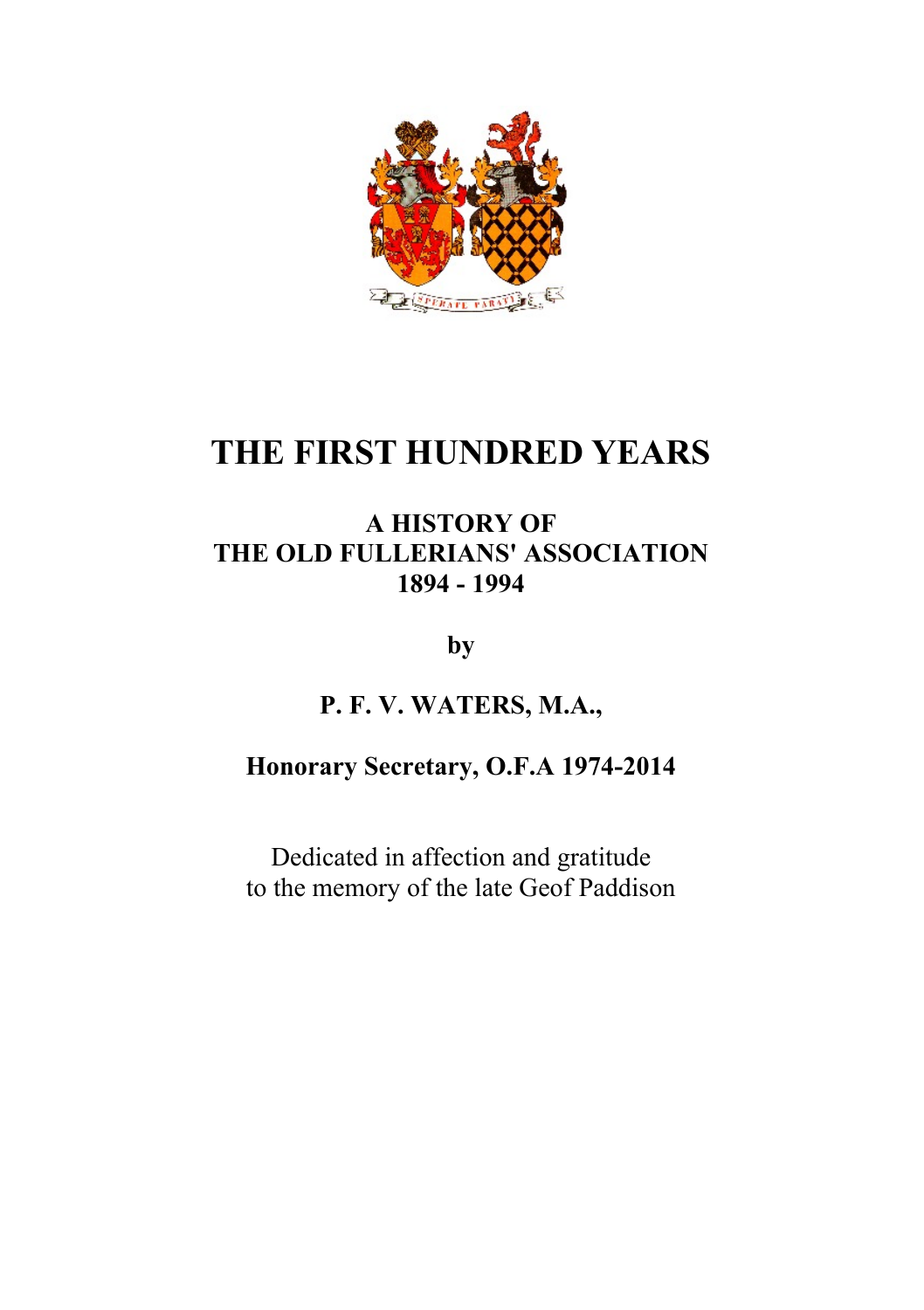# **CONTENTS**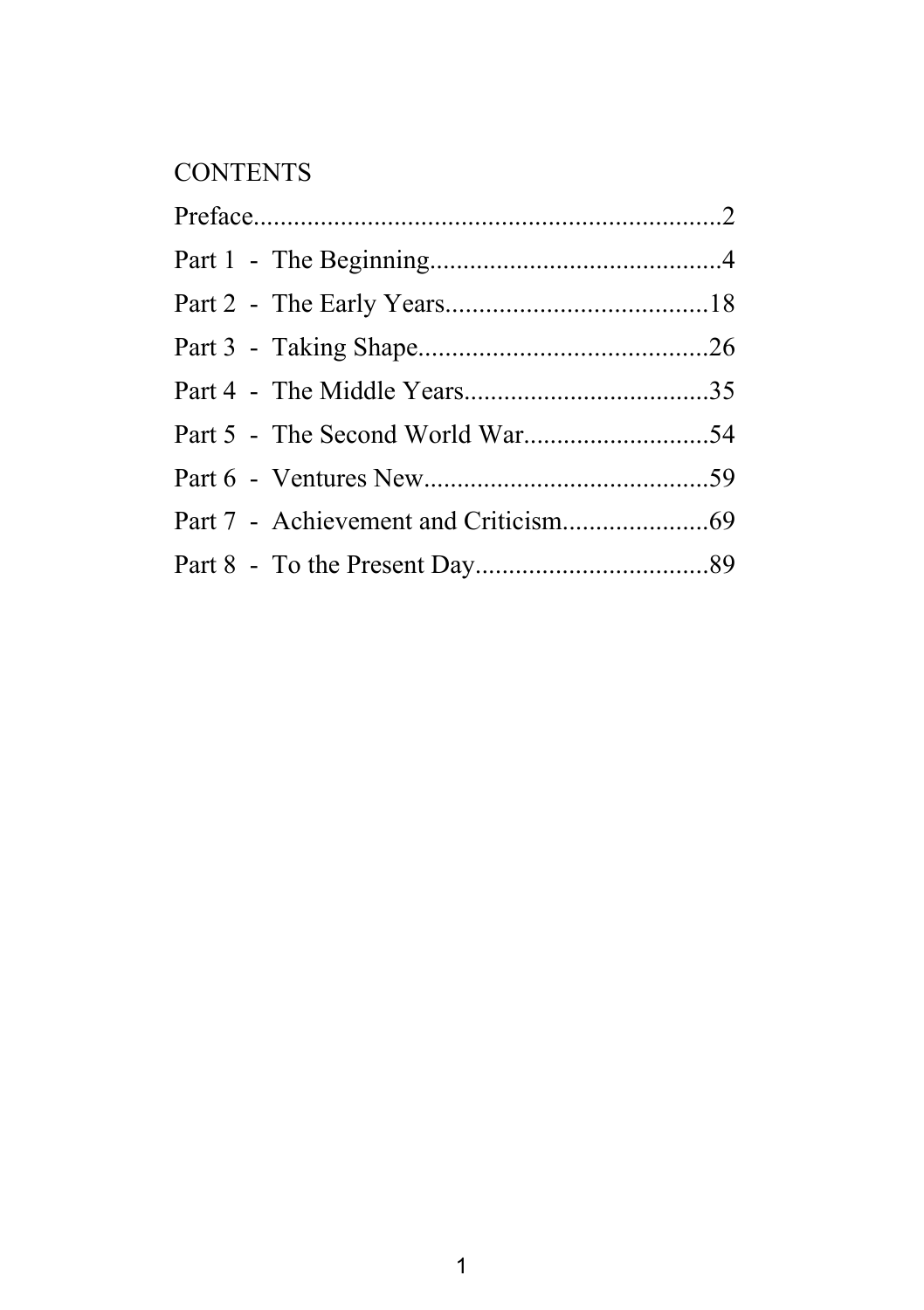#### **PREFACE**

In writing this account of the history of the Association I must express my grateful thanks to my colleagues on the General Committee for their encouragement and support, in particular to Peter Holden, who accomplished the Herculean task of transferring the entire text to his word-processor, and John Cook, who went to a great deal of trouble to see the original printed version through the press.

Our then President, Neil Hart, was to have been the author, and as a professional historian he would undoubtedly have made a much better job of it than I have managed to do in the somewhat limited time at my disposal, but on assuming the responsibilities of headship in the summer of 1993 he had perforce and with reluctance to relinquish his commitment, whereupon it devolved upon me **faute de mieux.**

Though I shall do so later, I must also acknowledge here the extensive research and preparatory work for this project undertaken by the late Geof Paddison, whom I was privileged to know as a friend and colleague on the General Committee for fifteen years. He it was who assiduously compiled several scrapbooks of extracts from the Association's minute books, the **Fullerian** and elsewhere, all carefully photocopied, cut out and arranged in chronological order. These scrapbooks remain an indispensable supplement to the archival material on which they drew and will always bear witness to his interest in, love of and devotion to the Association. It is therefore my pleasure to dedicate this account to his memory.

There are of course many gaps and imperfections. The last two decades have been much truncated for reasons given in the text. There are and have been many devoted and indefatigable workers in the Association's cause, both on the General Committee and in connexion with its affiliated clubs, as well as many members of the school staff, who have not been mentioned, while others are named several times. I hope that nobody will take offence on account of any omission and, on behalf of the Association, I thank them all.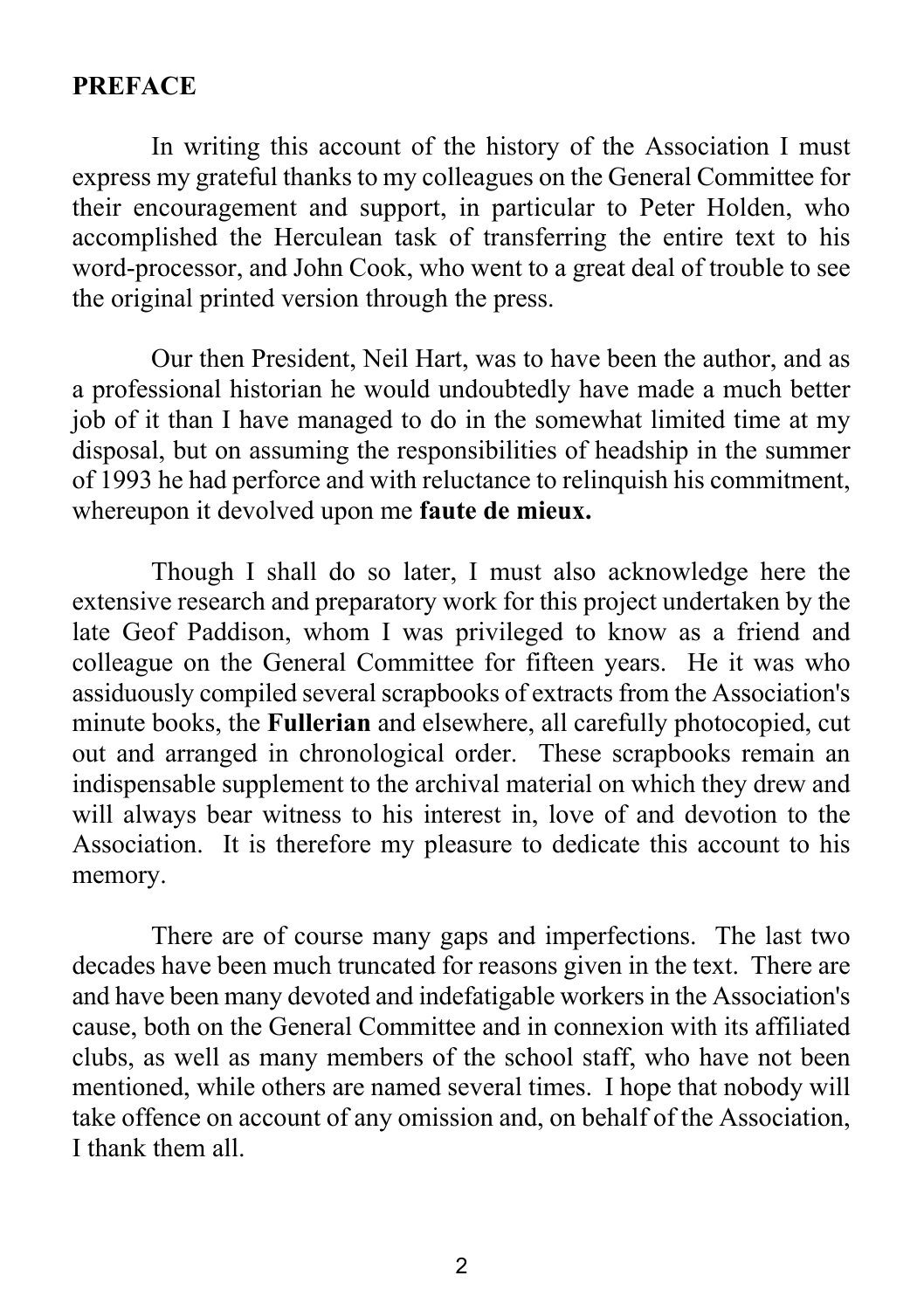I am grateful to the General Committee for agreeing to the initial expense of printing and publishing. (Another reason for my highly abbreviated account of the last two decades is the fact that I soon realized that I was going to exceed by far the original word count mooted of between five and ten thousand words!) It has been of much interest to me to renew acquaintance with records of events, achievements and controversies long ago or of more recent times. I do not pretend that this account is anything of a literary masterpiece; it is deliberately for the most part a linking narrative, with the substance of the text to be found in the extracts quoted verbatim from minutes, newspaper reports and so on, as I believe that the flavour of the times comes through thus in a way that could not possibly have been achieved had I merely paraphrased what had been written. On the whole I have retained inconsistencies of spelling and punctuation, with apostrophes coming and going **ad lib**. and Social Conven**e**rs vying with Social Conven**o**rs for dominance by way of example.

Any errors and omissions are entirely my responsibility. With all the above qualifications, I hope that you, the reader, find enough of interest within to make reading this account worth your while.

Peter Waters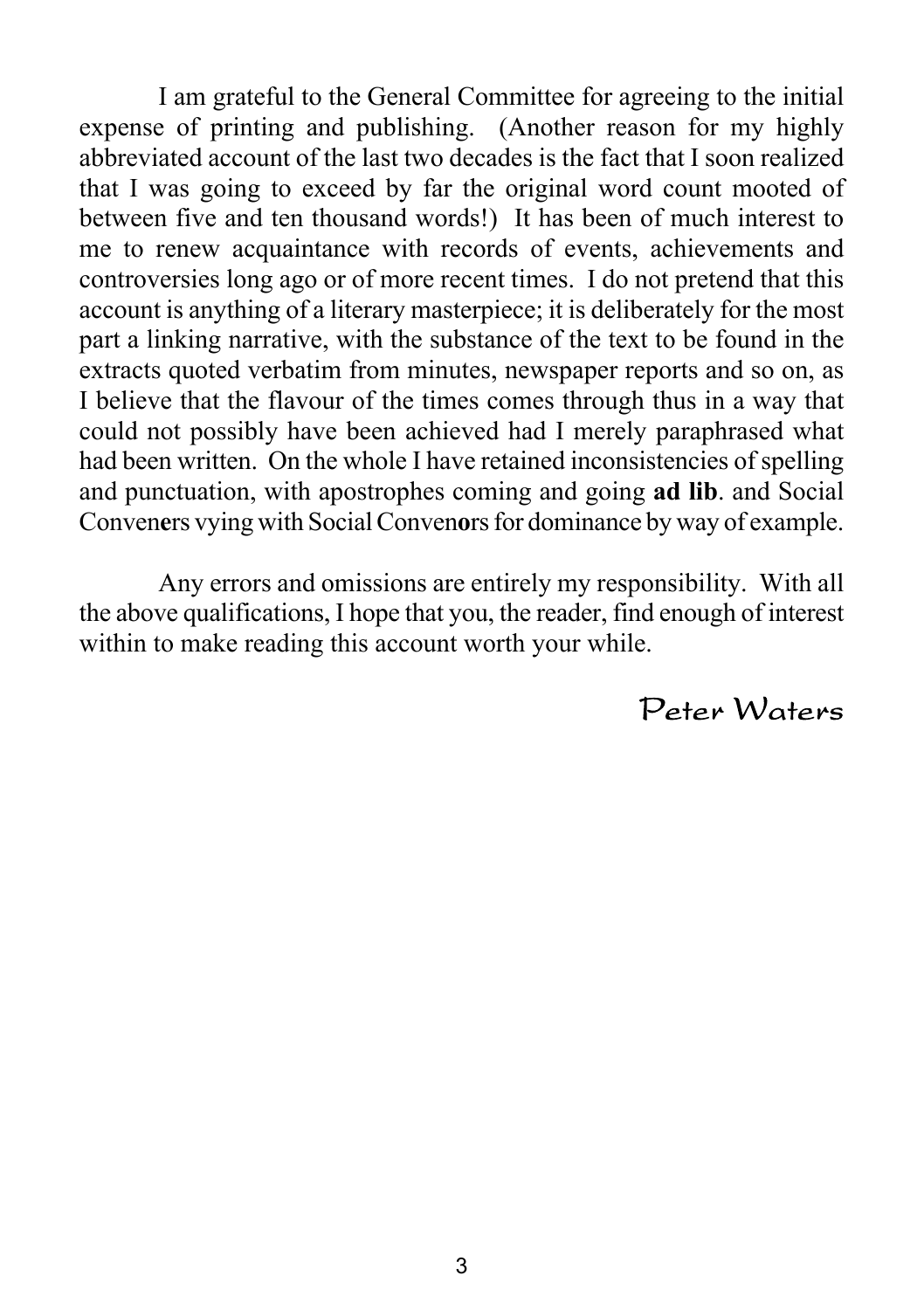#### PART 1 - THE BEGINNING

Those wishing to trace the history of the Watford Grammar Schools in detail from their foundation by Dame Elizabeth Fuller as a Charity (Free) School in 1704 are referred to the 250th anniversary history by W. G. Hughes and M. Sweeney published in 1954. We read how it became clear in the 1860s and 1870s that the income from the original endowments was failing to meet the expenditure involved both in keeping the building in good repair and in meeting the latest educational requirements. This led to the approval in August 1881 of a scheme whereby the funds of the Free School and some from Richard Platt's charity at Aldenham were pooled to pave the way for the establishment of the Watford Endowed Schools which were finally opened in Derby Road in April 1884 by the Earl of Clarendon. A measure of continuity was achieved by the existing Trustees of the old Free School becoming the first "*Co-optative Governors*" of its successors.

In April 1894, Mr W. R. ('Billy') Carter who had started as the first Head Master of the Watford Boys' Endowed School ten years earlier, wrote to all old boys of the school. He began by telling them that the Sports Day the previous year had proved so successful that it was intended to repeat the experiment the following month, a week before a "*Past v. Present Cricket Match*" at the West Herts ground, both of which they were invited to take part in. He also wrote "*Several old boys have expressed a wish to see a society started amongst Old Boys of the school for the study of Natural History. In my opinion such a society would be very interesting and useful ... Accordingly a preliminary meeting to consider the matter will be held at the school on the evening of May 9th, at 8 o'clock, which I hope you will be able to attend. If any combination amongst Old Boys for other purposes than that which I have mentioned is deemed desirable, the same meeting will be a very favourable opportunity for considering it.*"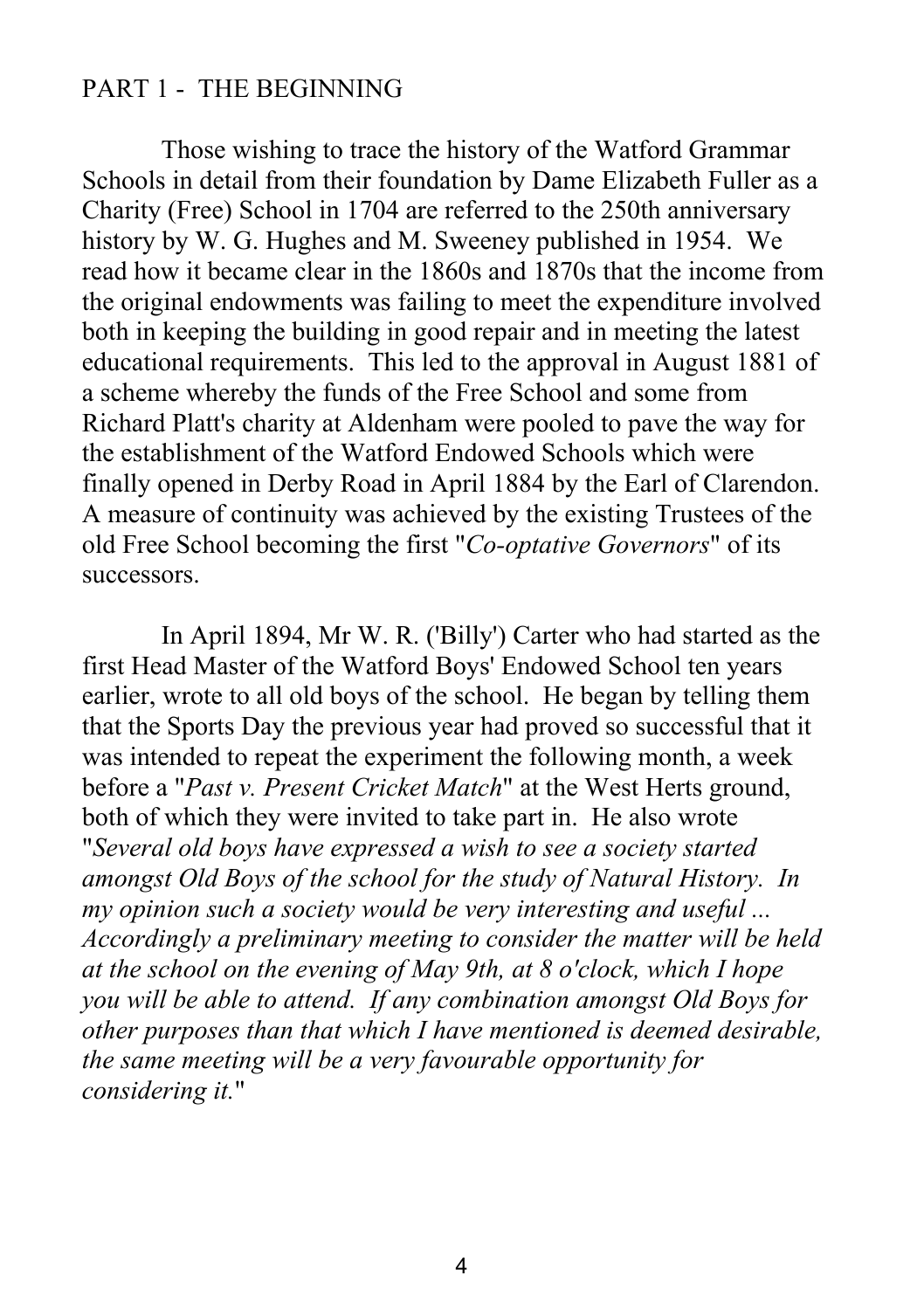At that meeting were present Mr Carter, two assistant masters (Messrs J. W. Eason and W. E. Gardner) and nine old boys (Messrs H. J. Dow, F. M. Goadby, F. P. Hamilton, H. S. Hamilton, N. Heaton, E. H. Jackson, W. Myers, W. H. Robertson, and S. H. Spencer). We read in the record of the proceedings that "*The idea of an Old Boys' Natural History Society did not receive much support*" but that "*there was a very general desire [according to Mr H. S. Hamilton] to see some sort of Union between Old Endowed School Boys and accordingly he proposed that there be formed a 'Watford Endowed School Old Boys' Association'. Mr Noel Heaton seconded this and it was unanimously agreed to.*" Mr Eason, who recorded the proceedings, was elected the Secretary "*pro tem*." of the committee "*then appointed for the purpose of considering in what special directions the Association could be developed*", which consisted of the three members of staff and eleven old boys (Messrs H. J. Dow, F. Downer jun., F. M. Goadby, H. S. Hamilton, N. Heaton, A. H Horton, J. E. Myers, W. H. Roberton, S. H. Spencer, H. W. Stone and H. G. Wardale, the absentees at the time presumably having registered their willingness to serve beforehand).

It will be noted at the outset that the Association was intended to cater for old boys of the Endowed School only. Although there must have been hundreds of old boys of the Free School still in the neighbourhood, there was no apparent sense of continuity of foundation in the minds of those responsible for establishing the Association, and the opportunity to bridge the gap was not taken.

The newly formed committee wasted no time and the "*First Meeting of the General Committee*" was held at the schools on Friday 18th May. Again Mr Carter took the chair and Mr Eason the minutes, recorded in what became the first of a series of books bound in stiff dark olive-green and embossed with the crests of the school and the title of the Association. The first book covers the period May 1894 to January 1903.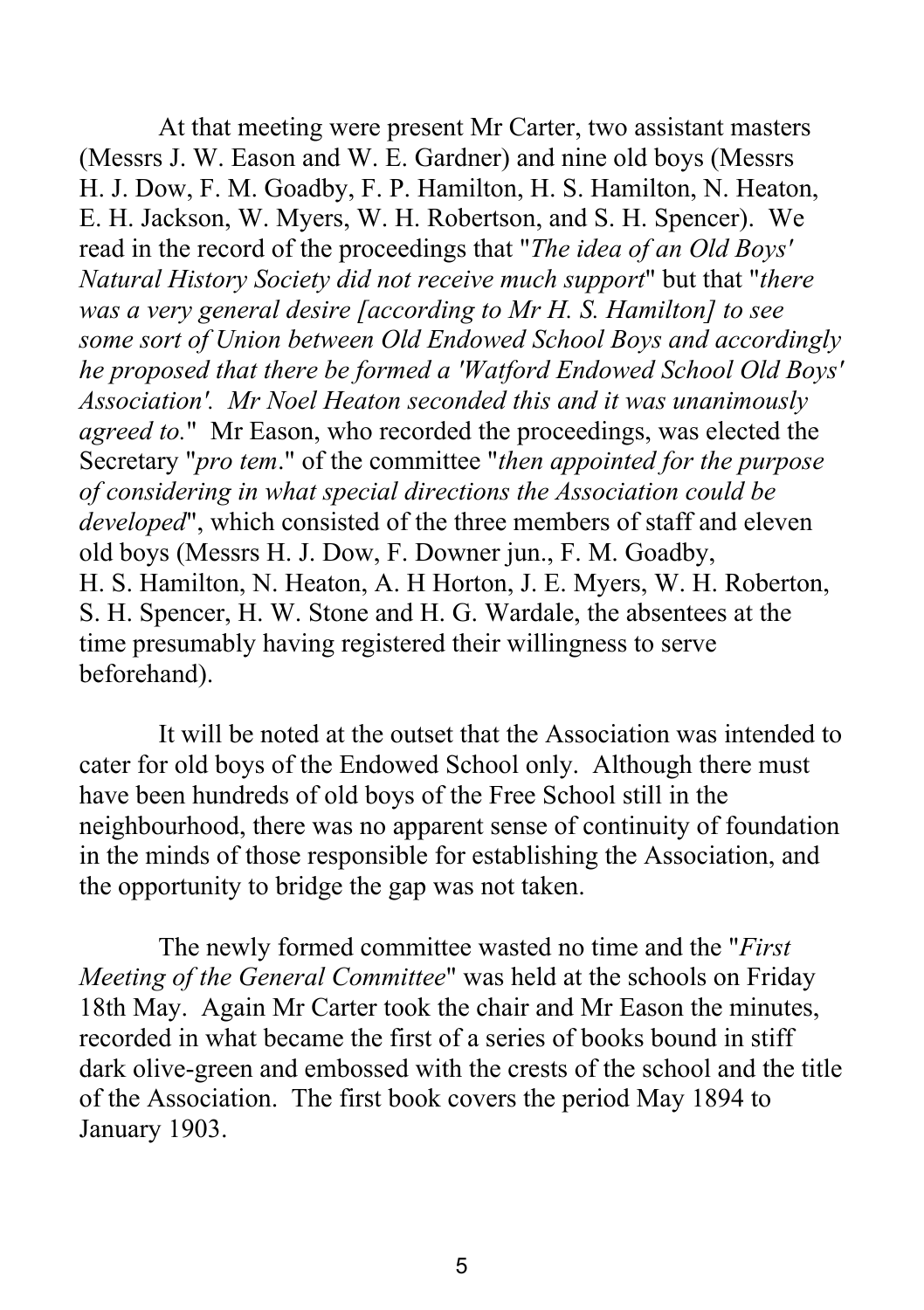At this meeting it was agreed that the Association "*be formally started by an inaugural dinner*", and the first in a long line of subcommittees was appointed to make the necessary arrangements. Mr Gardener suggested the formation of a gymnastic club, *"but it was generally thought it would be advisable to defer its consideration for the present"***.** Mr Heaton "*thought a debating society very necessary*" and "*the idea of forming a dramatic society was warmly taken up, but the chief topic of conversation was the formation of an Old Boys' Football Club. It was considered quite possible for the club to be formed without injuring the West Herts Club and Ground ...* [and] *it was agreed to make exhaustive enquiries about the following possibly available spots at once: Mr Tebb's Field, Callow Land, Mr Dyson's Field, Mrs Bishop's Field, Mr Horton's Field, Mr Harford's Meadow, The Old Gravel Pits in Vicarage Road*." A week later on Friday 25th May, the general committee held its second meeting with Mr Gardner in the chair "*in the unavoidable absence of the Head Master*", and while Mr Dyson's Field was reported to be "*too far away*" and Mrs Bishop's *"could not be secured*", Mr Horton "*was able to confirm that his father would be glad to let the Old Boys have his field - at any rate for the next football season*." This was just as well, for "*no definite information was forthcoming about the other fields*".

As a result, after considering "*the object of securing if possible, a permanent sports ground*", it was proposed "*that a football club be formed in connection with the Watford Endowed Schools Old Boys Association*" which was "*unanimously and enthusiastically carried*." Mr Myers having been appointed secretary (again "*pro tem"*.) of the Association Football Club, it was agreed "*that a Football Club subcommittee be formed pro tem. to assist the Secy. in regard to all football matters.*" Mr Myers was being kept busy; he then *"reported what had been done by the dinner sub-committee and then read the following letter relative thereto*." This letter, a copy of which is preserved in the minute book and is dated May 28th 1894 in anticipation of its approval by the General Committee for dissemination, reviews the meetings already held that month to establish the Association and states that "*there appears to be no doubt that in the autumn of this year the Association will be formed, and that some branches of it will begin active work during the winter of 1894-5.*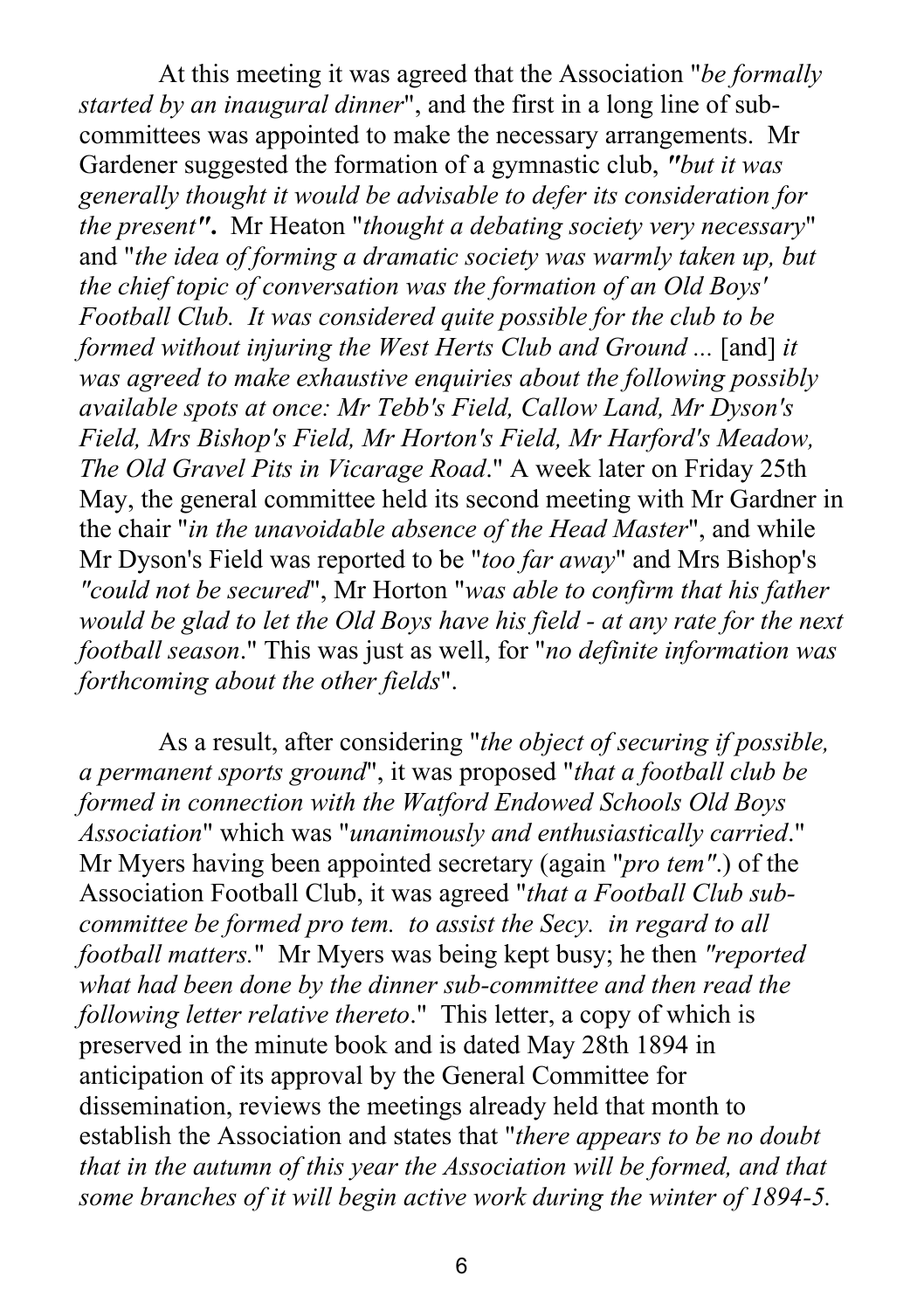*Meanwhile it has been decided to hold a supper to commemorate the first ten years of the School's existence, and also to enable the committee to discover to what extent it may rely on the co-operation of the Old Boys of the School. We therefore invite you to attend the supper, which will be held at the Rose and Crown Hotel, on Friday June 8th at 8 o'clock (morning dress). Tickets are 4s. each ...* ". It was agreed *"that the letter be printed and forwarded to all ex-boys* [sic]". Mr Eason concluded the meeting by reading a letter "*from Mr Isgate an Old Boy who warmly welcomed the Association and wished it great success.*"

The evening before the supper, the general committee met again to consider the final arrangements for the supper, and the progress in the formation of a football club. A letter was read from Mr H. A. Hutchings "*suggesting the name of 'Old Fullerians' for the Association Football Club*" and another from Mr H. M. Turner "*offering the gravel pits to the club on the following conditions: (a) The club to level such land as might be required but not to interfere with the Union boys' ground, (b) The yearly rent for the first year to be nil, (c) After the first year the land to be held on a yearly tenancy at such a rental as the Board of Guardians should decide*." Mr Myers then reported "*that he had written to the Apsley, Colne Valley, Church Institute, Rickmansworth, Stanmore, St Albans (Second XI), St George's School (Harpenden), Aldenham School (without masters), Berkhamsted [sic] School, University Hospital [sic] and King's College Hospital Football Clubs to try to arrange matches with them.*" Finally "*the arrangements for the inaugural supper were discussed and the toast list and musical programme settled.*"

The inaugural supper took place the next day, Friday 8th June, and a copy of the report in the local press in the minute book is headed by Mr Myers' inscription "*The Inaugural Supper of the Watford Endowed School Old Boys' Association*" (he remembered the apostrophe that time!) and his comment "*The following excellent account of the above appeared in the Watford Observer of June 15th 1894:*".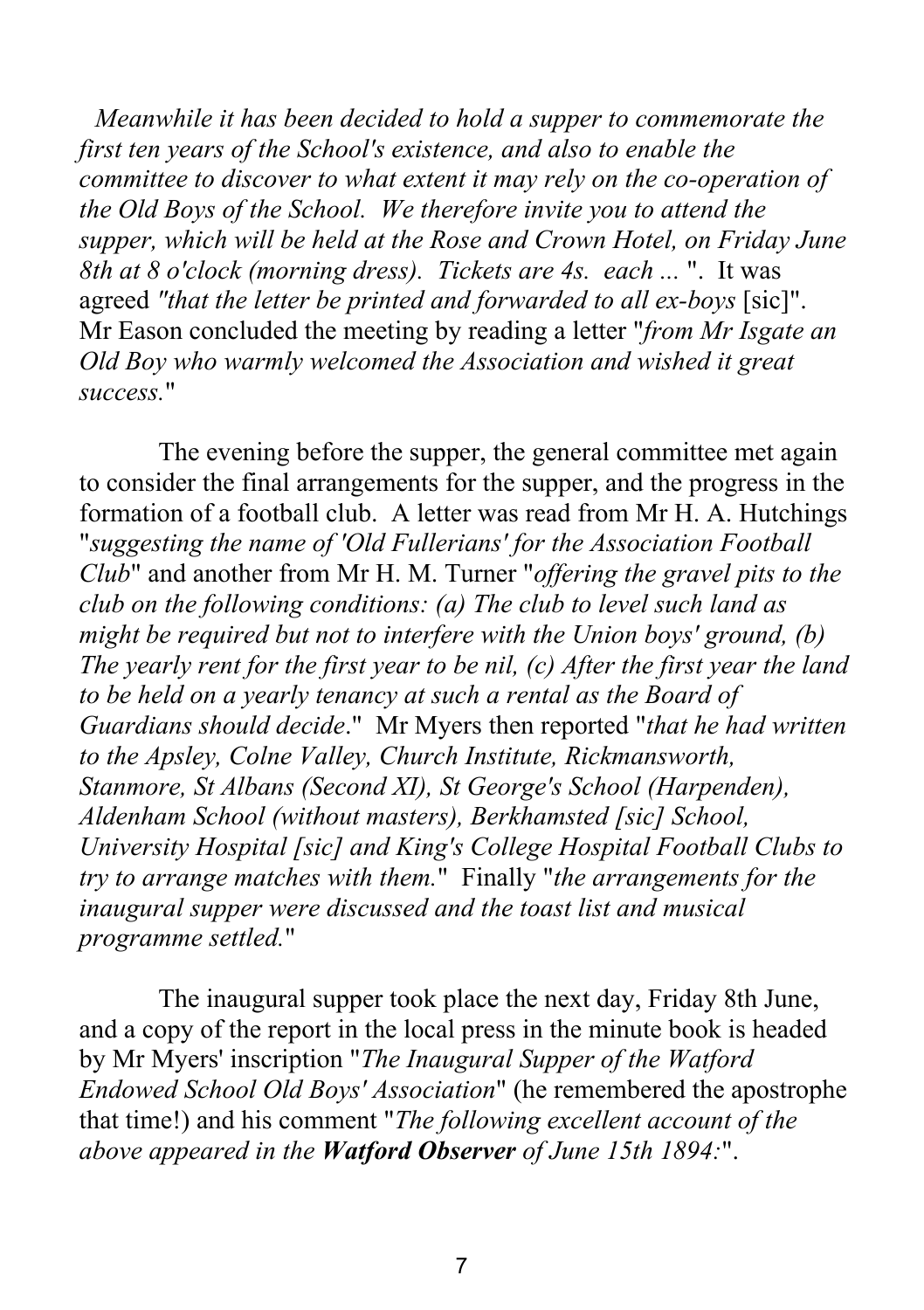The account itself rehearses the proceedings in quite unbelievable detail to those of us accustomed to the more cursory reports of present-day Annual Dinners, with extensive verbatim extracts from some of the speeches, as well as reported speech. "*At the Rose and Crown Hotel on Friday evening the 8th inst., about 50 old boys of the Watford Endowed Schools sat down to a supper, thus forming the inaugural meeting of an association of old boys who will in future be banded together for the purpose of recreation and social and intellectual enjoyment."* Mr Carter, *"supported by the Vicar, the Rev. R Lee James* [who said grace]", took the chair; several governors and masters were present and no less than thirty old boys listed individually, in addition to the less deserving "*others".* The Chairman, after reading out letters of regret for absence, "*then proposed a toast of the Queen, which was loyally received, and a a verse of the National Anthem sung.*" The first speech fell to the Vicar, who began with a sentiment seemingly all too often forgotten by those who have spoken at Association dinners since: "*We have had warning that our speeches must be short, and therefore we must try and compress them within the narrowest limits if we are to have any harmony afterwards. A great deal of harmony has prevailed already, and I trust that it may not be broken*." He went on, "*The toast that has been committed to my charge is the School. (Cheers and cries of 'Good Old School.')*". Such interpolations as "*(Cheers)*", "*(Laughter)*" and "*(Hear, hear)*" were common in these and other reports of the time!

To give more than the briefest flavour of this report is impossible in the space allowed, but the Vicar was warm in his praise of Mr Carter, expressing himself "*exceedingly proud of ... the Endowed School* [which] *has always maintained such a thoroughly high tone of morality [and] has distinguished itself in more ways than one ... I must sincerely congratulate Mr Carter on the ten years that have passed, for under his able management, everything has been done that the Governors could have wished to be done. (A voice, "And more". Cheers. )*."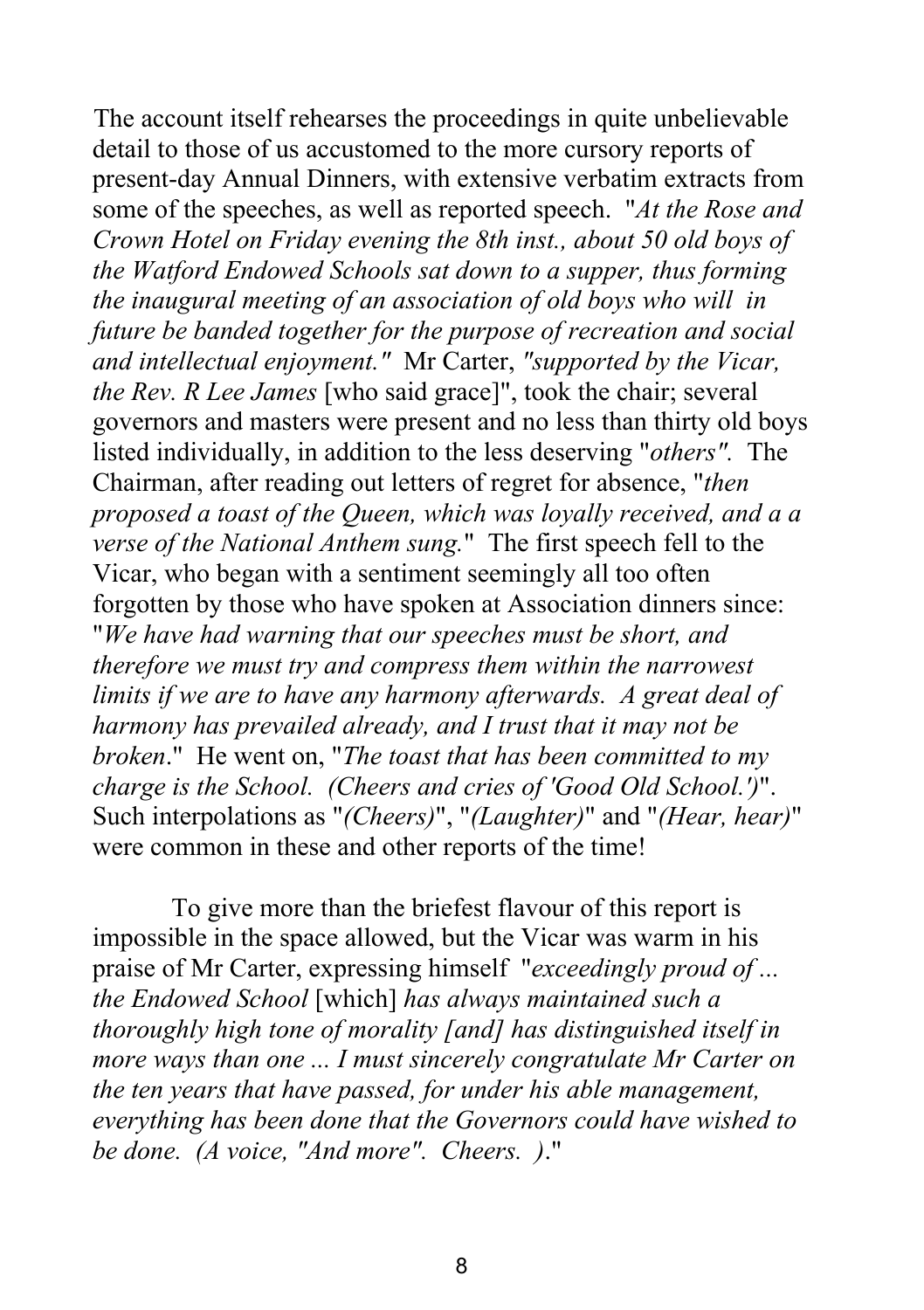In looking to the future, the Vicar set forth principles still holding good a hundred years later as well as perceiving inevitable developments: "*I hope and trust that this will be the beginning of a great success and that you will each feel as you leave the school that your existence with the school has by no means terminated. (Cheers.) There are several things which might bind you to the school. The periodical magazine* [founded in 1892 and the ancestor of the **Fullerian**] *is most deserving of your hearty support, and I am glad to see that the old boys have sent back, and will probably continue to send back, things from the outer world to the great benefit of those in the school ... There are many things connected with the school the recollection of which will be revived when you meet around the social board, and the songs you sing will be remembered as being connected with the school and the toasts that have been drunk, and you will feel an inevitable interest in this growing institution, for it must grow; the population of Watford is growing to such an extent that the Endowed Schools will have to be enlarged (cheers), and you will have many of the happiest recollections in your old age when you come back to Watford and look in the schoolroom where you passed some of the most important months and years of your life, and you will also see around that room, no doubt, portraits of those who have guided you in the way of life. (Cheers)*."

Speeches on Association occasions have always included an element of humour and entertainment as well as more sober recollection and edification, and in proposing prosperity to the School, the Vicar wished to remind his audience "*as old boys that you will be very hard run by the old girls (Cheers and loud laughter.) not run after. (renewed laughter.) Some wicked person has put in that word 'after'. (Continued laughter.) I meant in the race of life.*"

The Chairman in reviewing the ten years of his headship and singling out several of those presenting affectionate memory of their schooldays, such as "*Fred Downer, with his legs dangling down from the form, and his brother Harold",* expressed his indebtedness to his staff as well as his appreciation of the boys in his care. "*There can never possibly be a time when Watford will be without its secondary school*", he said. "*The school does not consist of the boys and masters*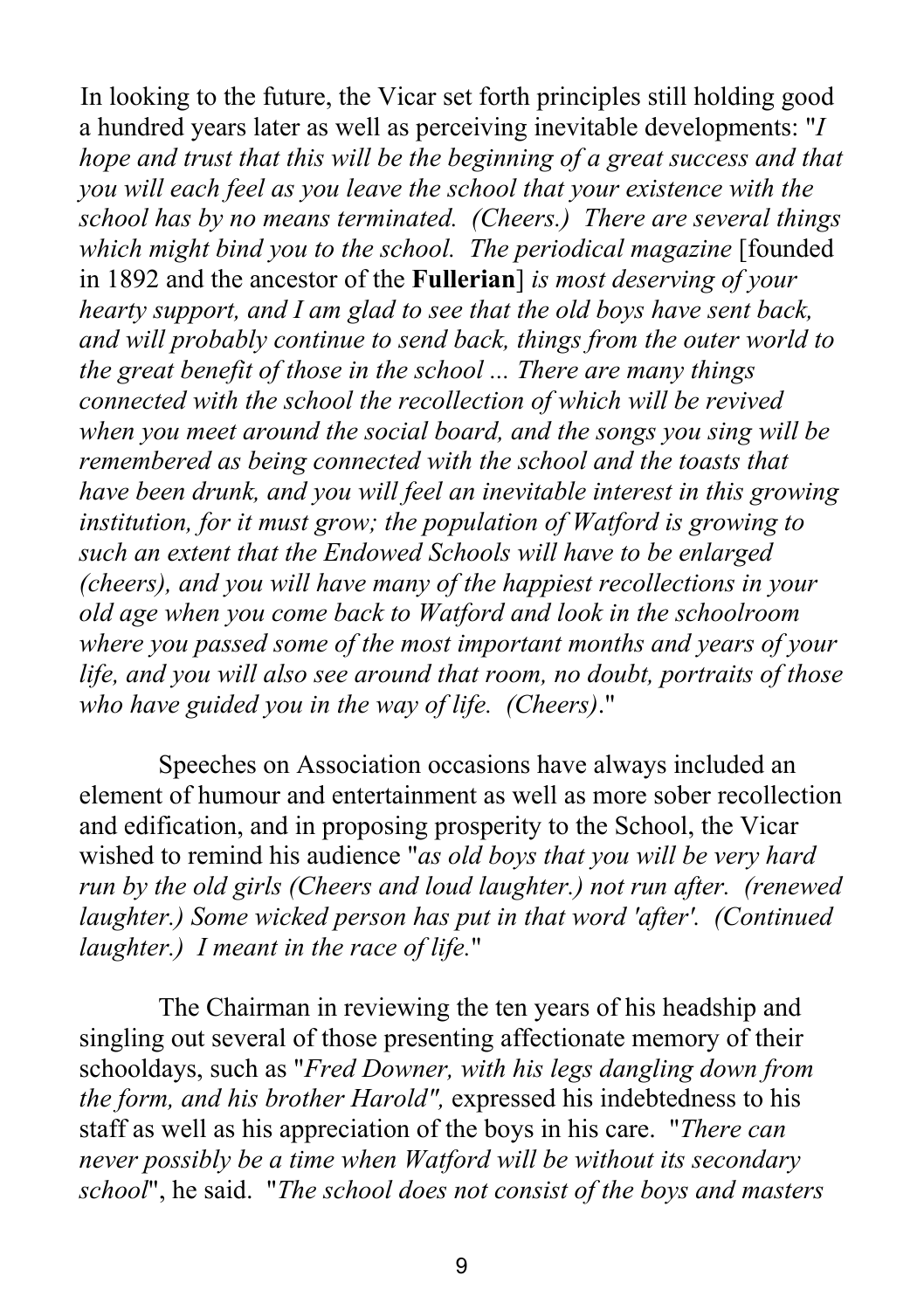*there; it consists of all who have been connected with it; they are one body ... I welcome this meeting, not only on account of its pleasurable nature in itself, but because it is, I believe, the forerunner of a very long series of pleasurable meetings, when we shall be happy together, and call up recollections of the past, and enjoy ourselves at least once a year. (Cheers).*"

Dr Brett, one of the Governors, recounted that the School began with 67 boys; "*we now have more than twice that number, and there are already 320 ex-boys. Families come to reside at Watford because of the educational advantages. I do not mention these facts in a boasting spirit, but to show that there is room for an ex-boys' club, that you have numbers, and much to be proud of in your school. It is the largest and I think the best endowed school in the county. I wish you all success, and may most of you live to see the jubilee fifty years hence, to be held in the future Watford municipal buildings in Corporationsquare. (Cheers.)*"

Other speakers included Mr H. S. Hamilton, Dr Berry and Mr Gardner, "*the oldest master present*", who all echoed the sentiments already expressed. A feature of the evening was that the speeches were interspersed with solo songs such as "*Simon the Cellarer*" (sung by Mr Gardner) and "*Tommy Atkins*" (sung by Mr Herbert Dow) and even a mandolin solo. Mr Myers reported on progress in the formation of the football club, "*which was a very important thing for a school of the standing of the Watford Endowed School to have attached to it, and he thought it would be a very flourishing club. (Cheers.)*". "*Mr Farrington Graves,*" we are told, "*with his accustomed ability, presided at the piano, and the proceedings concluded with singing 'Auld Lang Syne'*."

A fortnight later, on Friday 22nd June, a General Meeting of the Association was held at the Schools "*and there was a very fair attendance*". This was for the purpose of deciding the "rules for the management of the Association" and those unanimously agreed were set out in a "*List of Officers, Set of Rules & Programme*" issued to all old boys in July, a copy of which, reproduced below complete with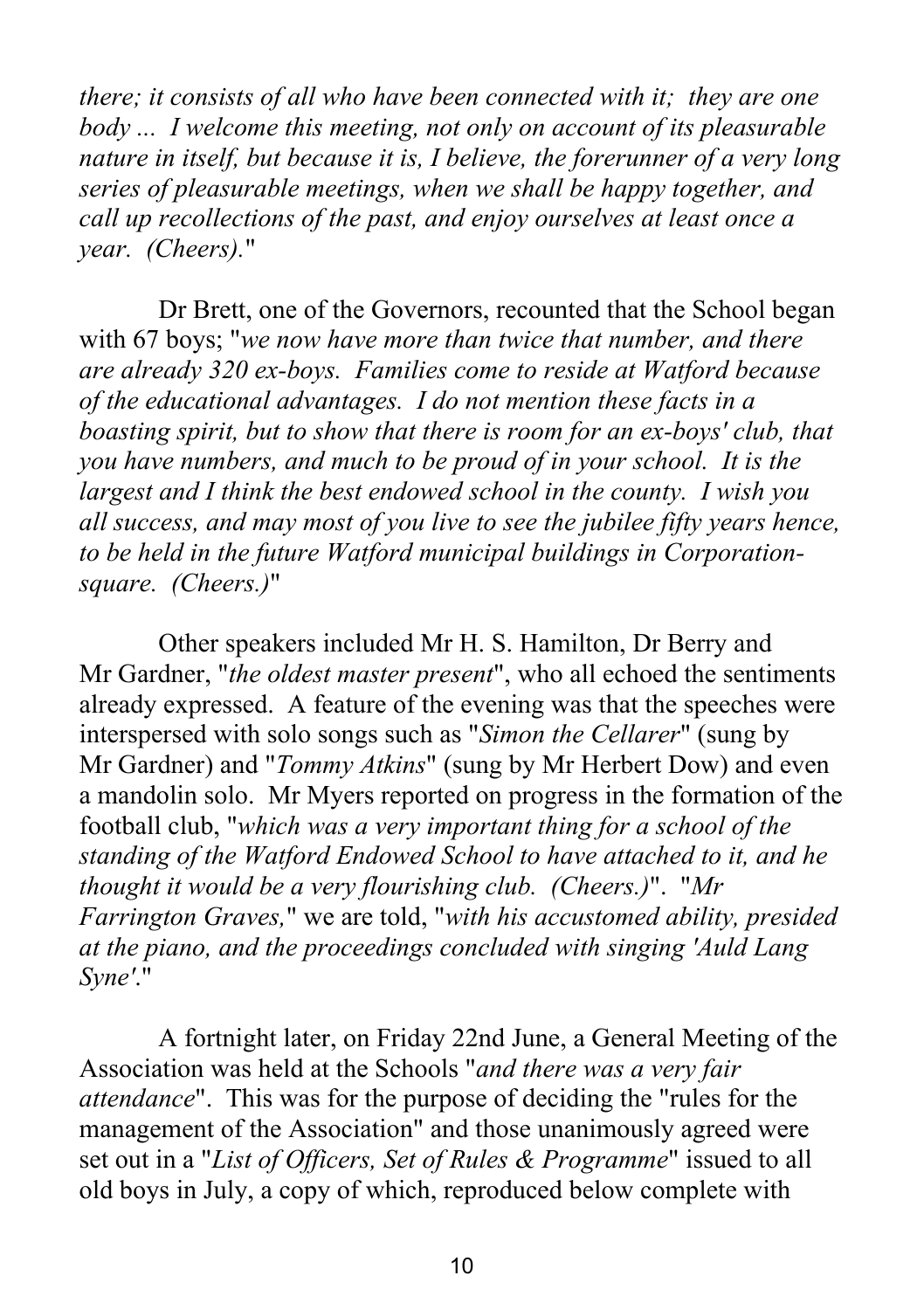subsequent manuscript alterations to some of the rules, is preserved in the minute book. It will be seen that the Association is described as having been inaugurated on the **15th** June 1894, but as there is no record of any business between the inaugural supper on the 8th June and the General Meeting on the 22nd June, one can only suppose this to be an unintentional slip resulting from the prominence given in the minute book to the report of the supper having appeared in the **Watford Observer** of the 15th June.

The rules, 15 in number, are the ancestors of those double that number (including subdivisions) printed in the current Association calendar, and some have changed relatively little over the years. One may regret that the Objects of the Association (then the third rule, now the fifth) have lost a certain informality in changing from the original "*To keep up a friendly intercourse among the Old Boys and Masters of the School*" to the present wording. The composition of the General Committee provides for a slightly larger group than in practice currently obtains; "*two (or more) Vice Presidents,*" were allowed for separately, whereas none is now a member solely in that capacity, and two Secretaries "*(one an Old Boy and one a Master)*" instead of the present one. The only other officer specified, however, was a Treasurer, and there were as yet no representatives of affiliated clubs as such. The quorum was only five whereas now it is seven, and the annual subscription was set at two shillings and sixpence, with one guinea securing life membership. The annual subscription was doubled with effect from April 1993 to ten pounds, or eighty times the original rate, but I hope that members still feel that they receive good value for money! (Whether they would join now for life at an equivalently increased subscription of £84 is another matter, but this option was abolished as uneconomic in 1979 when the rate stood at twenty guineas. The Secretary is now one of a slowly diminishing band who numbered just under 180 at the last count!)

With regard to the election of members, I cannot remember any unsuccessful application in my twenty years to date on the Committee, but the original rule will be seen to contain the sinister proviso, long since abolished, in the event of a ballot, "*one black ball in five to*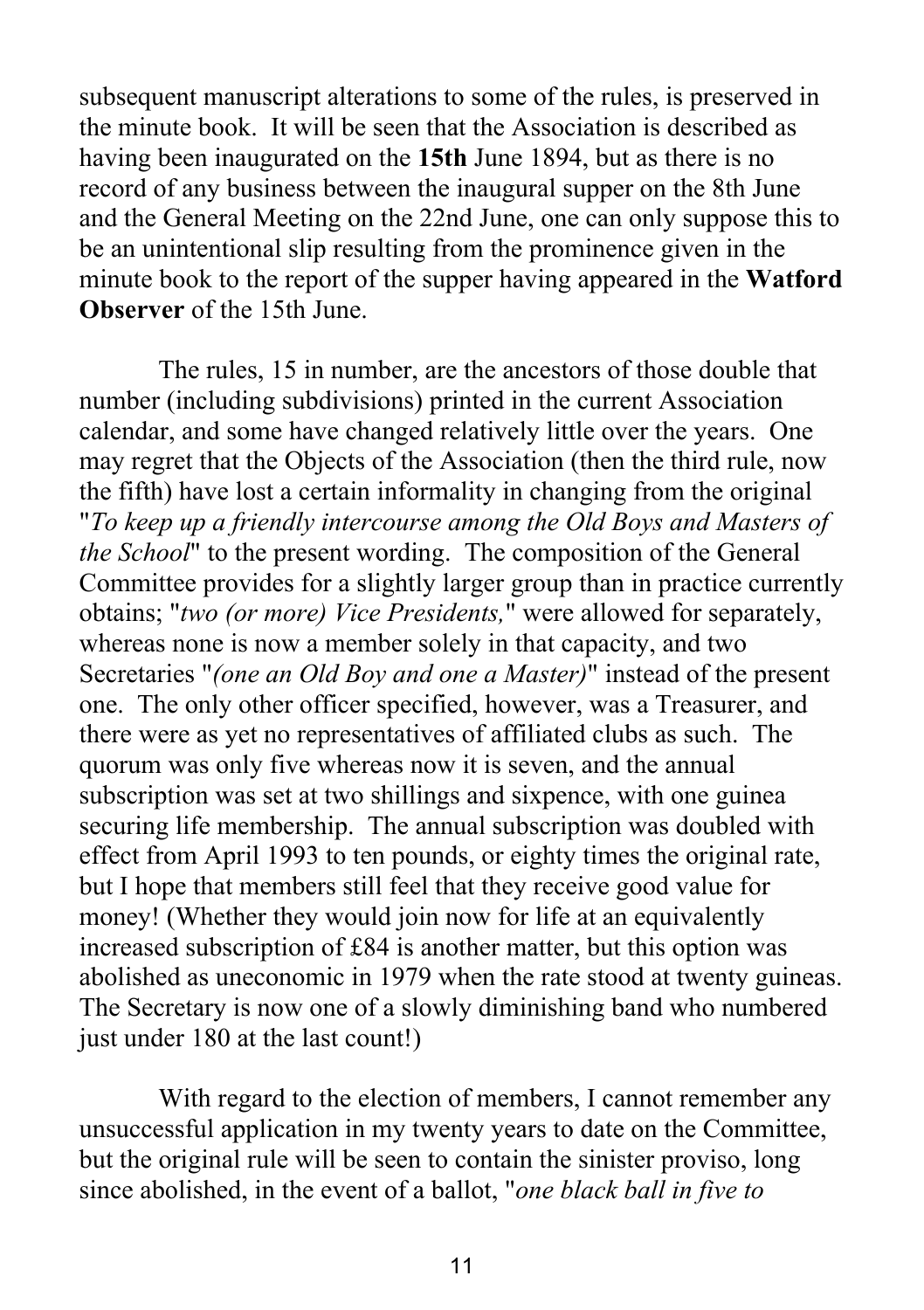*exclude".* It would be interesting to speculate just how dastardly or notorious a candidate would have to be nowadays to be refused membership.

One office omitted from the original rules was that of Chairman. This is because for the first 18 years of the Association's existence the President took the Chair at meetings of the General Committee and Annual General Meetings, while the social gatherings throughout the year for the purpose of entertainment or debate and open to all members were presided over by "*Chairmen of Meetings*" on a fairly **ad hoc** basis without specified length of service. The programme for 1894-95, agreed at a meeting of the General Committee on the 6th July "*for the coming winter season*", opened with a debate on Thursday 20th September 1894 at the Schools at 8 p.m. on the theme of "*The Good Old Times*", proposed by the President, versus "*The Present Day*", proposed by Mr Myers. Dr Brett, one of the first four Vice-Presidents as well as a Governor, took the chair "*and commenced the proceedings* [written up by Mr Eason, now acting as one of the two Secretaries, the other being Mr Hamilton] *by a characteristic speech in which he advised the budding debaters not to indulge in bitter sarcasm or personalities but mix freedom of speech with kindliness of expression*", a tolerance not over-evident in the spheres of either central or local government! The arguments on both sides were set out, with Mr W. E. Dangerfield and Mr Gardner supporting the President, and Messrs Hamilton, F. Downer and Eason favouring the cause of Mr Myers. The vote resulted in 22 being for "*The Present Day*" and 10 for "*The Good Old Times*".

At the following Committee meeting on the 15th November, Mr Myers was voted to the Chair in the absence of the Head Master. The remainder of the business was summarised as follows: "*Mr H. S. Hamilton brought forward the subject of the attendance of representatives of the Press at the Association's meetings and it was unanimously agreed to admit reporters should any wish to come. E. J. Slinn Esq., the Association's Treasurer was present, and afterwards transacted some financial business with the committee.*" That was all - a far cry from the rather lengthier minutes perpetrated by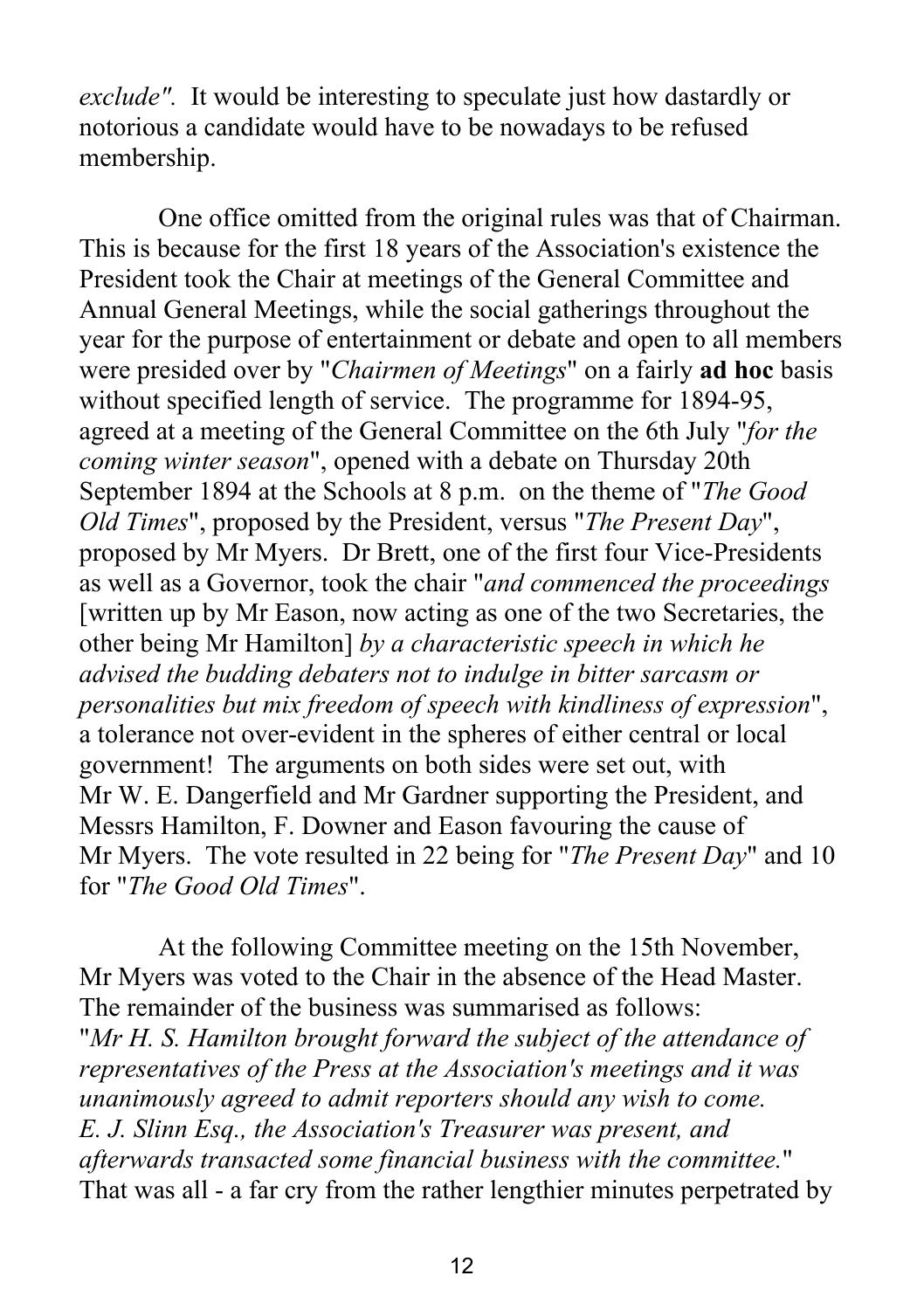the present Secretary. Edward Slinn, who was to become Chairman of the Governors, held the Treasurership (as a somewhat absentee incumbent where Committee meetings were concerned) for a record 36 years until his death at the age of 91 in 1930, although in later years his tenure was almost purely nominal, an Assistant Treasurer fulfilling his duties in practice.

In between, on the 18th October, an Ordinary Meeting chaired by the President had been held, in which seven speakers had entertained with talks on "*Holiday Haunts*" and "*Yarns*". The subjects (and speakers) were "*A trip on a steam carrying trawler* [**sic**]" (Mr Gardner), "*Life in a Volunteer Camp*" (Mr Downer), "*Reminiscences of the Jura Mountains*" (Mr W. Sutton), "*Lowestoft and its lighthouses*" (Mr E. H. Jackson), "*A Yarn on an Endowed School Incident*" (Mr Hamilton), "*A top-hat adventure at Leeds*" (Mr Dangerfield) and "*Scenes among Norwegian Fiords*" (the President). "*There was only a moderate attendance*", Mr Eason recorded, "*but a highly instructive and pleasant evening was spent.*"

The proceedings of further meetings were recorded in the same way. Dr Arthur Stradling's lecture on the 15th November (all these evenings being Thursdays, by the way) followed the Committee meeting alluded to above, and no doubt accounted for the brevity of its minutes. "*Friends were invited to be present at this meeting and a large audience confronted the doctor on his rising to deliver his address. The subject was not announced beforehand but it proved to be "Seals and Whales: their history, habits and uses". The doctor spoke for about an hour and a quarter without a single note, yet his lecture abounded in dates, figures and dimensions, was embellished by reference to personal experiences and remarkable zoological events, and was rendered exceedingly interesting by the showers of brilliants* [**sic!**] *so deftly interwoven with the scientific lore.*" It sounds as if Dr Stradling well deserved his "*very cordial vote of thanks ... carried with acclaim.*"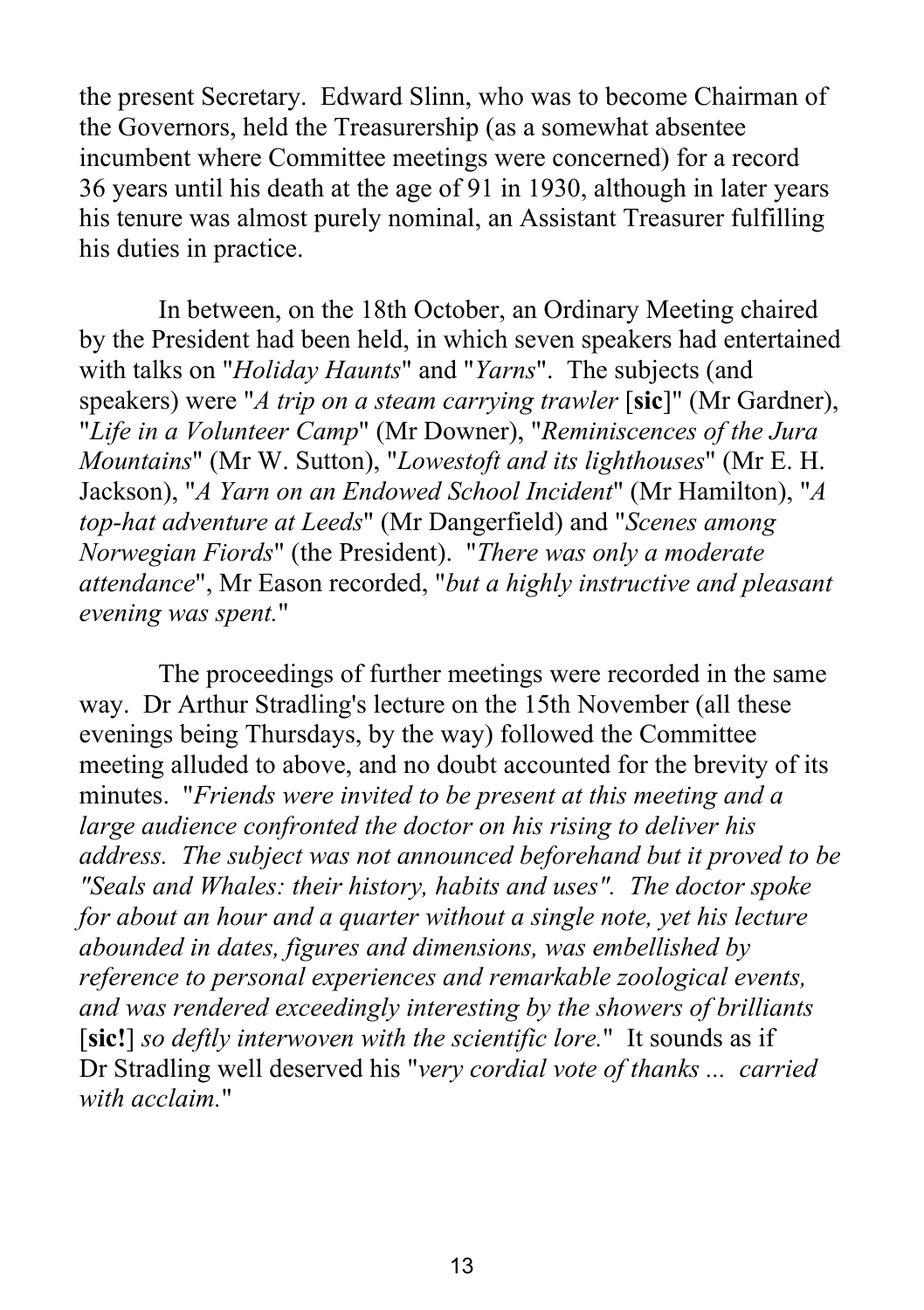In the following debate on the 13th December, "*Strikes, are they justifiable?*" Mr Hamilton took *"the positive side"* and Mr Goadby the "*negative*". Mr Goadby denounced strikes for "*their barbarity, uselessness and social immorality*" and rehearsed the "*advantages of permanent boards of Conciliation and Arbitration*". Mr Eason aimed at compromise with a motion that "*strikes are only justifiable after every conceivable means of settling a dispute has been tried.*" This however received little support and the proposition that strikes are **not** justifiable was carried by 12 votes to 5.

The Governors were happy to play their part in encouraging the infant Association to flourish, and at the Committee meeting on the 26th January 1895, Mr Carter "*announced that the Governors had given permission to the Association to have free use of any room in the school buildings that might be necessary for meetings, concerts etc., subject to the discretion of the Head Master, and that, although they could not consent to the establishment of an indoor gymnasium, yet the assembly room and the school stage could be used for amateur theatricals provided that a special insurance against fire was effected on such occasions*", which naturally drew "*a very hearty vote of thanks to the governors for their kindness in the matter.*"

The dramatic evening for the 12th January having been abandoned for undisclosed reasons, it was decided to hold two meetings in February. The first, on the 9th February, was Mr Carter's lecture on the Oberammergau Passion Play, "*with illustrations by the oxyhydrogen lantern*", and the second "*a grand concert in aid of the Old Fullerians Football Club*". "*Mr Carter and Mr Hamilton again brought the Reading Circle under the notice of the Committee and set forth the advantages it offered*", with the result that the circle met at the Schools on the 13th February, the book for the occasion being **Merrie England**, "*a socialistic work by 'Nunquam'* (Robert Blatchford), *Editor of the Clarion*", copies of which were obtainable from Mr Hamilton for a penny. All members of the Association were invited "*to join and take an active part in the Circle*".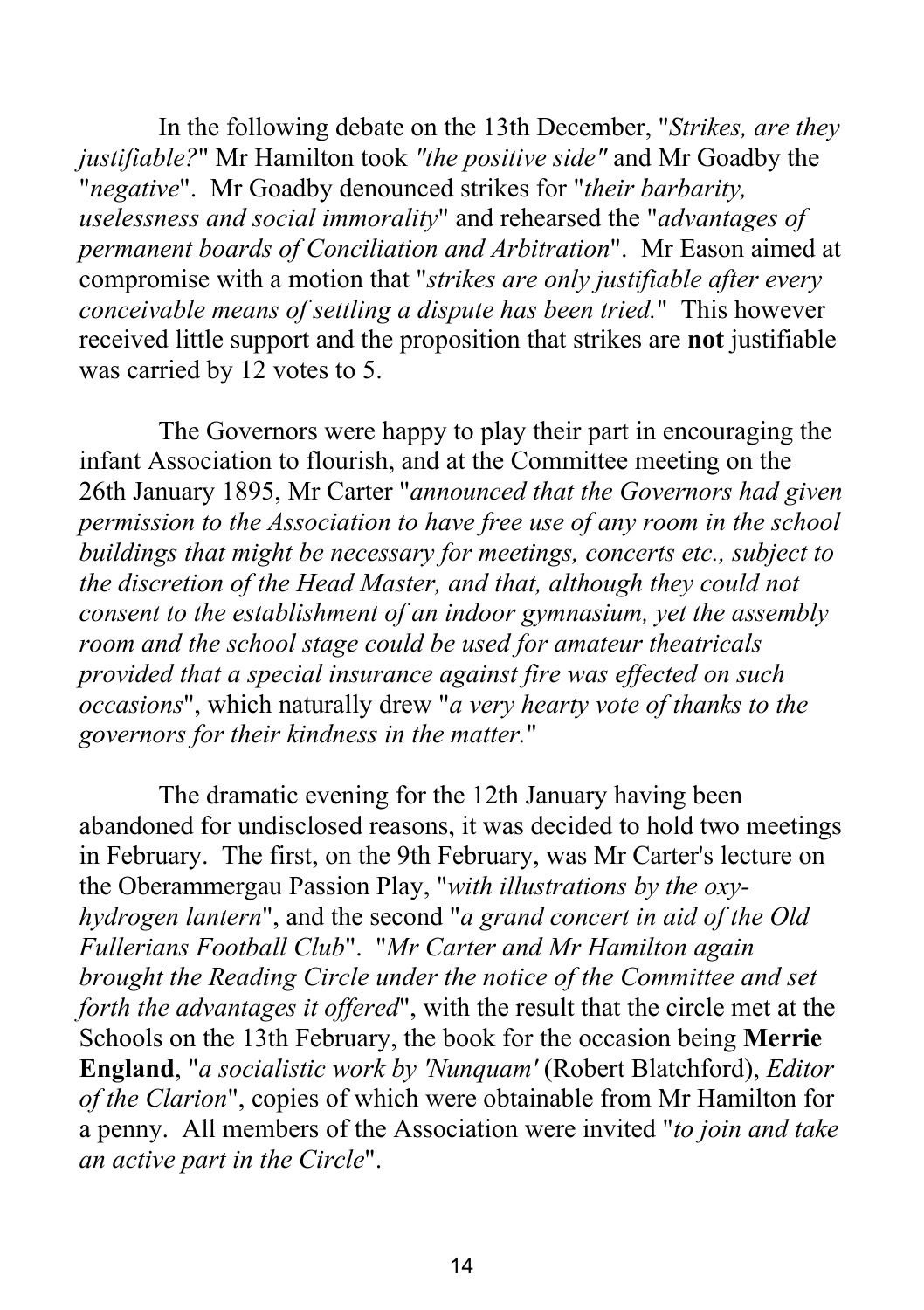Admission to Mr Carter's lecture, of which "*a faithful account of the proceedings*" appeared in the **Watford Observer** and was preserved in the minute book, cost one shilling, while admission to the "*grand concert*" cost two shillings. The programme for the latter is also preserved and records the ten items in each half, an assortment of songs, recitations, musical sketches, a mandolin solo and a banjo duet (by the Downer brothers). Three women were among the recitalists and the items themselves typify the tastes of a bygone age, with "*Kathleen Mavourneen*" (in a setting by Crouch) being the only title familiar today, and with gems such as "*Marry-a man-ia*", "*The Deathless Army*", "*Fiddle and I*" and "*The Promise of Life*" lacking the spark of immortality. The concert "*was in every way a great success*", though how much it raised is unrecorded, the net balance from the concert mentioned in the minutes of the Committee meeting on the 2nd April having a tantalising blank after the pound sign!

The meeting on Saturday 16th March featured a debate on the House of Lords substituted without explanation for that originally planned on "*Gambling, should it be suppressed by the State?*". The new proposition, still very much the subject of debate to-day, was "*That in the opinion of this meeting, the House of Lords, being an anachronism and an anomaly, which endeavours to exercise functions which it is incapable of exercising beneficially, should be abolished.*" Mr S. J. Swainson, a master at the School, moved the proposition, "*in particular condemning the hereditary principle*" while favouring "*a second chamber consisting of men of real worth and representing learning, industry and commerce*", and was "*vigorously seconded*" by Mr Hamilton. However Mr Curwen came to the rescue of the Establishment with an amendment "*That ... the House of Lords does exercise its functions beneficially and deserves our approbation and support",* and the reader who supports our noble peers will be relieved to find that "*eight members supported the amendment whilst the proposition only found favour with six*."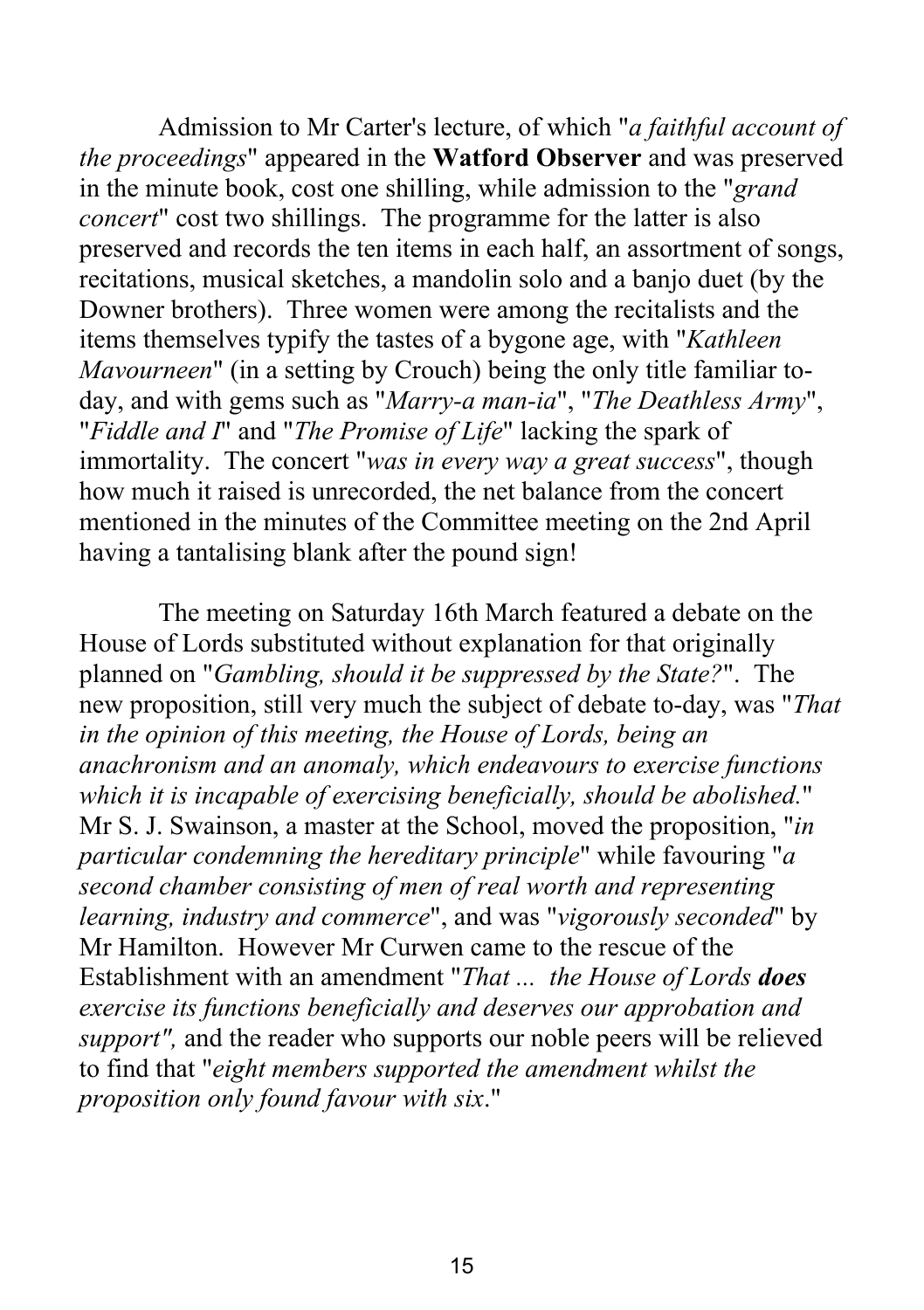The Association's first winter programme concluded with the *"Annual Dinner of the Association held on Foundation Day, April 20th, 1895*" and the accompanying report in the **Watford Observer** the following week was adjudged to form "*an excellent record of the proceedings",* which this time took place at the Masonic Hall, although *"the company partook of an excellent dinner provided by Mr Read of the Rose and Crown* [the inaugural venue the previous year]." Mr Carter was again in the Chair supported by the Vicar and several masters, with 38 old boys individually listed as also present. The Vicar, followed by the President, recounted with satisfaction developments in the first year of the Association. It would be good to think that the Vicar's optimism would be as true to-day when he said of the old boys (now referred to several times in the course of the report as "*Old Fullerians*") that they "*had a great deal of power in their hands as a body of old scholars, because what they did was keenly observed by the scholars in the school, and if it was seen that many of them discharged eminently well the duties in the station of life to which God had called them, the present scholars would naturally and instinctively try and follow in their path*". Mr Carter had no doubt "*that the school consisted of those who were in the school and those who had gone - a sort of church militant and church triumphant. He knew that there were very many of them who pointed out such and such as an old boy of the school ... They had heard a great deal about the Old Fullerians (cheers), and they naturally looked forward to the time when they would be able to join the Old Fullerians, and he hoped that they would take much more interest in their games than they would otherwise do. Whenever he met an old boy, one of the inquiries he had to answer was 'How is the school going on?' Perhaps they might ask him that now. He should say without going into details, 'All is well, the school is progressing no doubt.' (Cheers.) ... When the Old Boys Association was formed a year ago he never anticipated that it would grow to such an extent.*"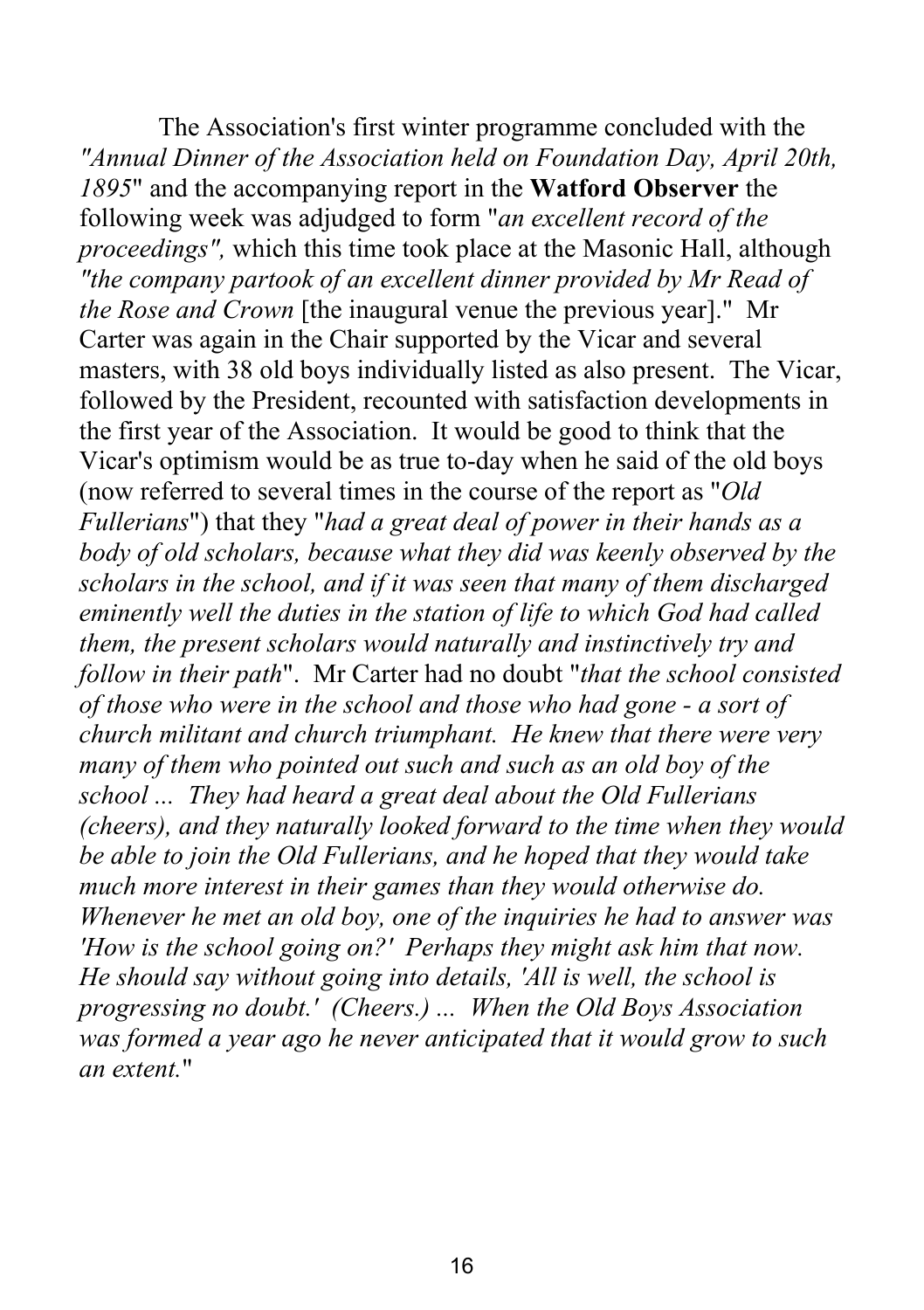Mr J. Pringle, in proposing the Association, "*said that it had been a tremendously successful first year ... the only part of the Association that had not succeeded so well as the others was the reading circle. Referring to the Football Club he spoke of the recent successful trip to Guernsey. (Cheers.)*" After the reply by Mr Hamilton, Mr Gardner enlarged on the feats of the Football Club, which had played 28 games in its first season with 15 wins, 11 defeats and two draws, and had undertaken a "*perilous, and to some, troublesome journey* [to Guernsey]", where they had "*showed the good old Guernsey folk how to play football by winning their three matches and scoring 17 goals against two. (Cheers.)* [inevitably]". As part of the incidental musical entertainment punctuating the speeches, Mr Gardner "*gave a fine rendering of the song 'The Charmed Cup', and later on sang a football song illustrative of the Old Fullerians' trip to Guernsey to the tune of 'Fine Old English Gentleman' ... Mr Sharpe sang 'Jolly Football Boys', and other songs were contributed by Messrs F. and H. Downer. The remaining toast was that of the Chairman, proposed by Mr Smales, one of the original boys who entered the school very early on the first morning it was opened*." With all this, the newspaper was still able to report that "*the proceedings terminated shortly before midnight*"!

At the Committee meting on the 12th July, the programme of meetings for the following year "*was discussed at considerable length, and various suggestions were considered.*" A fresh source of assistance valued ever since was recorded when "*Mr Hamilton was instructed to pay 10/- to the School Caretaker for his services on various occasions.*"

The second A.G.M. was held at the Schools on Saturday 28th September 1895, when Mr Eason's resignation as one of the first joint Secretaries of the Association was announced with great regret. It was agreed that he be made "*an honorary life member as a mark of esteem for the manner in which he had performed his duties*". He was succeeded as joint secretary by Mr Gardner.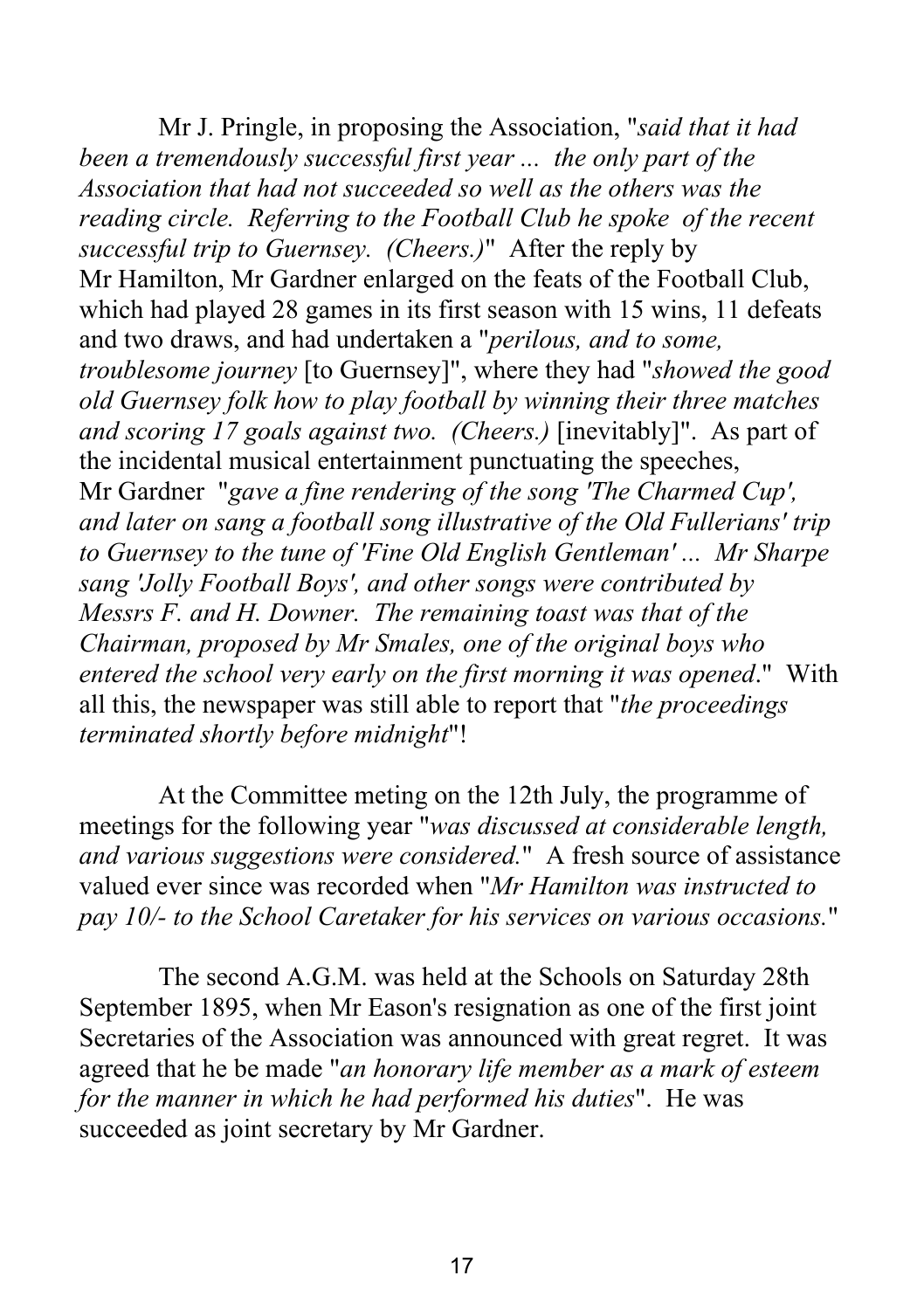### PART 2 - THE EARLY YEARS

So the Association was well and truly launched on its successful way. The annual round of meetings and dinners may be followed in the School magazine as well as the Association's minute books. Paper chases, smoking concerts and dramatic entertainments came and went, but in late 1895, the Football Club illustrated the wheel of fortune by a report in the magazine which stated with regret that they had been "*singularly unfortunate this year ... So far they have gained no success.*" The third annual dinner was held in May 1896 in the Schools, the first time this occasion had taken place on the premises.

At the A.G.M. in 1896, "*Mr Carter suggested that they should elect a President every year, and not have a permanent President, as they had up to the present ... Mr Hamilton, however, in reply, said that this was not to be thought of, and this being the unanimous feeling of the meeting, Mr Carter was again elected President.*"

In May 1897 Mr G. P. Neale, one of the Governors, referred at a soiree to "*the disgraceful condition of Mrs Fuller's tomb at Bushey, and expressed an opinion that if the Old Boys took the matter up they would be liberally supported.*" For the first and not the last time, tribute was paid to the satisfaction given by the catering of the School caretaker, Mr Dukes, one form of assistance not required of his present successor. That autumn at the A.G.M. Mr Gardner resigned as co-Secretary, his place being taken by Mr Edwyn Trow, who himself resigned two years later. Mr Hamilton, the other original co-Secretary, resigned from office in October 1900, and the Committee placed on record "*their high appreciation of his valued services which have extended over many years and which have so greatly tended to the welfare and success of the Association.*"

At the A.G.M. in 1902 Mr Heaton "*proposed that the name of the Association be changed to the 'Old Fullerians' Association' ... and after discussion the motion was passed unanimously.*" The following month the Secretary was instructed at a Committee meeting "*to interview the Secretary of the Old Girls' Association* [then newly formed] *with a view to a slight co-operation between the two Associations*", and eleven days later the next meeting "*decided to invite the Old Girls' Association to a*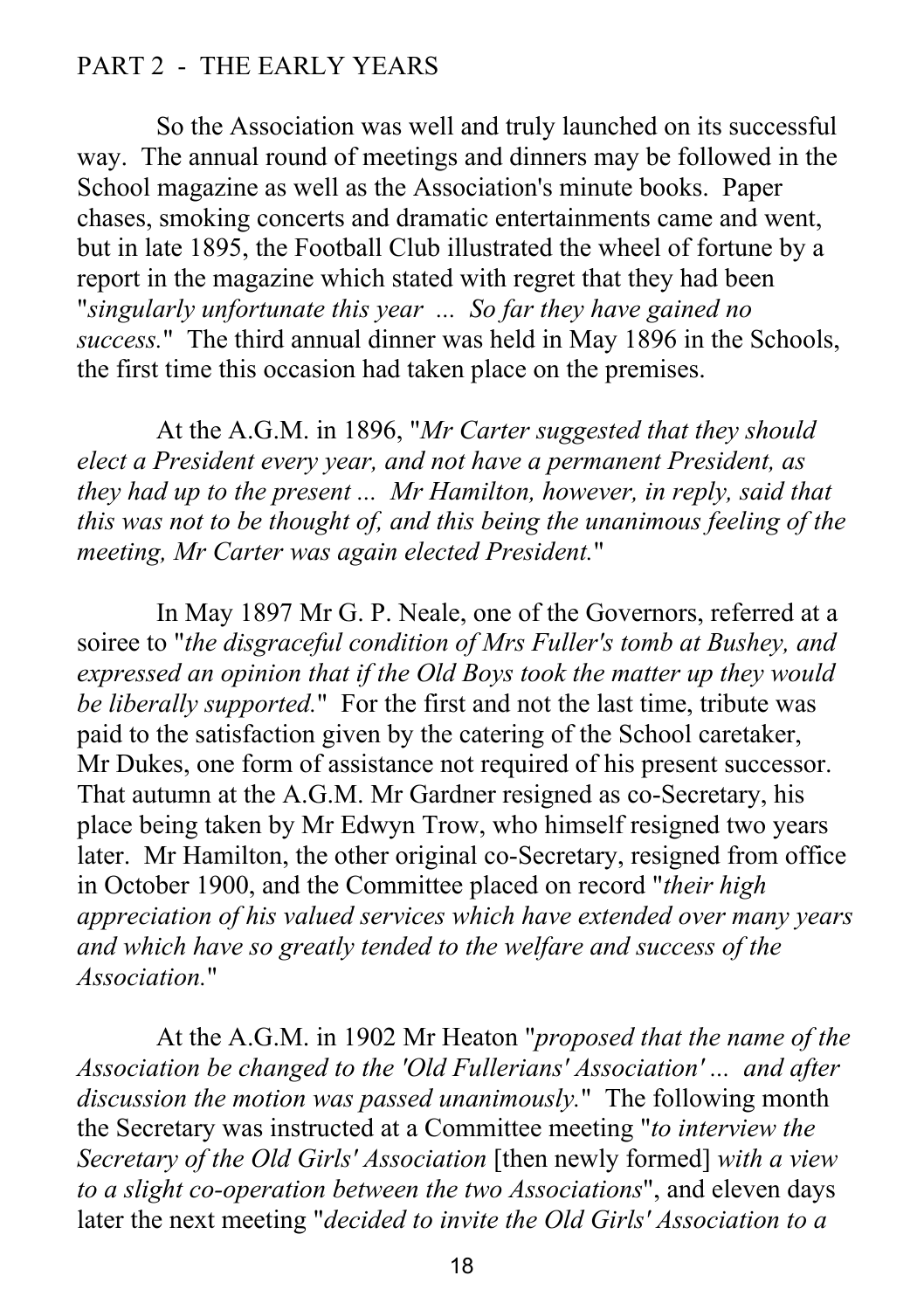*social evening.*" This was held on the 29th November and was deemed to have been very successful. Perhaps with the recent revival of what became known as the Old Grammarians' Association, such joint events might also bear revival on an occasional basis.

In 1903, two historic changes of nomenclature succeeded that of the Association's: the Schools became known as the Watford Grammar Schools and the Boys' School magazine became **The Fullerian**.

The soirees became a popular and regular feature of Association life. One wonders what lay behind the minute in January 1903 that "*It came to the notice of the Committee that three ladies, whose presence was deemed objectionable, were desirous to attend the Soiree. Letters were written forbidding their presence.*"

Reference has already been made to the fact that Mr Slinn's Treasurership was less than a full-time commitment, and at the A.G.M. on the 4th November 1899 "*Mr E. H. Jackson was appointed to the new office of Honorary Collector*", which as the title implies, carried responsibility for collecting subscriptions and other moneys due, The year's accounts on this occasion showed a balance of £1/13/8d, and in May 1900 it was reported that "*there was a deficit of £3/16/- on account of the Dinner. The caterer's bill was £8, and only £4/4/- had been collected. The cause of this was that many members had retained tickets for the Dinner and then not been present to fill the places provided for them.*" Our affairs are managed more successfully in this respect these days! At any rate the various "*monetary liabilities*" of the Association meant that its "*total indebtedness*" amounted to £6/16/8d, whereupon "*Mr Carter kindly offered to lend the money to discharge these debts*", a saving generosity the President displayed on several occasions in the course of his twenty years' tenure of office.

On the 20th July 1901 a smoking concert was organized by the Association at the Schools. The **Watford Observer** reported that "*The attendance was particularly good and representative. The object of the meeting, a very pleasant one, was to make a presentation to the President of the Association, the Head Master of the School, Mr W. R. Carter, on the occasion of his approaching marriage. The present was a combined gift of the old boys, present boys and masters,*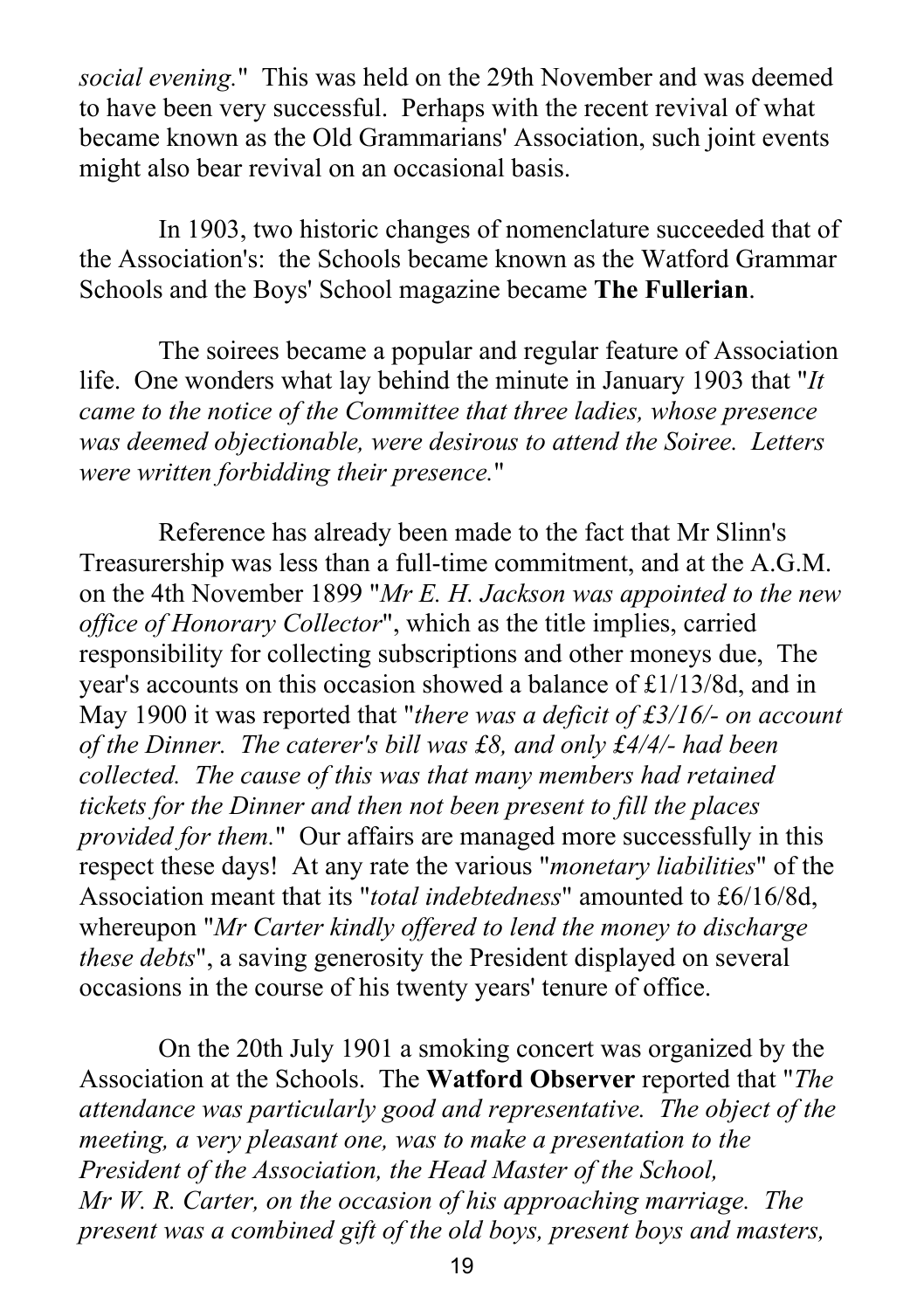*and consisted of a handsome silver tea and coffee service, a silver mounted polished oak tray and a silver revolving breakfast dish.*"

At the committee meeting on the 8th October 1902, "*Mr F. Downer suggested that efforts should be made to obtain a Club Room in the town for the use of Members. Mr Carter undertook to sound the Vicar with a view to obtaining the Old Free School for that purpose.*" At the A.G.M. on the 25th of that month, "*Mr W. E. Fleming proposed that a sub-committee be formed to consider the formation of a Club, having rooms in the town, in conjunction with the Association. Mr Carter reported having interviewed the Vicar, who was willing to lend rooms in the old Free School.*" However, the following month Mr Carter "*proposed that owing to the very poor response to the circular issued by the sub-committee, the scheme for the formation of a Club be abandoned*" and it was agreed that "*the opening of the Club be postponed until 60 members had promised to join ... The Secretary received 36 names during the evening.*" Sadly however, it had to be reported at the following A.G.M. in October 1903, that "*The negotiations for obtaining a room in the town to serve as a Club in connection with the Association fell through owing to lack of support, sufficient promises not being forthcoming to make it self-supporting. The Association is indebted to the Vicar for the kindly interest he took in the scheme and his willingness to provide rooms at the old Free School.*" What an opportunity missed! However, it had already been resolved in that year that "*the Association shall be registered as a Club, in accordance with the new Licensing Laws*", and this was duly effected. At the same A.G.M. the Secretaries were able to report with relief that "*an excess of £1/11/7½d in receipts ... has enabled the Association to finish paying off the loan contracted in 1899 from Mr Carter.*"!

In 1904 it was reported that on the 21st November 1903, "*the Old Girls' Association had invited the members to a soiree. The majority of the members appeared to be somewhat shy and failed to turn up, but the evening was a very great success.*"! That October "*Letters of congratulation were sent to Mr Carter and Mr Gardner on the birth of a son and a daughter respectively.*" The Secretaries were also "*pleased to report that the Association was duly registered in accordance with the Licensing Laws and that no further difficulty will*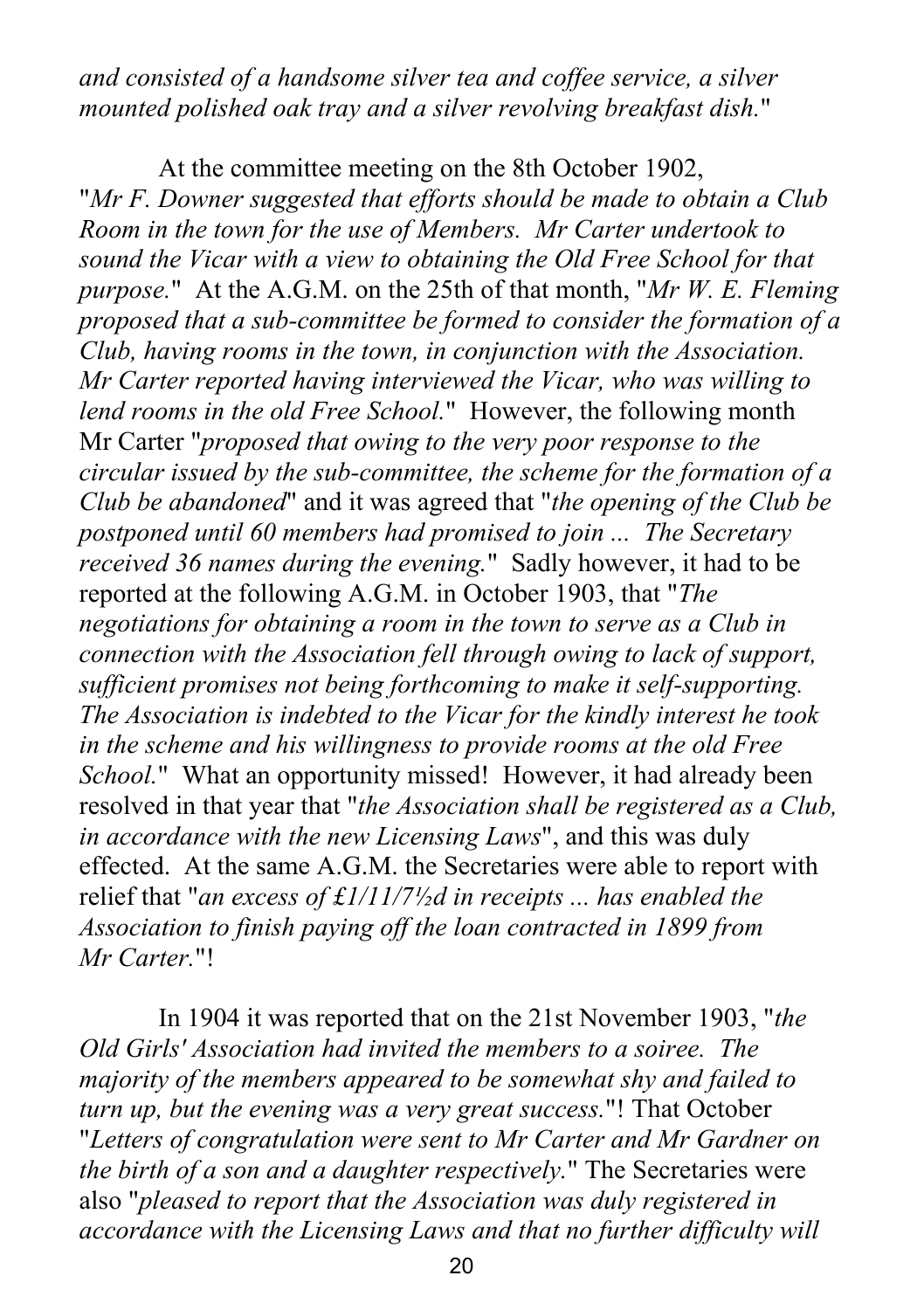*arise as to the provision of refreshments at the different functions*", the new laws having "*prevented a Smoking Concert being held*" earlier that month . That November, in discussing the Annual Dinner, "*it was decided that, as the price Mr Buck asked (5/-) was too high, the Dinner should be held at the Malden* [Hotel]", but Mr Buck, who had already catered for the Association in his restaurant in the High Street previously on various occasions, was to be the host for many Annual Dinners in the years to come . (In fact the following month "*The Secretary stated that he had issued notices cancelling the Annual dinner, his action being confirmed by the Committee*", so clearly no satisfactory solution was forthcoming at the time.)

Dramatic Entertainments, Whist Evenings, Smoking Concerts and the like came and went as well as football and cricket matches on a "*Past versus Present*" basis. In March 1905 "*the President ... proposed a vote of congratulations to the Vicar of Watford on the completion of his* [Golden] *Jubilee in that capacity ..., the motion being passed with acclamation.*"

Having regard to the cancellation of the Annual Dinner the year before and the limited depth of many members' pockets, Mr Carter proposed in November 1905 "*that the Annual Dinner should be held this year in the School, and further that it should be turned into a supper, the cost of which was not to exceed 3/-. This was unanimously agreed to.*" However, other members disagreed, and it was finally decided to organize another dinner after all with the proviso "*that unless 40 accept the invitation ... it should be abandoned*". The Secretary eventually reported in February 1906 "*that he could only be certain of 33 members and friends attending the dinner, and that under the circumstances the loss on the evening would be too heavy*", and it was therefore decided "*that the previous resolution be adhered to.*" There was considerable concern around this time as to the best way the Association's affairs could be run without incurring a prohibitive deficit, and in October 1906 "*It was decided to run two Debates, two Whist Drives in addition to the Dance and Dinner ...* [and] *to send a circular to each member asking if they* [**sic**] *would be willing to support either a Dinner or Dance, or both.*" I am ignorant of the exact process involved in the following minute: "*Mr Ginger kindly promised to heklograph notices of the various meeting.*" Any answers?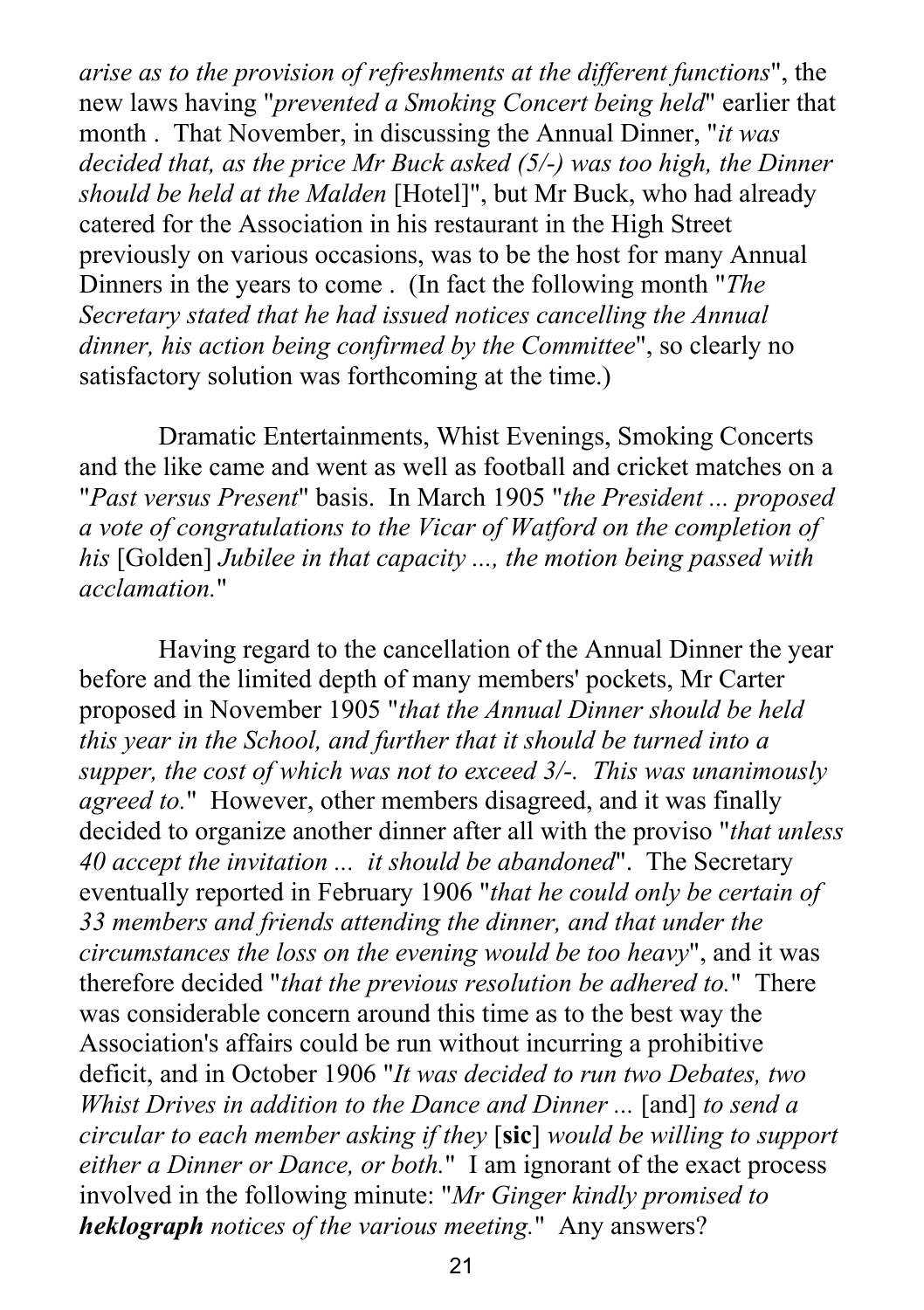In October 1906 it was proposed that Mr C. S. Spencer, who currently held the office of Honorary Collector established seven years earlier, "*be asked to take over the whole of the finances of the Association and that a post of Assistant Hon. Treasurer be created to enable him to do so.*" The motion was passed, and in December it was unanimously resolved that this be placed on the agenda for the following A.G.M., the duties of the Honorary Collector at present to be extended to cover the receipt and payment of all accounts as well as the receipt of subscriptions, and that he be "*required to furnish a short statement shewing the Association's financial position at each Ordinary Committee meeting and that it be his duty to prepare a Balance Sheet for the General Committee Meeting and that such Balance sheet be incorporated in the Notice convening the Annual Meeting*"; moreover, "*That in accordance with Rule XV and subject to the approval of the Treasurer, the title of 'Hon. Collector' be changed to that of 'Assistant Hon. Treasurer' ...*". This was not carried without difficulty, for Mr T. S. Pinn, one of the co-Secretaries, "*asked the Committee to reconsider its decision as to electing an Assistant Treasurer and raised the following objections: (1) That it was contrary to all Rules of the Association, (2) That the motion was put before the previous Committee meeting without due notice, and in consequence was not properly discussed, and (3) That although he did not consider that the Committee wished to pass a vote of nonconfidence in himself, he felt such a proposal would resolve itself into this in the eyes of all members outside the Committee. A very long discussion took place ...*". In the end however, "*Mr Taylor proposed that a vote of confidence in Mr T. S. Pinn be recorded in the minutes and expressed the hope that the change in financial management of the Association would not be considered as reflecting on the way in which Mr Pinn has carried out the duties in the past, and that it would not cause him to sever his connection with the Association ... the motion was passed unanimously. Mr Pinn in thanking the Committee undertook to continue his duties for the present session.*" Honour was satisfied!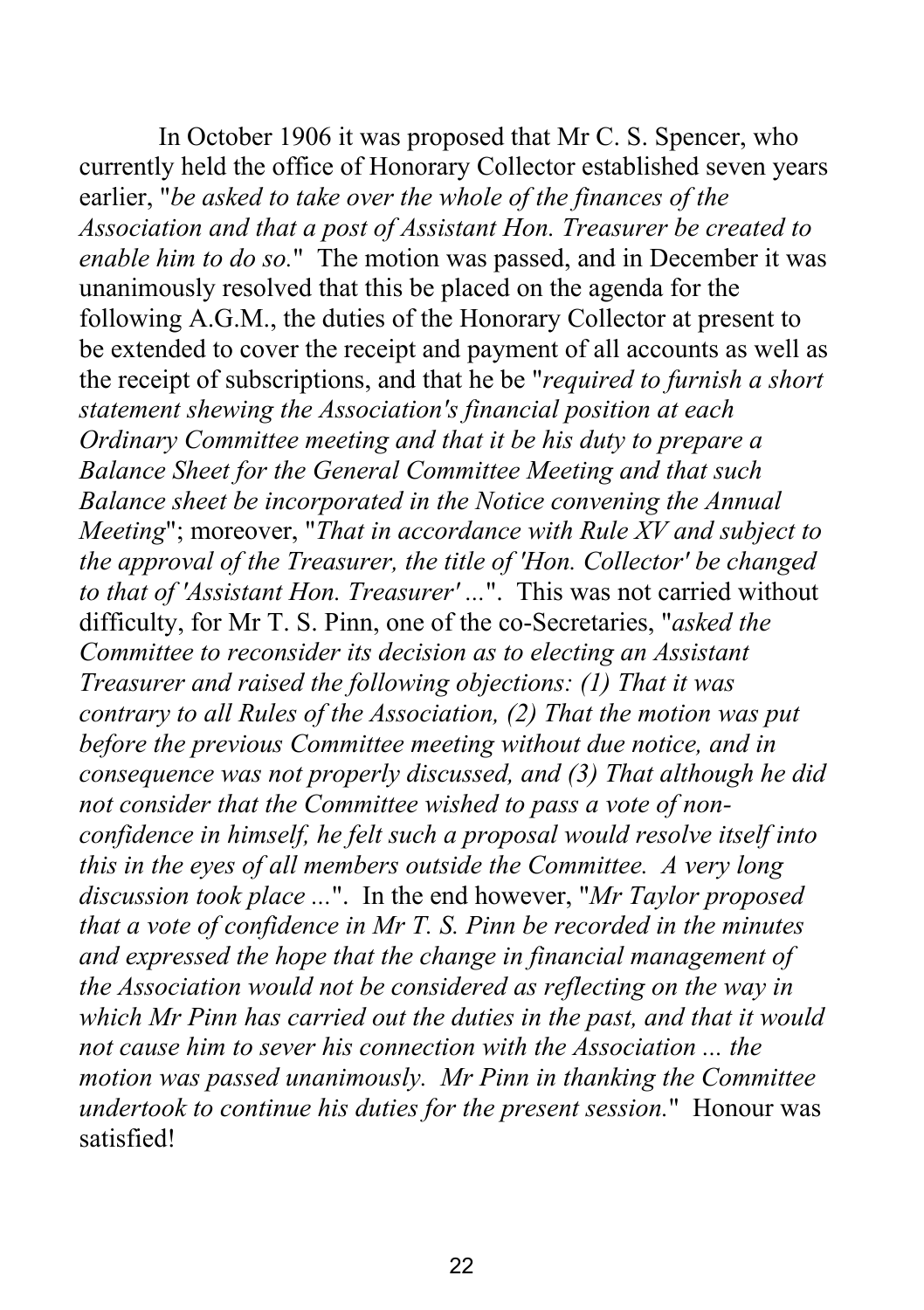In November 1909 the Secretary in his report to the A.G.M., "*touched lightly upon all the various functions, and concluded by comparing the size of the Association with the number of boys who had passed through the School, and as the proportion was not satisfactory, asked for suggestions toward popularising the Association*", as many have done since. It was perhaps in the light of his comments that the programme for the following session was the subject of a "*rather desultory discussion*". Mr Carter did revive the spirits of those present by "*thanking the Association for their share in the presentation which was made to him the previous week*" on the occasion of the Silver Jubilee of his Headship, and "*A very excellent Smoking Concert followed the meeting*", so we may presume that all went home reasonably contented.

Membership of the General Committee was perhaps not taken as seriously as it should be at this time, for in February 1910 the Chairman "*drew attention to the fact that several of the members of the Committee only attended at very irregular intervals and he therefore proposed that the Secretary should be asked to make enquiries as to the cause of their non-attendance*", a task that the present Secretary has thankfully never had to perform! At the same meeting a vote of condolence to Mrs Dukes was carried on the death of her husband, who for so many years had been the School caretaker and to whom it has already been mentioned the Association had been grateful for his catering at several of their functions.

A novel entertainment was reported in the **Watford Observer** of the 28th January 1911. "*A mimic-trial - Splashit v. Splashit, a claim to title and estates - took place at the Watford Grammar School on Saturday, under the auspices of the Old Fullerians' Association ... the jury, which was composed of ladies as well as gentlemen, was perhaps a caricature of a more advanced age than the present. Mock trials are usually very amusing, and this was no exception, though perhaps towards the end it could not escape the reproach of tediousness.*" A whole column of details of the proceedings ends with the statement that "*The jury ... were unable to agree upon a verdict.*"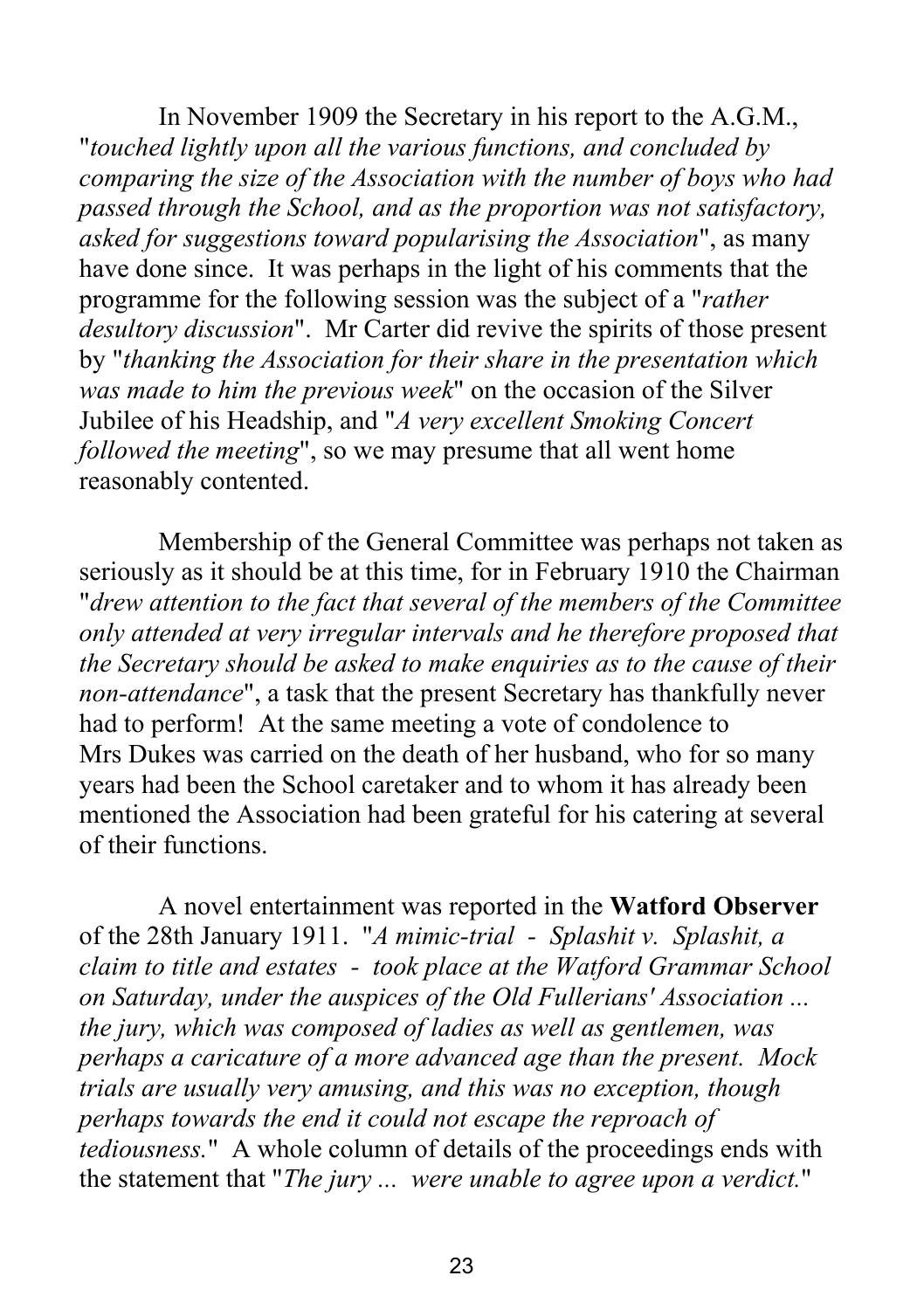At the Committee meeting on the 9th October 1911 "*The Secretary suggested that as the School would soon be entering the new building* [in the Rickmansworth Road] *it would be a good opportunity to make some suitable gift to commemorate the occasion.*" However, it was agreed "*that the matter stand over for the present*", and the new buildings were officially opened, again with Lord Clarendon presiding, on the 20th March 1912, without any decision on the matter. That January Mr Adkins, one of the co-Secretaries, had "*promised to see Mr W. R. Carter with a view to obtaining the use of* [a] *portion of the New School Building*" for the Association Annual Dance, although the following month this was announced as abandoned on Mr Carter's permission not having been obtained. It was also agreed (in February) that a proposed Bohemian Concert "*be abandoned owing to the difficulty of arranging a Concert in the recently opened School*", the buildings having already been in use prior to the official opening in March. This was not a good time for social occasions; at the January Committee meeting, "*The Committee considered the advisability of abandoning this fixture* [the Annual Dinner] *as the response to the circulars had been so poor and the sale of tickets so small.*" The previous year the Secretary had been *"instructed to write* [to] *Mr Buck regretting that they were unable to agree to his terms*" and the Dinner, according to the local press, had been "*held on Saturday evening* [18th February 1911], *at the Florence, Rupert-street,* [London] *W.C., the first occasion on which the function had been held out of Watford. Special railway facilities were afforded to those who made the journey from Watford, and a considerable number of Old Fullerians and friends came from other parts, with the result that a company of something over sixty sat down to an excellent repast under the presidency of Mr W. R. Carter.*" Those attending from Watford were charged 4/- "*to include Railway fare*". In 1912, the venue was again the Florence, but it was unanimously agreed in advance "*that the speeches and musical portion of the programme be abandoned and that at 9 o'clock the party adjourn to some place of public entertainment*", though which one is not recorded. Nevertheless, the Dinner was back in Watford again the following year, at the New School for the first time.ddd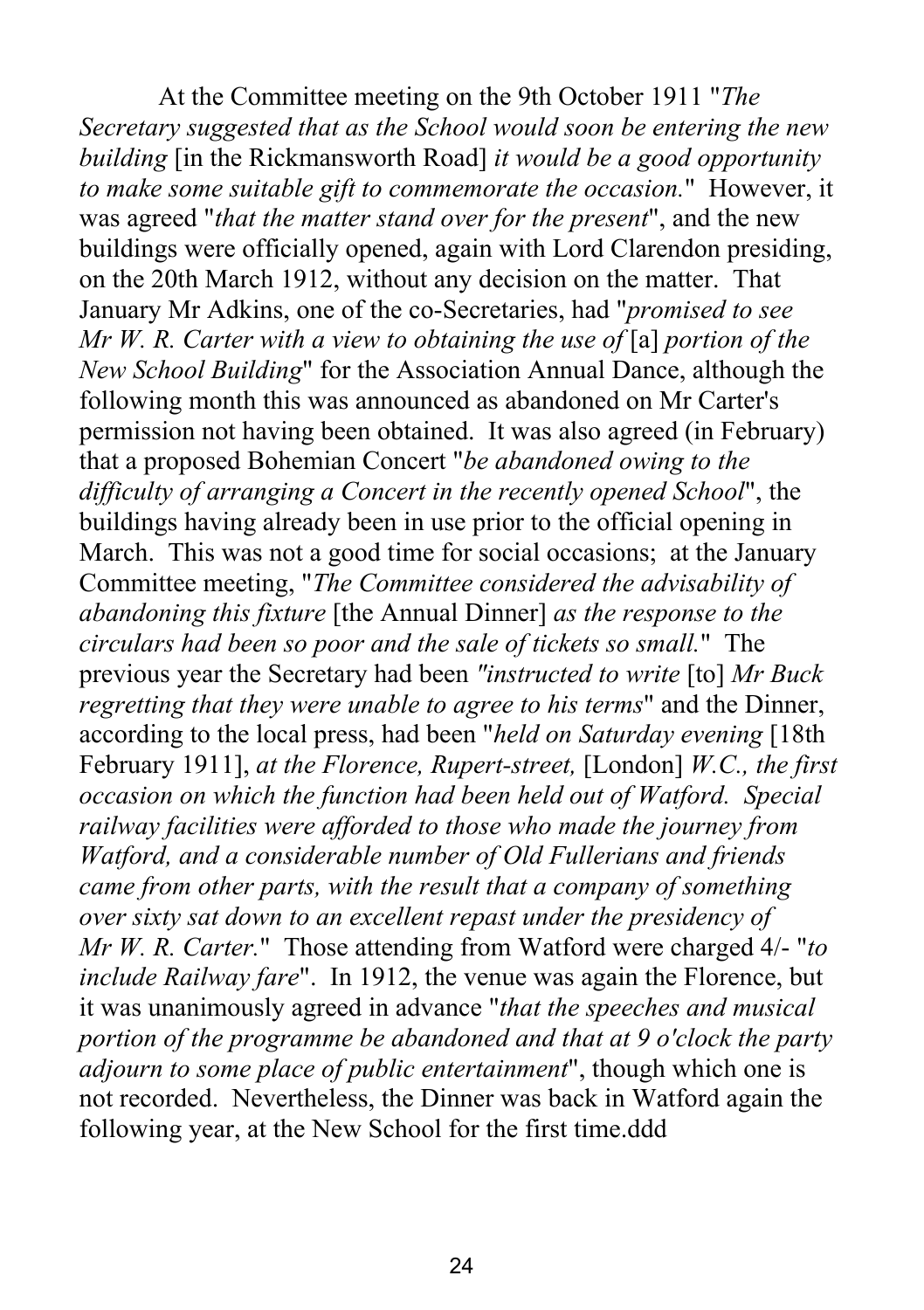### PART 3 - TAKING SHAPE

The first A.G.M. to be held at the new School took place on Saturday 2nd November 1912, and a significant change in the Association's constitution was brought about on that occasion when "*Mr Carter proposed that a Chairman who shall be a member of the Association be elected for one year only at the Annual General Meeting, his duties being to take the chair at all meetings.*" This was carried unanimously and thus the present system of Annual Chairmen replaced that of the miscellany of Chairmen of Meetings for the Association's first 18 years under Mr Carter as President-Chairman, Mr Carter retaining office thenceforth as President only. The first Annual Chairman elected at the meeting was Mr H. J. Dow, "*whose excellent offices were testified to by the retiring Secretaries*"; he had joined the Committee in 1906 and had taken the Chair at meetings that year and each year since. Mr Carter, the **Watford Observer** of the 9th November reported, said "*that the new office* [of Annual Chairman] *would in no way affect his position as President. The experiment had been tried in other associations, and most successfully.*" At this meeting, two new joint Secretaries were elected, Mr W. T. Spencer of the Old Fullerians (later to become Chairman in 1914), and Mr J. H. Crisp, a well-remembered master.

A lengthy report of the Annual Dinner "*at the Pavilion of the new School*" on the 1st February 1913 deemed it "*to be one of the most successful evenings of the whole series. In accordance with the new rule, Mr H. J. Dow, as chairman for the year, presided, and the company ... numbered over 70 ... the catering, which for the first time was undertaken by the School authorities, was done to the entire satisfaction of the company, and after the dinner the evening was devoted to speeches and music.*" Mr Frederick Wilson, who was to succeed Mr Dow as the second Annual Chairman, who acted as Clerk to the Governors of the School from 1913 to 1945 and whose nephew Frank is, as I write, in the current Association calendar as its oldest Vice-President (and may he long remain so), proposed the toast of "*The School, Governors and Masters*" and said "*that though one could not but be struck by the beautiful surroundings of the School and the marvellous apparatus that seemed to have been placed wherever necessary, this*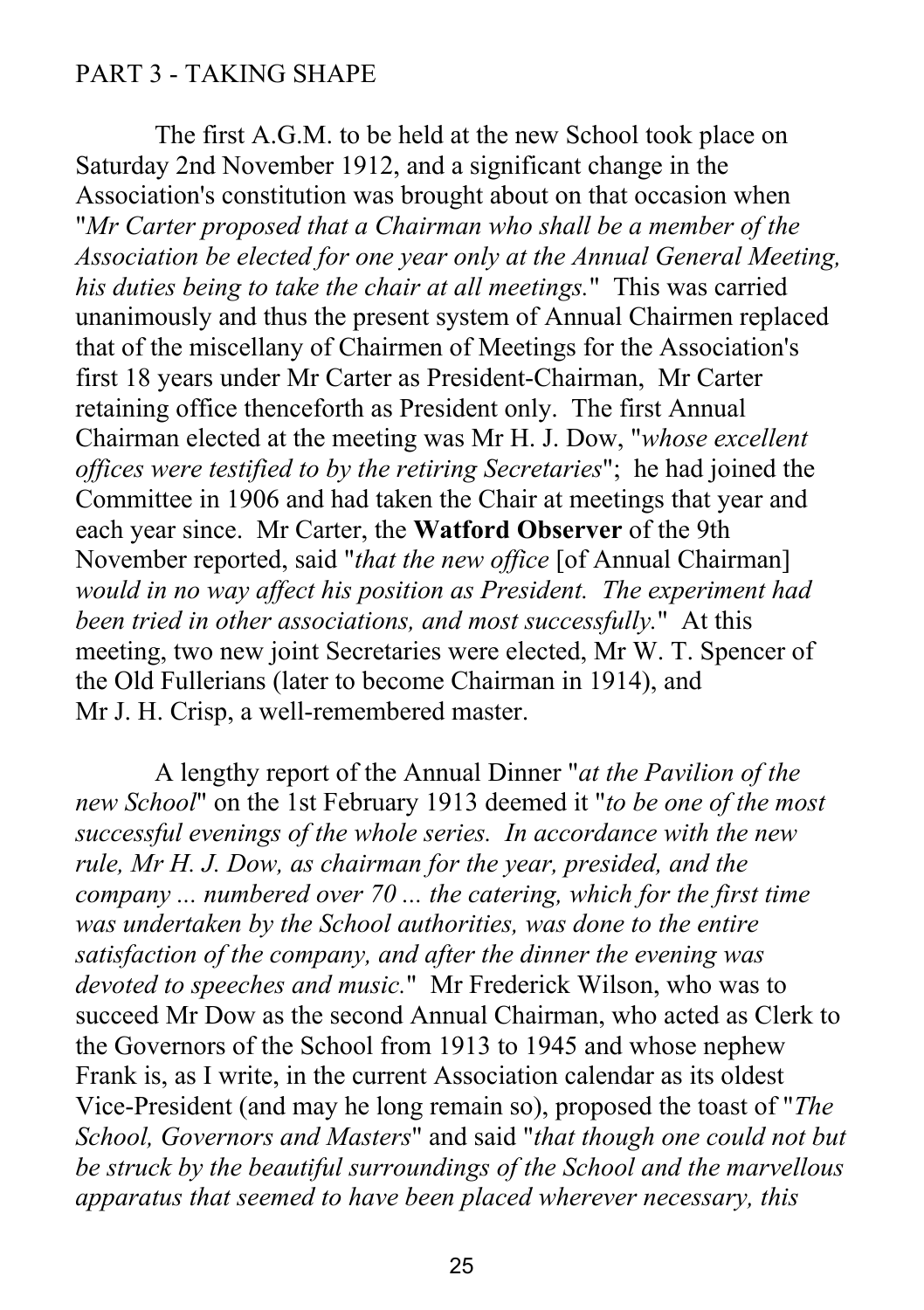*would not modify for any one of them their delightful memories of the old School in Derby-road. (Hear, hear.) They rejoiced in the progress of the School and the fact that its prosperity was likely to continue. (Hear, hear.) ... Mr Carter, responding, said that he looked upon this as a kind of house-warming. Here they were in their new home, and he was proud that so many old boys had come to greet them. This had been for the School an annus mirabilis ... There was no break in the continuity of the School; it was the same Watford Grammar School.*" He then quoted two extracts "*from a poem of which they might have heard*" as follows:

> "*From East to West - from town to Park we've come, From crowded class-rooms and from noisy streets, We've moved to noble halls and quiet fields, More fit for studious hours or pleasure's toils. We loved the Derby-road and Bushey fields, But Cassiobury has charms unknown to these. Though happy are our memories of the past, A brighter future spreads before our eyes. (Applause.)*"

#### and

"*Thus Fullerians flourish, Lord how delightful 'tis to see Fullerians thrive where'er they be, But O! 'tis sweeter far to know, They love their School where'er they go. (Applause.)*"

Later , in responding to the toast of "*The President*", Mr Carter said that "*Cassiobury agreed with him very well. It had given him a new lease of life, and he was afraid that the trouble in the end would be to get rid of him. (Loud laughter.)*" Sadly, his lease of life was to prove all too short. The A.G.M. in October 1913 when the office of Vice-Chairman (as Chairman-designate for the following year) was established with Mr Spencer as its first holder, was the last one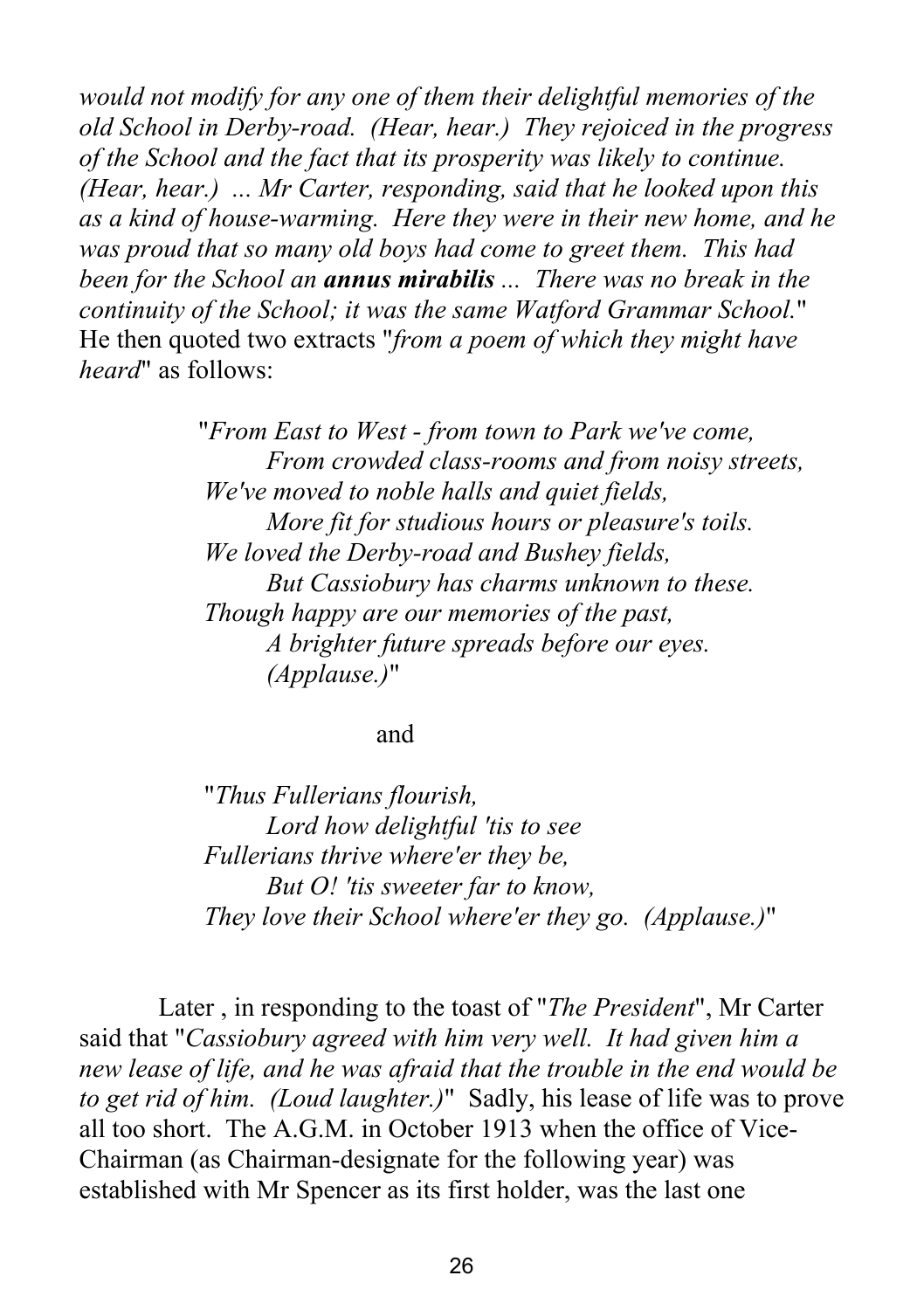Mr Carter was to preside over. His health was drunk at the Annual Dinner at the School on the 31st January 1914, but as the history of the School relates, "*In April the Headmaster, W. R. Carter, died after a short illness, the seriousness of which had not at first been appreciated*". At its meeting on the 3rd April the Committee of the Association, having ordered a wreath for the funeral, "*Resolved that the Secretaries ... be requested to convey to Mrs Carter, the deep and heartfelt sympathy of all Old Fullerians with her in her great sorrow. And that this Association do place on record the sense of the great and irreparable loss which the Old Fullerians have sustained by the death of their esteemed President whose gracious influence during school life, and unfailing help and kindness subsequently, will ever be most gratefully remembered*". At the following committee meeting on the 19th May, proposals were considered "*as to a suitable Memorial to Mr Carter, viz, (1) A 'William Robert Carter' Scholarship confined to Watford Grammar School Boys, (2) A School Swimming Bath. After much discussion it was decided that if possible, a Swimming Bath be erected and for this purpose a provisional committee was elected ... to consider the desirability of erecting a Bath, or of making any other proposal, and also to issue an appeal for funds.*" As it was, the Committee was not to record "*that the Swimming-Bath had been filled for the first time*" until December 1931.

Another grievous loss was sustained that year when in October "*the Secretaries were authorised to send a wreath in the name of the Association, and Messrs Crisp, Fletcher and Spencer were asked to represent the Association at the Funeral Service at the Parish Church, to the late Lord Clarendon, Chairman of the Governors.*"

The new Head Master, Harold Nicholson, made his first appearance as President of the Association at its A.G.M. on the 31st October 1914, when he was formally elected to office. Relations between the Association and his predecessor had always been cordial and affectionate, but the difficulties to be encountered with a 'new broom' soon became apparent as can be seen in the minutes of the Committee meeting on the 5th March 1915 under the heading "*Incident at Bohemian Concert*". It was reported that "*at the Bohemian Concert*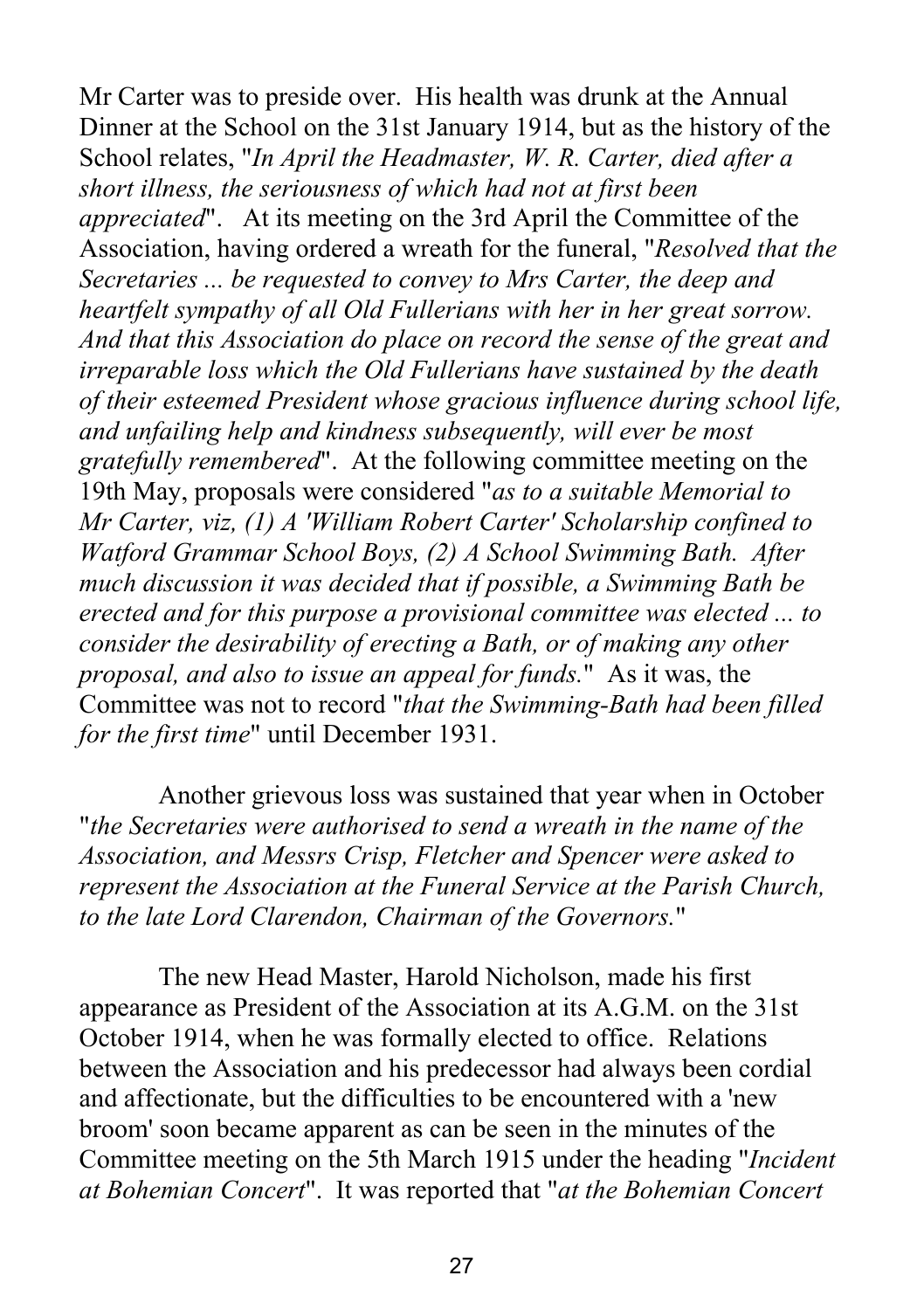[held on the 20th February for the benefit of the local war relief fund] *one of the items of the programme was objected to by Mr Nicholson who insisted that on no account should an encore be permitted and then stood up and held up his hands to stop the continued applause of the audience ... an informal meeting of the Committee was held immediately on the conclusion of the concert, when it was agreed that the item was, in their opinion, in no way objectionable and that Mr Nicholson should be asked for an explanation. Mr Nicholson met the Committee but refused any explanation or expression of regret for the public nature of the protest ... most of the members of the Committee had since received a letter from Mr Nicholson in which he stated that he felt that 'he could not have acted otherwise' and which contained no withdrawal from the position he had taken up ... private efforts to influence Mr Nicholson had failed to induce him to modify his attitude in any way.*"

Doubtless making odious comparisons with the late President, the Committee "*agreed that a letter should be sent to the Governors setting forth the facts and asking them to appoint two or three of their number to meet Mr Nicholson and representatives of the Committee with a view to healing the breach which had occurred.*" A letter was sent to the Chairman of the Governors on the 8th March bringing to his notice "*an unfortunate deadlock which has arisen between the Headmaster and the Association*" and rehearsing at length the whole sorry episode: "*One of the Artistes sang a light comedy song with a Chorus, which was obviously appreciated by the audience. The Headmaster however, apparently considered the item objectionable ... the protest was made in a manner which constituted it a distinct public affront to* [the Committee]", and predictably, "*We would point out that similar Concerts have been held for many years past under the presidency of the late W. R. Carter, and in the presence of various Governors, and that on no occasion has any objection been raised against the style of entertainment ... the Committee ... venture to appeal to the Governors ... with a view to restoring the friendly relationship which up till now has always existed between the Head of the School and the Old Boys.*" Eleven days later the Committee noted that "*at the request of one of the Governors,* [the Chairman] *had met Mr Nicholson*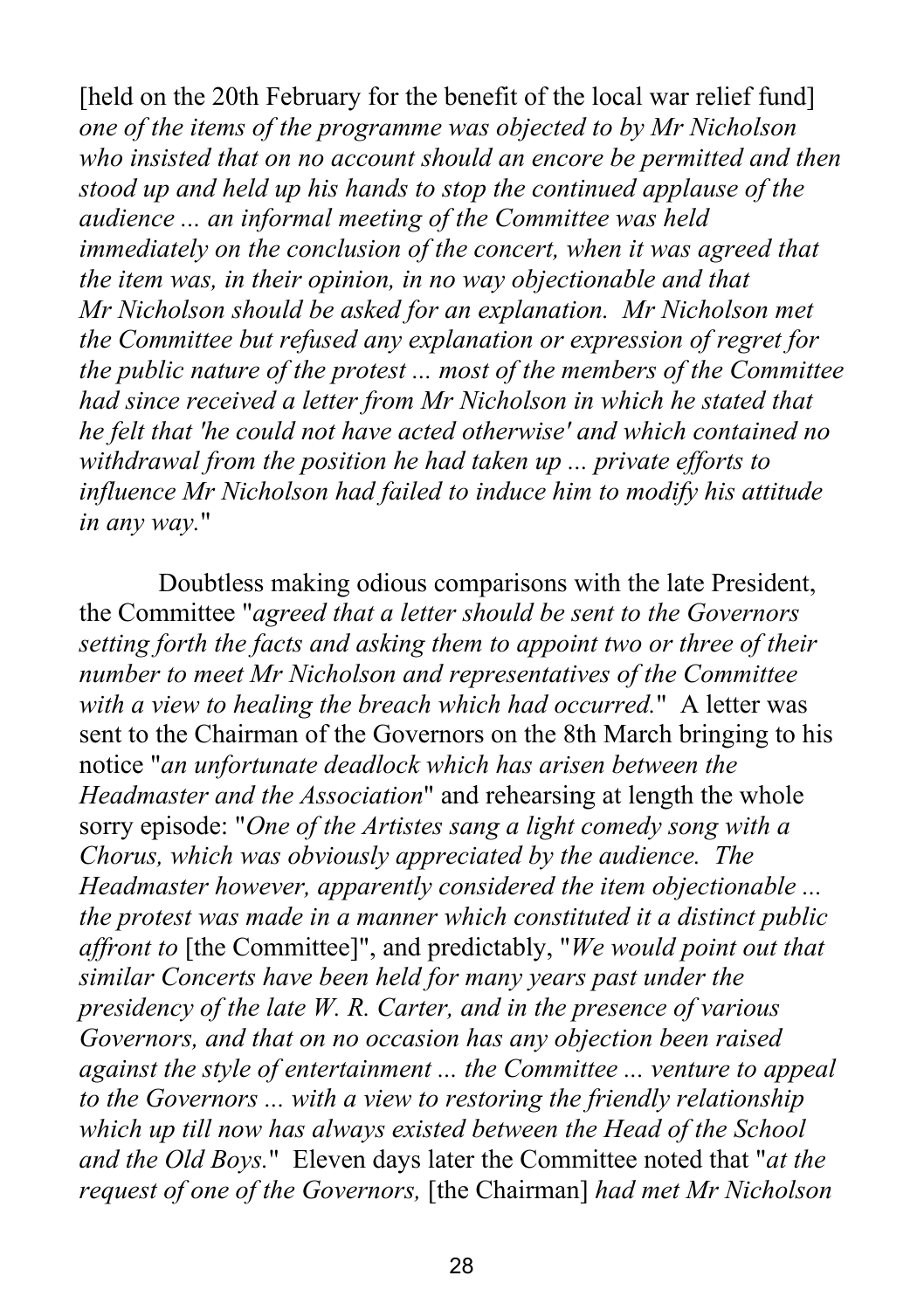*who had asked him to convey to the Committee an expression of his regret for the form which his protest took at the Bohemian Concert. The Committee accepted this as a satisfactory termination of the incident.*" It was not however, an auspicious start for the new President. One may regret that the words of the contentious item have not been preserved! The concert, after all the fuss, made a profit of £6/7/4d, gratefully acknowledged in receipt by the War Relief Fund Treasurer.

This was not the only time that acrimony between the President and the Association was to be recorded, but happily nothing of the kind has obtained for many years now!

The Great War soon put such a trivial incident into perspective however, and at the A.G.M. in November 1915, the Secretaries' report was glad to state that "*the number of members* [170] *was a record ... This splendid position is partly due to the efforts of Mr Nicholson in persuading boys just leaving to join us.*" It was noted that "*On May 9th 1915 the Old Fullerians Association attained its majority for the 1st meeting to form an association was called for May 9th 1894 ... a fact practically unthought of until last night when the Joint Secretaries in pursuit of their arduous duties turned up the old Minute Book and made the above discovery.*" The grievous effect of the war was attested too: "*Lieutenant T. S. Pinn, who for many years was secretary of the Association and took a keen interest in all the doings of the Association, died a short time ago after being seriously wounded while gallantly leading his men.*" "*At the present time*", the report continued, "*nearly 50 members of the Association are serving and of the old boys of the school over 300 are with the colours, a magnificent record.*" In conclusion it was announced as a firm evidence of the restoration of harmonious relations, that "*Mr Nicholson offers a hearty invitation to all Old Fullerians to attend the School lectures and musical evenings*" in the coming season. It may also be noted with interest that on this occasion several Rules of the Association were altered in some degree, such as Rule 3 covering the "*friendly intercourse among the Old Boys and Masters*" being extended to include the Governors, and on the proposal of the President it was agreed "*that Old Fullerians serving in His Majesties Forces be elected Hon. Members for the ensuing year.*"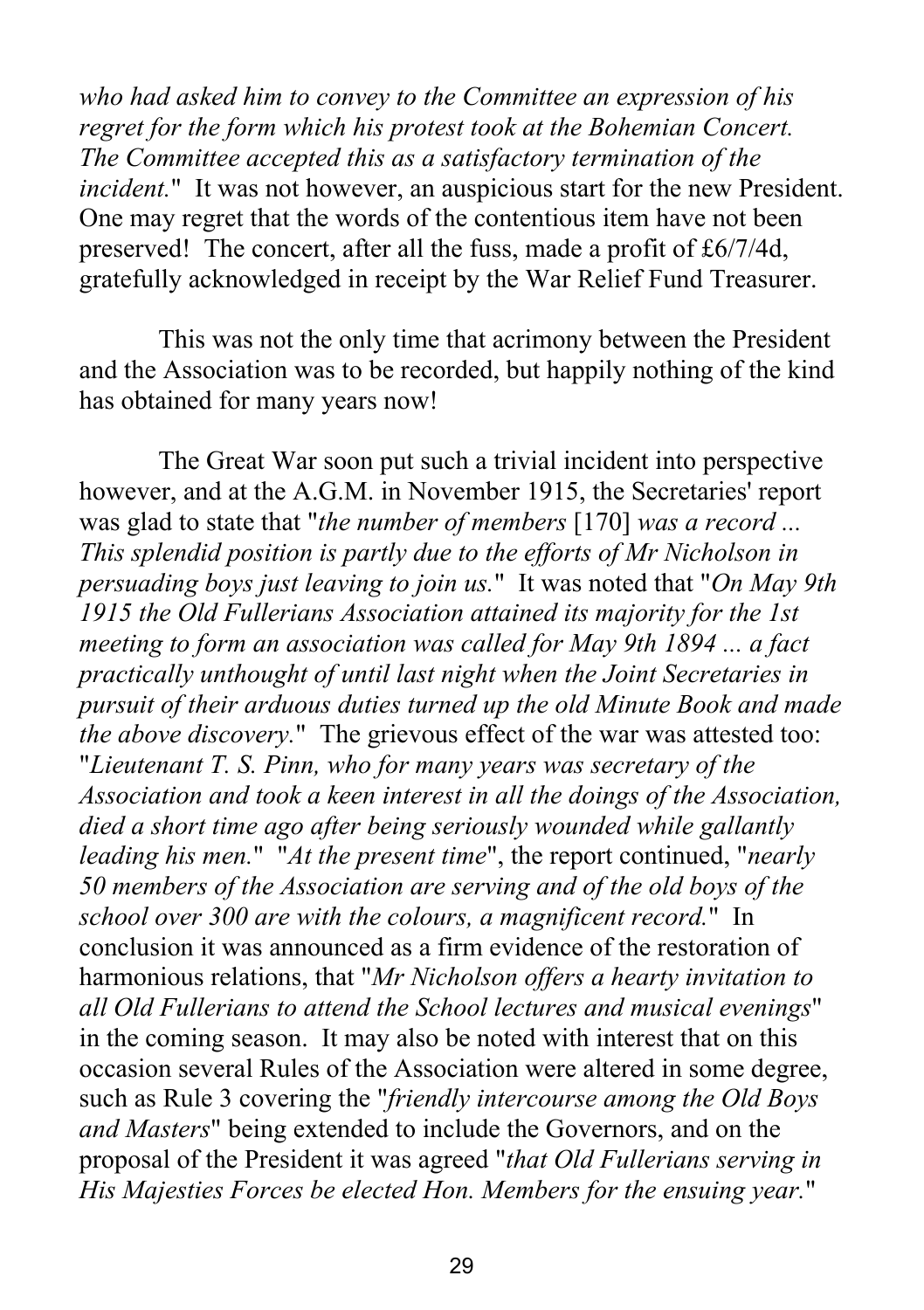At the end of the formal business "*the President gave a short address on the subject 'Some Ideals of School Life'* ", although unfortunately the résumé of this, described as "*appended*", is no longer so.

The social programme of the Association continued throughout the war, with Whist, Card and Bridge Evenings, Bohemian Concerts, Magazine Nights and the like seemingly suffering little curtailment, and Mr Nicholson continued to make amends for the unfortunate start to his Presidency by providing prizes on several occasions. In December 1915 it was decided that "*owing to the large proportion of* [the Committee's] *members who are on active service*" gaps in the ranks should be filled by co-option, a solution resorted to whenever necessary thereafter. The only notable exclusion from the social programme for the duration of the war was the Annual Dinner, it having been resolved back in December 1914 "*that owing to the present unsettled state of the country the Annual Dinner be abandoned for this year*", although the same meeting approved a suggestion "*that those Members on military service might be invited to a dinner by the Association at the conclusion of the war*"; the approval, however, was qualified by the statement "*that no definite decision was taken.*"

At the A.G.M. in October 1916, it was recorded under the heading "*Social Club*", that "*the formation of a social circle was then discussed at some length ...* [and] *it was agreed to arrange meetings on one night a week in the School Pavilion.*" At the same time "*A proposal that the Association should adopt some form of badge was discussed and it was left for the members of the Social Club to make a definite suggestion for consideration by the Committee*", and I cannot refrain from recording the concluding minute of this meeting that "*A collection on behalf of the Daily News Xmas Pudding Fund realised £1/12/- and on the suggestion of Mr Dow this was made up to £3/3/- from the funds of the Association*"!

In 1917 Mr Dow, now Assistant Treasurer of the Association, stated that the financial position of the Association meant that "*economy was necessary*", and uncertainty of attendances at meetings resulted in a triumvirate of Secretaries when "*Messrs Hayward and*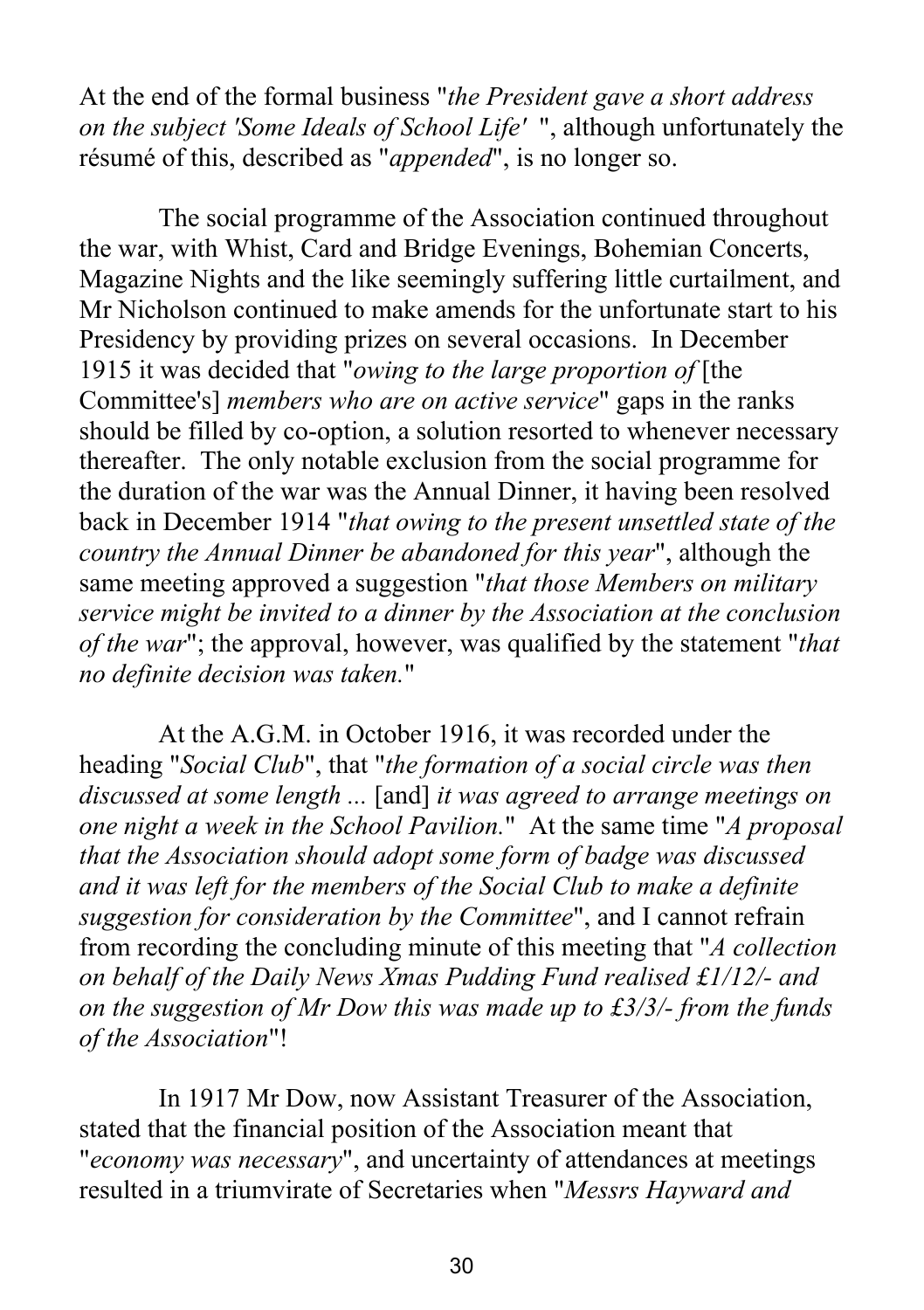*Dunkerly were appointed to act as joint Hon. Secs. with Mr Freak*". That October it was agreed that the annual subscription "*shall include the subscription to the Fullerian.*" At the A.G.M. on the 27th October Mr C. A. Solomons, who had recently been congratulated on his appointment as a Governor of the School, became the first Annual Chairman to be re-elected for a second successive term, but died shortly afterwards, leaving his Vice-Chairman, Mr J. Ginger, to enter the list of Annual Chairmen thus for 1917 and 1918. Only one Annual Chairman since has held the office in two successive years, R. C. (Dick) Hughes in 1961 and 1962.

At the first Committee meeting after the end of the war, "*The President outlined certain tentative proposals for a School War Memorial which ... comprised (1) a Permanent Memorial in the School itself (2) a Book of Remembrance setting forth the record of the services of all Old Boys (3) a Scholarship Scheme*", and an "*executive committee composed of Governors, Staff and Old Boys*" was established to take action. Alternative suggestions to the scholarship scheme subsequently put forward at a special committee meeting were "*the endowment of a ward in the proposed new hospital and the erection of a swimming bath at the School*", progress with the latter proposal for one in memory of Mr Carter having been halted on account of the war. As a result social occasions of various kinds were held for the purpose of contributing the proceeds to a School War memorial Fund. In May 1919 it was stated that a sum "*approaching £100*" had been collected for the W. R. Carter Memorial Fund and it was agreed that the money be invested to provide an annual prize and that "*a permanent memorial be placed in the School in addition to the suggested prize*", which eventually took the form of the late President's portrait still hanging in the hall, the first of those subsequently commissioned by the Association of its past Presidents.

On the 13th December 1919, the first Annual Dinner for five years was held at Buck's restaurant, it having been decided that this "*should not be held at the Grammar School owing to the lack of accommodation if held in the Pavilion, and to the difficulty of keeping the dinner hot if held in the Hall.*" The **Watford Observer** reported that the toast "*Those who fell*" was followed by all standing in silence,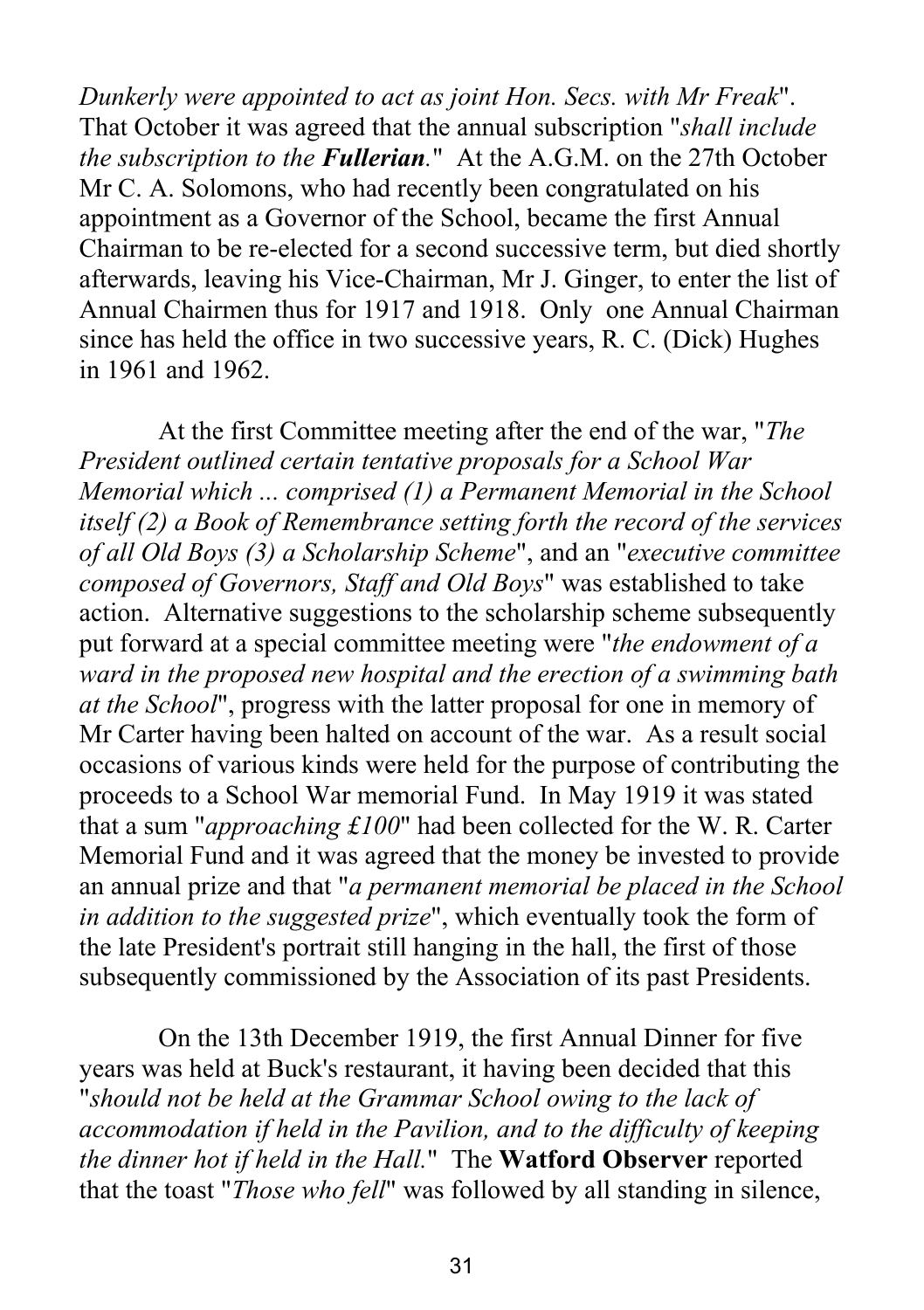after which an "*enjoyable evening*" incorporating a "*splendid musical programme*" followed. Looking into the future, the President thought "*that Watford would be one of the great schools of England*". Mr Dennis Herbert M.P., replying on behalf of the Governors ("*he thought the word should be spelt 'Guvnor' on the ground of age, repute and respect*"), "*referred to the value of Old Boys' Associations, and said that gathering was the largest they had ever had.*" The education all present had received "*should be a very great help in keeping up the reputation of the School and the esprit de corps which had so much to do with the success of the School.*" Mr Wilson, in proposing the toast of the President, "*said that Mr Nicholson came to Watford five years ago with high academic qualifications and during his leadership the Grammar School had made considerable progress. He would be quite certain that Mr Nicholson would be the first to admit that the foundation was laid by Mr Carter, whose memories they still cherished (hear, hear) and whose presence they still missed on occasions such as that. (Loud applause.) It was a source of gratification to the Old Boys that Mr Nicholson, assisted as he had been by a most excellent and loyal staff, had built uncommonly well on the foundation laid for him. The Watford Grammar School had grown almost beyond knowledge, and its possibilities in the future were very great, indeed he was quite certain that they could look with confidence to Mr Nicholson making it one of the really great secondary schools in the country. He referred to the pride of the Old Boys at the success the School had achieved. Since Mr Nicholson had been in Watford he had learnt a great many things, and one was that the Old Boys of Watford Grammar School were very proud of the School and its traditions. (Applause.) Mr Nicholson, in responding, said that the School was going to do everything possible to help the Association. They had done it loyally during the past few years, and they intended to see that every single boy that left the School was invited to join the Old Boys' Association. (Hear, hear.) They would do everything they could to see that the Association grew in numbers term by term and year by year. (Applause.)*"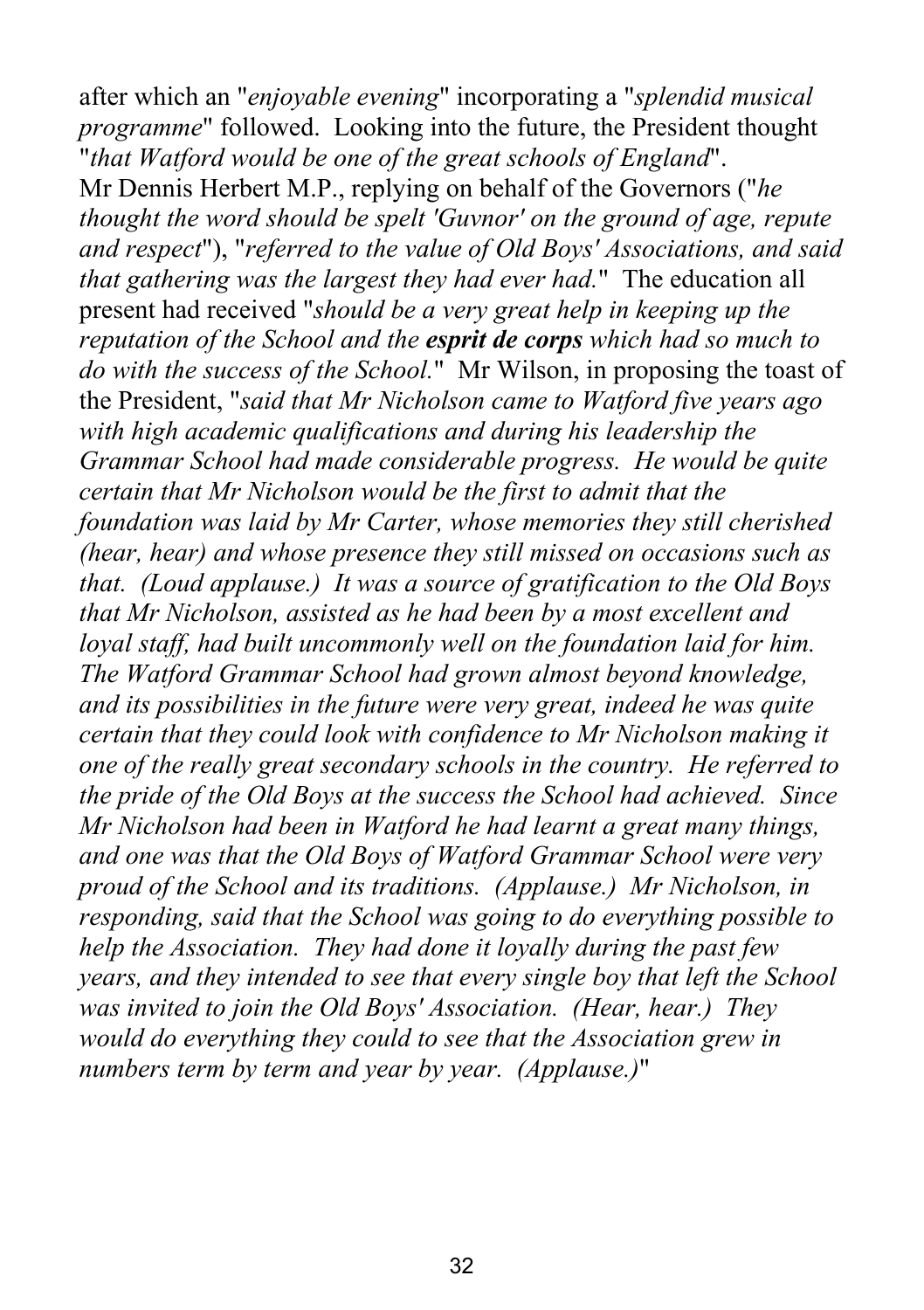With such boundless optimism and sense of unity, the stage was clearly set for the redoubled progress of both School and Association in tandem after the hiatus of the war. That same month it was reported in committee that "*Mr Nicholson said that The Fullerian could include a one-page photograph from the Old Fullerians' Association every year, and it was agreed that a photograph of the Chairman should appear annually in the Winter Term number*", not a prominence accorded more recent holders of this office! For many years now, news of Old Fullerians had been included in the magazine, a practice that ceased not all that long ago when such items were sent out with separate Chairman's Newsletters instead, as prevails to-day.

At the 1920 A.G.M., the President "*suggested that it would be better for the Association if all generations of boys leaving the School could be represented as far as possible on the Committee ... to avoid losing the services of Old Boys who had served in the past*" and this was carried. Ever since then it has always been the aim of the Committee to reflect different generations in its composition, and the present (1993) Committee, covering a range of years at the School from 1929 to 1983, faithfully reflects this to the undoubted benefit of the whole. With regard to the School's already established musical traditions, the President went on to report the suggestion by a master "*that as there were a number of boys leaving the School who had been in the School Orchestra ... it would be a good idea if an Old Boys' Orchestra could be formed*", a proposal approved by those present, who "*considered it best to leave it to those interested to form same.*" The current Watford Ensemble may well be said to embody this idea in good measure.

At the same A.G.M. a proposal was made that an Old Boys' Club be formed and a sub-committee set up "*to go into the matter thoroughly and to make a report at the next Annual General Meeting.*"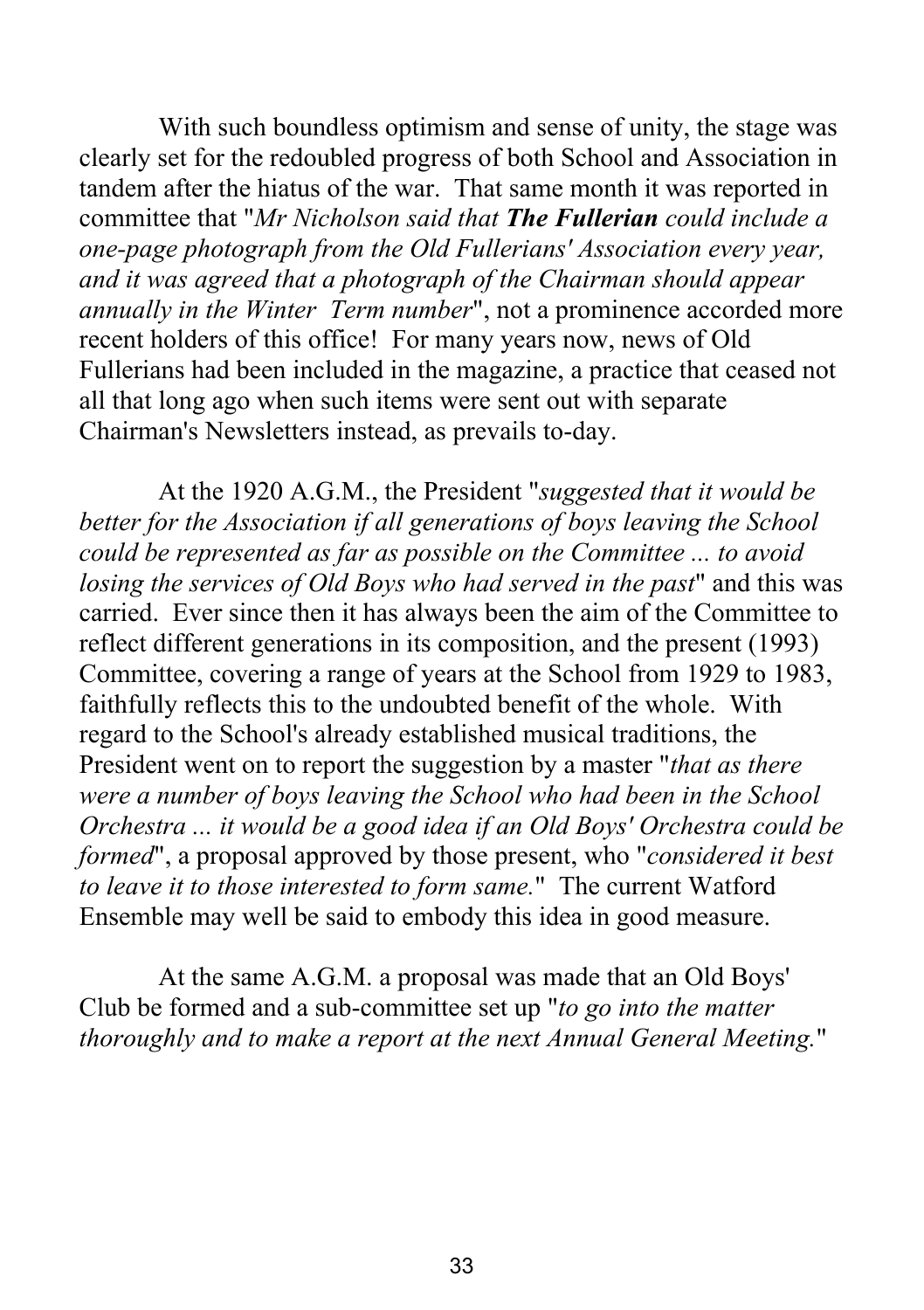Accordingly, the A.G.M. on the 8th October 1921 was informed firstly "*that a small amateur orchestra, composed entirely of Old Fullerians, had been formed and would be at the disposal of the Association for any of its meetings*", and a grant of four guineas was agreed towards its initial expenses. Secondly, however, the subcommittee which had considered the formation of an "*Old Fullerians' Club*", reluctantly reported that they were "*unanimously of the opinion that, under present circumstances, the financial difficulties were insuperable*", although Mr Nicholson stated "*that in a year or two a room in the School Pavilion might be available and that the matter might then be reconsidered.*" Another item on the same agenda, "*Association Colours*", led to a decision "*that the colours should be green and black, as the school colours, but that no action should be taken as regards obtaining stocks as such colours were already on sale in the town.*"

In 1922 Mr Nicholson was appointed Head Master of Taunton School. At his final committee meeting on the 15th May that year he "*mentioned the anomaly of having a President of the Association who, according to the rules, never presided at any of the functions of the Association. He did not desire debate at the meeting but suggested that the coming change of President gave an opportunity for some rearrangement of the functions of the President and Chairman respectively.*" His Presidency ended on a note of cordiality with "*a hearty vote of thanks*" to him "*for his unfailing support of the Association during his eight years of office*" which "*was carried with acclamation.*"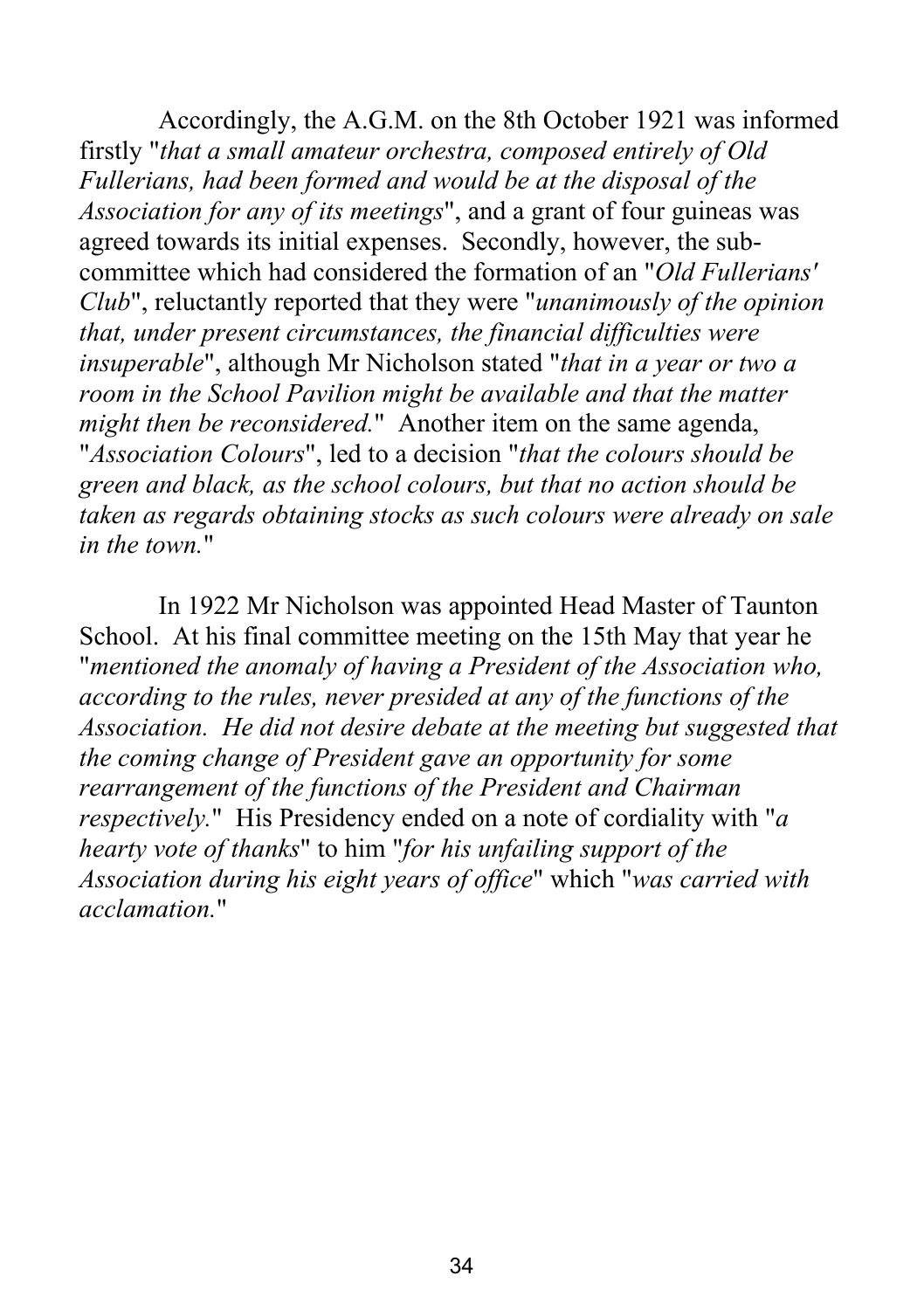### PART 4 - THE MIDDLE YEARS

So Edward Reynolds, formerly Head Master of Northampton Grammar School, came on the scene as the Association's third President, and was welcomed to his first meeting of the General Committee on the 6th October 1922. On this occasion "*the recent death of Mr H. J. Dow, an old and active member of the Association and its first Annual Chairman*", was reported with a "*resolution of sympathy with Mrs Dow.*" At this meeting, Mr Nicholson's reservations concerning the role of President were discussed, but after "*an expression of opinion from the new President, it was agreed to take no action in the matter.*" At the A.G.M. only three weeks later, it was recorded that "*The Chairman extended, on behalf of the Association, a hearty welcome to the new President. ... who was bringing experience and enthusiasm to his office. Mr Reynolds responded in a humorous speech and expressed his pride in the School and his feeling of honour to be President of a live Association.*" After a tribute by the Chairman to Mr Nicholson, the latter was unanimously elected an honorary life member and a Vice-President of the Association. It was also agreed that "*a copy of these Rules* [of the Association] *shall be given to every new member on election"*, and it was suggested that "*a copy of the Rules should be hung in the School.*"

Social events continued to flourish, including Christmas parties, although various suggestions that "*Fancy Dress Evenings*" be held, normally met with scant favour. There had been occasional suggestions that a Gymnastic Club be formed ever since the earliest days, but none had been launched with lasting success. In November 1922 it was mooted "*that it might be possible to form a Badminton Club to play in the School Hall, but the President stated that the Hall was not available.*" The Association Orchestra completed its first year successfully and at the same meeting "*was authorised to purchase any new music or other material required at a cost not exceeding £5 for the Session.*" It having been decided that Committee meetings be held alternatively on Mondays and Thursdays, a change was agreed on this occasion to the effect that they "*be held as far as possible on Friday evenings*."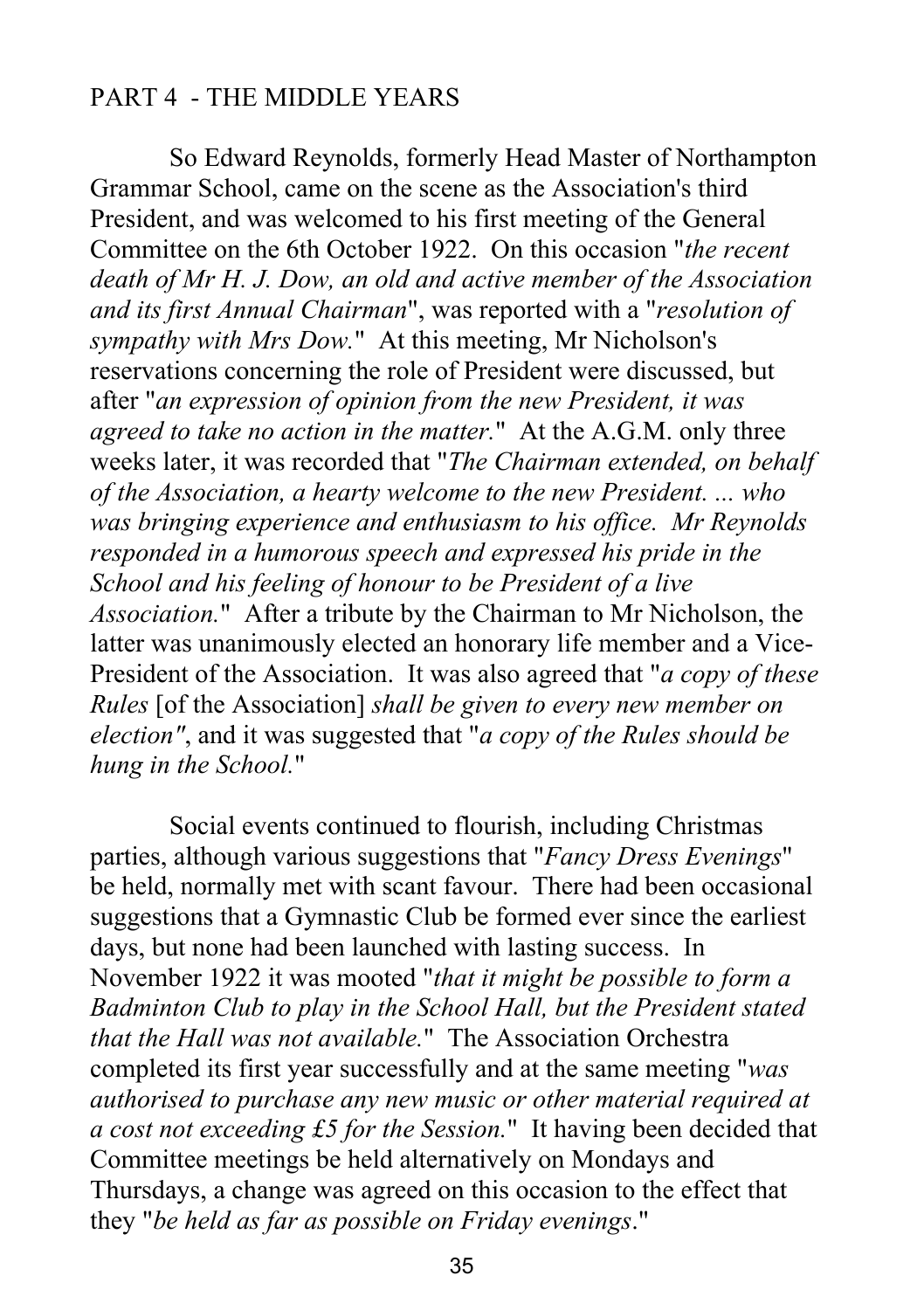During a discussion in February 1923 it was agreed "*that a date in January is suitable for the* [Annual] *Dinner; that the Dinner was on the whole successful and that in future no great alteration in the arrangements need be made.*" One suggestion approved but no longer in force was that "*a book should be circulated at all future dinners for signature by those present*" - another practice worthy of revival? Despite the general desire to swell the numbers of members, "*a suggestion that an advertisement be put in the local papers asking Old Boys to join the Association was not agreed upon.*"

Mr Reynolds was keen to see the School elected to the Headmasters' Conference, and in pursuance of his ambition took a decision which resulted in it being reported at the A.G.M. in October 1923 that "*The absence from the suggested programme* [for the coming session] *of the usual Past v. Present Football match was commented upon. It was explained that this was due to the fact that the School had changed to the Rugby game.*" Changing the subject quickly, the President suggested "*that the School should be the hosts of the Association on the occasion of the annual Cricket Match*" and this "*was accepted with thanks.*" That December "*a letter from Mr Reynolds with regard to the notice specifying morning dress for the Xmas party was read. After discussion it was agreed that the decision of the subcommittee be adhered to and that Mr Freak* [the O.F. co-Secretary] *explain to Mr Reynolds the reasons of the Committee for coming to this decision.*" The 'new broom' was not to be allowed to lower standards so easily!

Around this time we read in the minutes for the first time of various members of the Committee being specified as "*Conveners*" of different types of gatherings; in November 1923 three different Convenors were appointed for Social Evenings, Card Evenings and the Annual Dance respectively, each being responsible for convening a subcommittee charged with organising a particular function and for looking after the accounts of ticket sales and expenditure. This was to lead eventually to the designation of a single "*Social Convener*" (frequently mis-spelt 'Convenor') to supervise the overall Association social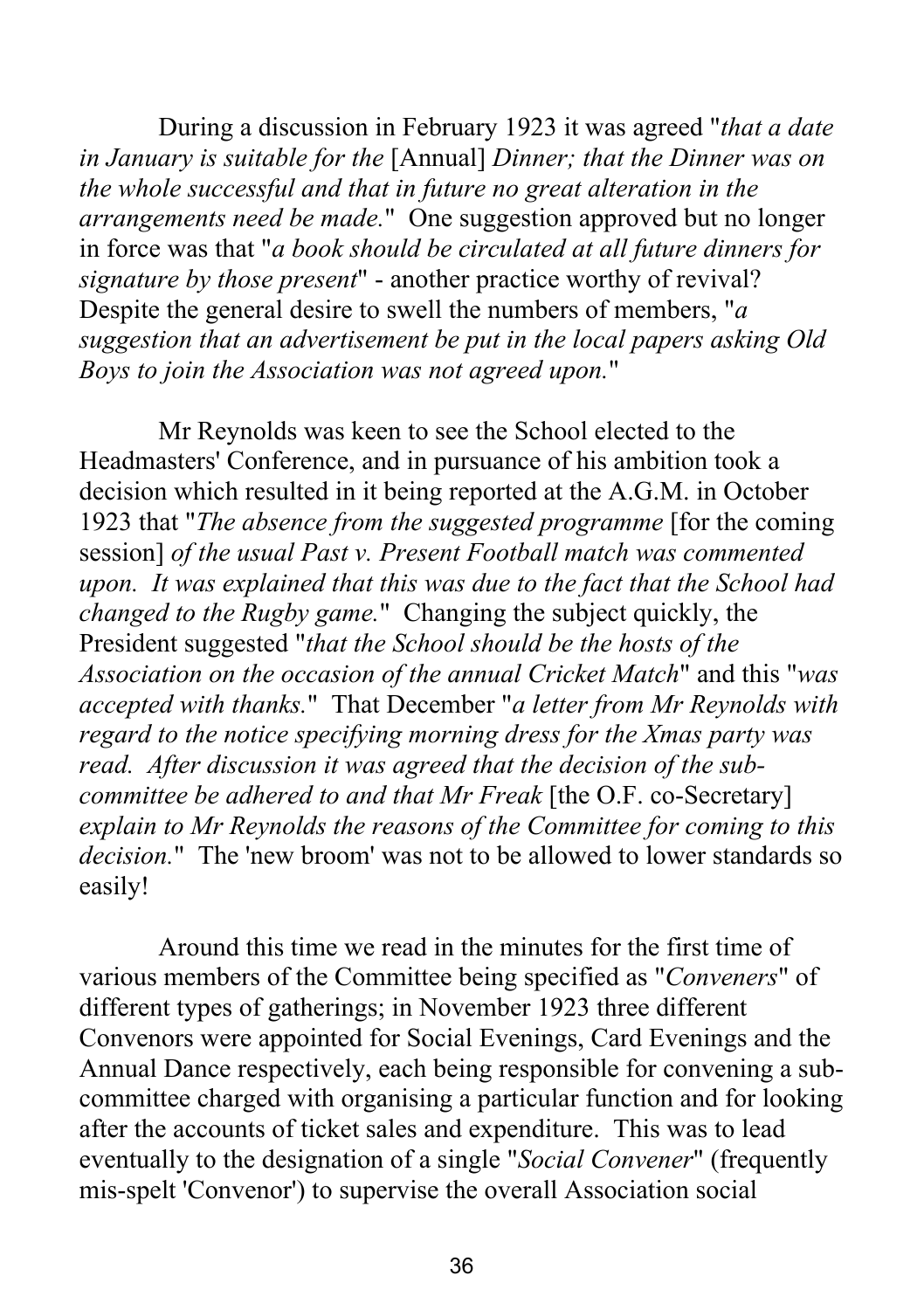programme, and this office, after lapsing for several years, was ultimately revived with a slight change in nomenclature as the post of Social Secretary we know to-day and which has been so ably filled over the years by Pete Ausden.

In February 1924 Mr Freak reported with regret "*the reasons which led* [the Dinner Sub-Committee] *to abandon the* [Annual] *Dinner. A general discussion followed as to the causes of the failure and as to the general spirit of the Association, and it was decided that a sub-committee be appointed to consider the future of the Association and to make suggestions to be submitted to a special general meeting.*" This sub-committee met on the 15th April and concluded that it "*was generally felt that there was a feeling of lethargy and slackness in the Association, of which two clear indicators had been given by the failure to hold an Annual Dinner and by the bad attendance at the Bohemian Concert ... the question arose whether the bad attendance at such functions ... was not due to the fact that the arrangements made by the older members of the Committee did not altogether appeal to the younger generations of the Association*", a division perhaps symptomatic of the social upheaval brought about by the Great War. A familiar ring lay in the assertion that "*the work of the Association was to some extent being carried on more by the older members than by the younger* ...". In the end alternative proposals were advanced, the first to the effect that no radical alterations to the present management of the Association should be made until this could be debated at the next A.G.M., and the second that the Committee should resign **en bloc** and that "*every effort should be made to give the younger members the opportunity of taking the chief responsibility in the affairs of the Association*", with all the past Chairmen becoming **ex-officio** Vice-Presidents of the Association and lending their support from without to the new generation of Committee members. "*Two dangers seemed to be threatening the Association: (1) That it might die a slow death of inanition and (2) That it might resolve itself simply into an Association for providing cheap entertainments and amusements for its members.*"

The upshot of all this was that "*The Dinner Sub-Committee was severely criticised for its action in cancelling the Annual Dinner. The*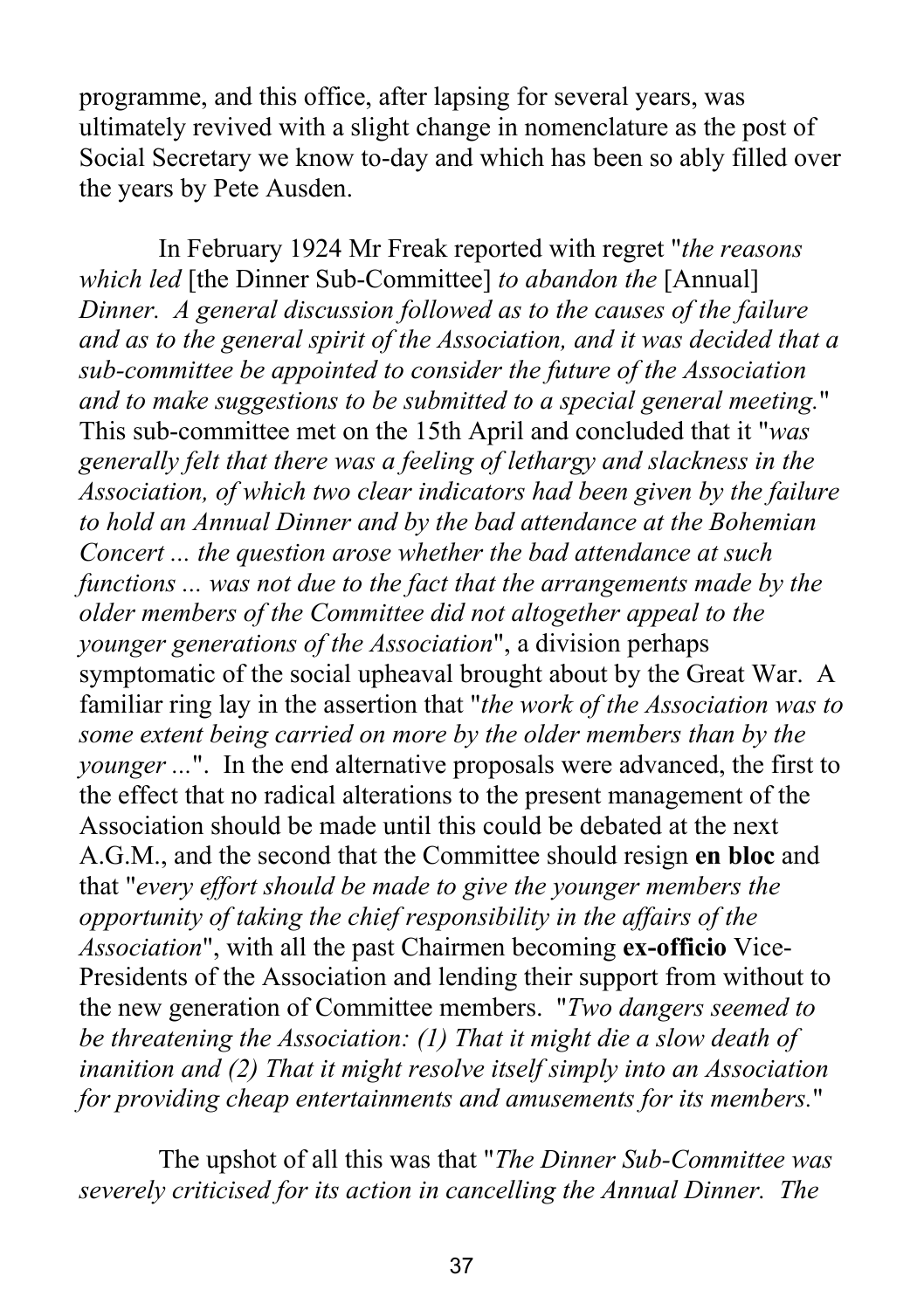*style of Dinner which had been arranged and its high cost were also adversely commented upon.*" However, while it was resolved that "*all sub-committees should carry out the instructions of the main committee or otherwise report to the main committee before acting contrary to such instructions*" and that every effort would be made to give younger members the opportunity to take a greater part in the management of the Association, no great upheaval resulted.

Another link with the School's roots was recorded in November 1924 when it was agreed that "*an endeavour be made to raise a sum of not less than £50 to be used for the restoration of the Free School.*"

Association colours were next discussed in April 1925, when "*it was agreed that association ties - green, black and white in colour - be adopted, and arrangements made with Mr Taylor to have them on sale in the town. Proper blazers - blue in colour - were also agreed to ... The question of suitable badges was left undecided.*" To the minutes of this same meeting was appended a cutting from the **Fullerian** stating "*We understand that a Petition to the Grand Lodge of England has been granted and that a Lodge to be called 'Fullerian Lodge, No 4698' will be consecrated on the 19th May 1925. Mr Ernest Taylor, who has rendered invaluable service to the Old Boys' Association in connection with Bohemian Concerts and other functions, is to be the first Worshipful Master. The formation of this Lodge should have the effect of bringing old boys and masters of the School into closer contact and of rekindling many friendships made at the School. We wish it all possible success*", and of course the Lodge is still active almost seventy years later.

In October 1925 "*it was decided to delete the customary item of the Bohemian Concert from the programme for the coming session. In view of their experiences the Committee did not feel justified in facing the possibility of another failure. In its stead it was suggested that a concert of old boys' talent in conjunction with the Old Girls' association might very possibly be arranged.*" Tastes were changing. At the A.G.M. that month the Secretary, W. R. Bales (to become Chairman in 1930), in his report "*stated with regret that there was still a certain*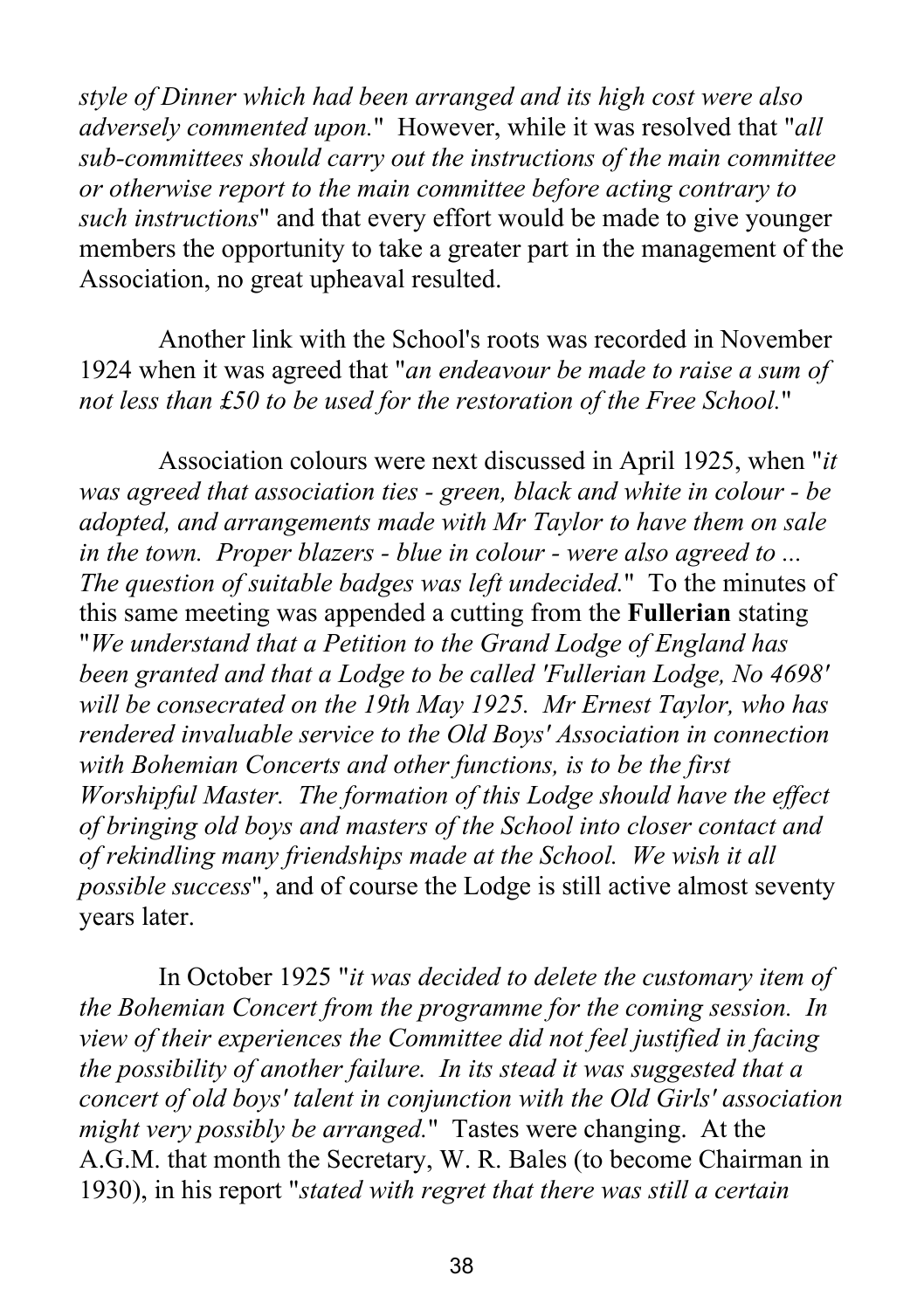*amount of slackness and disinterestedness [sic] among the members and deplored the fact that there were so many in arrears with their subscriptions. This entailed the Association a considerable loss of money as the Fullerian magazines had to be paid for and sent out to these delinquents.*" Similar regrets are normally voiced in more measured language these days, although sterling work in recent years by Treasurers and Registrars has happily maintained arrears of subscriptions at a tolerable level!

The question of colours was debated again at this meeting when "*the motion that the association adopt as its blazer, one similar to that of the school with the exception of the thin stripe being red instead of white, was carried unanimously. The correct badge, a sample of which was shown, was also agreed to. It was further decided ... that the blazer with the badge should only be sold to those who were members of the association and whose subscriptions were up to date ...*" In the concluding vote of thanks, the Governors and particularly the Head Master were thanked for the "*very valuable privilege*" enjoyed by the Association in being able to hold its functions on the school premises, sentiments echoed annually to the present day. In his reply, Mr Reynolds "*appreciated that the association was fast becoming something more than a self-centred society.*" The retiring Chairman (L. S. Walker) suggested "*an old boys' prize to the school* [which] *was welcomed and referred to the next committee meeting*", when "*a suggestion ... that a replica of the sports championship cup could be given, to be retained each year by the winner ... was carried unanimously. Mr Reynolds expressed his agreement and intimated that the school still had in mind the building of a suitable swimming bath. This project was recommended to consideration and support when arrangements were more advanced.*" Purchase of the "*O.F.A. Presentation Cup*" followed when the Chairman was authorised in May 1926 "*to spend ... a sum of £5 at Messrs Yalsley on a silver cup ... to be given to the champion at the school sports.*"

In September 1926 "*Mr Reynolds consented to ask the new school secretary if he would undertake the printing duties of the association*", and thus Mr W. T. J. Jones, to whom both the School and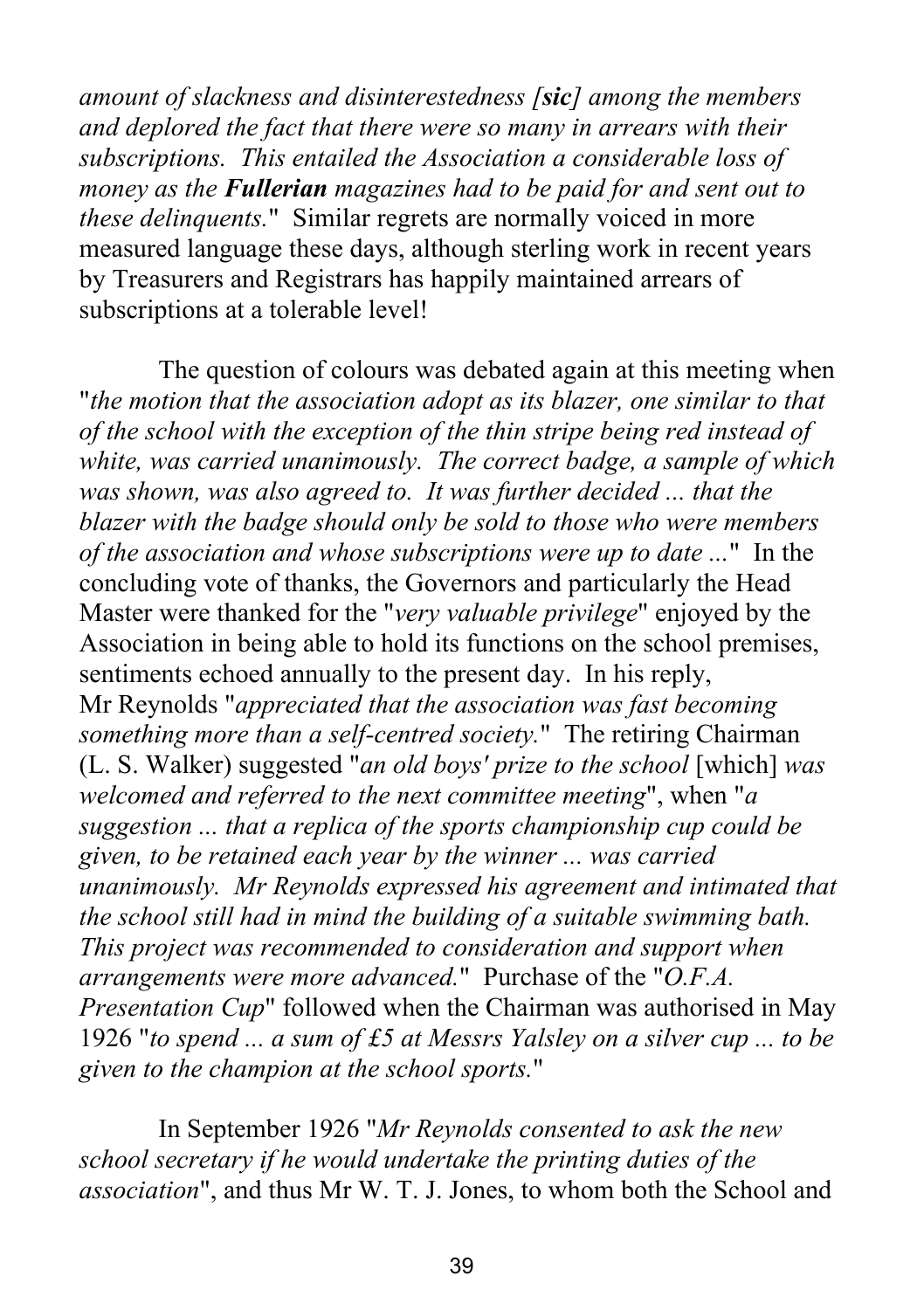the Association were so indebted for so long, came on to the scene. That same meeting concluded with "*an informal talk concerning the proposed formation of a Rugby Club by various old boys ...* ", and at the A.G.M. the following month, the Secretary felt able to report that the Association "*was at last beginning to hold the important position in the activities of Watford to which it was entitled*", and which we all no doubt hope that it still is! We also read that same month for the first time, that a member of the Committee "*kindly consented to represent the association to lay a wreath on the school war-memorial on the Armistice Day celebrations*", and this is still done every year, normally by the Chairman. The proposal to form a Rugby Club was the subject of a "*lengthy discussion*" of the "*newly-formed W.G.S. Old Boys' Rugby Club and its connection with the O.F.A.*", when "*after a detailed explanation by Mr Reynolds the following motion was passed unanimously: that this committee consider the time is not yet ripe for dealing with the question of the formation of a Rugby Club, but we hold ourselves to reconsider it at some future date. In the meantime we view with sympathy the activities of the newly-formed club and wish them every success in their venture*", the Secretary being instructed to write to the Club accordingly. The new code had yet to displace the old in official Association affections!

At the Annual Dinner at Buck's restaurant in January 1927 the toast to the School and the Governors was proposed by L. P. Bonnet, for so long remembered in more recent times as the last "*survivor of the Derby Road trek*" to attend these occasions. In his response, Mr A. Bromet said how the Governors and School "*were immensely assisted by the friendship and association of Old Boys*", and Mr H. Coates, in proposing "*The Association*", said that the "*main function of an Old School Association was to support the school through thick and thin, to make it their hobby to help whenever they possibly could. (Applause.)*" All seemed to bespeak cordial relations between the parties concerned.

The more the surprise to read in February 1927, under the heading "*School Charges and Attendant Business*" a lengthy minute covering almost ten pages dealing with a rift between Mr Reynolds and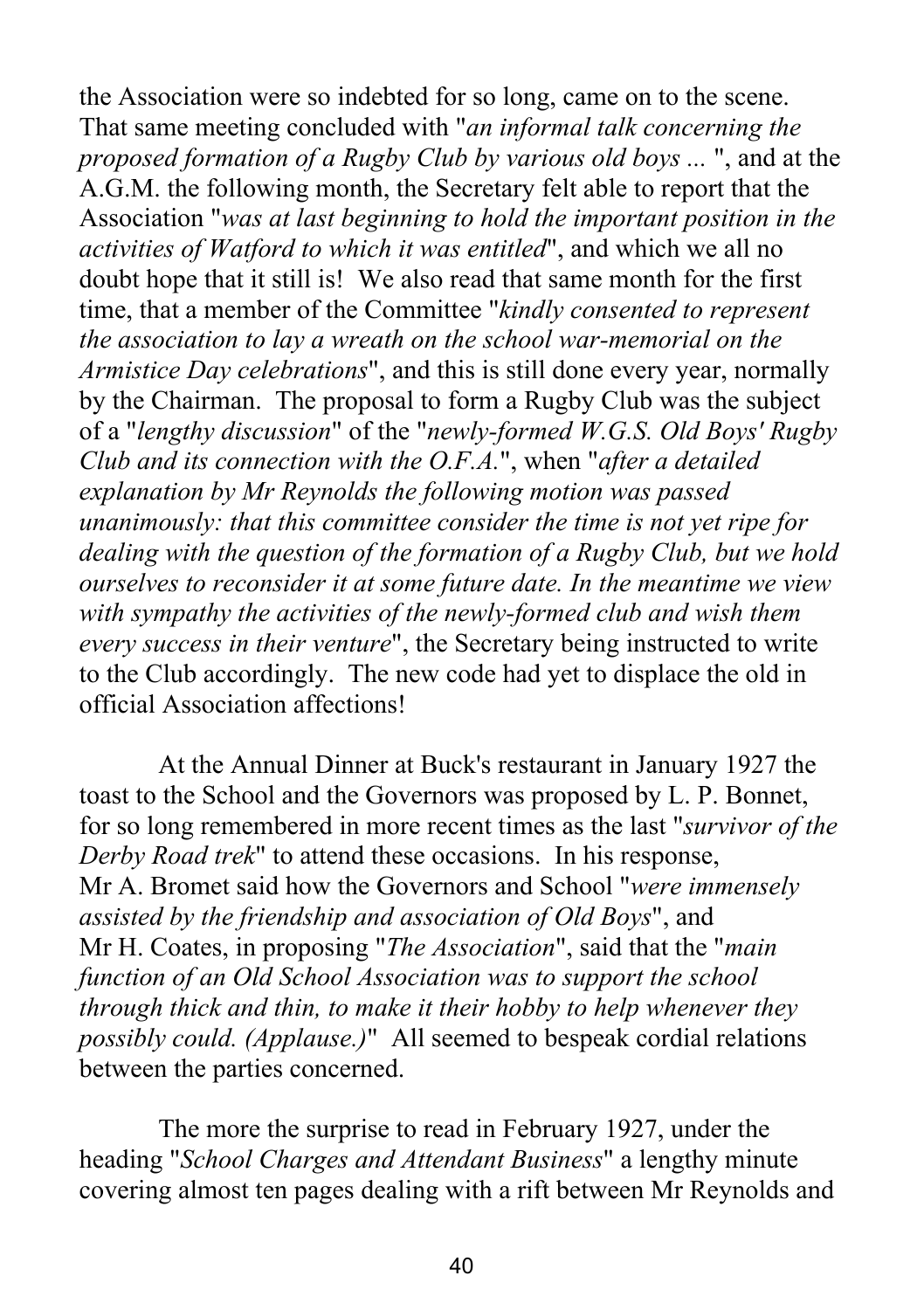the Committee. After a lengthy summary of the existing arrangements whereby "*owing to the possibility last year of the school being surcharged by the County authorities, accounts for the gas, light and coke used by the Association at the school had been rendered currently after each function and finally paid in one total amount at the end of the session*", the Chairman [W. Aish] reported that "*a letter from Mr Reynolds was received ... complaining of short payment and alteration of the schools bills without authority.*" He had replied explaining the Association's position, but had subsequently received another letter from Mr Reynolds saying, "*I am not prepared to have the accounts for the Old Fullerian entertainments ... altered in any way ... these accounts must be trusted and honoured and paid with reasonable promptitude. If necessary any explanation asked for in a proper and polite way will be given, but I will not tolerate the rudeness which I have received with regard to this last account and on other occasions. I am not going to discuss the matter any further with any committee, and unless I receive the amount in two days' time I shall ask Mr Bales to cancel the meeting at my house on Monday next*", and it was recorded that "*the dinner sub-committee was consequently cancelled.*"

Battle lines were drawn, and "*various members then spoke regretting the tone of the headmaster's letters*". It was stated that "*the discussion arose not through any objections to paying the bills, but rather through a definite charge made against the Officers of the association.*"

Mr Reynolds "*was called upon to reply*" and said that "*the school had always overspent its allowance* [!], *but it was not until 1926 that they* [**sic**] *had been definitely surcharged.*" In defending his position, he lamented "*that he had always extended a friendly hand to the association and had always worked hard in its interests throughout his 4 years of presidency, but the only return he had ever received had been rudeness ... he could not understand the inexplicable rudeness of Mr Hill* [the Assistant Treasurer] ... *Mr Aish had abused his position as Chairman, insulted and very nearly killed the Association. If they wanted to work together in the future there must be a definite change of feeling*", whereupon one of the Committee "*drew attention to the*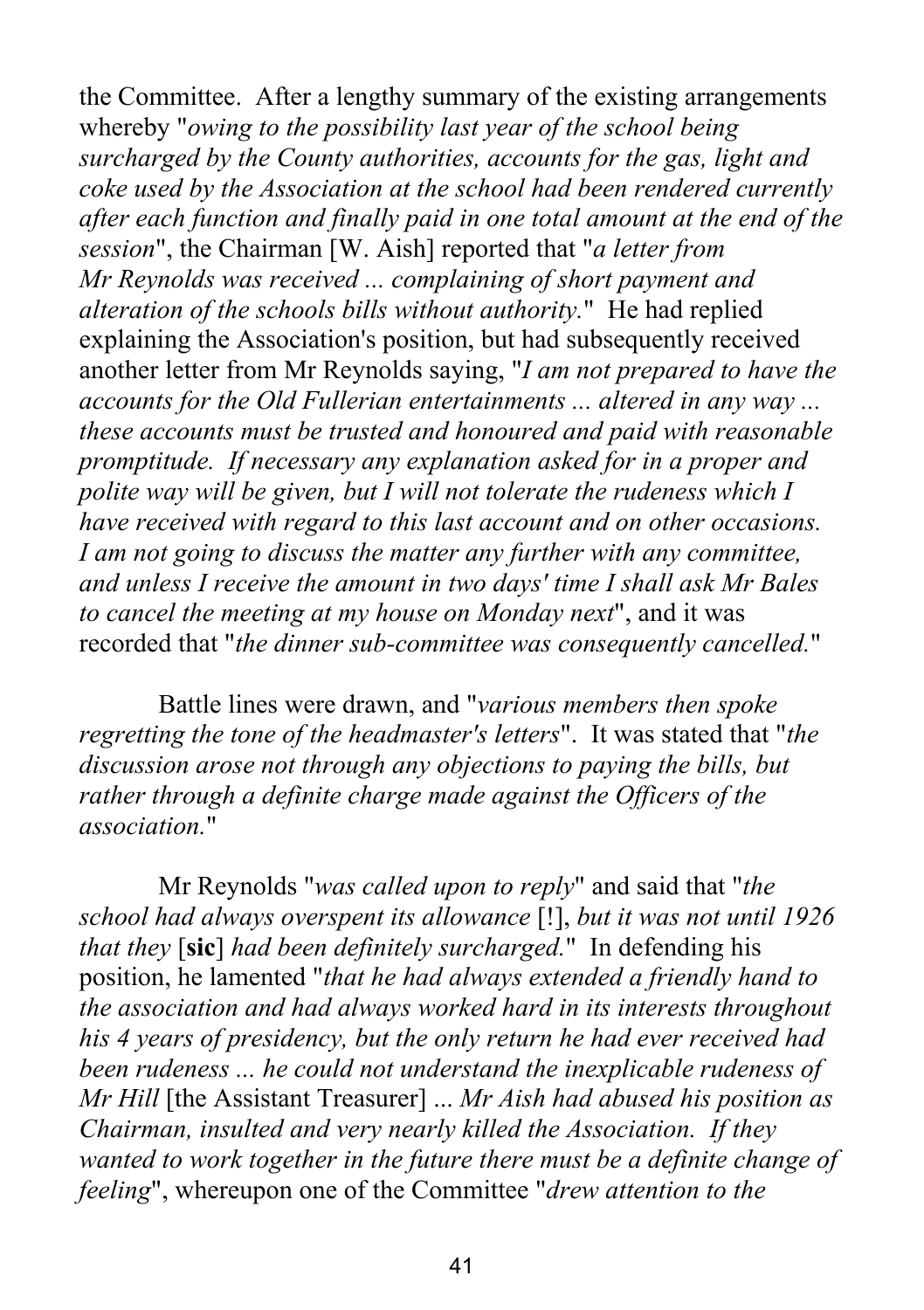*unpleasant position of the members of the staff and Messrs Wood, Crisp, Sankey and Chapman accordingly withdrew.*"

The Committee promptly and unanimously then passed "*an unqualified vote of confidence in Mr Hill*" but instructed him to pay "*the bills in full, at once*". On considering its next step the Committee resolved "*that owing to the constant misunderstandings which arose between it and the Headmaster, and recognising the impossibility of working with him for the welfare of the Association, it approves the appointment of a deputation of 4 members to place the views of the committee before the Governors of the school with a view to readjusting the relations between the school and the Association.*" So once again, as with Mr Nicholson, the Governors were to be involved to settle a dispute between the Association and its President.

Luckily, at the meeting in May 1927, we read that the Governors had stated that while they "*must uphold the Headmaster in his position as Headmaster ... at the same time they were resolved that the O.F.A. must continue to exist and, they hoped, prosper and that they could not consider the possibility of its severance from the school. They therefore asked the Headmaster and the Association to forget the past and endeavour to work together in harmony for their mutual benefit*", and that both parties accept the Governors' wise counsels. The Committee resolved to express "*its sincere appreciation of the action of the Governors in receiving its deputation and is unanimously resolved loyally to proceed on the lines indicated by the Governors and in all good faith to go ahead and do everything in its power to further the best interests of the School and the Association*", while Mr Reynolds "*stated his willingness*" to accept the Governors' recommendations in the same spirit. Thus a crisis threatening the very existence of the Association was averted. At the meeting that September "*Mr Bonnet then stated that having regard to the phenomenal year gone by, the thanks of the Association and the committee were due to its officers ... for the eminently successful way in which they had conducted affairs.*" We can guess how Leslie Bonnet would have defined "phenomenal" in this context!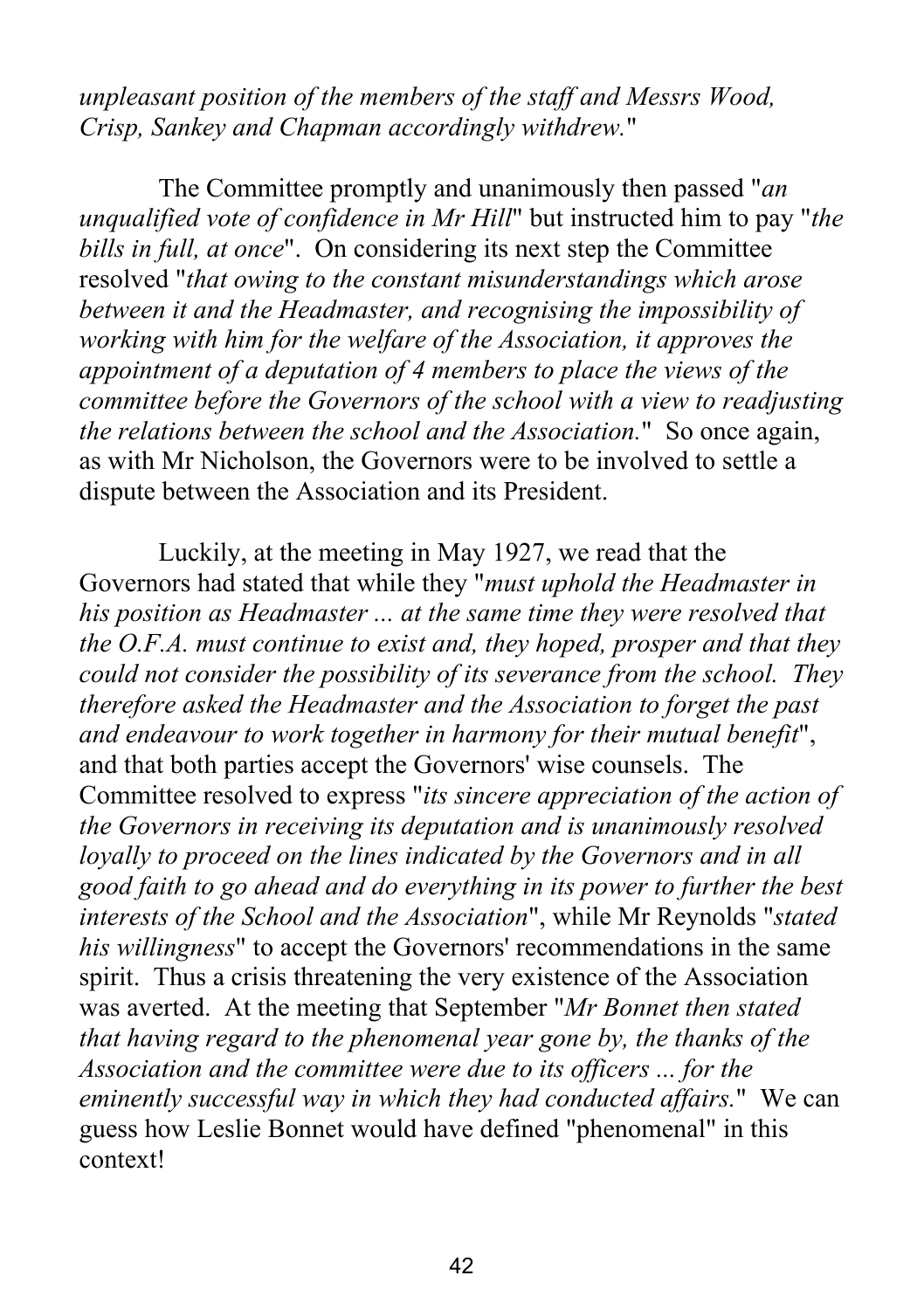At this latter meeting it was also resolved "*that the Rugby Club be amalgamated with the Old Fullerians' Association*" and that "*the O.F.A. Chairman, old boy secretary and hon. asst. treasurer should be the Association's representatives on the O.F.R.C committee ... By this means it was hoped that a united and harmonious arrangement would be reached and that the new club would be able to manage its own domestic affairs without interference and that the results would be of benefit to the Association, the Rugby Club and the school.*"

This general resolution was carried at the A.G.M. in October 1927 when it was also stated "*that the Rugby Club has its own President*".

At this A.G.M. changing times were reflected in the report of the Secretary, Mr Bales , when he "*doubted whether through the changed modern conditions that the time-honoured Annual Bohemian Concert had not lost some of its attraction and importance and ... that it was a question for serious consideration ... as to whether it should be included again in the new* [social] *programme.*" Mr Hill, the Assistant Treasurer who had crossed swords so vividly with Mr Reynolds earlier that year, was able to state "*that for the first time in the history of the Association they had got a substantial balance in hand and therefore he considered it an excellent opportunity to put matters on a more business-like footing, by creating a reserve fund. There was no reason why this fund should not be added to each year, and the Association could then feel that it was not so vitally dependent on immediate revenue*", a proposition which was carried unanimously, with the new fund's assets to be "*invested in Government stock with accumulative dividends.*"

In discussion at the end of the meeting it was sadly agreed that in view of "*changed conditions and increasing competition in the town and from the wireless*" the Bohemian Concert, which in "*recent years ... had not been a success*", should "*be abandoned, and something different held in its place, this to be left to the Committee.*" This spelt the end of an era in the annals of the Association.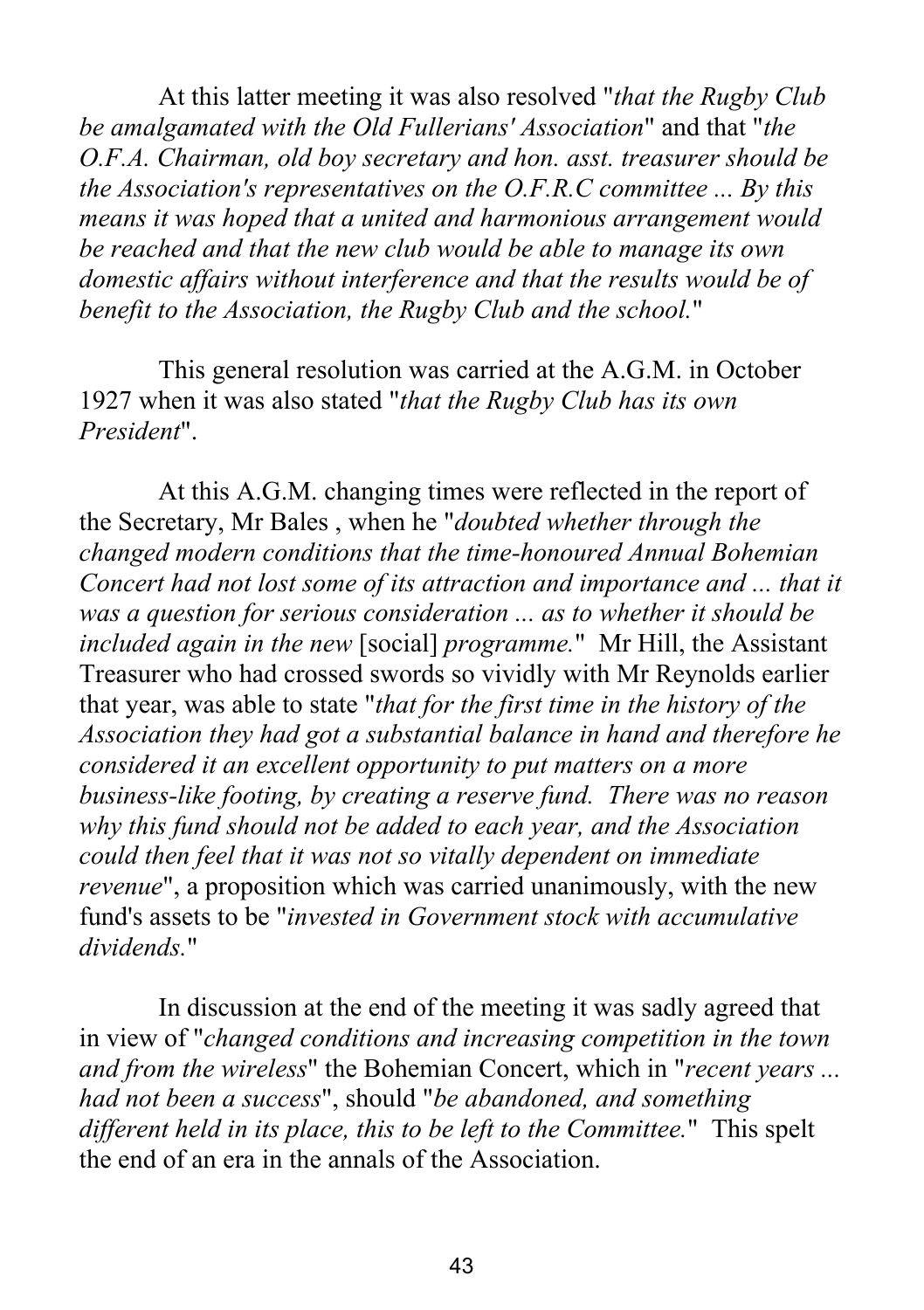At this A.G.M. also, Mr H. Sankey, the current joint Secretary appointed from the masters at the School, did not stand for re-election, and despite representations to Mr Reynolds, none of his colleagues could be found to work in tandem with Mr Bales, the O.F. Secretary. It was to be five years before another master was to be persuaded to do so. Although it was not always clear how the joint Secretaries divided their responsibilities, it would seem that to a large extent, the master holding the office was a precursor of the "*Master (elected by his colleagues)*" who currently under Rule 12 of the Association, functions as a valued member of the General Committee as the School representative and a link between the President and School authorities on one hand and the Committee on the other.

Later that month the Committee recorded with shame that "*it was realised that the old boys' notes in the [Fullerian] magazine had for some time been very poor and that the last term's notes were frankly disgraceful. It was felt that an effort should be made to make these notes more intimate and up-to-date, and Mr C. W. Gribble* [who was to become Chairman in 1932] *consenting, he was unanimously elected to fill the role of magazine contributor.*" One hopes that as a result, news of old boys, for so long reported in print by the late Mr Herbert Lister and currently the responsibility of John Cook, is still conveyed to the satisfaction of the membership.

At the Annual Dinner at Buck's restaurant on the 23rd March 1928 the **Watford Observer** was able to report, "*This function was more than a success; it was a triumph ... Good fellowship was the driving force behind and in this function. Here was a gathering of men of nearly all ages slipping back to the days of glorious fellowship in the class-room and on the playing fields. In spirit, they were schoolboys again; they were taking part in a grown-up schoolboys' party. The gay abandon of care-free youth pulsated through the speeches of the Old Fullerian spokesmen; they pulled each other's legs mercilessly, and often subtly, and the harder the tugging the more the listeners - and the victims, too - enjoyed the gentle sport. Good pals are privileged to say most disrespectful things to one another: the breezier the salutation the more unorthodox the 'compliment', the greater the degree of affection*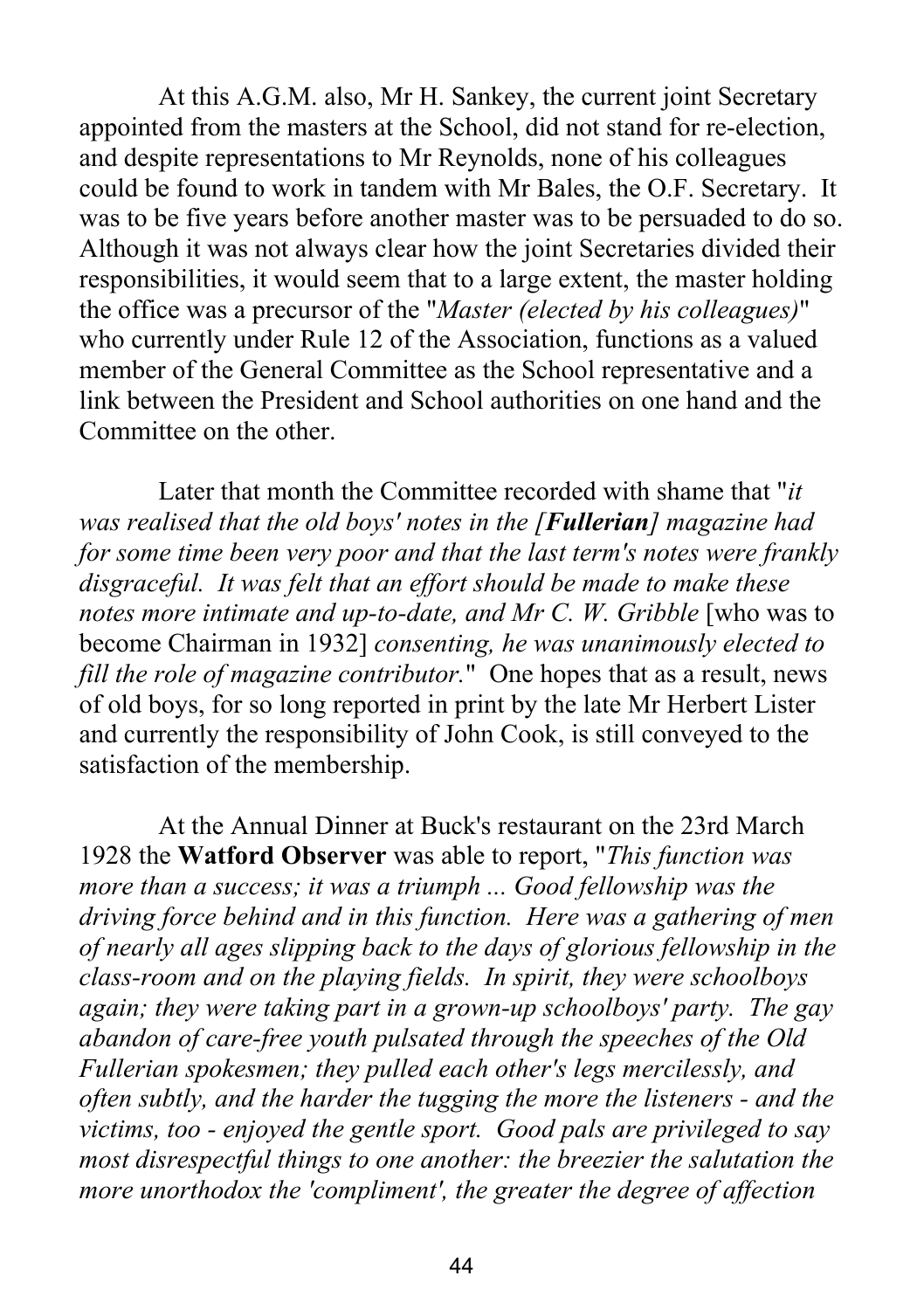*thereby implied. Because goodwill and sportsmanship prevails among the Old Fullerians as a common possession, their speakers can be very free in their mode of reference to one another on after-dinner occasions*", and copious examples of "*gems of playful wit*" followed. Though the **Watford Observer** would never report present-day Annual Dinners in the same vein, or indeed at anything like the same length (a pity!), the same spirit may be said to inform them, to the benefit and enjoyment of all concerned.

In March 1929 the Committee's attention "*was drawn to the abuse of O.F.A. ties*", and at the A.G.M. the following May, the Secretary "*remarked on the widespread popularity of the Association colours, but drew attention with regret to the unfortunate abuse of the privilege of wearing them and appealed to all members to help as far as possible in seeing that only those entitled to wear them did so*", a vigilance perhaps not required so earnestly to-day. He also reported that the number of issues of the **Fullerian** posted to members had been reduced from three to one annually to save too great an element of the revenue from subscriptions being expended on this item; the one issue to be sent henceforth would be made up into an old boys' edition, and a compound annual subscription of 4/- including the magazine would be levied.

Mr Jones, the School secretary, had more and more work to perform for the School, and after a letter from him pointing this out had been read at the A.G.M., it was decided to increase his honorarium to £8.

It was on this occasion that reference was made to "*the old original minutes book* [of the Association] *dating back to 1894 ... many of its records were now but memories ... shewing how the finances of the Association had improved since those days ... it was unanimously agreed to have this book and its successor suitably preserved in proper binding* [and] *that the* [**Fullerian**] *might well reproduce in the old boys' notes ... certain interesting extracts.*" It should be added that in September 1929 "*a letter was read from Mr Reynolds expressing his willingness to have the first Minute Book bound at his own expense ...*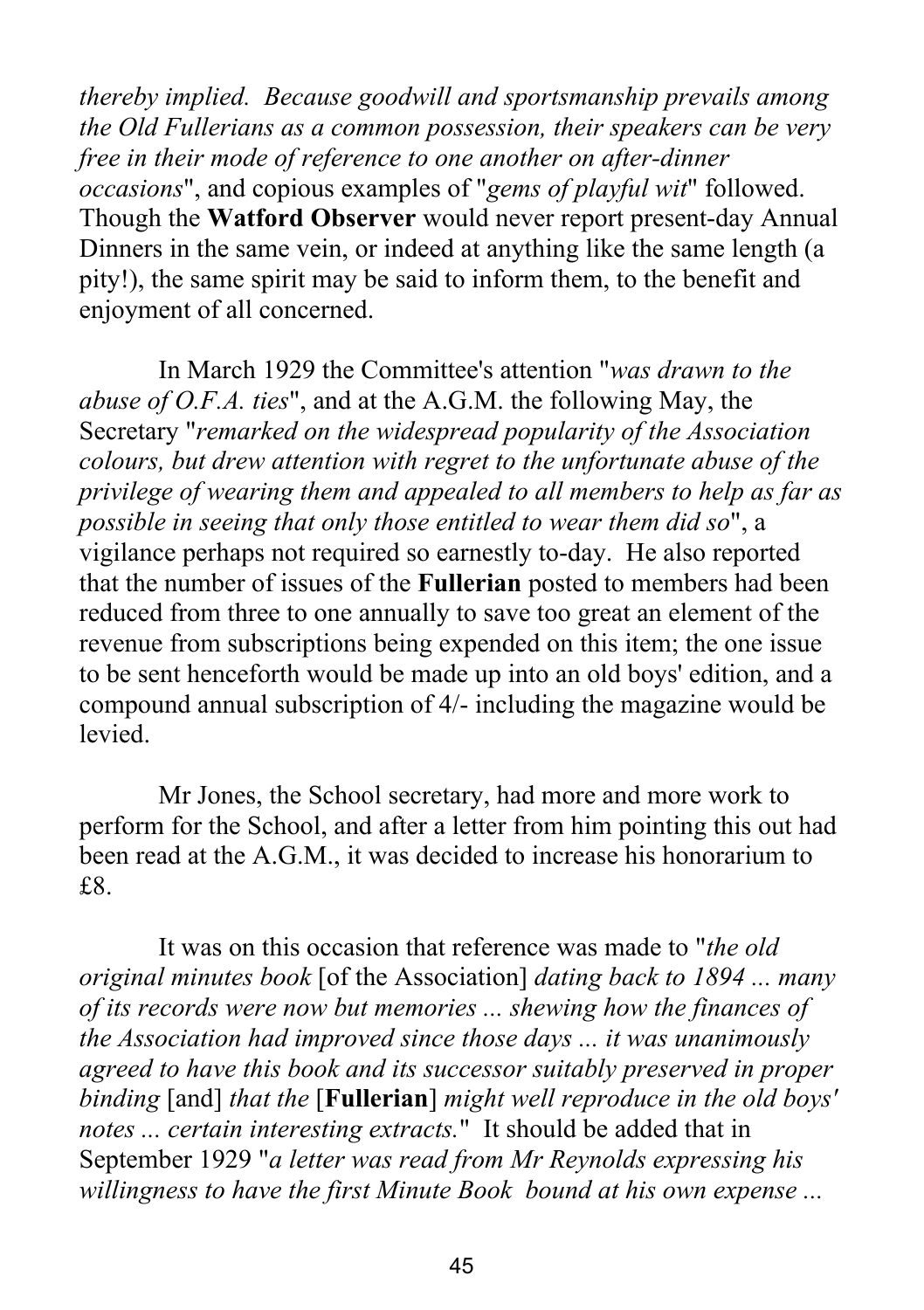*The offer was accepted with unanimous approval and thanks*", and that "*Messrs C. E. Taylor* [Chairman back in 1921] *and W. E. Hill* [then the current Chairman, having resigned from the hot seat of Assistant Treasurer the year before] *then announced their desire to undertake the expense of the binding of the second and third Minute Books*", which led to a unanimous vote of thanks to all three "*for their generosity in the matter.*" There are always some loath to see traditional functions lost without a struggle, and at this meeting the "*advisability of holding a Bohemian Concert was discussed, but the general opinion was that the time was not propitious for this event to be revived.*" Three separate sub-committees (Socials, Annual Dance and Annual Dinner) were elected on this occasion, and the prospect of a fourth in a lost cause was obviously too much to contemplate.

At the Annual Dinner on the 7th March 1930, Mr Hill ("*known and loved by all old boys as 'Joe'* ", reported the **Watford Observer**) said that "*To sit in the chair at such a function must be the peak of an Old Boy's ambition. Everything had been made congenial to him through the wonderful spirit which pervaded everything connected with the Association*", sentiments to be echoed by all of us privileged to have passed through the chair of the Association over the years. Mr Reynolds was pleased to report that "*The Old Fullerians' Association were getting somewhere near the first half of their first thousand, and the School had passed the 650 mark for the first time, in spite of a stiff exam! ...'There seems to be a great demand for boys who are educated at the School', he said ... as the school grew, so must the building. Last year, the classrooms had increased; now they were to have a new science building.*" Another speaker, referring to the School, said "*This centre of culture and education through the centuries has gone to make Watford what it is to-day, and has been the means of spreading out through the world a message that has come from this centre.*" Would that such tributes could still be read in to-day's local press!

In his speech 'Joe' Hill had also expressed his pleasure that in two months' time he would be succeeded as Chairman by Leslie Bonnet, but three weeks before the A.G.M. the latter sadly "*reported*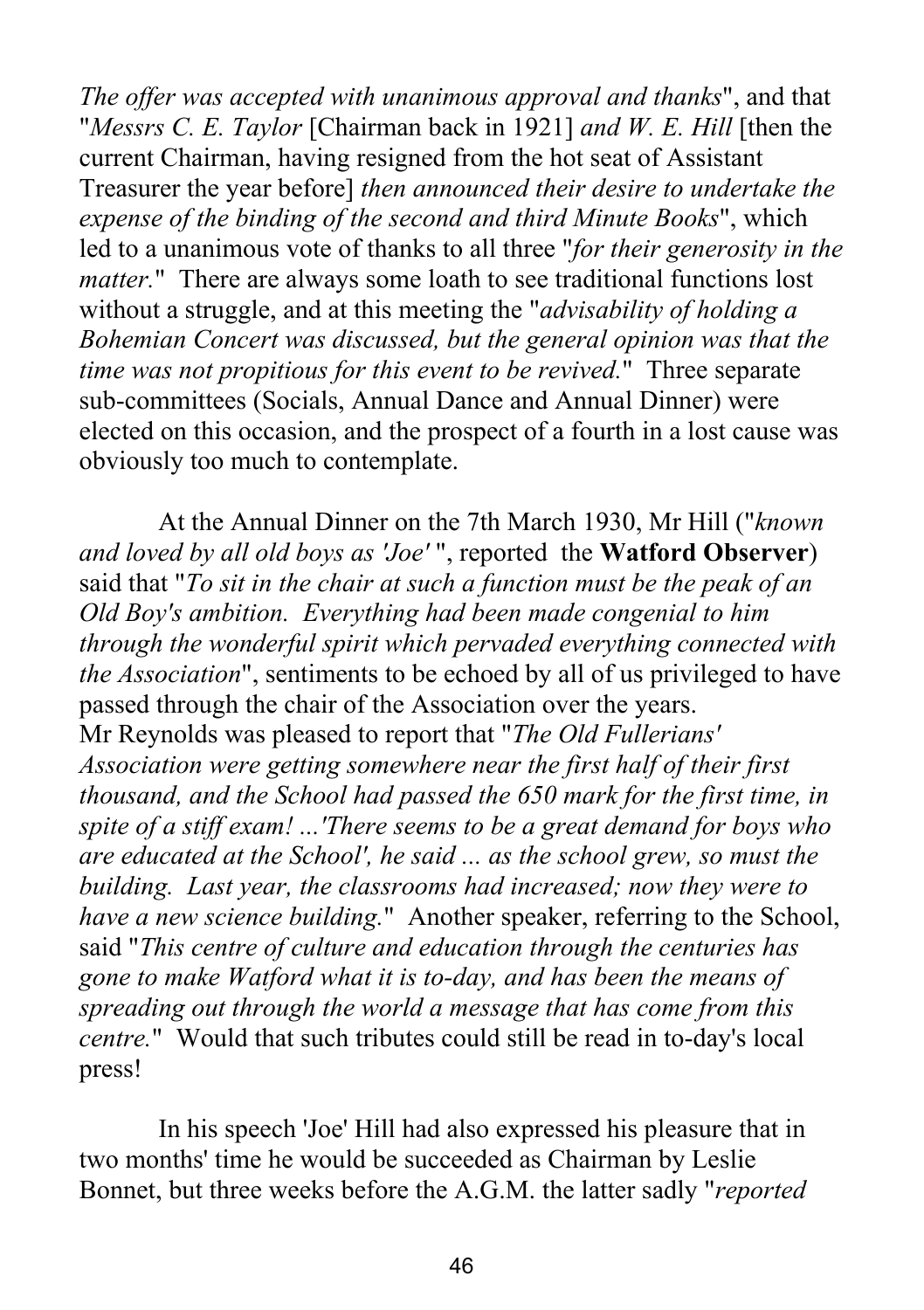*that contrary to precedent he* [the current Vice-Chairman] *would be unable to succeed Mr Hill as Chairman* [and] *regretted that domestic reasons would make it impossible*", and so it came about that Bill Bales succeeded to the Chair instead at the A.G.M. on the 29th May, which featured "*a comprehensive explanation of the Bath-Scheme ... it should be built at the top of the field roughly approximating with the position of the old Rifle Range. The Bath would be 100' x 36', its depth varying from 3' 6" to 8'*," and thus a long cherished project referred to earlier several times neared realisation at an estimated cost of £1,200, building to be commenced once £800 had been collected. Full details of the specification for the bath are recorded in the minutes including "*Leanto shed one side and end, £100*", "*Chloronome apparatus, £100*" and "*Water Chute, £10*".

At the December Committee meeting that year, another era was recorded to have ended when "*the Chairman referred to the recent passing away of Mr E. J. Slinn who had held the Office of Hon. Treasurer to the Association since its inception in 1894. He had been the Grand Old Man of the Association for a number of years and as such had received the esteem and respect of all.*" Extracts from the **Watford Observer** are preserved in the minute book under the headings "*A Pioneer in Watford's Development - Long Record of Public Service*". Mr Slinn, who was within two months of his 92nd birthday, had been elected a Governor of the then Watford Endowed Schools in January 1890 and Chairman of Governors in October 1914 on the death of Lord Clarendon, which position he had held at the time of his death. His last public function in connexion with Dame Fuller's foundation had been only that July, when he had laid the foundation stone of the additions to the Girls' School. A letter from his daughter expresses her "*most sincere thanks for the very beautiful flowers you all so kindly sent in remembrance of my dear Father*", and his name is still commemorated in the annual Biology Prize awarded to a member of the Upper Sixth. However, it is true to say that the post of Treasurer of the Association had been for the most part of his tenure of 36 years a mere sinecure, and it was no surprise that it was agreed that at the following A.G.M. "*the post of Asst. Hon. Treasurer should lapse*"; Basil Spratling, the last holder of this post, became Chairman on this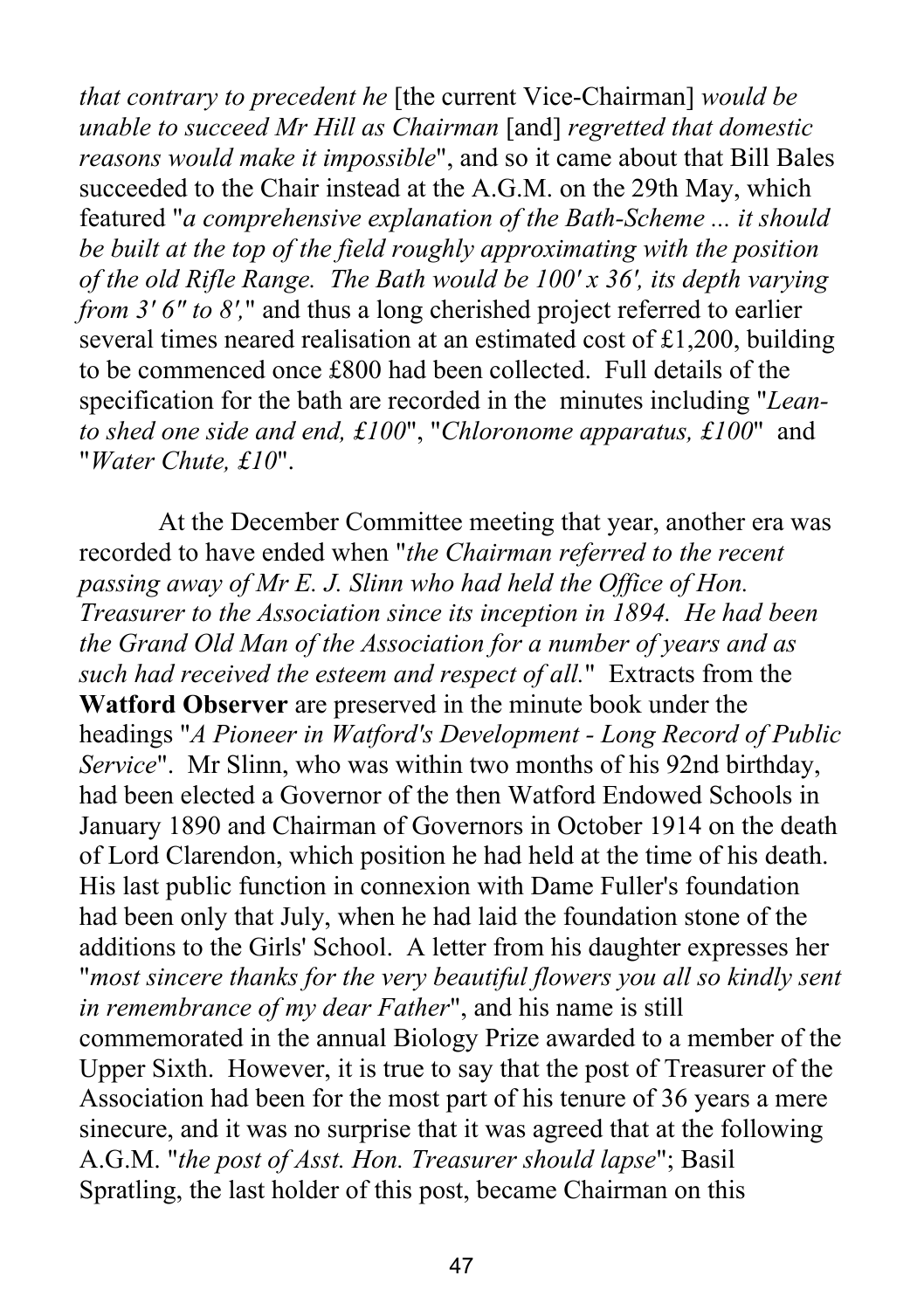occasion, and was succeeded after interim tenure of the Treasurership by Mr J. F. Hales, although the former in his turn succeeded Bill Bales as Treasurer of the Swimming-Bath Fund. The A.G.M. on the 28th May 1931 in fact proved insufficiently quorate to enable the rule relating to the Assistant Treasurership to be amended - there were only "*about 15 members*" present (one would have thought a precise total possible in the circumstances!), and so this was not formally brought about until the 1932 A.G.M.

Hints of further dissatisfaction between President and Committee resurface in the minutes of the meeting of the 24th September 1931, when Mr Reynolds reported that the swimming bath, while being "*in an advanced state of completion*", would incur an ultimate expenditure "*in the neighbourhood of £2,000. Contributions to date were £1,100.*" Changing sheds (still **in situ** virtually unchanged) and the almost quadrupled cost of the "Chloronome" at £375 had contributed to this, and "*Mr Aish expressed surprise that the Old Fullerians' Association had not been approached before the estimates were accepted, especially in view of the fact that they so heavily exceeded the original estimate of £1,200. He voiced what was unfortunately felt, that the Association had been overlooked at a critical time and there was reason for the Committee to be hurt by this attitude.*" Fortunately Mr Reynolds did not abruptly leave the room, as he had done four years before, but "*replied that he had acted as he thought best at the moment and that there had been no intention whatever of slighting the Association. If that impression had been created he was very sorry. As regards the increased expenditure he considered that when the Boys and the Old Boys saw the Bath, they would agree that it was an excellent effort. The Chairman thanked Mr Reynolds for his remarks, but expressed himself as being perturbed by the financial situation.*"

Golfers will be interested that in December 1931, the Watford Amenities Preservation Society wrote "*asking whether the Association was in favour of the proposed acquisition of the West Herts Golf Course by the Borough Council.*" It was unanimously agreed "*that the Secretary should write expressing the willingness of the Association to*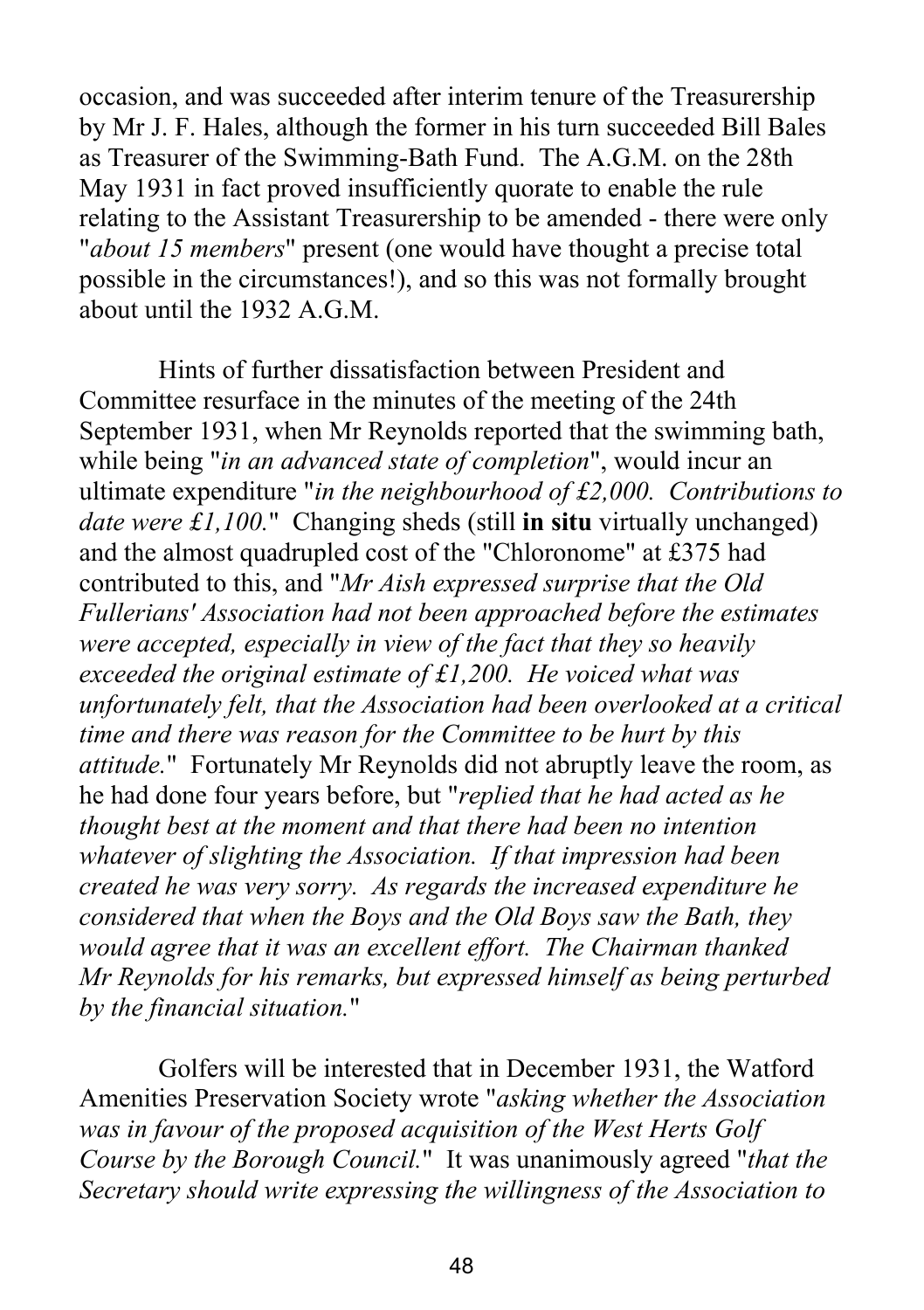*support this project, strictly on the understanding that no financial onus was entailed.*"

Social events continued their merry round, though occasionally not all went smoothly; in March 1932 a Mr Sainsbury was reported to have written to complain "*(i) that there should have been a parade at the Fancy Dress Dance, (ii) that the lighting of the Hall on that occasion was inadequate, and (iii) that the tempo of the Band was too slow*", which points were "*noted*" without further recorded comment, and the Annual Dinner made a loss of £6/1/- "*in view of the fact that the attendance had been badly affected by influenza*". At the same meeting the Secretary reported correspondence with a member who "*had thought it better that he should resign from the Association owing to the unfortunate circumstances which had arisen from certain proceedings*", but a no doubt commendable reticence prevents us at this distance of time from learning the precise nature of such "*proceedings*"!

At the A.G.M. in May 1932, Rule 6 was further amended to allow for the election in future of "*one or two Secretaries*" of the Association. It had been five years since a master (Mr Sankey) had held a joint Secretaryship on behalf of his colleagues, but on this occasion Mr S. F. Whiteley agreed to fill the vacancy at Mr Reynolds' suggestion. The meeting also heard Mr Reynolds say "*that any member who had paid his guinea sub. could use the Bath this season.*" This was all the more necessary as that July it was complained "*that some members of the Association were using the Swimming Bath who were not entitled to do so. In order to stop this abuse* [8 members of the Committee] *volunteered to pay periodical visits to the Bath with the object of asking users for their Membership Cards.*" At that meeting it was also reported "*that Mr Reynolds was confined to his bed with Ptomaine poisoning*", however that might have come about, and the Chairman sent him a letter of sympathy.

In September 1932, Mr R. Wood "*stated that he had heard that some Old Boys using the Swimming Bath had formed an Old Boys Swimming Club and asked whether the Committee were aware of the*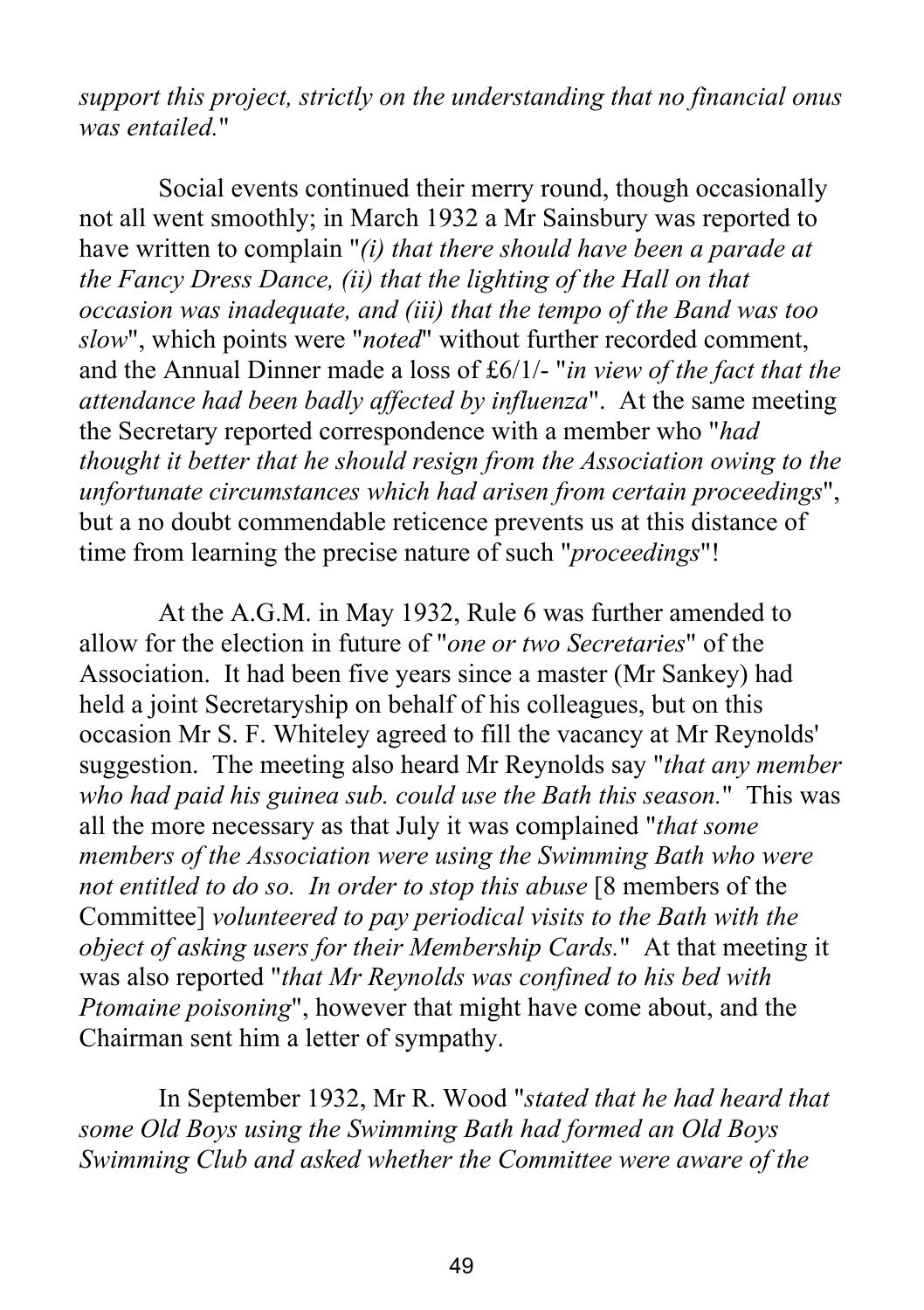*fact. ... it was decided that nothing should be done until the Committee had been officially approached.*"

A pleasant gesture not made to-day came in November when "*the Chairman suggested that a Xmas Card from the Association should be sent to all Overseas members. After discussion the Secretaries were instructed to attend to this matter and to include all Old Boys residing outside the London area.*"

Another practice maintained to this day was initiated in October 1933 when it was agreed "*that the Association could do more to increase its membership by getting in touch with boys leaving the School and acquainting them of the objects and desirability of joining the Association ...* [and] *that the Secretary should obtain the names of the boys.*"

At the A.G.M. that year, Mr Reynolds "*spoke of the difficulty of holding dances in the School Hall owing to the oily nature of the preparation which was put down on the floor. As a means of getting over the difficulty he strongly urged the Association to purchase a portable Dance Floor*", and this was done after much deliberation, the Committee noting in January 1934 "*that the floor had been used at the Xmas party and had proved satisfactory for dancing.*" Not everything had been satisfactory on that occasion, for "*Owing to the bad behaviour of Messrs N. Handley and B. Thompson at the Xmas Party, the Secretary was asked to write to these members pointing out the offence* [unspecified, alas!] *and informing them that they would not be allowed tickets for the next Social.*" The Dance Floor by the way, was made by the National Flooring Company and cost £139, a good year's wages for a worker at that time!

In May 1934, the 41st A.G.M. saw Mr B. T. W. Seeley elected as "*Chairman for the coming season*" and we are delighted that Dick Seeley is still with us, 60 years later, at the time of writing, as the senior Vice-President of the Association. It was in his year of office that "*Mr Spratling informed the Committee that Mr Rous was leaving the School to take up duties elsewhere and in view of the fact that he had*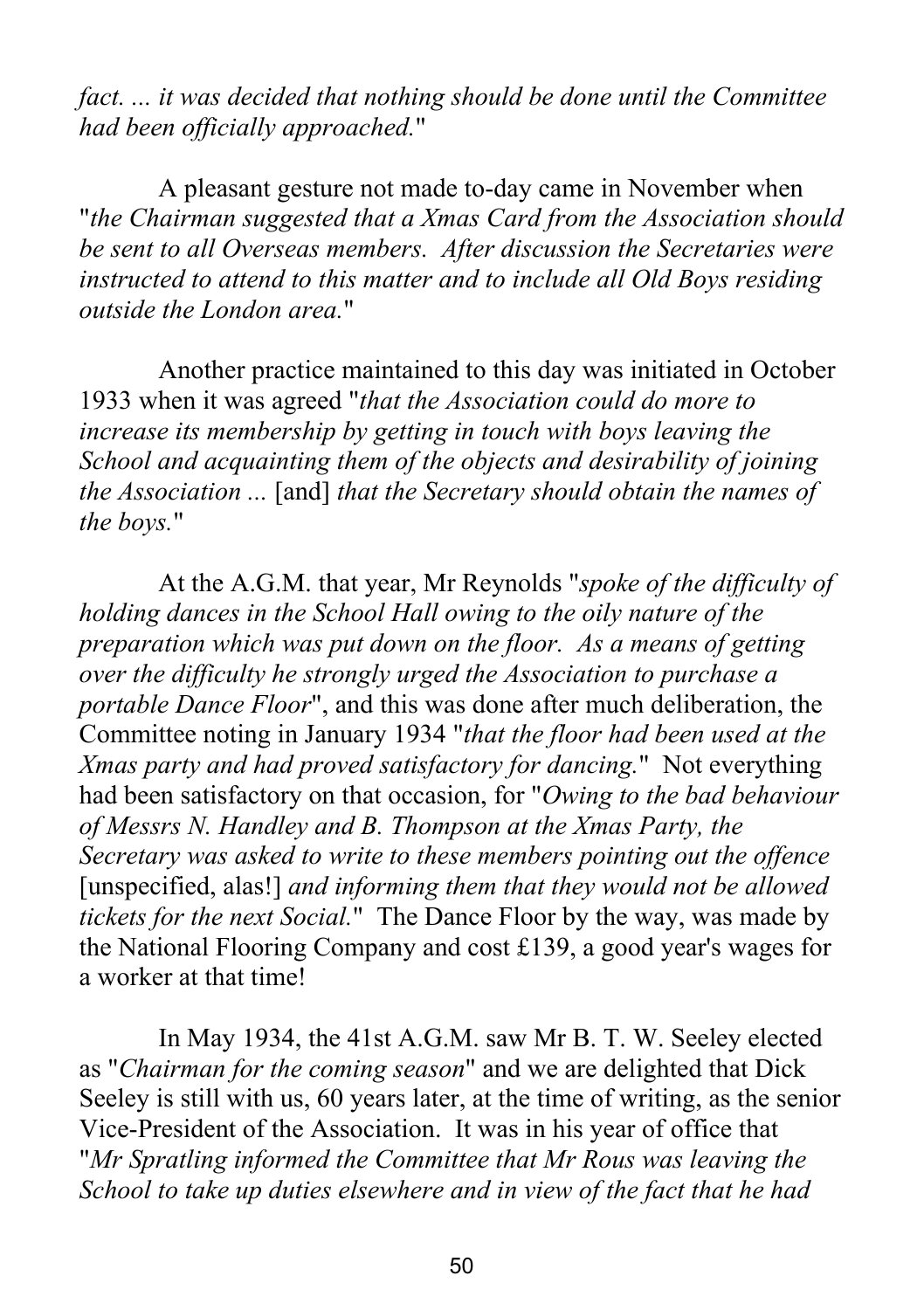*given wholehearted support to the Association he would like a presentation made from the Committee.*" Each member of the Committee duly subscribed half-a-crown and in November that year the Chairman reported that he had presented the future Sir Stanley Rous with a tea service.

In January 1935, a suggestion was made for the first time and not the last time, when the Secretary reported "*that Messrs James Walker were anxious to make Old Fullerian Cuff Links, these links to have the School crest on one side and the Fullerian colours on the other*", and after discussion "*it was agreed that Messrs Walker should be given permission to sell these links.*"

By now, Mr Reynolds had secured his goal of achieving membership of the Headmasters' Conference on behalf of the School, and he proudly reported at the 1935 A.G.M. that "*the School had again sent a team to the Public School Sports in the spring and one boy had achieved the creditable position of 3rd in the 100 yards.*" He thanked the Association "*for what had now become an annual subscription of three guineas to the Sports Prize Fund.*" Dick Seeley proposed that the Association subscribe to the Jubilee Trust for King George V and ten guineas was voted accordingly; at the end of the meeting "*a hearty vote of thanks to Mr Seeley, the retiring Chairman, was carried unanimously*" on his having been described as "*one of the most energetic Chairmen the Association had ever had.*"

The Watford Amenities Preservation Society [this time recorded as the "*Watford Amenities Association*"] resurfaced that year in the minutes when they wrote "*asking for support in the scheme* [of the Watford Borough Council] *for the preservation of Whippendell Woods*", and the A.G.M. gladly gave its "*cordial support*". That July, "*Mr Bales recommended that more news of developments in the School should be given in the Old Fullerian number of the School magazine. Mr Voss* [H. E. Voss, to become Chairman in 1937] *suggested that a separate Old Boys magazine might eventually be run*", thus anticipating another future practice.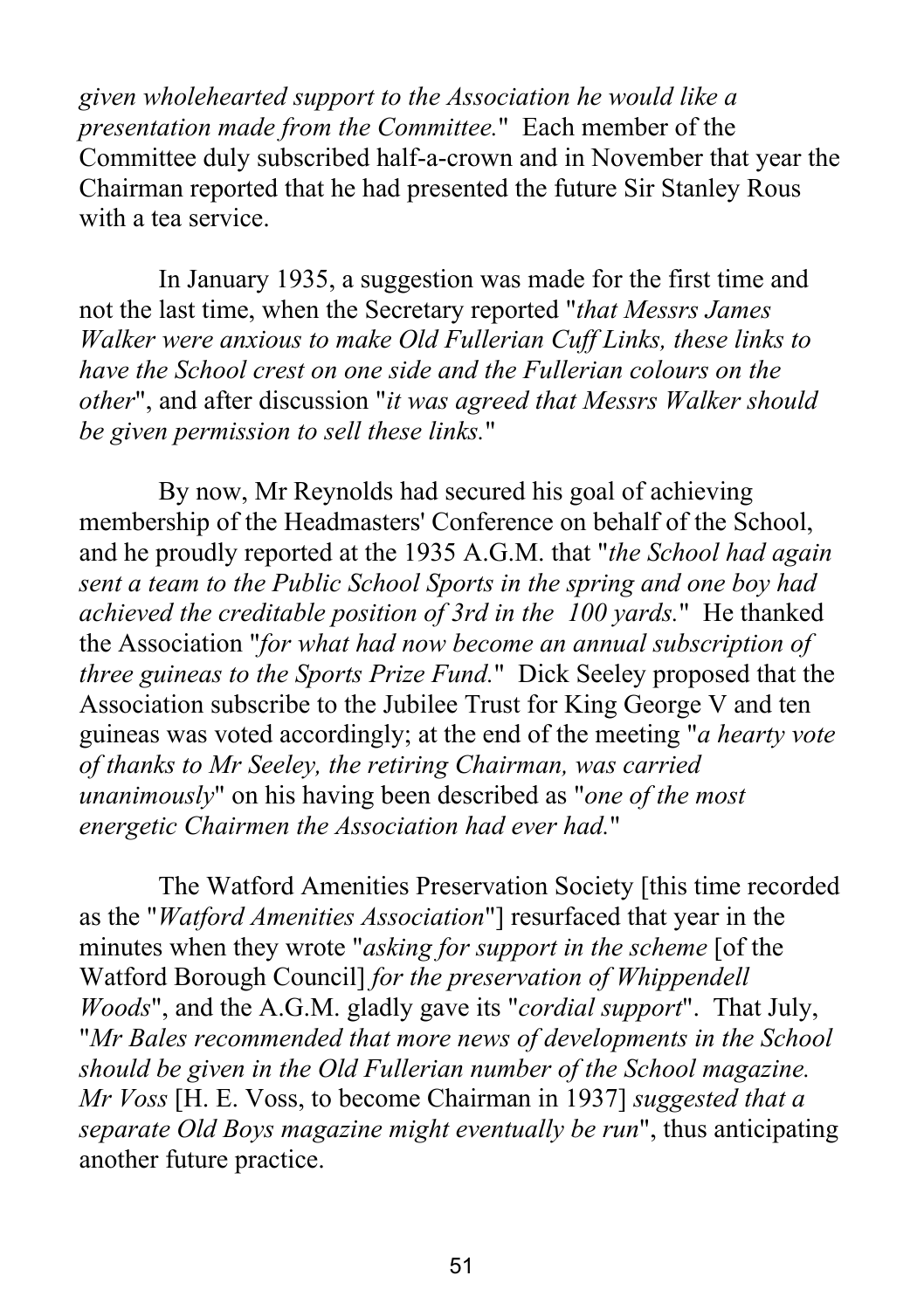The Association ties have varied over the years; in October 1935 an offer was reported "*from Messrs J. P. Taylor to supply the Association with ties of a registered design ... It was proposed to incorporate the School Crest in the design at present in use.*" It was subsequently agreed in February 1936 "*that the new design should be registered for 5 years*" at a cost of 10/-, and the following month it was further agreed "*that the sheaves should be included in the design.*"

In May 1936 it was unanimously agreed "*that a letter should be sent to Mr Nicholson, who was retiring from Taunton School owing to ill health, expressing the hope of the O.F.A. for a speedy recovery.*"

At the A.G.M. in May 1937 it was resolved to amend Rule 6 yet again by providing that the Committee number "*not less than 10 and not more than 16 ... and one master elected by the staff*", this being carried by 16 votes to 10. Thus was yet another current practice begun. The first master to represent his colleagues thus was Mr F. R. Price.

That year, suggestions for the formation of a Debating Society (echoing the earlier custom of the Association) and a Cycling Club came before the Committee. Also it was agreed "*that the Association should in the future keep Dame Fuller's tomb in repair*" and that the Secretary "*approach unofficially the Old Girls' Association with the view that they may from time to time place flowers thereon*", but it must be admitted that the Foundress' tomb has not been "*kept in repair*" by the Association, the most recent attention paid to it having been that of a couple of pupils at the Girls' School who in 1990 cleaned it thoroughly on their own initiative and were thanked for their pains by the writer as the then Chairman of the O.F.A., perhaps with a sense of shame that the Association had been shown up thus!

On the 19th January 1938, it is recorded in purple ink that a Committee meeting was held at the School, with the names of those present, but that "*in the absence of the Secretary, no minutes were taken of this meeting.*" So posterity is none the wiser!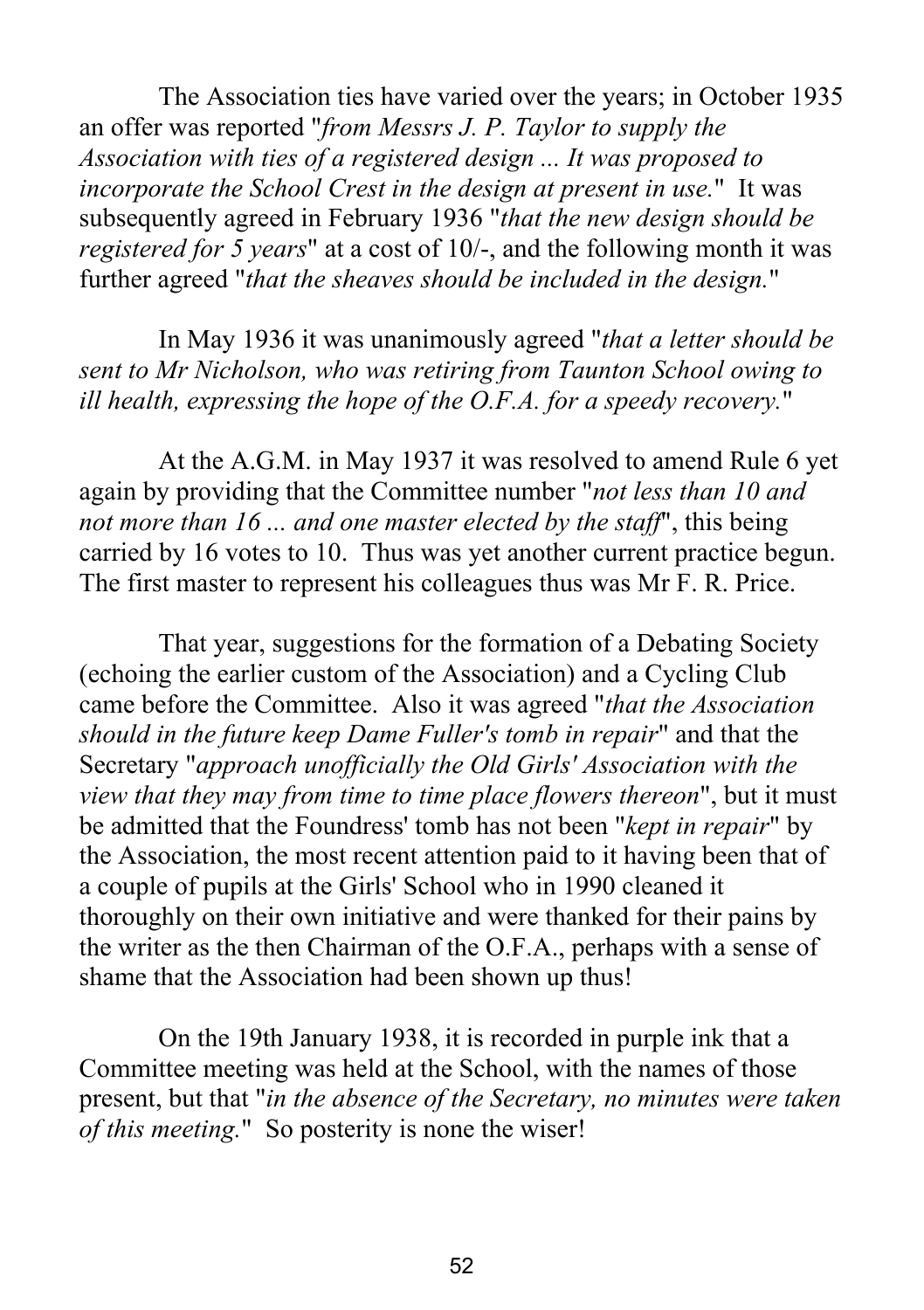In April 1938 "*it was decided to collaborate with the Governors, Staff and School in presenting a portrait to Mr Reynolds on his retirement and that ... the Association could probably raise £30 ... Mr Seeley kindly consented to act as Hon. Treasurer to the fund.*"

The 1938 A.G.M. saw it resolved that membership of the Association was a prerequisite for membership of any affiliated club, but it was also agreed that "*instead of paying separate subscriptions to their Club and to the Association, members of the Old Fullerians' Rugby Club and Swimming Club* [now formally established] *pay one composite subscription*", in the case of the former for full playing members 25/-, 4/- of which was to be paid over to the Association, and in the case of the latter 6/6 for full members, 4/- again being payable to the Association. Amongst the new members elected to the Committee on this occasion was Mr [later Sir] Frederick Pedler, subsequently to pass through the Chair in 1942 and 1946 and to become Chairman of the Governors of the School, a stalwart supporter of both School and Association sadly no longer with us.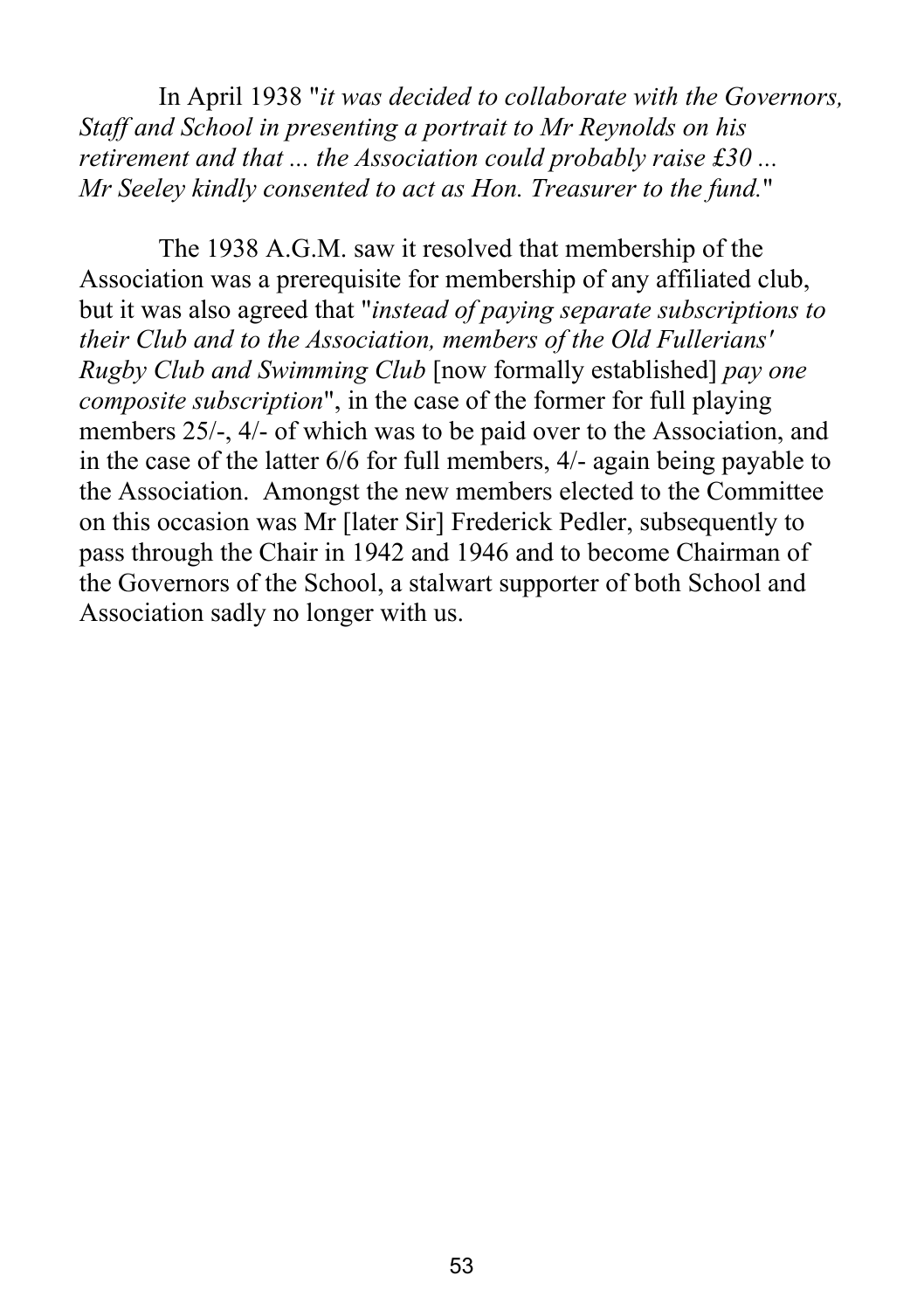## PART 5 - THE SECOND WORLD WAR

That September Mr Percy Bolton became the new President of the Association and was welcomed by the Chairman, Mr J. B. (Jim) Scott, who "*hoped his associations with the Old Boys would be one of many happy contacts. The Headmaster suitably replied.*" The Chairman then "*explained a scheme he would like to see carried out with a view to enlarging and amplifying the scope of the Association*", and a subcommittee was appointed to consider the suggestions made, with the rider that it "*should meet a deputation of past Chairmen to enable fuller views to be obtained, the Chairman to write personally to past Chairmen.*" The first decision arising from the sub-committee's recommendations was to establish a Careers Advisory Panel "*in order to help members in planning their careers*", the Secretary of the Panel being the Mr F. J. Pedler recently recruited to the Committee. It was agreed in February 1939 that a copy of the sub‑committee's recommendations, which with some small amendments was accepted as a basis for action, be inserted in the minute book, but if it was it seems regrettably to have fallen out of it since. However, the extracts quoted for amendment give a fair flavour of the tenor of the whole. One amendment accepted and raised more recently was: "*It is desirable that a record should be kept in the School of Presidents and past Chairmen of the Association, if practicable in the form of scrolls attached to the notice board.*" Perhaps one or two of the several vacant wall panels in the hall might yet be given over for the purpose with gilt lettering matching that elsewhere on the various honours boards?

That April "*Mr Pedler gave a survey of the progress of [the Careers Advisory Panel]. He had now 50 names covering 46 professions, and the Committee congratulated him on the excellent results.*" At the A.G.M. the following month the Secretary, speaking of the Panel, "*expressed the hope that many more members would allow there names to be added, this being a very real way in which the Association could help the School ... he felt that the past year would go down in the history of the Association as an outstanding one because of this movement, and expressed the opinion that the membership would in time attain the realm of thousands.*" The optimism in this remark was perhaps reflected in the recommendations put forward at the end of the meeting "*that anyone with*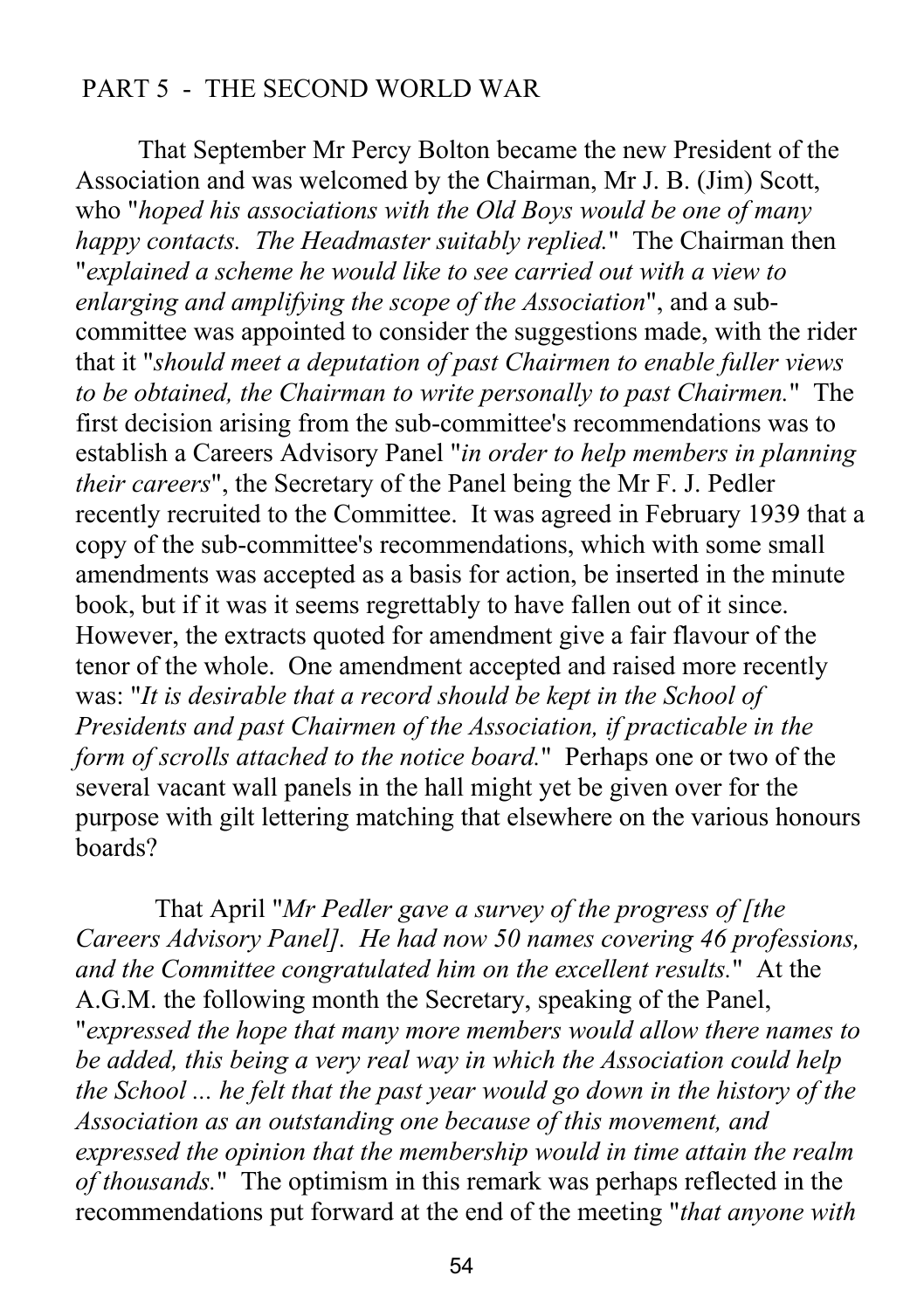*any definite schemes for the bringing into being of an O.F. Club House should submit them to the Committee for consideration.*" Financial and Membership sub-committees were formed that year to discuss ways and means of expanding the work of the Association; but events were taking a sinister turn in the outside world and that September, in the words of the history of the school by W. G. Hughes and M. Sweeney, "*the red fool fury of war again was let loose.*" Consequently in October 1939 "*the question of future activity of the Association was discussed in the light of War Conditions and it was unanimously decided that nothing could be done at present.*" Mr Scott had drafted a brochure for the Association in furtherance of his aims, but in March 1940 it was regretfully decided that while "*Mr Scott had done an admirable piece of work ... the matter, owing to the time, was left ...*". Another possibility considered at the same meeting was the establishment of "*a Fund for assisting necessitous cases of boys leaving school.*" The following month a revised version of the draft brochure prepared by Mr P. A. Horton (who became Chairman that May) was considered ("*a copy is attached hereto*", but again sadly no longer), but it was agreed "*that in the present circumstances the expense was not warranted ...* [though] *this should be one of the first things to be done when times again became normal.*"

The work of the Association continued throughout the war, even if it was soon acknowledged that the latter "*had, of course, seriously curtailed activities.*" In July 1940 it was recorded that "*as the School Hall had now been 'blacked out', it was decided to start the session with the Autumn Social, followed by the Xmas Party*", and that the Annual Dinner be continued. However, that November "*it was agreed that the Christmas Party be cancelled but that every effort should be made to hold the Annual Dinner as usual. Mr Bolton pointed out the undesirability of holding Dances at School under present conditions in view of the fact that there are large windows in the Hall, and the responsibility of the School Authorities in the event of there being any casualties on the premises. Also the black-out of the Hall is not too good and the lights would have to be considerably dimmed at night.*" In February 1941 the Dinner Sub‑Committee reported "*that the A.B.C. Restaurant were approached but they were unable to cater owing to the war-time conditions. The Odeon*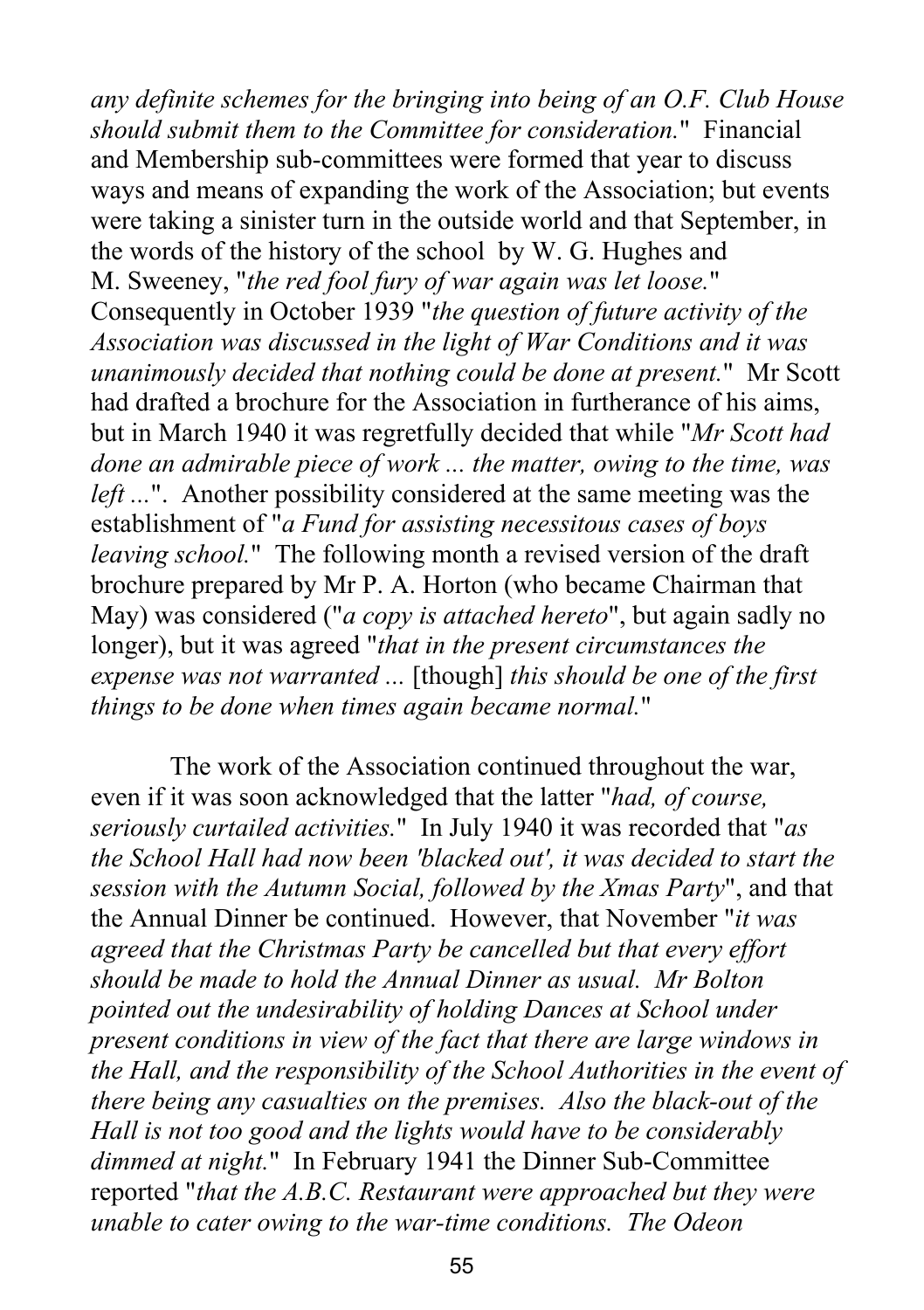*Restaurant was then approached but this was found impracticable for our requirements. The Sub-Committee then decided to accept Messrs Buck's quotation of from 6/6 to 7/- per head ...*" and it was reported that May that "*there were 50 dinners served and it was generally agreed that those present had a very enjoyable and successful evening*", the loss of £8/8/4 being "a similar amount to that incurred in previous years."

At the A.G.M. in May 1941, a joint Secretaryship was revived "*in order that Mr Stallworthy could hand over immediately upon being called up for military service*", his partner being a master at the School, Mr A. H. Cooper who by virtue of his profession, was exempt from military service. Other members agreed to continue their duties until they should be called up. A suggestion was considered that "*informal evenings should be held periodically in order that members should get to know one another [but] it was felt impracticable for this to be done under war conditions although in the past some very successful smoking evenings had been held.*" It should also be noted that in addition to Mr Price's representing the School staff, A. N. Scott who had just left the School, was elected at this meeting for the purpose of representing immediate past leavers.

In the minutes of the Committee meeting on the 30th January 1942, it is recorded that amongst those attending was Mr A. J. Southern "*deputising for the Rugger Club representative*" (the late W. G. (Bill) Judge). Tony Southern (not the first of his line to be a member of the Committee) has of course been a substantive member of the Committee for over 30 years now, and in addition to holding the offices of both Secretary and Registrar of the Association, has passed through the Chair twice, in 1974 and 1989. He is currently the oldest member of the Committee and we look forward to many years' active service from him yet. Amongst his many family connexions with the School, it may be mentioned that his grandfather was Clerk of the Works to the Governors in the building of the present school premises in the Rickmansworth Road.)

At the A.G.M. in May 1942, it was recorded that the Association numbered 473 members, with 199 serving, and that social activities for the season had been limited to the Annual Dinner, "*a very*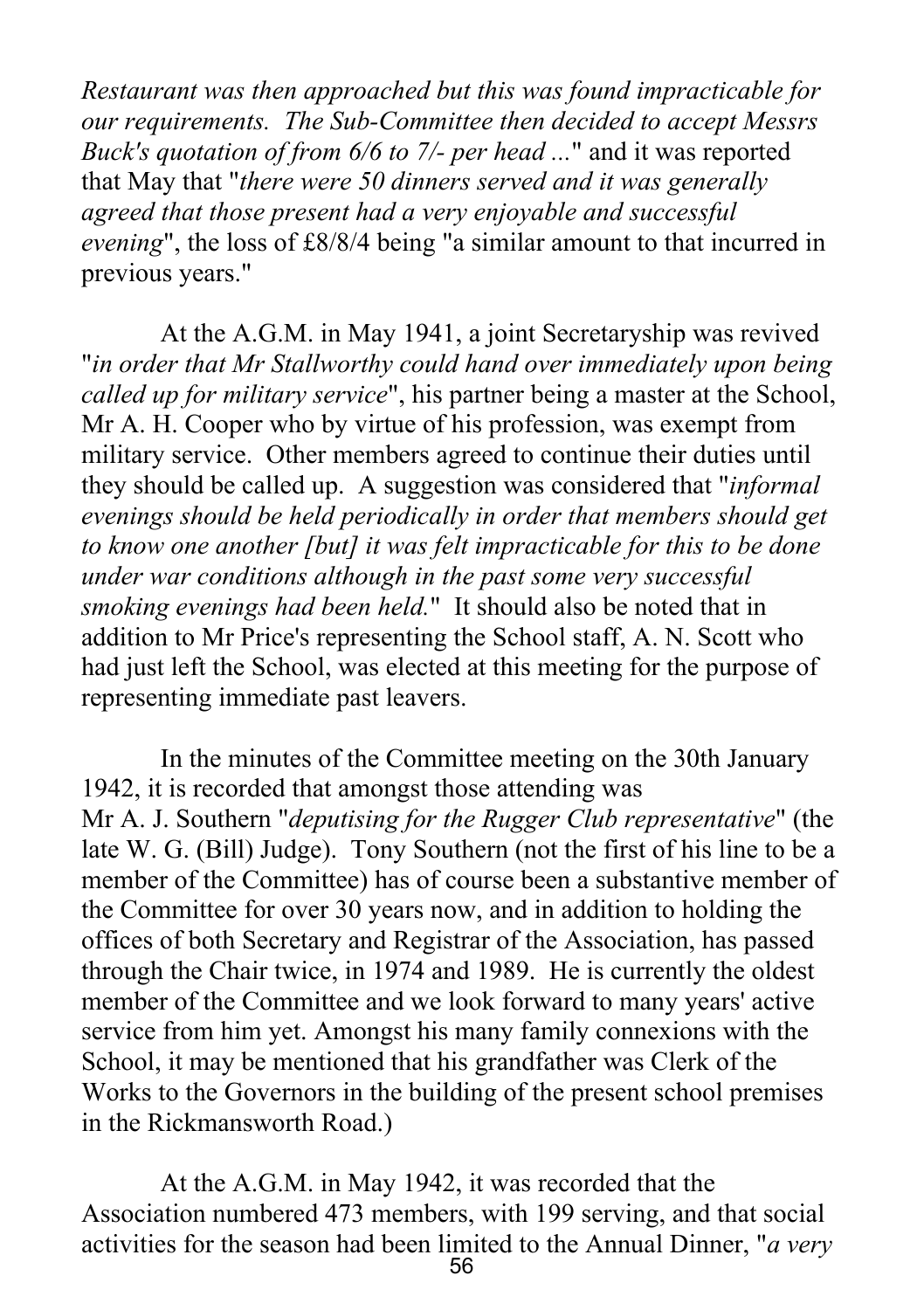*successful function, 83 being present as against 50 in 1941.*" At the Dinner, Cannon Thorpe, one of the Governors, had suggested that an Association Annual service be held, and it was reported at the A.G.M. "*that Canon Thorpe approved of the suggestion that the Service be a joint function with the Girls' O.F.A.* [**sic**]", whereupon it was unanimously resolved "*That this meeting welcomes the suggestion of an Annual Service ... in conjunction with the Girls' O.F.A.*". Sadly the lack of support in more recent years led to this service being abandoned, those O.F.s sufficiently interested (usually some of the Committee and a few others) now attending the School's Founder's Day Service each May in St Mary's, when places for them are normally reserved in the sanctuary. The first O.F.A. service was held on 31st July 1942.

At this A.G.M., the Rugby Club reported that it had been "*found possible to run one team throughout the season 1941/42. matches played 17, won 7*", while the Swimming Club reported "*that membership had increased during the season by 17, from 44 to 61, a record gain since the club started in 1933.*"

In January 1943 "*Mr F. R. Price having been appointed Headmaster of the Secondary School, Weston-Super-Mare, the Secretary was instructed to write to Mr Price conveying the Association's congratulations on his appointment and also their thanks for his valuable services ... the question of a successor* [to] *be determined by consultation with Mr Bolton.*" At the A.G.M. on the 28th May 1943, Mr Price's successor, "*elected by Staff*", was confirmed as Mr F. H. Thompson. 'Tommy Thompson, still happily taking an active interest in the affairs of the Association, and who was a member of the School staff for an exceptional 43 years from 1931 to 1974, was to represent his colleagues on the Committee for 31 years until his retirement. Great is the indebtedness of the Association to 'Tommy' for all his services and kindness in so many ways in this capacity as in others, and I hope that to record this here without further elaboration will not be criticized as grossly inadequate, although were the charge to be made I should feel obliged to admit it.

It was also reported on this occasion that "*the Trophy presented by the Association to the School A.T.C., as agreed a year ago, had taken the form of a Sextant ... with a plate engraved on the box*"; receipt "*had*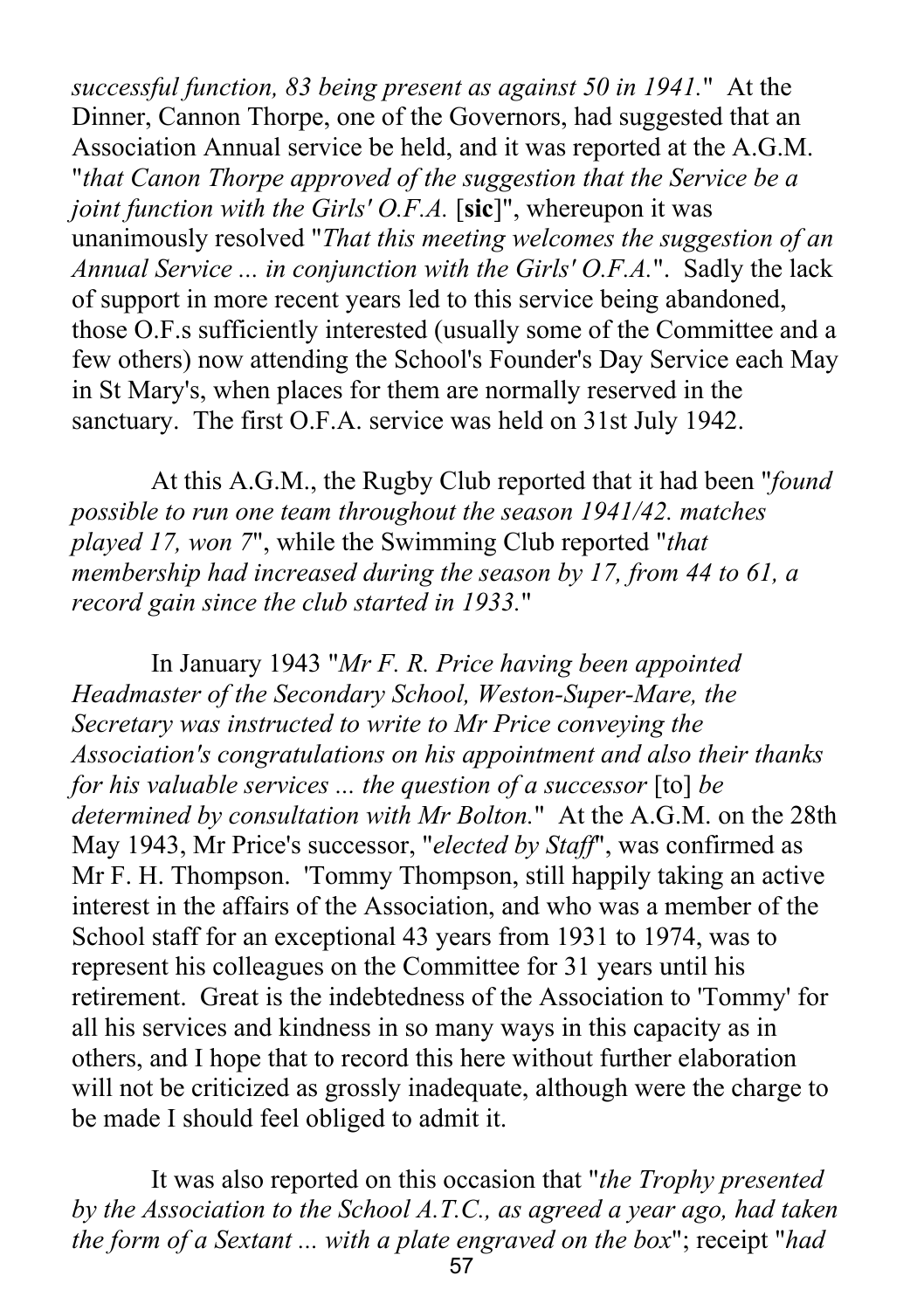*been acknowledged by a letter of thanks from the Officer-in Charge, Mr Imeson, and ... the instrument was in regular and valuable use.*" Where is it now?

Arrangements were also made "*for July leavers to be addressed by the Chairman*", and this practice continues to the present day, now being followed in the evening by a reception down at the New Field in the Rous Pavilion to which one hopes those invited are drawn by more than the customary offer of an initial drink "on the house".

At the A.G.M. in May 1944, it was reported that "*The Association sustained a great loss during the year by the death of Mr E. Reynolds, who was President for many years and a Vice President since his retirement in 1938. His signal services to the Association during his life-time did not mark the limit of his keen interest in the activities of the Old Fullerians, as he left a legacy of £200 to the funds of the Association.*"

That October "*The Hon. Sec. reported that the question of the formation of a Dramatic Society (O.F.A or O.F.) had been mentioned to him by Mr Moore ... and it was agreed that Mr Bolton should discuss the matter with Mr Moore and report to the Committee.*" There was also consideration of the "*further question of an O.F.A. Orchestra*" (the previous venture having lapsed), and "*in both cases the need for a Club House was stressed.*"

The war thankfully ended in May 1945 as far as Europe was concerned, and the stage was set for the Association to resume its normal activities (and some new ones). That month's A.G.M. saw the unanimous approval in principle of the formation of the O.F.A. Dramatic Society (subsequently to win many praises as the Fullerian Players, but now unfortunately no longer in existence, for the time being at least), and the Secretary reported "*that Mr A. J. Southern had undertaken the task of getting a team together*" for the annual cricket match against the School. Its first fifty years behind it, the Association had now begun its second fifty, again not without trials and tribulations but fir the most part marked by a pattern of success and camaraderie that has continued ever since.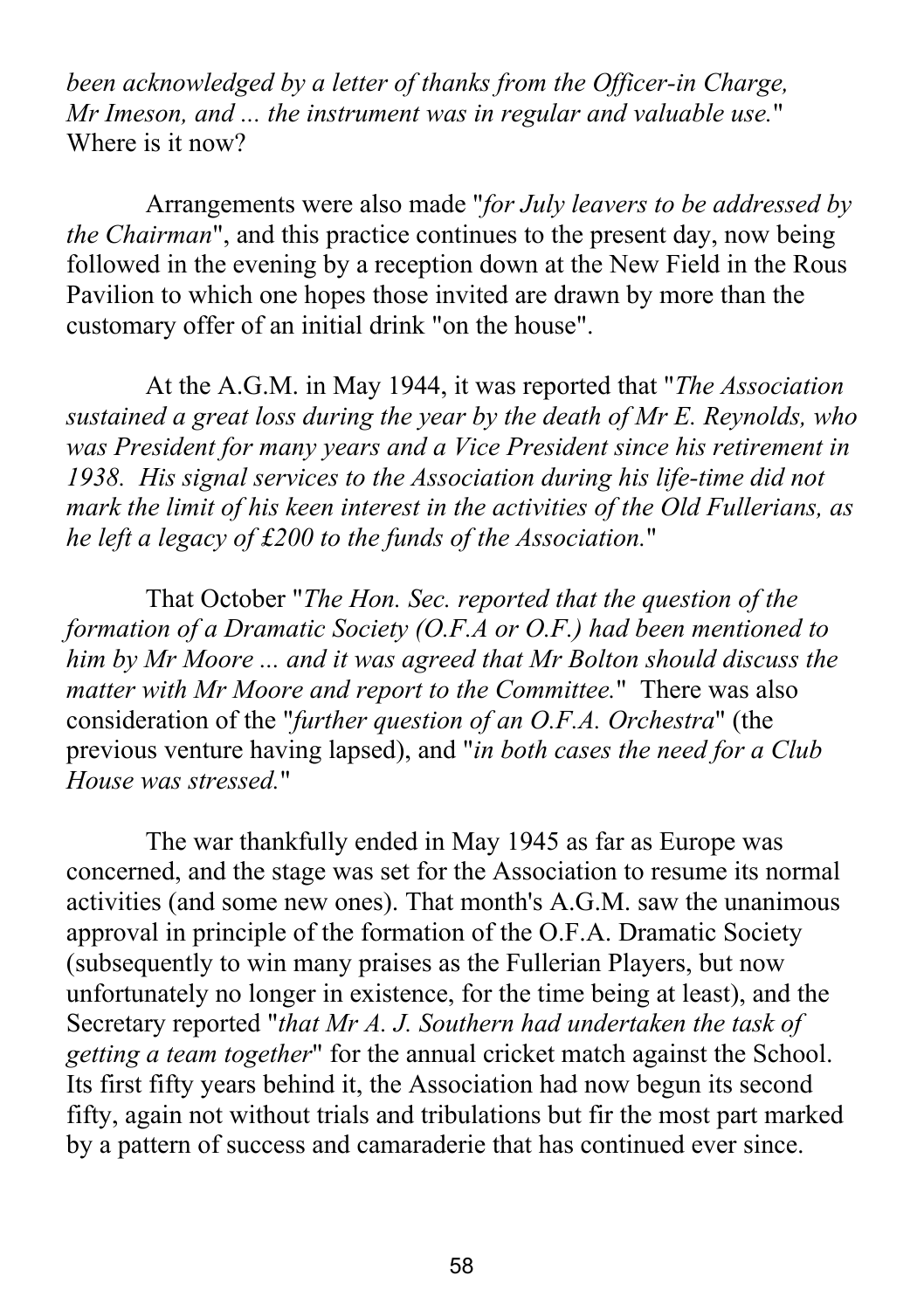## PART 6 - VENTURES NEW

Much of the minutes of committee meetings in 1945 is devoted to the drafting and approval of the constitution of the Fullerian Players, who were eventually reported to have held their inaugural meeting on the 17th November that year, when a Provisional Committee of the Players was appointed, the Association representative on it being the then current Chairman Mr F. G. Helsby.

At the Committee meeting on the 18th January 1946, "*Mr Bolton reported that a committee representing the O.F.A., Old Boys, the Fullerian Masonic Lodge, parents and others interested was in process of formation to consider the question of an Old Fullerian War Memorial*", the proposals of this committee subsequently being stated to "*include (a) a Book of Remembrance, (b) The erection of four Fives Courts on the School Grounds near the Swimming Baths. Cost of (b) estimated at £2,200*", and as we know, the realization of these plans is still very much in evidence to-day. Another affiliated club came into being in May 1946 when Committee members considered "*the suggestion for an Old Fullerian Tennis Club, to be composed of members of the O.F.A. and O.G.A. The Committee approved the formation of such a club*", and another bout of Drafting the rules of a constitution followed. At the A.G.M. that month, "*Mr J. G. Moore gave an account of the successful initiation of the* [Dramatic] *Society* [the Fullerian Players], *and of the great success of its first production.*" Rule 6 of the Association constitution was amended for the umpteenth time in several ways, including allowing for the representation on the Committee of affiliated clubs by one or (in the case of the Rugby and Swimming Clubs) more persons, and the settlement of the quorum on its present level of seven. The school-leavers' representative on the Committee, it may be mentioned, was the personal nominee of the President.

The School Secretary, Mr Jones, who had been toiling on the Association's behalf for almost twenty years by then, managed to secure an increase in his annual "*remuneration for clerical assistance ... to £10/10/ subject to annual revision. The Chairman* [expressed] *the appreciation of the Committee for the excellent service he had always given to the Association.*" At this same meeting, "*the Chairman read a letter from Mrs Reynolds* [the widow of the late President] *stating her interest in the*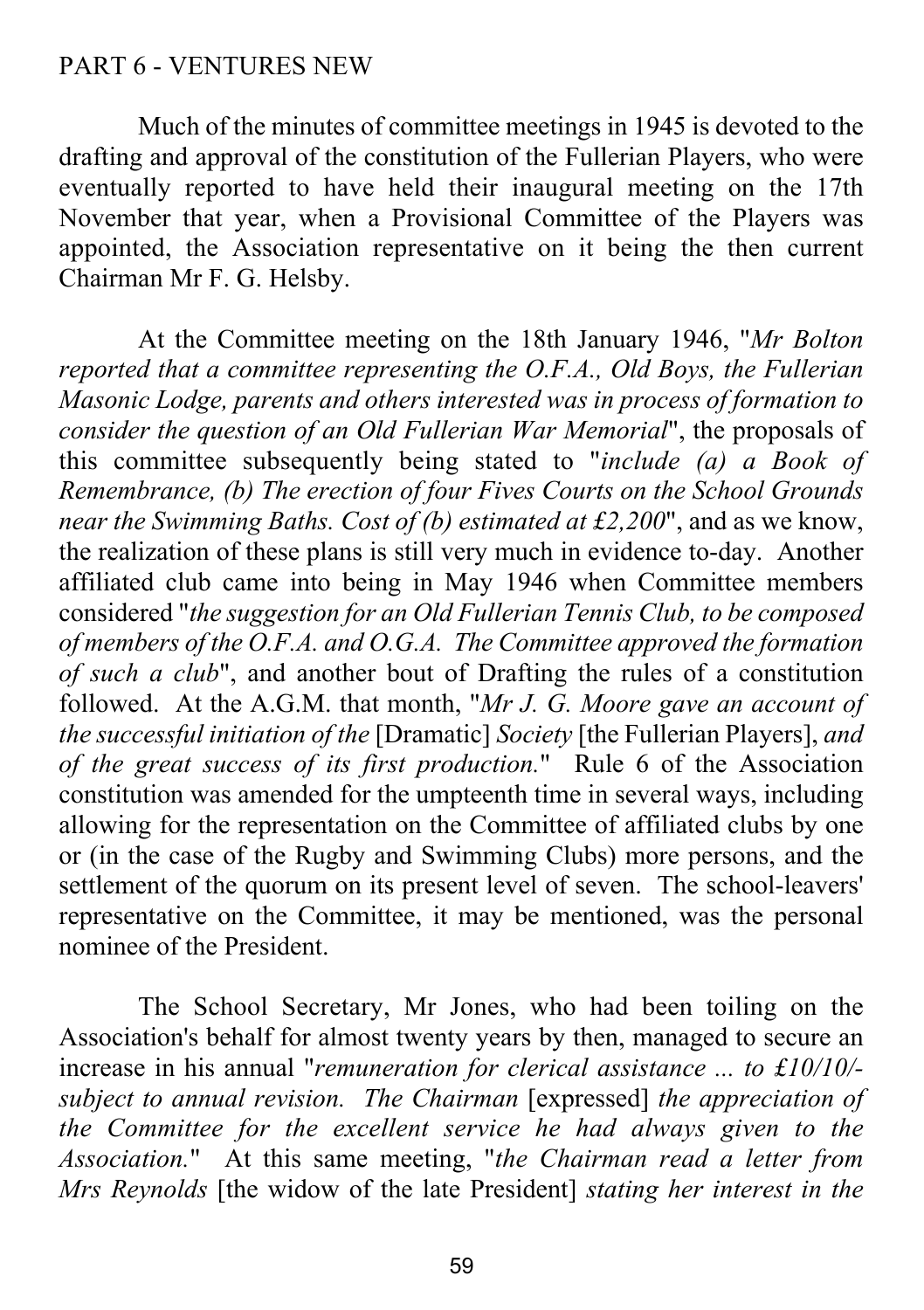*association, and asking if she could become a member. It was pointed out that under Rule 2* [now Rule 4(a)] *Honorary members could be elected at the discretion of the Committee"*, and Mrs Reynolds was duly elected by 8 votes to 3 with 2 abstentions. Subsequently she was elected a Vice-President, the only woman to date to be so honoured.

In the minutes of the Committee meeting of the 7th November 1946, we read that "*Messrs Hughes and Southern* [not A.J., but brother P.] *were invited to the meeting to put their views on the formation of a cricket club. Mr Pedler advised the meeting that with Hughes and Southern he had visited the Headmaster and put various proposals before him, to which he agreed, the chief being the use of a short pitch or home matches during the summer months. Mr Bolton the advised that no changing accommodation could be provided at the School owing to lack of space and that there would be difficulty over catering, but he was prepared to give the Club any facility he was able.*" Dick Hughes, later to become Chairman of the Association in 1962 and 1963 and still a Vice-President of the Cricket Club, was asked to form a committee for the infant club, and thus was initiated what is perhaps by common consent the most active section affiliated to the Association to-day, and certainly one of its most distinguished (though as a Vice President of the Club himself, the writer must plead a pardonable bias!). This meeting marked a milestone for the Association in more ways than one, for later on it is recorded "*The following members were elected: P. G. Ausden, J. S. Ausden ...*", and the contribution of the Associations best known twins to its affairs in more recent decades will be amply attested - but at this juncture they were raw 16-year-old school-leavers!

Possibly with the requirements of the new Cricket Club in mind, Mr Bolton proposed in February 1947, "*that the association should ... endeavour to accrue a credit balance for the ultimate purchase of grounds and club house ...* [and] *that the* [annual] *subscription be increased to 10/-.*" This was carried, as was a following proposal to raise the life membership rate to six guineas, and both were ratified at the subsequent A.G.M. At the same meeting, the Committee agreed "*that £100 be donated towards the School memorial fund.*" The April meeting saw "*Mr L. F. Horton, the Secretary of the newly formed Cricket Club ...*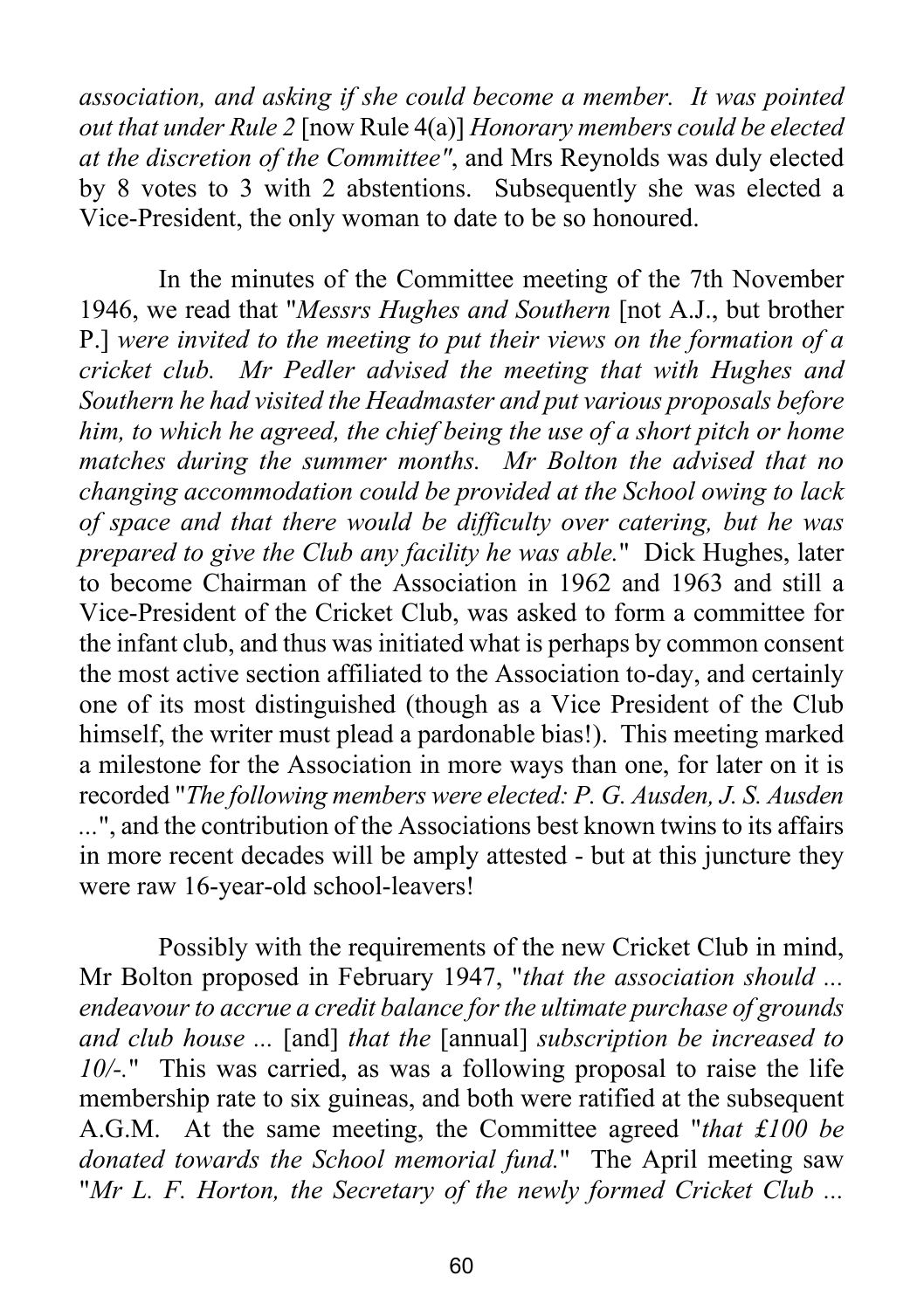*introduced as a member of the Committee.*" However, it was stated later on that the Club had pointed out in a letter from Mr Horton that as matters stood, they were entitled to be allowed one representative only on the Committee, whereas the Rugby Club were entitled to three and the Swimming Club two, and it was agreed to set up yet another subcommittee to look into how the representation of affiliated clubs might be regularized and made consistent, with the entirely proper outcome to-day that each club is allowed one and no more.

Under a heading "*Old Fullerians want 2,000 members*", the report in the **Watford Observer** of the Annual Dinner at Buck's on the 28th March 1947, reported Mr Bolton "*not wholly satisfied, however, with the growth of the Association. He felt that in view of the strength of the School they should have some 1,000 or 2,000 members. There had been a movement to start an Old Boys' Cricket Club. He hoped this spirit would spread throughout the Society* [**sic**]. *He would like to see them with their own clubrooms and grounds, and running their activities in full force, as some neighbouring schools had done.*" Were Mr Bolton to be alive to-day he would have good grounds to repeat his complaint about the number of Old Fullerians who were members of the Association, especially in view of the fact that at the time of writing there are more boys at the school than O.F.A. members. We still want 2,000 members - and more - and should be able to recruit them.

A later paragraph in the same report records Mr Bolton as an innovator on the games field at the School in the same way as his predecessor, Mr Reynolds, though perhaps more cautiously: "*It was hoped to introduce hockey in the Lent term. He reassured the rugby die-hards that it would not displace football.*"

That May it was reported at the A.G.M. that the Rugby Club had attained its majority with its 21st annual report, and that the Cricket Club, officially inaugurated at a meeting on the 4th March 2947, now had 24 playing members and 12 non-playing members, with two Vice-Presidents, and that 19 fixtures had been arranged to date. One match had been "*lost owing to absence of five regular members for Whitsun holiday*", a problem which the Club has unfortunately had to cope with on occasion ever since,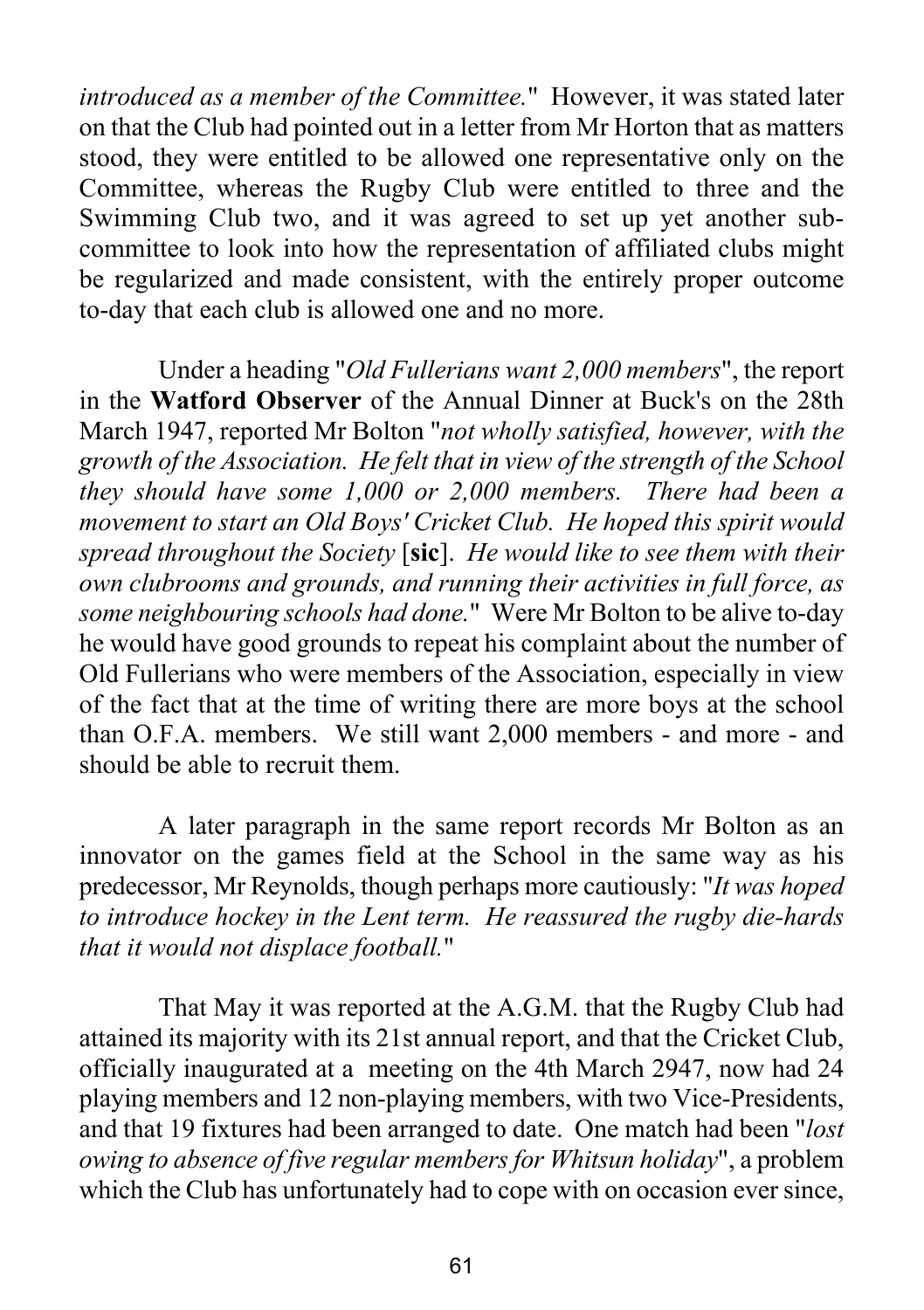though thanks to John Cook's devoted labours as Team Secretary (and much else) over the years, such mishaps have been very few and far between.

In December 1947, the suggestion was revived "*of the O.F.A. running its own magazine. It was pointed out by Mr Thompson that the O.F. magazine was the complement to the School magazine and vice versa, and in its present form, the School magazine brought to the knowledge of all boys at the school the existence of the association.*" Now, of course, the Association has its own newsletter **and** its own section in the **Fullerian**.

It may be recorded in passing that for 1947/8, Mr H. G. Tuley functioned as both Chairman and Treasurer, his succession to the former office in May 1947 having been necessitated at short notice by the illness of the Chairman-designate Mr H. Flint, who himself had acted as Chairman for the latter part of the previous Association year owing to the absence in Africa of Mr F. J. Pedler during his second term in the Chair. However, the custom is that the Chairman holds no other office concurrently.

In March 1948, Mr Tuley issued a report on behalf of a subcommittee established to investigate the purchase or rental of a sports ground for the Association. It had "*carefully considered the practicability of purchasing land available between Bucknalls Lane and North Orbital Road for ... £500 per acre*", but had learnt that £150 per acre was a more reasonable rate and that land might eventually be available for £40 per acre, with the result that it had been concluded that "*the proposed purchase of the Bucknalls Lane ground ... was beyond our resources and was not suitable as a location for a central club house.*" It was a case of back to the drawing board and looking elsewhere. Annual costs were estimated at £100 exclusive of a loan and incidental charges of another £100 or so, but while it was proposed that "*the annual costs should be borne by the Rugby and Cricket Clubs ... the Rugby Club could probably do so but the Cricket Club is not strong enough financially to shoulder these costs.*" At the same time "*Mr Horton was asked to see the member of the Cassiobury Wanderers, which is a football team composed mostly*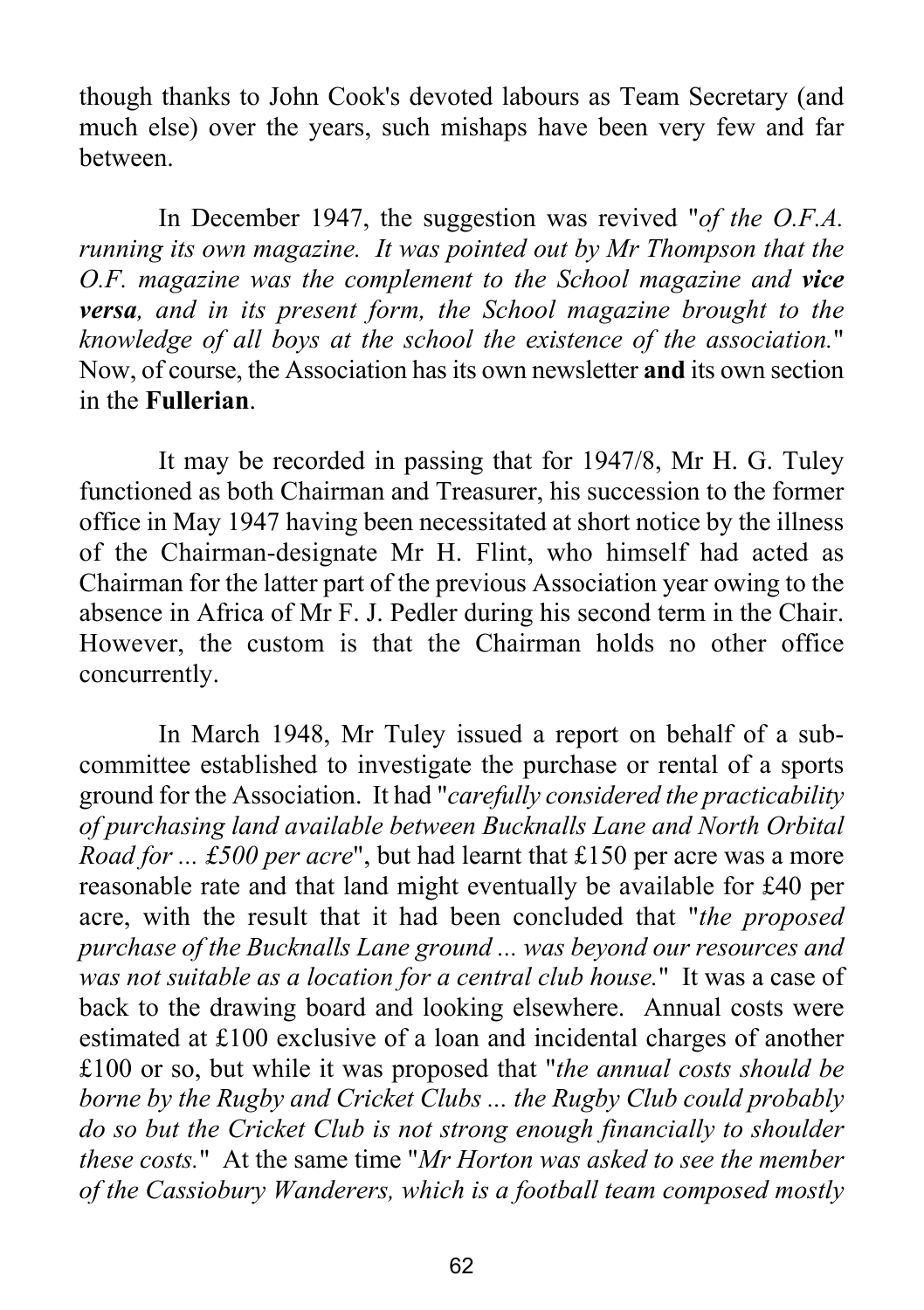*of Old Fullerians, regarding the formation of an Old Fullerian Association Football Club*", another revival of interest which in its latest incarnation has pursued a continuous if occasionally tenuous existence since 1982.

it was also agreed that month to have the third volume of the Association's minutes properly bound at the Association's expense "*and to keep the minutes together in the possession of the Secretary*", although which one is unclear as the system of joint Secretaries, revived as a wartime measure, was still in practice in the persons of Messrs F. C. Whiteley and H. E. Voss. In addition, Mr Thompson reported the suggestion of the Cricket Club that the Association be approached "*with a view to holding a dance supported by each of the subsidiary* [**i.e.** affiliated] *clubs, in the Town Hall ... he suggested that it was time the Association started looking round for sources of income to accrue for ultimate use of purchasing a sports ground. The Committee approved of the suggestion ...*" and it was referred back to the Sports Ground Sub-Committee, who subsequently met at the Town Hall with a representative of the Old Grammarians' Association. Thus were set in motion the events leading to the series of Fullerian balls that were for so long a brilliant feature of the Association scene.

At the A.G.M. on the 20th May 1948, both Secretaries, Messrs Voss and Whiteley, did not stand for re-election, and Mr Philip Horton was elected Secretary in their place, with Mr D. J. Rarp as Assistant Secretary, a post which has come and gone in the past along with that of Assistant Treasurer, which on this occasion was left "*vacant until a suitable member could be found to serve in that capacity.*" The various affiliated clubs reported mixed fortunes (the Swimming Club representative stated that "*he could not report much organised activity, largely due to the fact that the Water Polo goals had become useless*", though "*the Club had provided new wood*" and "*there had been a considerable amount of enjoyment during the season*"). The Cricket Club "*now had 54 members, of whom 27 were playing members*", though absences "*in the Forces or at Universities*" had meant "*that not only was it impossible to raise a second XI, but there were even occasions when a full team could not be mustered.*" Moreover, later in the meeting,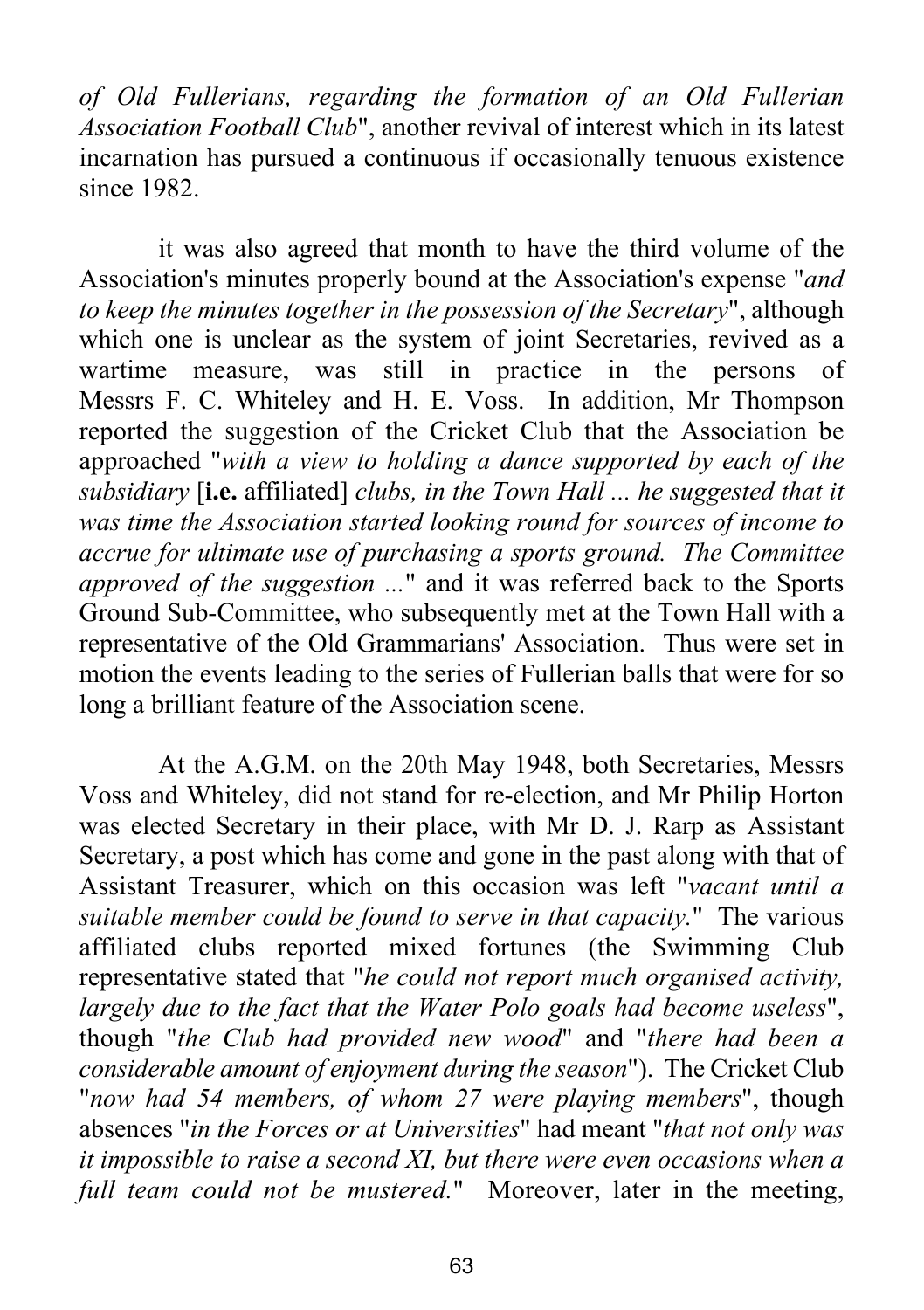"*Mr Stimpson raised a point on behalf of certain members of the Association , not present, who were in the habit of playing for the Old Boys in the Annual Match versus the School. These members, not being members of the Old Fullerians' Cricket Club, now found that they were debarred from playing as since the formation of that Club, the Old Boys' team was selected entirely from its members.*" A response was asked of the Club Secretary, and at the next Committee meeting Mr Bolton pointed out that "*so far as this match is concerned the School asks the Cricket Club to play, and wider membership of the team does not, therefore, arise. The School would, however, be quite ready to consider arranging a second fixture, Past v. Present, in addition to the existing match, provided that a year's notice was given and the fixture was guaranteed*", and the Committee "*welcomed this suggestion*". It has often been the case that non-members of the Association and even non-O.F.s have played for the Cub over the years, never mind those not members of the Club, and although this has from time to time been the cause of some heartsearching on the General Committee, the plain fact is that without their services, the Club would have had to call off many matches (and risk losing subsequent fixtures) for lack of a full side.

That generous character and long-time supporter of the Association, R. F. (Reg) Moore, was reported to have "*sent a donation of £25 ... to inaugurate a Sports Ground Fund*", and it was agreed to accede to the donor's wishes.

Over the years, the rules of the Association have been revised many times, some more than others, but in 1948 a comprehensive revision was undertaken by a Revision of Rules Sub-Committee and the result approved formally at the A.G.M. in June 1949. The rules then broadly assumed the appearance they have to-day, though with exceptions here and there, and the old provision for joint Honorary Secretaries finally disappeared from print, the sole Secretary and Treasurer being empowered (under what was then Rule 7) to have an assistant each.

Another innovation of office occurred in November 1948 when "*it was agreed that it would be useful to appoint an Officer whose duty it would be to see that news about the Association appears in the press, and*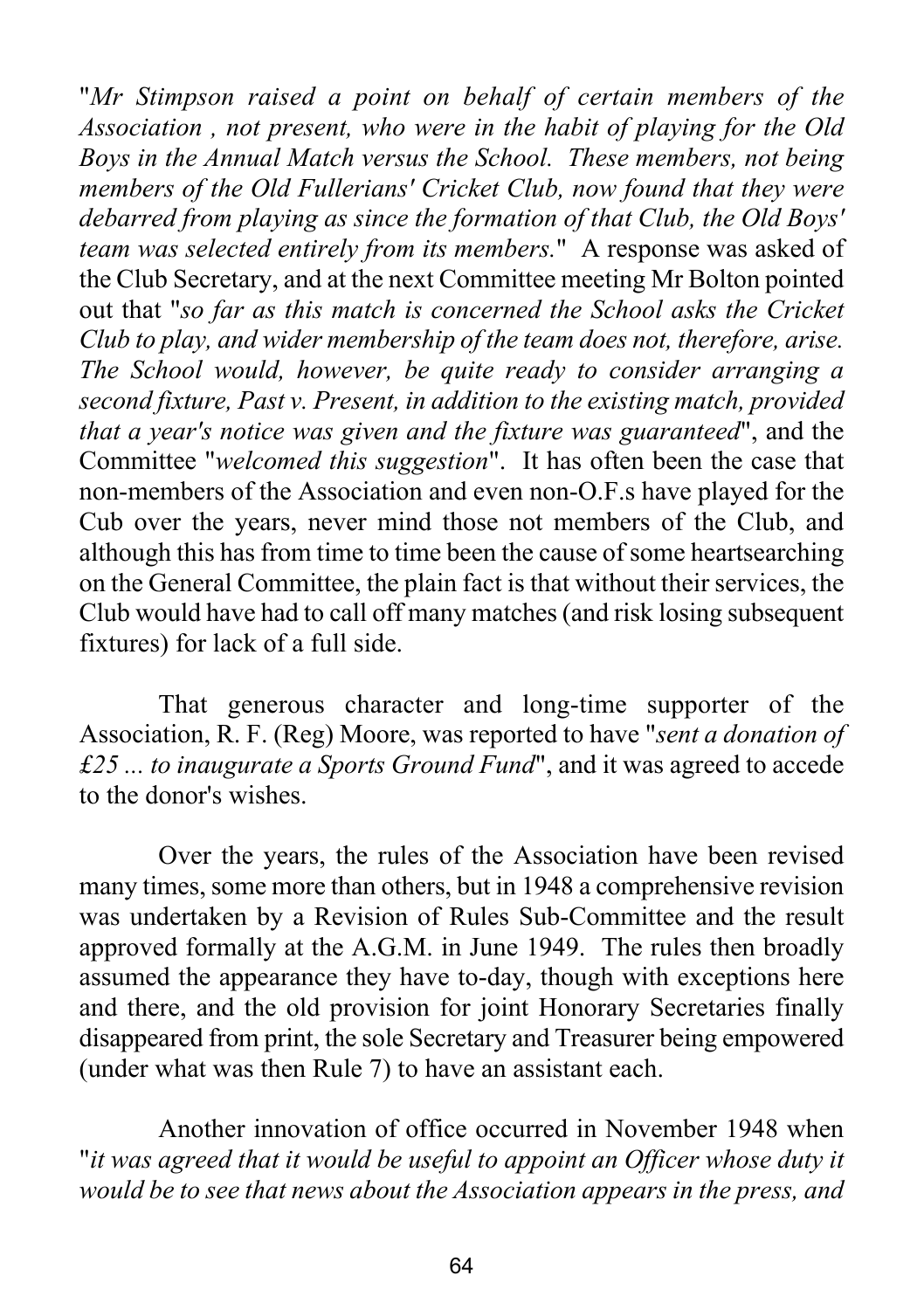*to ensure that every opportunity is taken to spread information about the Association. Mr (P. D.) Tyers kindly undertook to act in this capacity until he succeeds the Chairman at the next Annual General meeting.*"

In January 1949 "*it was reported that the congratulations of the Association had been conveyed to Mr Stanley Rous, upon whom the honour of Knighthood was to be conferred.*" The Social Sub-Committee was busy with plans for functions, having already organized a "*most successful*" Christmas Party in the School hall with "*attendance in the neighbourhood of 290 persons ... it was possible to accommodate 300 persons, provided Buffet Catering was adopted, and a careful watch kept on the doors to prevent additional people joining the Party free of charge later in the evening.*" The Fullerian Ball was well in hand, with no less than 442 tickets sold or reserved, and an Old Boys' Day was scheduled for the 2nd July, the first of many memorable such events now, alas! no longer in the Association calendar, although the School Summer Fairs may be commended as a reasonable substitute.

At this meeting "*Mr Bolton explained that he felt it desirable to have the names candidates for membership submitted to him prior to election, so that he was given an opportunity to acquaint the Committee with any facts which they should know regarding any particular candidate.*" It was agreed to allow the President to vet candidates thus, but such scrutiny has not survived into a more tolerant (or easy-going) age.

The following month, attention was drawn to one point of interest regarding the minutes, when Mr Seeley reminded the Chairman and Hon. Secretary that it was "*a rule that all Minutes should be signed by the Chairman and Hon. Secretary*", this arising from the fact that the Treasurer had written the minutes in the absence of the Secretary. It certainly had been the practice for minutes hitherto to be countersigned thus, but it was agreed that "there was no rule making it essential for Minutes to be signed by any Member other than the Chairman, though it was agreed that certified extracts from the Minutes were usually given over the signatures of the Chairman and Secretary."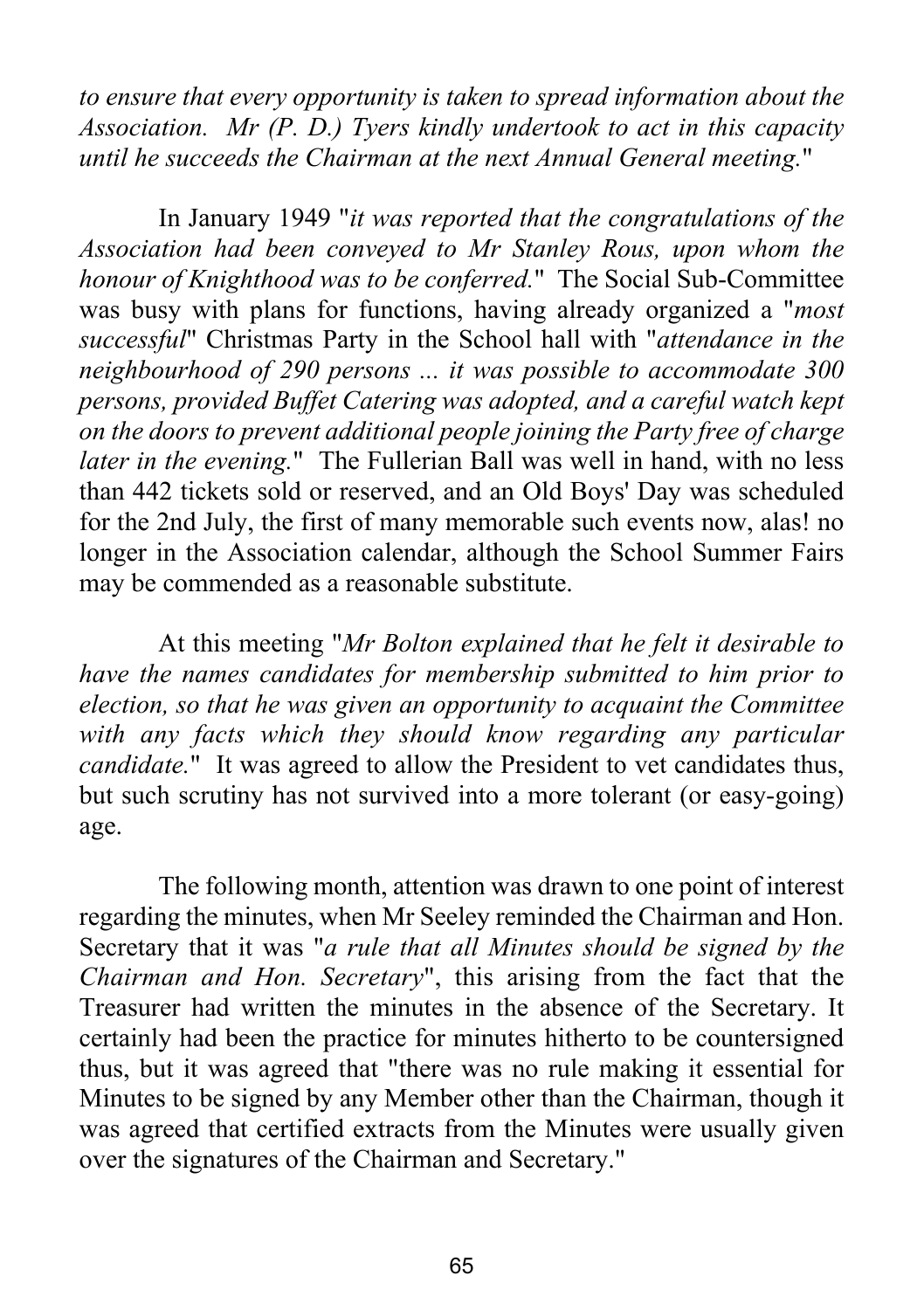The Annual Dinner on the 24th February 1949 at the Town Hall drew some 200 diners. Ron Groves was in the Chair, and among the guest speakers were the Rt. Hon. George Tomlinson M.P., Minister of Education (Labour it may be noted), and the newly created Sir Stanley Rous who declared "*The ties in this fellowship of Old Fullerians must never be broken.*" For his part, Mr Tomlinson declared "*For a school which had its origins in a churchyard, it* [W.G.S.] *is a very lively corpse*"!

In April 1949 "*the desirability of re-designing the Fullerian Tie was fully discussed*", attesting to a continuing periodic restlessness amongst the executive in this matter, and various possibilities were canvassed. In the end, it was decided at the following A.G.M. "*to retain the existing Fullerian Tie (with stripes and crests) as a Fullerian Sports Tie, and to arrange for supplies of a second tie in black with the crests, for those members who desired a more formal design*", and these are the patterns still obtaining to-day along with the recently resurrected pre-war pattern of stripes only in the Association colours. On this occasion "*Mr J. H. Blight drew attention to the fact that at some stage the Chilcot shield has been incorrectly reproduced, with the result that the Arms used at present are heraldically unsound. The Meeting was grateful to Mr Blight for his researches in this connection, and agreed that the arms should be corrected in future*", so any member with pre-1949 ties bearing the Chilcot shield may be interested to compare the incorrect and correct versions!

At this A.G.M. the agenda stated that "*the special attention of members is directed to the Notice of the Old Boys' Day which accompanies this Agenda. This is an entirely new function which the Committee feels will be greatly appreciated by our members*", and as hinted earlier, this certainly was the case. At the July Committee meeting "*one or two minor points of criticism were made but the Committee unanimously agreed that the Old Boys' Day was a great success and should be repeated each year. Tributes were paid to Mr Jarvis* [C. H. R. Jarvis, to become Chairman in 1952] *who, as the Social Convener, was responsible for the high standard of the organisation.*" At this meeting, another stalwart joined the ranks when "*the Committee welcomed Mr R. M. Godman who had agreed to*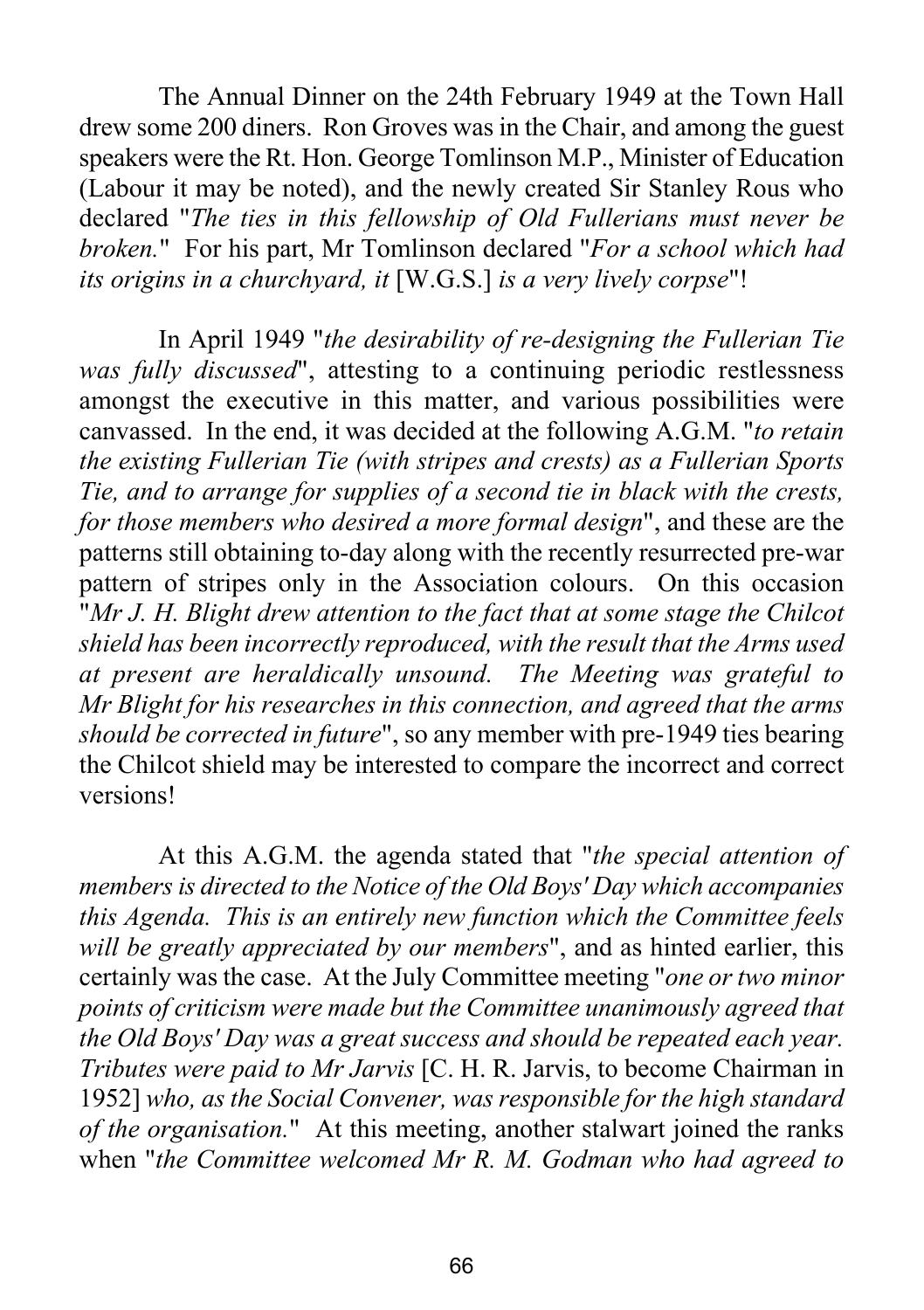*act as Assistant Secretary to the Association*", and it is still a pleasure to see Marcus at some of our functions.

In January 1950, the acquisition of a sports ground was discussed afresh when the Committee considered "*land at Langleybury and ... the terms offered by the County Council to grant the Association a lease for twenty-one years*", but resolved that "*the Association regrets that for financial reasons it is unable to take advantage of the Herts County Council's proposition and must reconcile itself to the land being used for agricultural purposes but would like to reconsider the matter at a future date when the land is not required urgently for agricultural purposes.*" Mr Jarvis "*promised to make an extensive investigation of the possibility of purchasing a large house with approximately six acres of ground adjacent ...* " and in a subsequent report proclaimed, after looking at three properties, "*The scheme is feasible, but THERE MUST BE HARD WORK AND MORAL AND FINANCIAL SUPPORT ON THE PART OF MEMBERS* [his capitals]." However, finance was again a problem, and at the A.G.M. on June 1950, the following resolution was carried unanimously: "*That all members of the Association be circulated with a view to ascertaining what amount they would pay in multiples of £5 by way of an investment in a private Limited Company to be formed in connection with the running of an Old Boys' Club and Sports Ground and that their cash should be sent with their replies and would they be willing to become members of the Club provisionally at 3 guineas per annum.*"

The second Old Boys' Day on the 8th July 1950, was as successful as its predecessor. The programme of events began with a cricket match featuring two School elevens against two Club elevens in simultaneous and adjacent games starting at 2.30 p.m., while the School played O.F.s at tennis on the School courts at the same time. From 3.30 to 5.30 p.m. buffet teas were served in the Hall, with photographs taken by Messrs Westwood and Nodes at 4.30 p.m. At 6 p.m. there was a match in the School baths between the School and the Swimming Club, followed by a dance in the Hall to the music of the Valetos Orchestra (M.C. S.E. [Stan] Worley), and ending at midnight with the National Anthem. Basil Stump, the social Convener, was congratulated on its success, even though a loss of "about £10" was incurred and "the queuing for tea and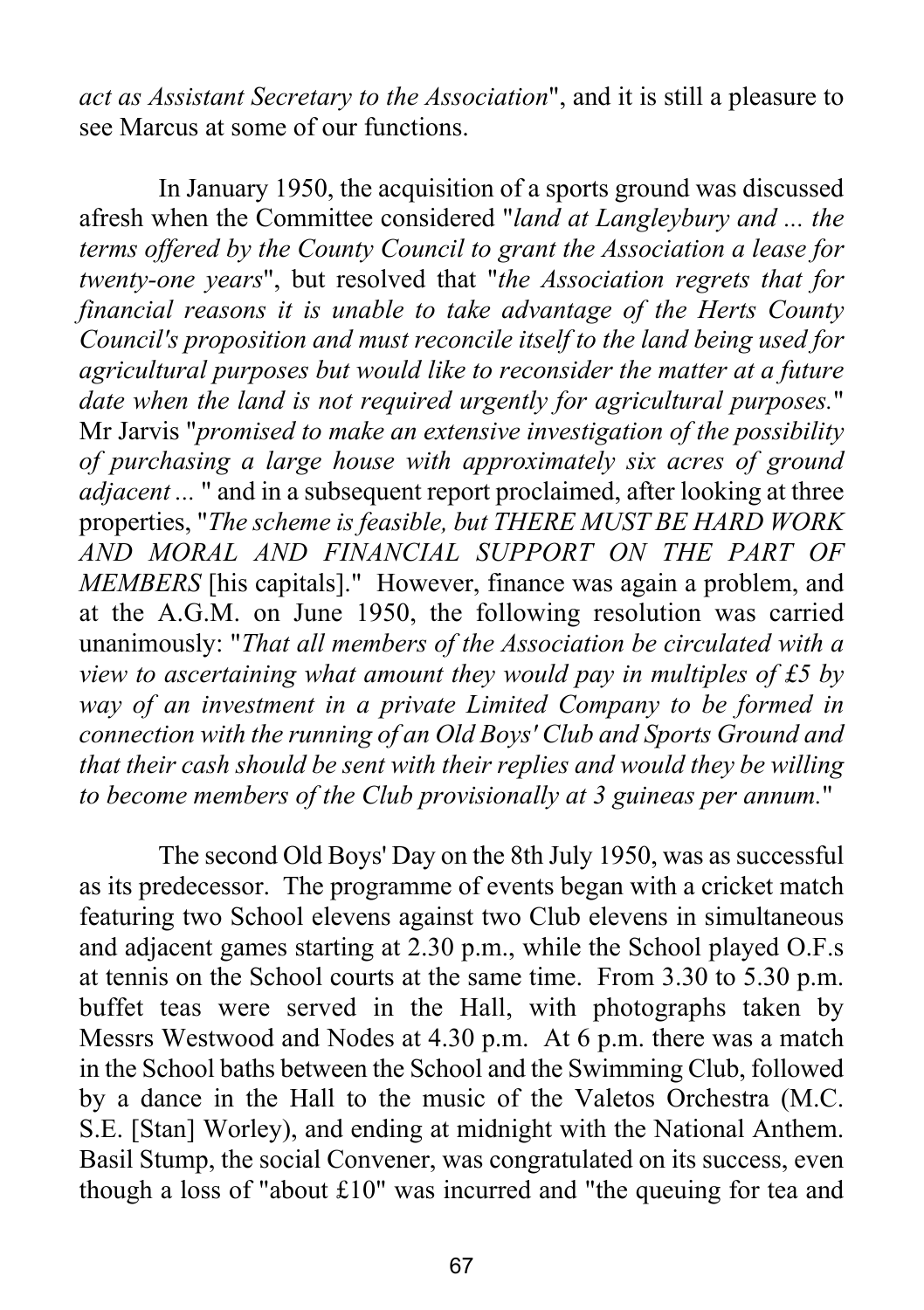arrangements for Tennis players' teas were criticized", as was the catering generally.

That September, the President's impending retirement was reported, when the Chairman was instructed "*to thank Mr Bolton for his generosity to the Association*", and in November he reported that Mr Gwynne Jones had already started on the portrait of Mr Bolton."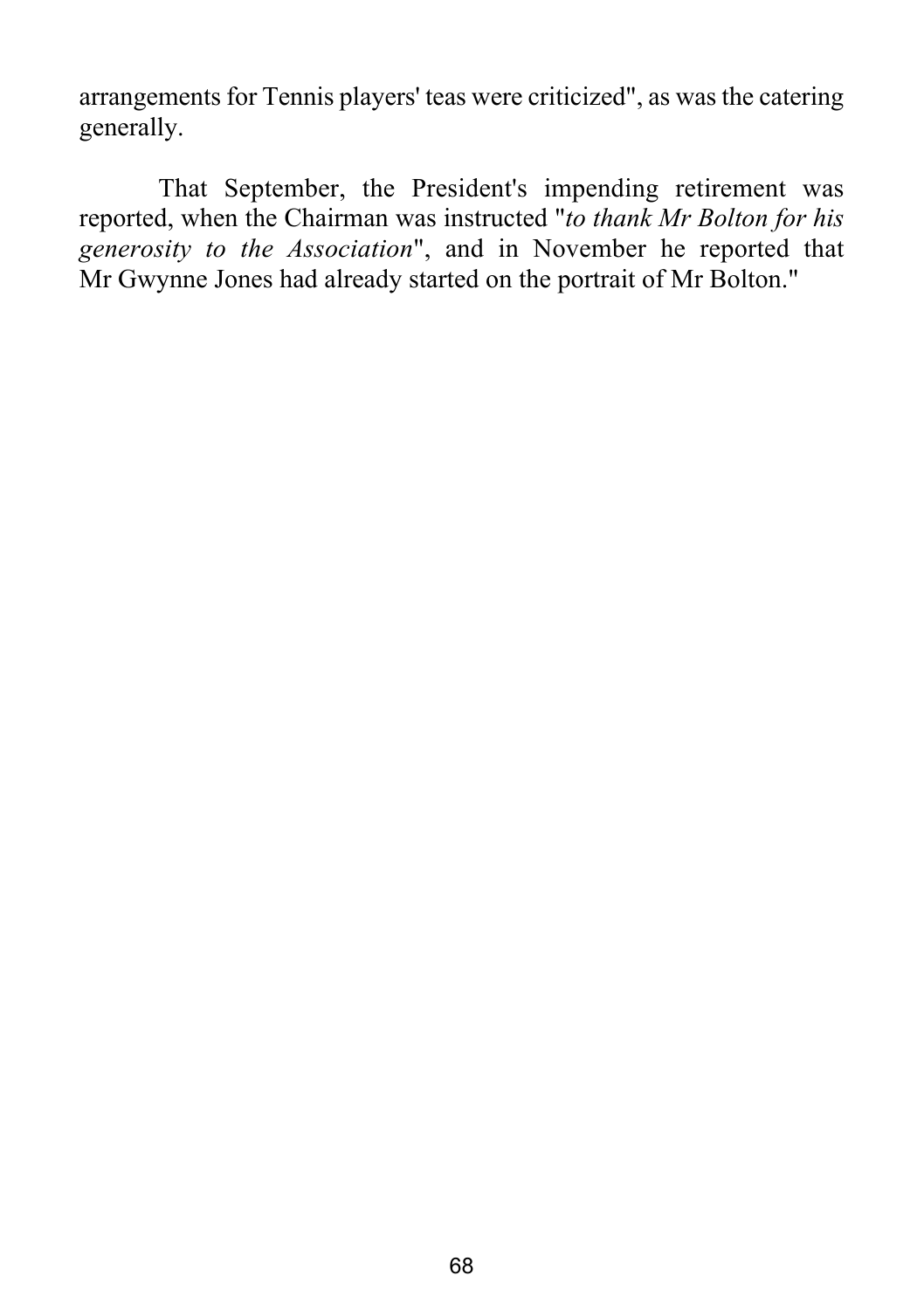## PART 7 - ACHIEVEMENT AND CRITICISM

In 1951, the possibility of attracting more younger members was discussed again, and Mr N. S. (Norman) Davies, to become Chairman in 1954, "*outlined a suggestion for forming a 'Younger Members' Section'* ", which he developed under the heading "*Young Fullerians' Club*" that February and March. However, it was agreed "*that Mr Davies should organize some function for the new leavers and younger members as part of the Association's programme without forming a club ...* " At the same time, proposals for a separate Association magazine were proceeded with, Stan Worley being appointed Editor and Press Officer, and Basil Stump Liaison Officer. It was thought that, with or without advertising, the first four issues could be guaranteed, although originally more ambitious plans had to be modified for the usual reasons of finance.

In April 1951, "*Mr Jarvis explained that he had obtained quotations for a Chairman's Jewel as he had intended to propose that the Association acquire one. He had had a design prepared and the estimate he had obtained was of £67.10.0d for the Jewel prepared in silver and gilt, such price was subject to purchase tax at 100% in addition. In view of this, Mr Jarvis did not intend to take the matter any further*", but his initiative was not forgotten and some thirty years later was successfully revived when the present insignia were commissioned and purchased, a handsome ornament on all Association occasions since.

A reception was organized for the new President, Mr H. A. Rée, who attended his first A.G.M., the Association's 58th, on Friday 22nd June 1951, when his predecessor's name was added to the list of Vice-Presidents. That July he informed the Committee "*that in the course of redecorating the School Hall, it had been agreed that the* [1914-18] *War Memorial should be resited*", seeking the Committee's views as to where, and the following month *"the Committee viewed the School Hall and agreed that the best site would be in the vestibule immediately behind the Book of Remembrance*", which is where it remains to-day.

In the meantime, Stan Worley had resigned as Press Officer and "i*t was agreed to accept the resignation and also to drop the appointment*", but the magazine went ahead, and that November "*the*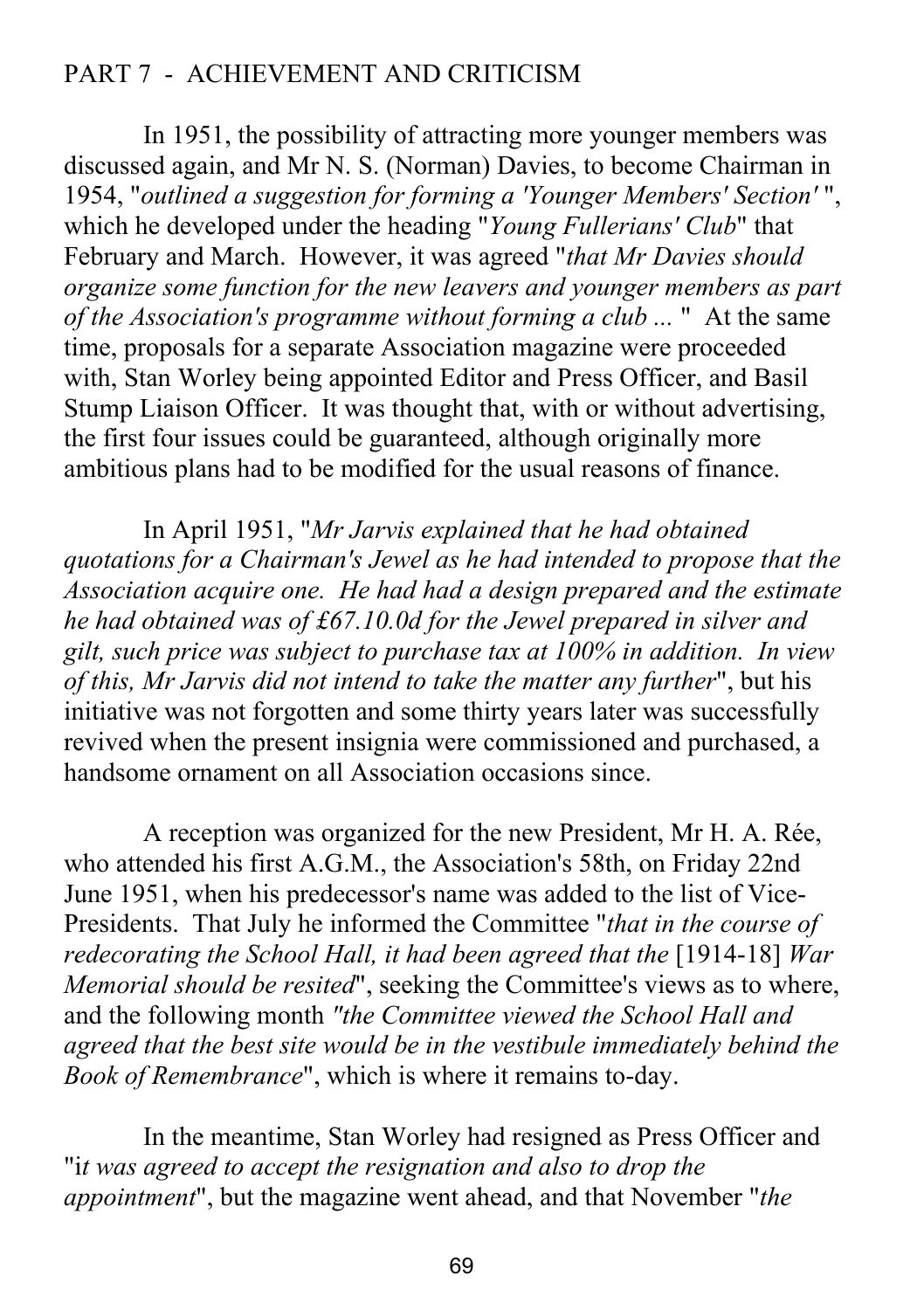*Chairman in referring to the publication of the first issue of Contact expressed his view that it was a fine magazine reflecting great credit on Messrs Worley and Stump*", and it was agreed that **Contact** be published henceforth at quarterly intervals. At the same meeting, the formation of an Athletics Club "*was discussed at some length*" and encouraged, this resulting from a number of boys having expressed their interest in such a venture at the recent leavers' party. The Chairman also "*reported on the of the War Memorial Committee when it was proposed that hard courts should be substituted for fives courts to form the War Memorial, and that there was a great prospect of the formation of a Tennis Club.*"

February 1952 saw another piece of the modern jigsaw puzzle anticipated when "*the Chairman reported at length on the preliminary steps leading to the possibility of a pavilion being provided at the new field* [**sic**]. *A suggestion being that the Association provide the hut and services and the county council would not charge any rent but enter into an Agreement with the Association whereby the School would have the use of the pavilion on week days. Mr Rée pointed out that the County Council were insistent that there must be no trouble over the question of a Building Licence and that the majority of the work would have to be done by the Association and boys. After considerable discussion a Sub-Committee was formed ...* " It was stated **inter alia** that the Swimming Club "*would certainly provide assistance towards the erection of the pavilion.*" The Pavilion Sub-Committee met for the first time at the School on the 15th February 1952, and the necessary wheels began to be set in motion, the expenses involved being classified under three headings, "*Installation of Services*", "*Erection of Hut*", and "*Fitting and equipping the Hut*". The need for a Clerk of Works and the various applications to be made were minuted, and the Appeal and Works Sub-Committees came into existence. Mr D. P. Landon eventually volunteered to become the Clerk of Works. The pavilion was generally modelled on one erected not long before for the Old Reedonians' Association. Fund-raising plans were soon developed and effected, and it was agreed to purchase the School "*Hut*" for £150 and re-erect it at the New Field. Notepaper for the "*Pavilion Appeal Fund*" was ordered and "*it was agreed that flags should be sold on Old Boys'*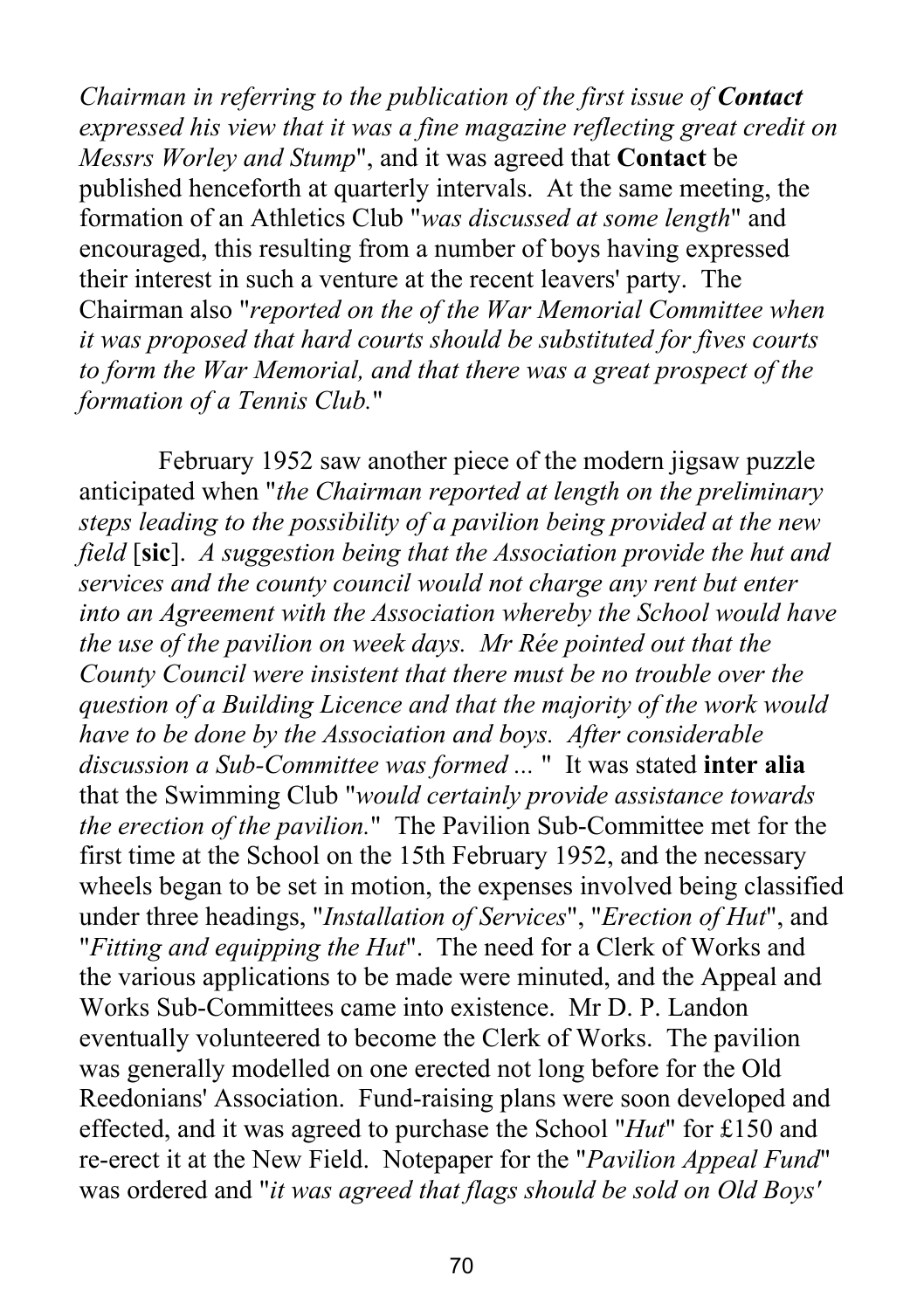*Day for the Fund ...* ". In September 1952, E. J. (Jack) Battell, the Chairman of the Pavilion Committee, was able to report, "*After years of seemingly hopeless theorising, the Old Fullerians' Pavilion has become a reality at last. When you have a moment to spare, have a look on the New Field and see for yourself how magnificently our volunteer squads have been working. Every week-end these enthusiasts have been on duty under the able direction of Dudley Landon, our Clerk of the Works ... the appeal ... was launched in July and at the moment over £100 has been subscribed.*"

At the Committee meeting on the 13th November 1952 a note of tragedy was recorded when "*those present stood in silent memory for Old Boys who lost their lives in the Harrow train disaster.*" 112 people in all had died when three trains had collided at Harrow and Wealdstone station.

That same meeting, the affiliation of the Athletics Club was accepted on approval of its rules, and the Committee agreed "*that the club be offered £1 to start their finances*." The Rugby Club "*was playing good hard games and ... there was no despondency.*" Meanwhile the Pavilion Sub-Committee was able to report "*that the foundations were in and rough concrete floor laid, the wall sections were all erected and almost all the roof sections had been fixed*", and the plans for the second stage "*were thoroughly considered and ... approved.*" The fund-raising appeal had brought in just over £110 while expenses to date amounted to £77/7/-. The Editorial staff were praised for the second issue of **Contact**, the third issue of which was scheduled for January 1953.

The following month, however, "*Mr East stated that the* [Pavilion] *Appeal was not making progress, the total to date being £165. He felt that the direct appeal was 'played out' and it would be necessary to get some new ideas ...* ". Bad weather was reported to have slowed up the work on the pavilion itself but nevertheless it continued. Drainage disposal was an added problem in that the local authority objected to the original plan to have the sewage flow into a cesspool, preferring it to be conducted into the main sewer. No wonder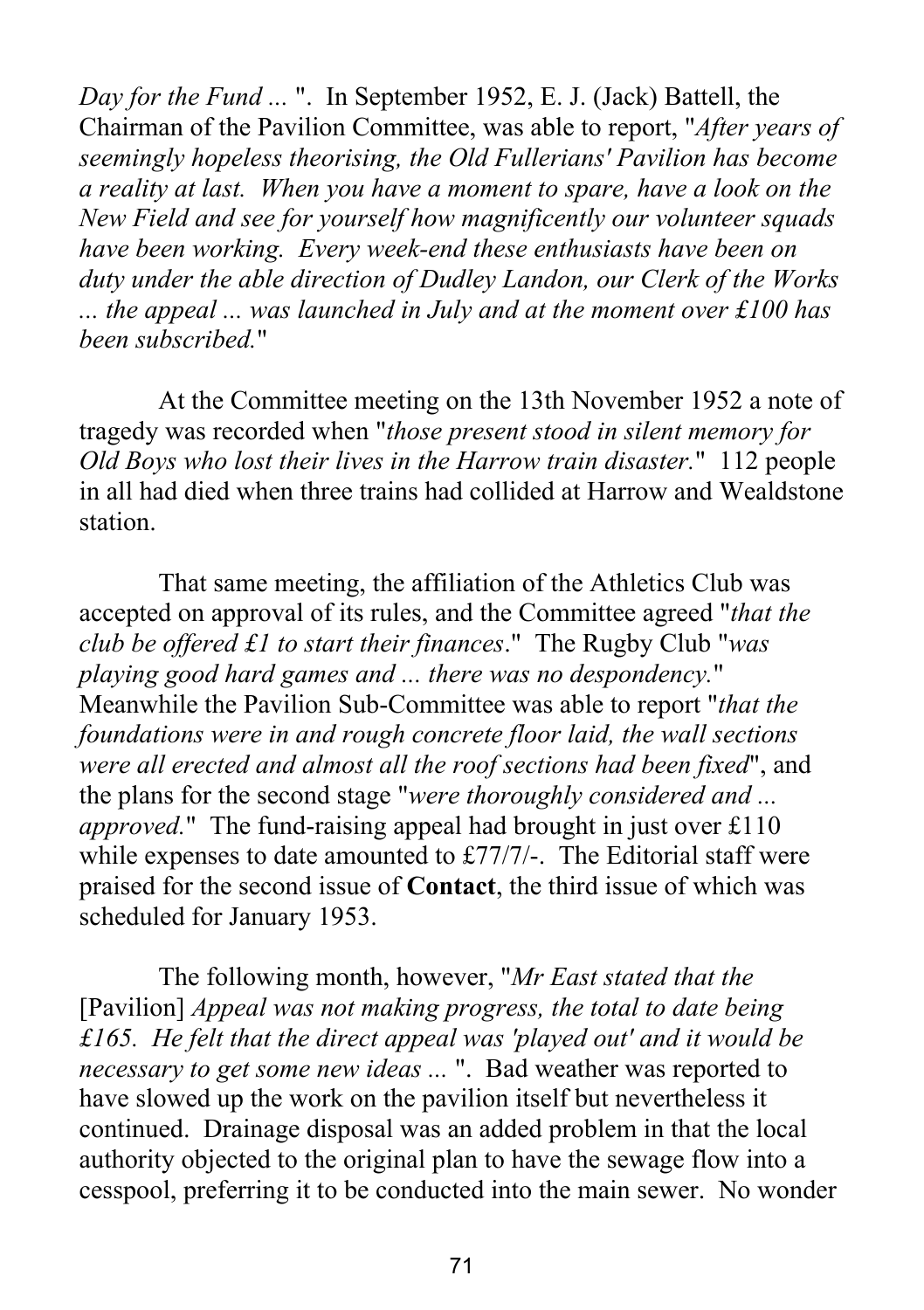that "*it was felt that care was needed in dealing with a somewhat delicate situation.*" In January 1953, Jack Battell "*tendered his resignation from the Chairmanship of the two Pavilion Sub-Committees. The reasons for this step were well known and understood ...* " and the two sub-committees were dissolved and a new one formed instead.

At the same time, Basil Stump resigned his editorship of **Contact** and by March 1953, no successor had been found, though the Committee agreed "*that there should be at least two issues per annum*", half the frequency originally planned. A "*small Standing Social Committee*" was formed "*to consider the possibility of holding regular dances on the School premises, particularly for younger members and boys still at school.*"

In June 1953 the Secretary, Stan Worley, was able in his report to the A.G.M. to say that "*pride of place should perhaps be given to the New Pavilion ... the results of much hard work and devoted labour are on the New Field for all to see ... There have been delays, frustrations, irritations, criticism ... but ... the future holds still more promise of concerted effort and rapid progress*", and referred to "*the uneasy problem of formulating Constitution and Rules for the administration of the Club when the Pavilion is in use later in the year.*" However, the news of **Contact** was "*not so encouraging*", with the editorship still vacant after three issues, and "*a fortnight ago it was resolved with very great reluctance that the publication of the magazine is to be suspended for a year ... this decision, unavoidable as it undoubtedly is ... causes me personally great sorrow.*" Moreover, "*Very serious, too, is the obvious decline in support for the Annual Ball ... we can no longer hope to stem the steady decline in interest for this particular function.*" In addition there had been an "*extremely disappointing attendance at the Annual Service*", and the Social Convener, Alan Williams, was praised for his work in the face of "*more than his fair share of apathy.*" However, there was solace in that "*in Mr Rée we have a President who is not only intensely interested in our Association, but is prepared on every possible occasion to consult us and help us*", and by way of peroration Stan ended by declaring "*I am more than ever certain that*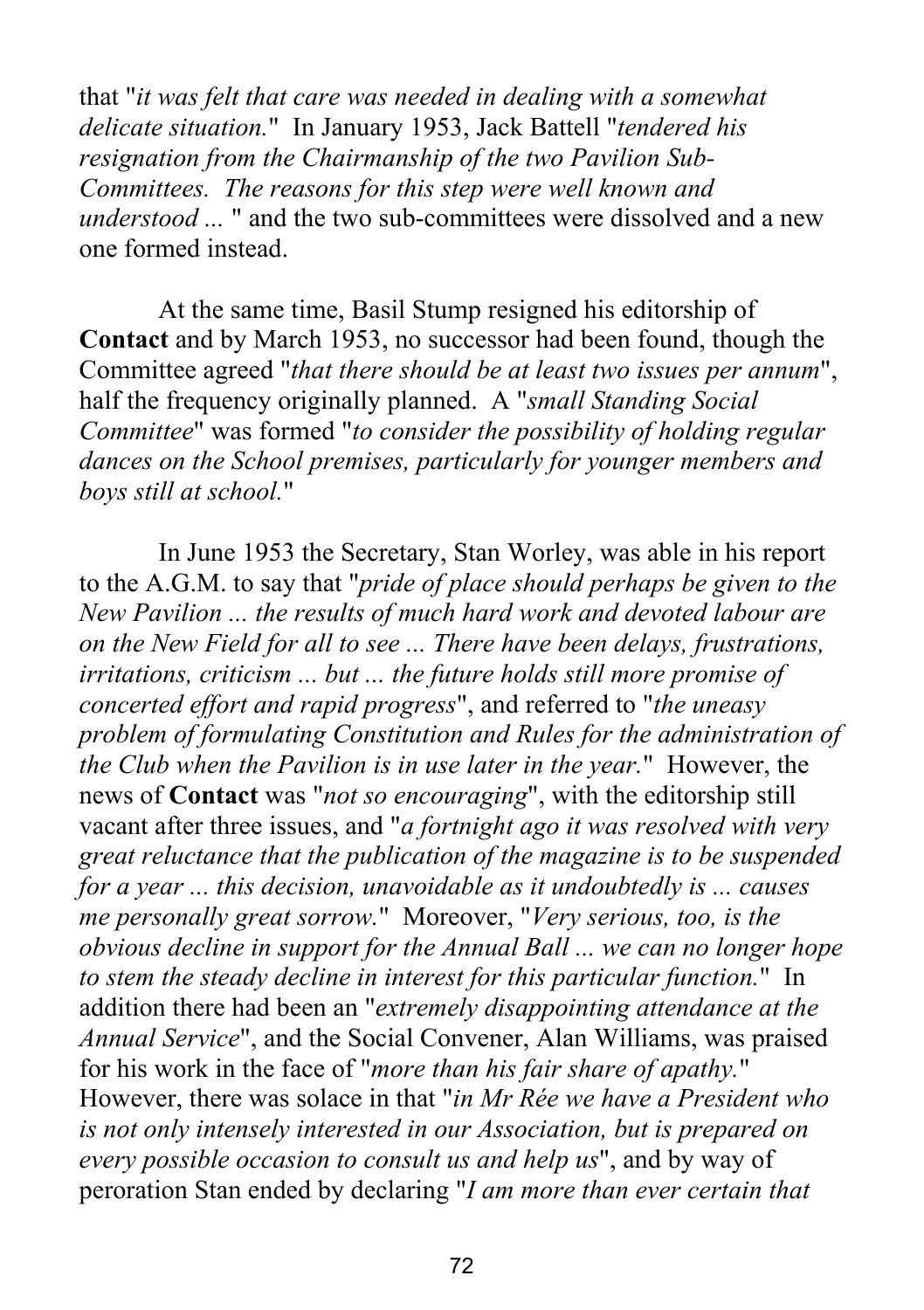*our Association can have a great future, and will go from strength to strength if we who are its members will play our several parts. The future is indeed with us!*" Such stirring sentiments - and reservations hold just as true forty years on.

Shortly afterwards, on the 4th July, the War Memorial plaque at the new tennis courts was unveiled by Mr Bolton, "*a most gracious gesture ... and one which is greatly appreciated*".

Later that month it was reported that "*the Careers Panel had been called upon to find positions for a number of boys, and had met with considerable success ... Mr Jarvis would welcome an assistant for interviewing candidates.*" Allan Williams resigned as Social Convener and was replaced by Peter Walker (to become Chairman in 1955). Stan Worley would not let his creation of **Contact** die without a struggle and "*the Committee adopted a suggestion from Mr Worley that Contact be revived in a revised form, presented as a duplicated 'newsletter'.*"

That September it was unanimously resolved "*that the Association's Funds at present invested in the Post Office Savings Bank be withdrawn, and re-invested forthwith in the Planet Building Society*", and the Committee agreed a sale to "*the Headmistress of St Albans Grammar School for girls, who was interested in acquiring the removable dance floor.*" The next month saw the new pavilion reported "*ready for use by November 21st*" and, draft rules for the new Sports Club having been approved, "*the Chairman was authorised to convene the Inaugural Meeting of the Club for the 1st December 1953.*" He was also "*authorised to write to the Town Clerk expressing support for the opposition to the plan to make a new road through Whippendell Woods.*"

1954 saw the 250th anniversary of Dame Fuller's foundation, and "*the Committee received the welcome news that the Governors had offered the use of the Town Hall for the evening of May 12th for a function to be run jointly by the Old Boys' and the Old Girls' Associations, and the offer was gratefully accepted.*" Needless to say, a sub-committee was set up to make all the necessary arrangements.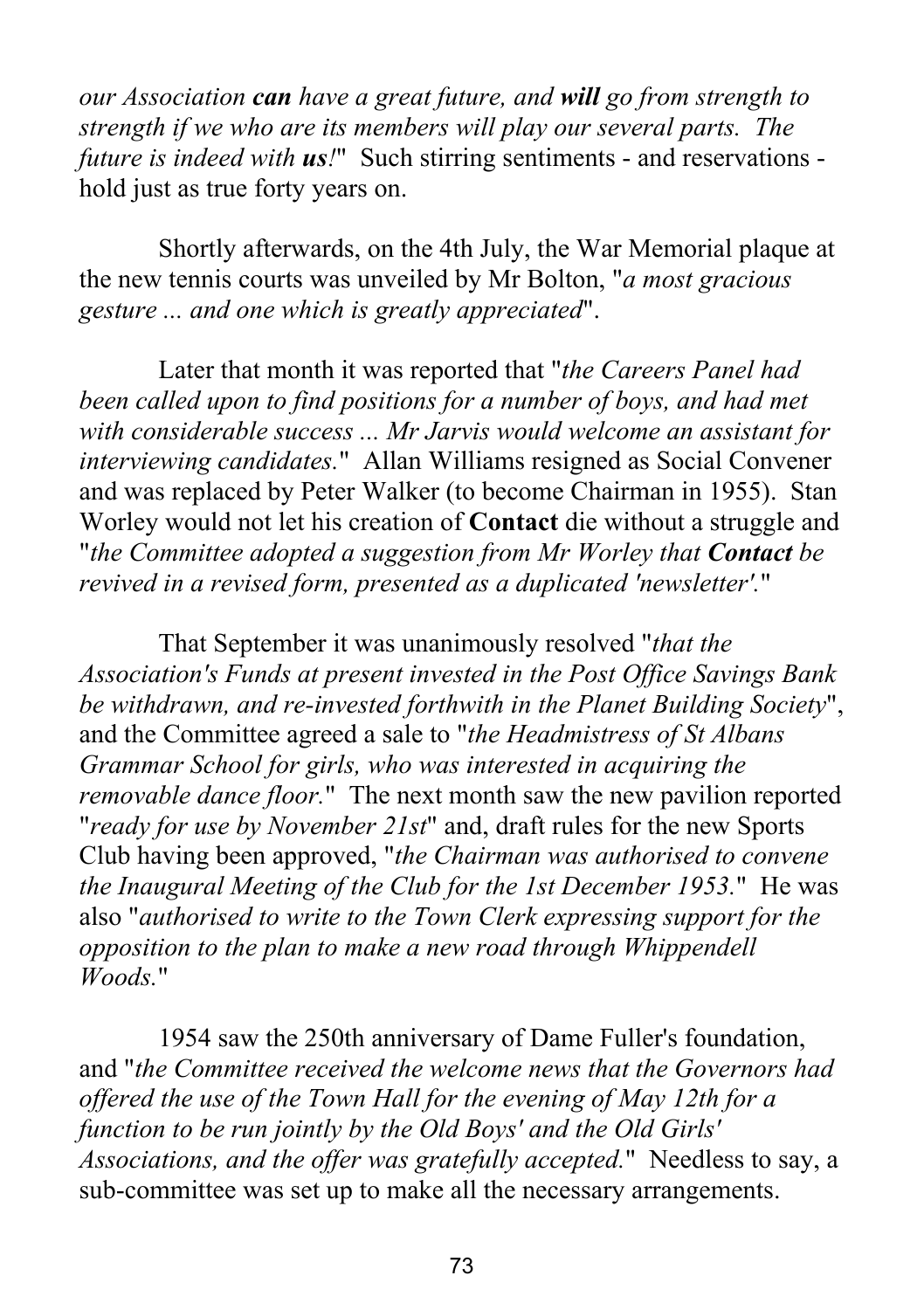Some 30 members were reported to have attended the inaugural meeting of the Sports Club, which was voted an initial loan of £25 by the General Committee to cover running expenses.

Another sub-committee quietly labouring behind the scenes at this time was the Heraldry Sub-Committee considering the supply and sale of articles in O.F.A. colours and crests, and it was agreed in February 1954 to invite various local firms to tender for the supply of articles including "*knitted woollen scarves, silk squares, long gabardine scarves, ties (in two patterns and in two qualities) and the adopted composite badge (in silk and in gold wire)*", and after much deliberation it was eventually agreed the following June that "*both as regards price and quality, those* [tenders] *submitted by P. Spivey were the most advantageous in the opinion of the Heraldry Sub-Committee*", and Mr Spivey's quotations were accepted "*it being further agreed that he should be asked to sell only on production of a current membership card*", and the Heraldry Sub-Committee was then dissolved.

That March, the pavilion was reported to be in use, with the bar having been installed, and membership of the Sports Club was said to be approximately 100. An official opening was planned for September. It should be added that at the same meeting the current membership of the Association was reported to be 711.

At the A.G.M. in June 1954, Stan Worley recalled "*with some pride the historic nature of the period under review*" and looked back on the events of the 12th May, "*a memorable occasion indeed in the life of the Schools and of the town, and those of us who were privileged to represent the Old Fullerians of this and other generations will not readily forget the experience ... the Association, in collaboration with the Old Grammarians' Association, celebrated the 250th anniversary with a Dinner and Dance in the Town Hall. Very much careful thought and planning had been done for this function, and it was generally considered to have been one of the most successful events ever organised by the Association. We were given every possible encouragement and help by the Governors, by the Headmaster and Headmistress, and by a host of other friends; and all who were present*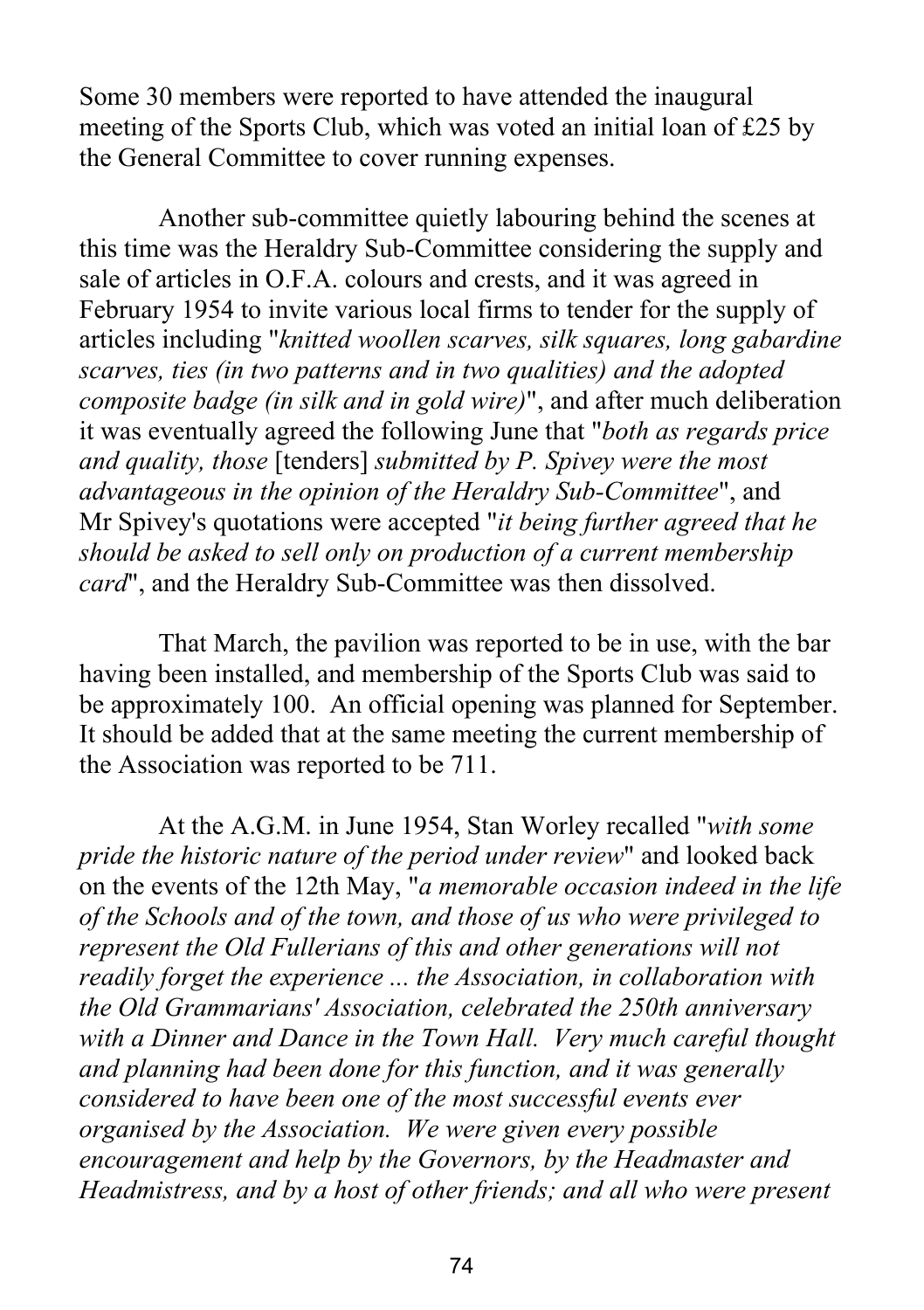*would agree that our Dinner-Dance - the first function of its kind we have had in recent years - formed a fitting climax to a great day.*"

Yet this was not all, for he continued: "*It was a happy coincidence that the year in which the School celebrated this historic anniversary was also the Diamond Jubilee Year of our Association*" and illustrated various ways in which the Committee had been "*very conscious of the importance of this milestone in our history throughout the year ...* ", not the least of which had been the completion of the new pavilion and the inauguration of the Sports Club to administer it. In concluding his report, Stan stated that he had been very happy during his eighteen months as Secretary, but was now to hand over, and D. S. Nash was duly elected in his stead. Stan however, is another of those great workers of the past who at the time of writing is still a staunch supporter of the Association, and it is always a pleasure to see him at our Annual Dinners and on other occasions.

Marcus Godman had been the Chairman for 1953/4, and this memorable year was concluded under another equally dedicated Chairman who with Marcus and Stan, still follows our affairs with great interest, albeit from the remote fastness of Yorkshire, Norman Davies. 1953 had also seen the first attendances in Committee of two stalwarts of the Association who are members of the Committee to-day, John Cook and Peter Holden, as representatives of the Cricket and Athletics clubs respectively.

Of the two present posts on the Committee yet to come into existence, one was anticipated in August 1954 when, in a discussion on membership, "*The President suggested that a Registrar who would keep tabs on new members should be set up.*"

The new pavilion was officially opened on the 18th September, with a rugby match and the opening ceremony performed by the wellknown conductor of light music, the late Eric Robinson, O.F. That month the Committee met for the first time at the new pavilion, and now meets at its successor throughout the year, though luckily without the problems recorded under "*Other Business*" in the minutes of that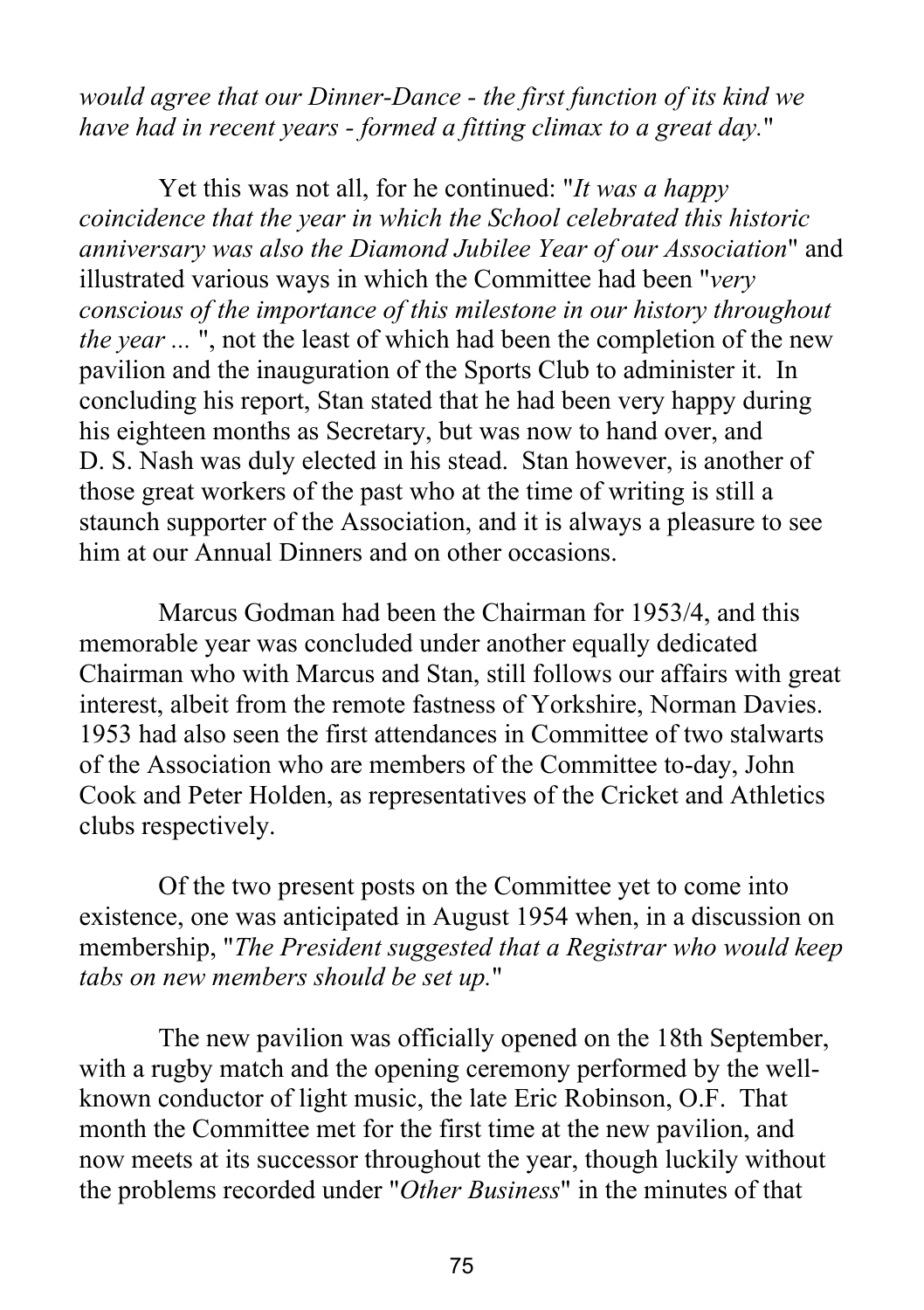first meeting when "*The Secretary was instructed to inquire of all members who had not attended the meeting whether the reason was the remoteness of the Pavilion. It was felt that transport might be arranged for those who found it difficult to get there*"!

The Association did not forget its School's roots that November, when it was reported that "*£7,000 was required to preserve the Old Free School. £4,000 was already promised*", and it was agreed to send a donation and to organize a dinner-dance "*to be associated with the above appeal*" the following spring.

The fifth minute book of the Association ends with the minutes of the meeting of the Committee held on the 24th May 1955, when it was resolved that Peter Walker would become Chairman during the A.G.M. on the 15th June. It was also decided then to hold a dinner at the Green Man Hotel on the 8th July in honour of Mr E. A. ('Dreamy') Merrett, who was retiring that summer after 34 years on the staff, latterly as Second Master.

However, the sixth minute book, covering the years 1955 to 1973, shortly before the writer became Secretary of the Association, disappeared many years ago, and so it is not possible to continue the history of the Association through this medium; subsequent typed minutes have been kept more prosaically in ring-binders. The main source of records for this period is the **Fullerian** magazine's articles and reports on the Association and its affiliated clubs, an anthology of which in the form of several scrapbooks since the foundation of the Association was compiled by the late Geof Paddison. It is this that I have drawn on, although inevitably there is some loss of the personal detail that has been so much a feature of the Association minutes over the years. Fortunately the **Fullerian** magazines of this period do survive and contain fairly comprehensive coverage of the Association's affairs and those of its affiliated clubs, and if the fascinating minutiae of committee minutes are largely absent (including those which diplomacy might suggest were better left unpublished!) the loss of the Association's minute book comes as a less severe blow than it would have done otherwise. We are also well within living memory where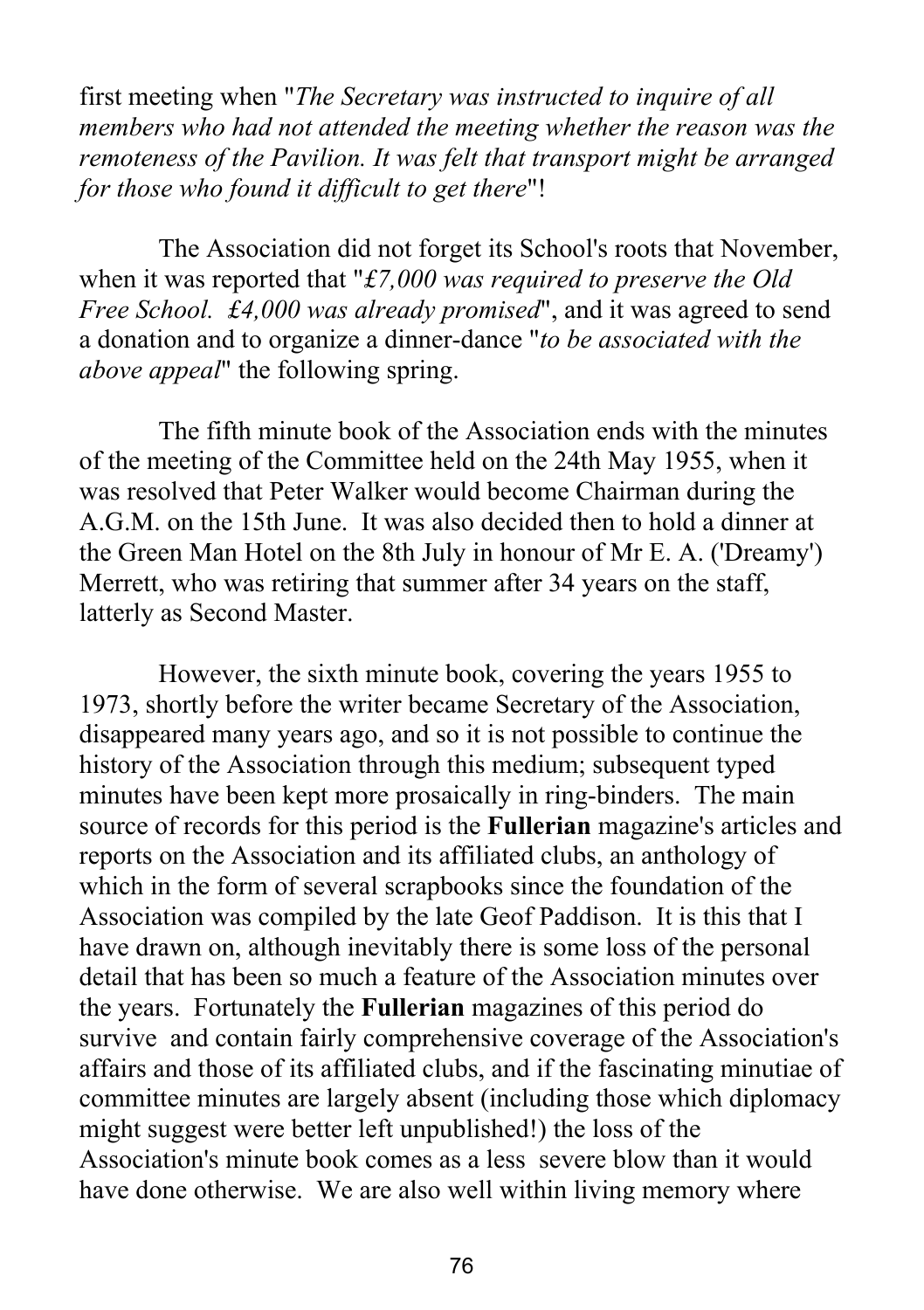active participants in matters of Association business are concerned, and while circumstances do not permit me to undertake wide research among those active at this period, I have no doubt that many are still around to fill the inevitable gaps in what I am able to set down from the material at my disposal.

The 1955 **Fullerian** issued that Michaelmas takes over from where the last extant minute book of the Association leaves off, with a full-page photograph of 'Dreamy' Merrett on its fly-leaf and, in the Association section at the back, a report in the Chairman's notes by Peter Walker of the dinner in Mr Merrett's honour, when he was presented with a "*fire-side chair purchased with the donations received from members.*" We also read that "*Appreciations of Mr Merrett's great work for the School were given by the Headmaster (Mr H. A. Rée), Mr P. Bolton (a past headmaster)* [the 'a' seems a little strange!], *Mr R. E. Groves (a former member of New House) and Mr D. Peak (Head Boy 1953-54).*" In his letter of thanks, also published, Mr Merrett said how he would think of all the O.F.s who had contributed "*when I am able to relax in the handsome chair which you presented to me.*" The various reports from affiliated clubs were generally encouraging: the Cricket Club stated that it had been "*a season of keen exciting cricket played in glorious weather*" and that "*The future holds much promise. We are about to lay a concrete practice wicket on the New Field, and next season will see the purchase of a new net, which those familiar with the cost of cricket equipment will realise is another major project ... In a word the Club, your Club is very much alive.*"

The Association Sports Club was similarly able to report a year "*of consolidation and steady development and it is now true to say that the Club is firmly established. The Athletics, Cricket and Rugby Clubs have made full use of the Sports Club facilities for their training, matches and entertainment of their visitors. The Old Fullerians' Association has made use of the Club‑room for its Committee Meetings. Perhaps more use could be made by the clubs in holding socials and other gatherings, although it is pleasing to note how keenly and willingly the Sports Club is being run by members of the affiliated*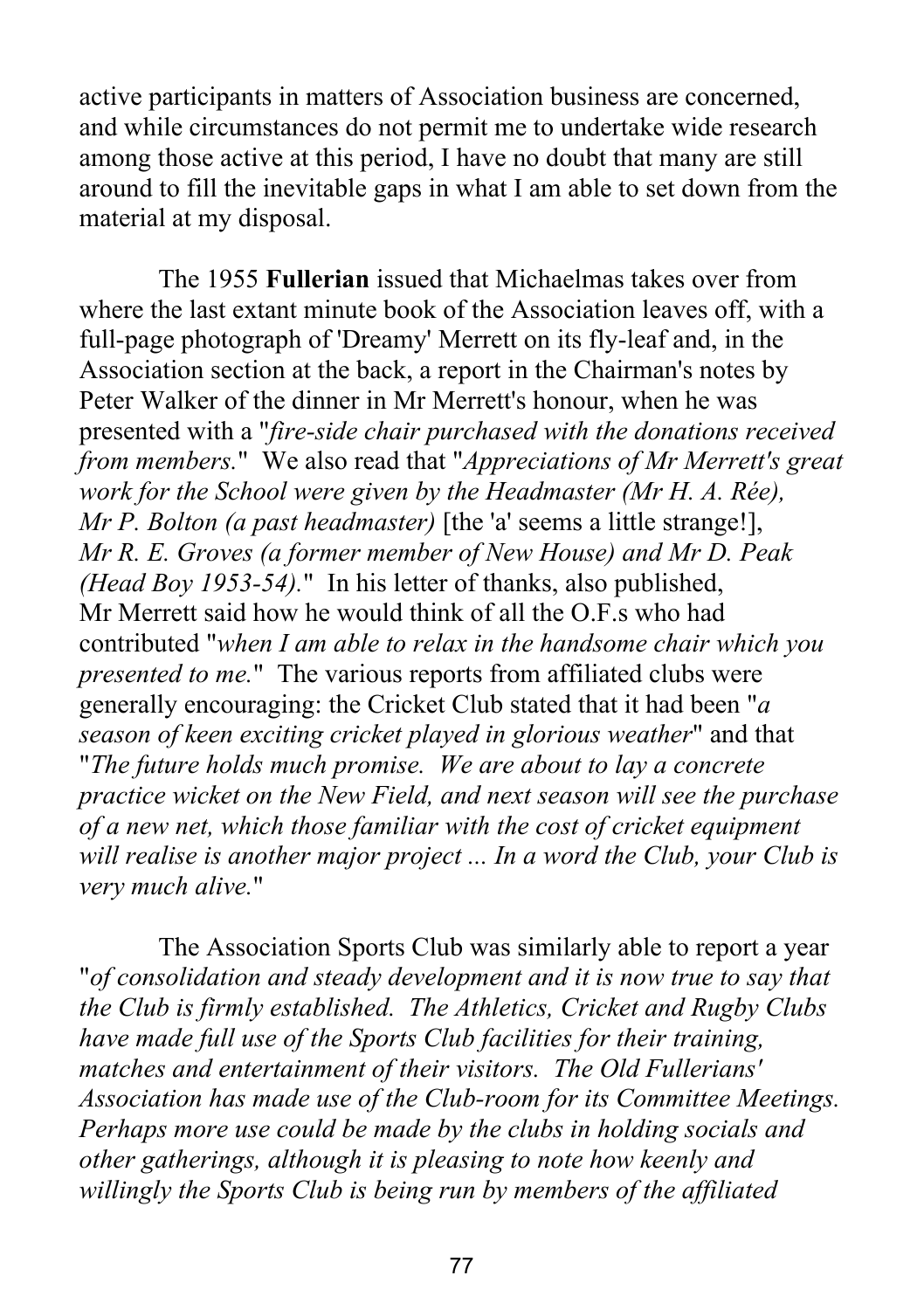*sections. Foremost in the minds of all members is the debt incurred by the transfer of funds from the Life Membership Reserve to meet the cost of the pavilion. The Sports Club Committee have made some contribution towards the liquidation of the debt, and have also repaid the sum of £25 lent to the Club by the Association in 1953.*"

However, the Swimming Club hinted at a spectre that has haunted the Association and its clubs over the century to a greater or lesser degree when it reported that "*all Old Fullerians are asked to consider seriously the present position of this old-established Club. The Swimming Club is not the only affiliated section of the Old Fullerians' Association struggling at this present time to keep its head above water (if we may forgive this irresistible metaphor) for one reason only - lack of adequate membership ... The Swimming Club must not sink!*". It is sadly true that the activity of all clubs, not to mention the Association itself, has been maintained as a rule by a small but devoted band in each case, but I suppose that in the nature of things this will ever be so.

This note was sounded in the **Fullerian** of 1956 when the Chairman, Les Horwood, noted of the Annual dinner the previous November: "*Unhappily the only record that we can claim here is that the attendance of 90 was the lowest since the war. However, the dinner in every other way maintained the traditions of the past*", and it is worth adding that all those who remember Harry Rée will find it entirely characteristic that it should be said of his speech that he "*did not on this occasion permit the Press to print any of his usual statements with which he regularly offends the good citizens of the Borough.*" Perhaps this was because the Mayor present was "*Alderman E. C. Amey, himself an O.F.*", and indeed few O.F.s have made a more distinguished contribution to the Borough's affairs than the late Ted Amey, O.B.E.

The various social occasions that year were generally reckoned to have been a success, however, the Christmas Party being "*a great personal triumph for our Social Convenor, Eric Wright, who put in an enormous amount of very hard work*", although two sentences sufficed to summarize the dance held on the 11th February: "*The coldest winter*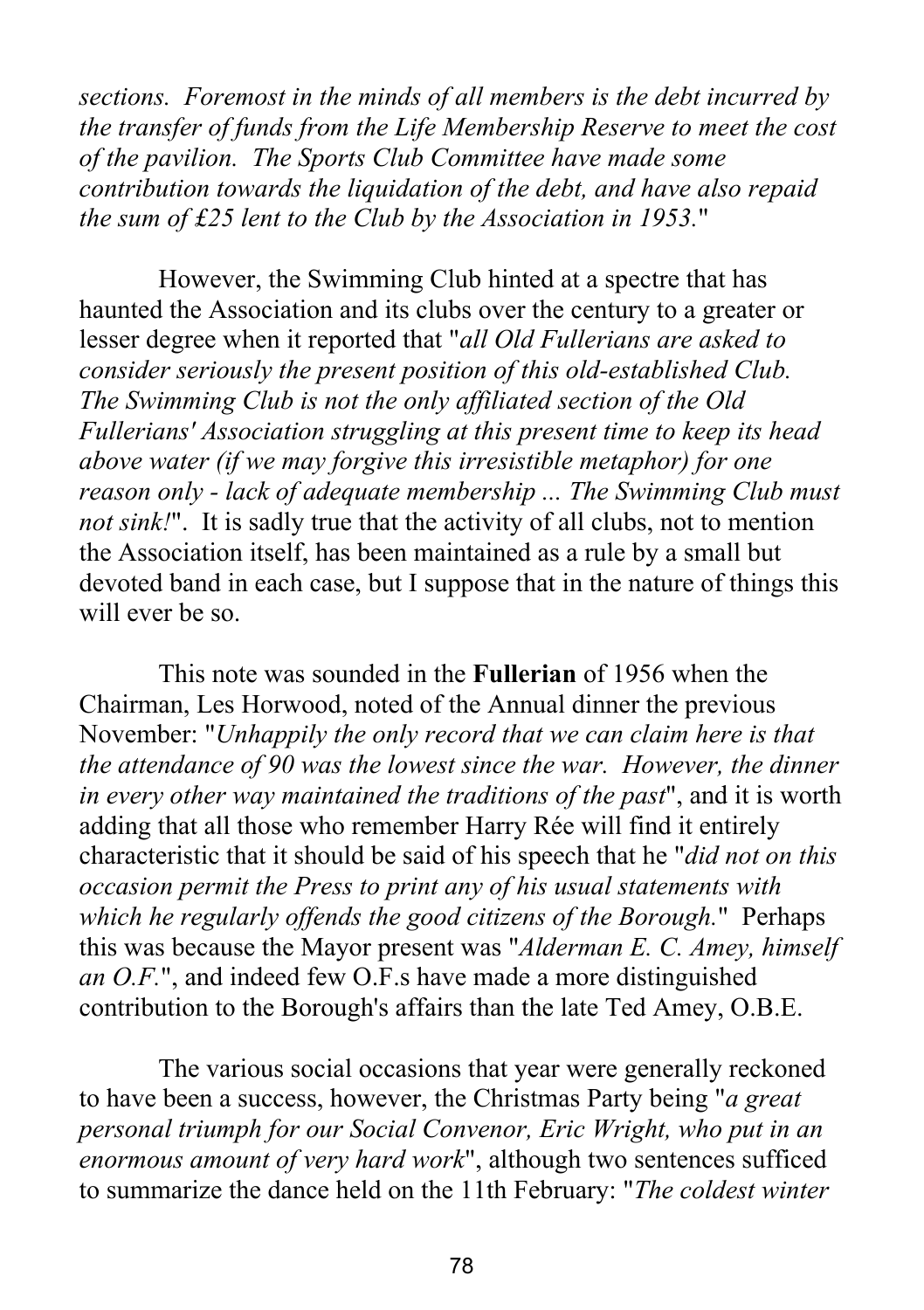*for many years, and in the middle of it all the O.F.A. held a dance. The few who came drank more per head than at any other function and claimed that they enjoyed themselves.*" That March at "*a dinner ... no suitable name was found for the occasion ... posthumously named Easter Dinner*", Mr Ken Wiles (Biology master 1932‑74) "*explained how it was that the O.F.A. sprang from the Amoeba. The health of the Association can never before have been proposed in quite the same way, but certainly all who were present would like to hear it done again.*" Alas, as I write (in October 1993), 'Willy' Wiles is in hospital after a stroke on top of a period of declining health - may he be well on the way to recovery by the time this is published.

The A.G.M. report stated how on the 1st June 1956 "*For the first time the A.G.M. was held in our own Pavilion ... in this more cosy and friendly atmosphere*", and just over a month later, on the 6th July, "*the Headmaster showed us how the old order was changing. The old West Herts Golf Club Pavilion on the School field was about to be demolished, and a new building was to stand on its site* [the Gymnasium]. *The Art Room was changed to a library, the old Library to form a room for VI Classical, the Workshop to a Junior Physics Lab., the old Junior Physics Lab. to a General Science Lab. - the School is visibly 'not what it was'* ".

Statistics published in the Treasurer's report are of interest: "*Total membership has varied little during the last ten years. It is now 20% higher than in 1947 although 10% lower than in the peak year of 1953-54 when paid-up membership reached a total of 749, compared with 687 during 1955-56. Out of this total of 687, 257 members live outside an area of five miles from the School, and 33 of these reside abroad. Life membership has risen by leaps and bounds during recent years, and has now reached a record figure of 223, or nearly one-third of the total membership. In 1938 there were only 36 life members.*" Among the deaths recorded that year was that of N. Heaton (School 1885-91), one of the pioneer members present at the committee meeting that had led to the inauguration of the Association 62 years before.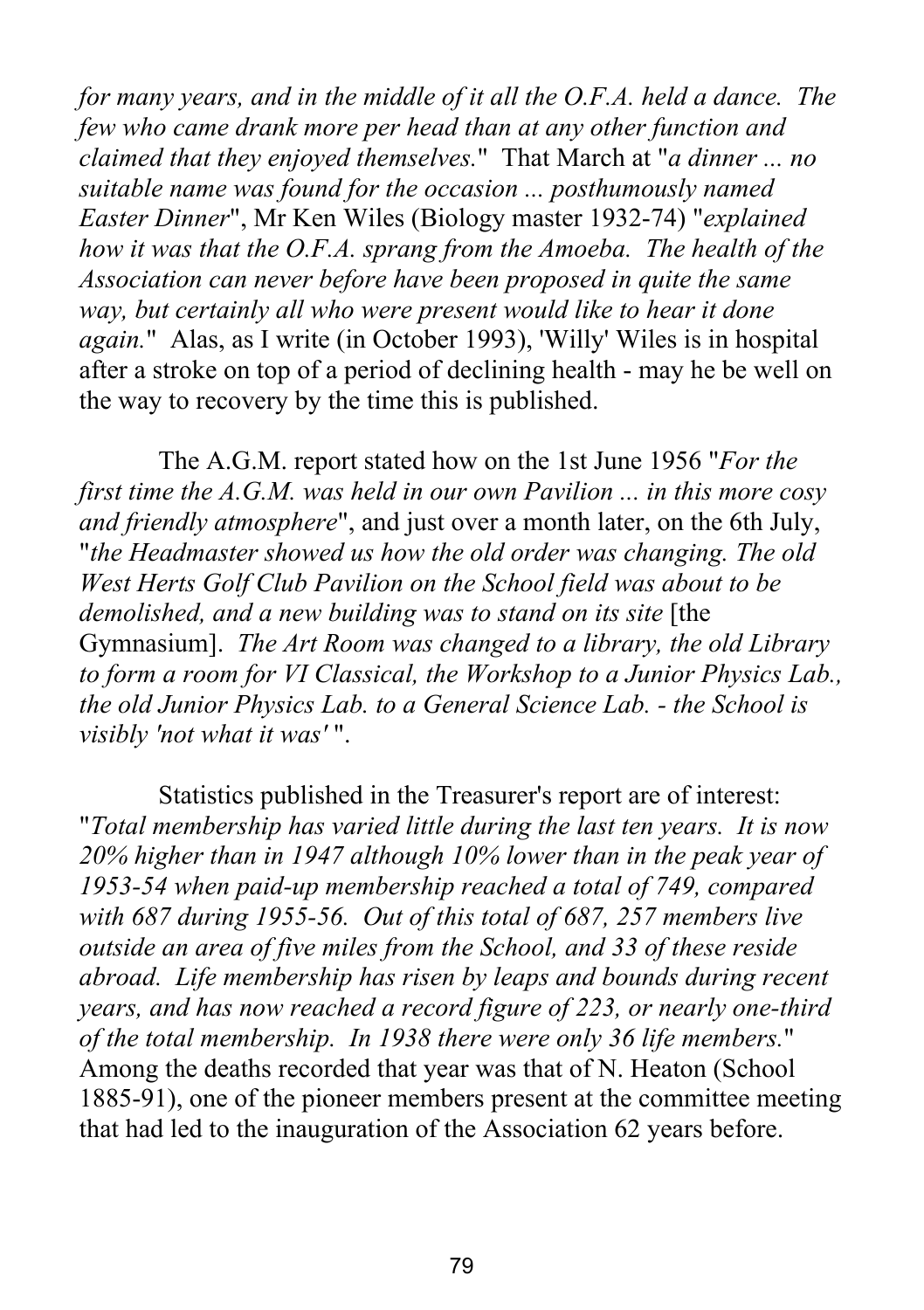Characteristic of the Association at this time were the "Personal Notes" compiled and printed at the end of its section of the **Fullerian**. A sample from 1956 will give their flavour:

"*EMERY, B. D. (Brian). Has graduated from Cambridge to the O.F. Committee. Claims to be working in his spare time.*

*FRENCH (Harry). This well-known figure still spends 10% of his time claiming to have paid his O.F. subscription. During the other 90% he can be found in any bar with Geof. PADDISON who certainly is not paid up.*

*KNIGHT, R. F. (Ron). Now graduated at Charing Cross. His standard phrase is, of course, "take your clothes off" and not "mind the doors".*

*MOLLER, A. D. (Horace). Now back from Kenya, complete with a shrunken head. His own?*

*PLUMMER (Mike). 2590992, R.A.F. Ceylon. Runs a racing yacht, a powerful car and a pretty fast tea-planter's daughter ...*

*WOOD, R. J. (Roger). The atmosphere of the Sir John Cass College has caused the growth of a terrible crop of fungus, now almost indistinguishable from a Cypriot Archbishop.*"

As Stan Worley, Chairman in 1957, wrote the following year, "*To Mr L. F. Horton a special tribute: through the years, quietly and efficiently, he undertakes the monumental task of collecting and editing the material for this supplement ... His is a splendid contribution, and I want to record my deep appreciation - and yours - of his invaluable help.*"

1956 saw the Association skating on thin financial ice when "*a profit of only £1*" was produced for the year. A new club, the Tennis Club, was recorded as "*now officially constituted and affiliated to the Association*" in 1957 under the chairmanship of Les Horwood, but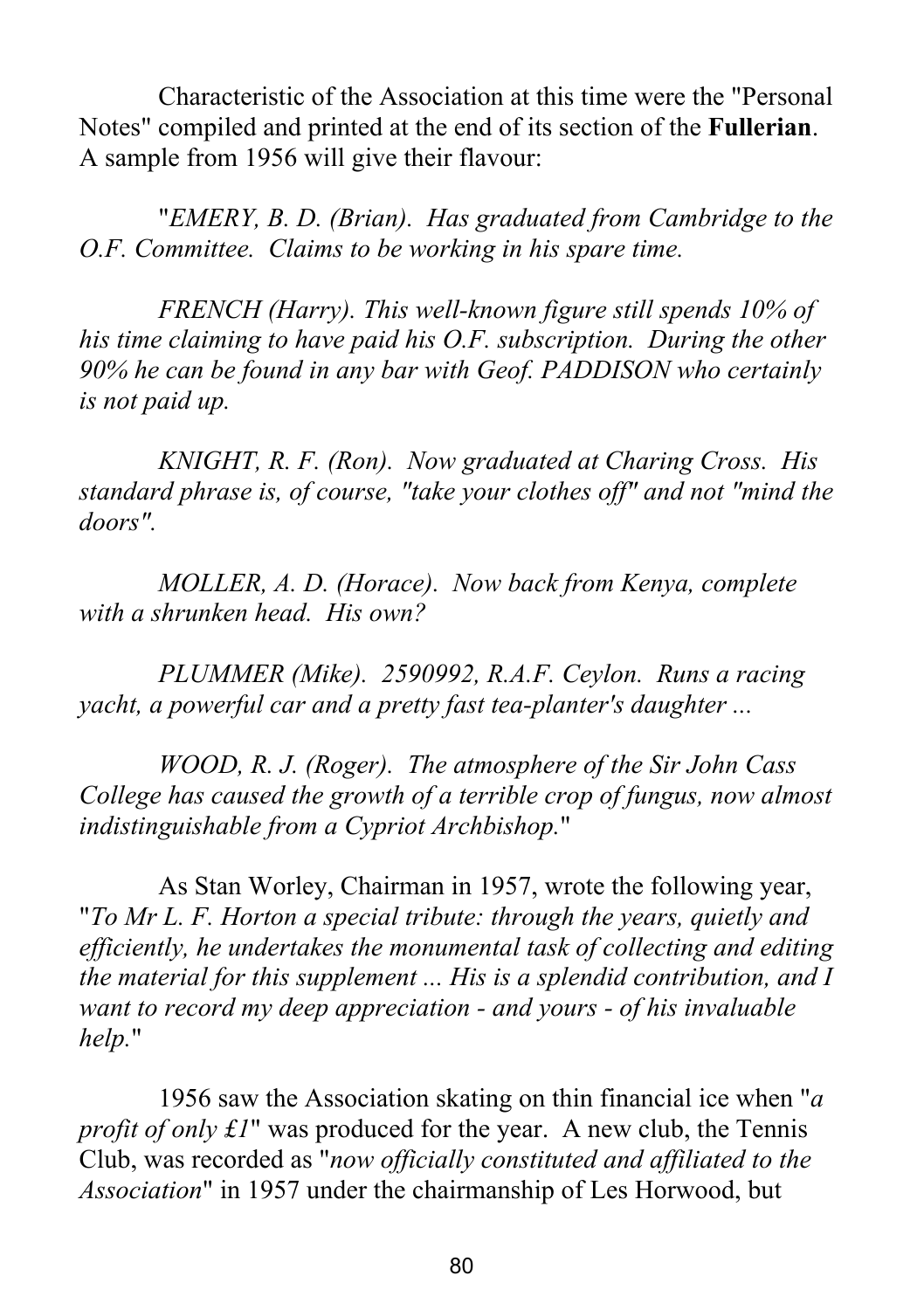sadly this has not survived to the present day, although the opportunity for revival is always present.

At the 65th A.G.M. on the 6th June 1958 a new office was created with Alan Bolton the first holder. "*It has become apparent*" the **Fullerian** report stated, "*over the last few years that our Treasurers have been seriously overworked. To alleviate this position it was decided to amend the rules to provide for the new office of Registrar and to make the holder of this office an ex-officio member of the General Committee.*"

The membership of the Sports Club was reported to have been 96 at the close of 1957, and improvements to amenities such as the installation of an extra changing room and the telephone had been carried out. "*The possibilities of installing electric lighting in place of gas are being looked into, and the future project of rebuilding the Pavilion, probably section by section, has already been seriously thought about.*" This was pursued and a Pavilion Rebuilding Sub-Committee formed early in the summer of 1959, given the statement that year that "*Signs of 'senile decay' are already apparent in the present Pavilion, and measures have been taken in the last year or so to arrest its 'middle-age' spread by bracing the bulge in the Clubroom wall ... The Sub-Committee has already been working industriously on planning a new pavilion ... The thorny problem of raising funds has yet to be tackled, but O.F.A. members can assist in the meantime by selling special pencils in aid of the rebuilding fund ...* " That year Alan Bolton resigned as Registrar and was succeeded by Mike James, who doubled as the Sports Club Secretary. The O.F.A. Secretary, John Lilley, was able to report "*that as a result of last year's membership drive the register at one time exceeded 1,000 members. The number had since fallen below this* [at the time of writing there were 611 paid-up members] ... ", and as usual a contributory factor in the decline had been the striking off the register of 106 members for non-payment of subscriptions.

In the **Fullerian** for the winter of 1959 the Chairman, Derek Gravestock, wrote: "*since the war four new sections have been formed,*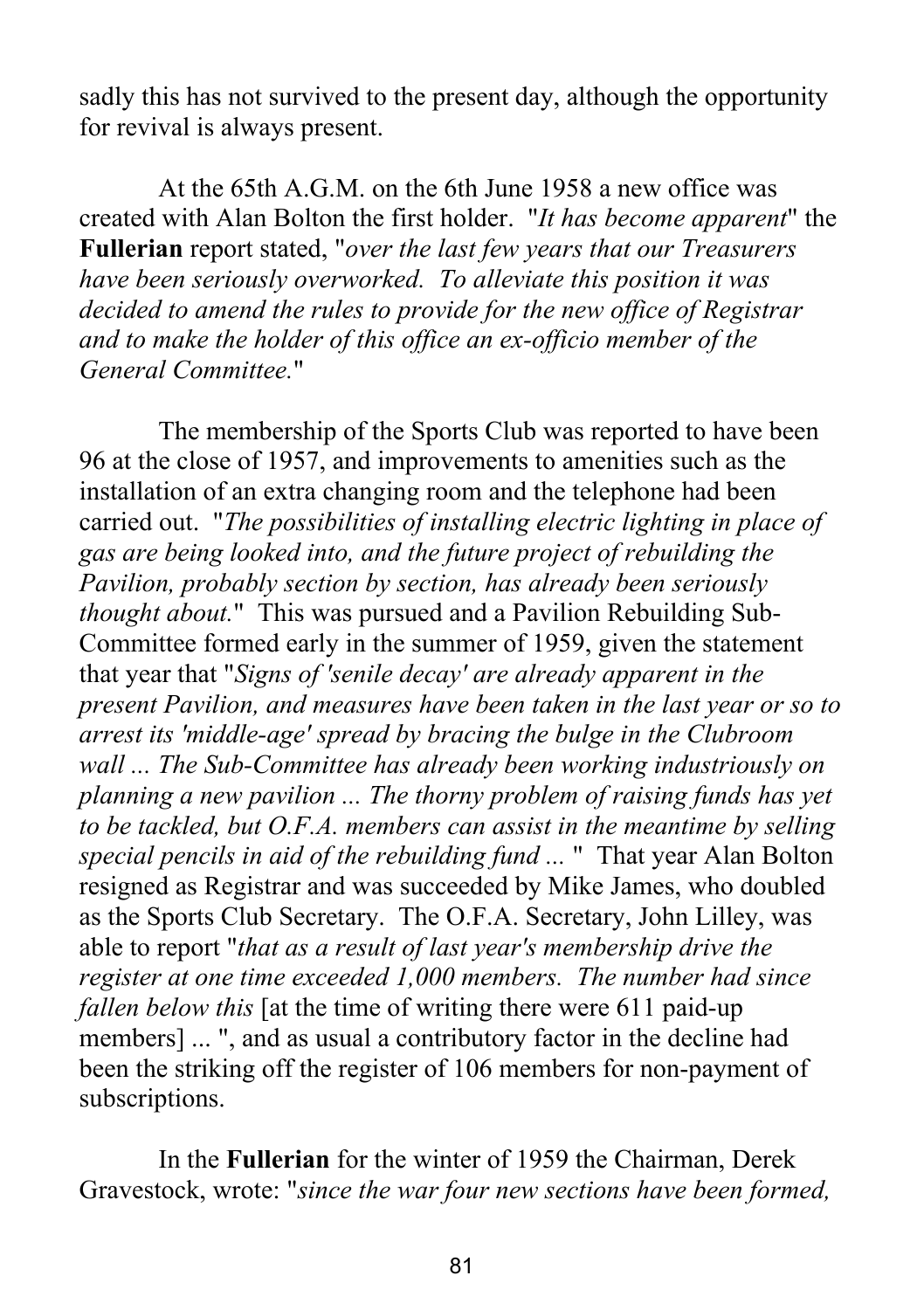*and provided members can be found to run them on a self-supporting basis there is room for others - why not an O.F. Golf Society, and O.F. Sailing Club, and an O.F. Tiddleywinks Society if you like? It is a rare thing for an O.F. section to fail through lack of support, although I believe that before the war there was a short-lived cycling club - is there is an idea there for someone?*" Well, certainly there was in the first of his suggestions. He also wrote that "*when called upon* [by the School] *we try to give practical help. The Careers Advisory Panel, which owed so much to the late Charles Jarvis* [and, he might have added, to Fred Pedler before that]*, served a very useful purpose for some years. At the present time the Fuller Memorial Library Appeal is run by Frank Whitely for the O.F.A.*"

In 1960 the 67th A.G.M. that June heard Don Bailey read a "*report drawn up by the majority of the members of the Pavilion Rebuilding Sub-Committee recommending the re-building of the Pavilion to give larger and improved facilities in a substantial permanent building, the cost of which was estimated at approximately £3,500*", but it was agreed to defer a decision until a specially convened meeting that October in the light of a dissenting minority report submitted by Basil Stump "*suggesting that insufficient enquiry had been made into the possibility of obtaining a separate ground for the Association's activities and the cost of such a venture, and suggesting that such investigations should be instituted forthwith ...* "

The Editorial Commentary remarked that those in arrears of subscriptions "*will certainly appreciate the extreme courtesy with which the Registrar approaches the delicate task of touching them for their overdue subs. 'Please pay up quickly' is all he says. The technique was cruder in the old days. In the Fullerian for Winter 1927 the Treasurer had this to say: 'Bis dat qui cito dat'. A polite reminder is one thing swearing at them in Latin quite another.*"

In 1961 the Treasurer stated that the increase in ordinary subscriptions "*will enable the O.F.A. to provide a better service to all members in the shape of the new monthly newsletter aptly named Progress* ", and for a couple of years this cyclostyled successor to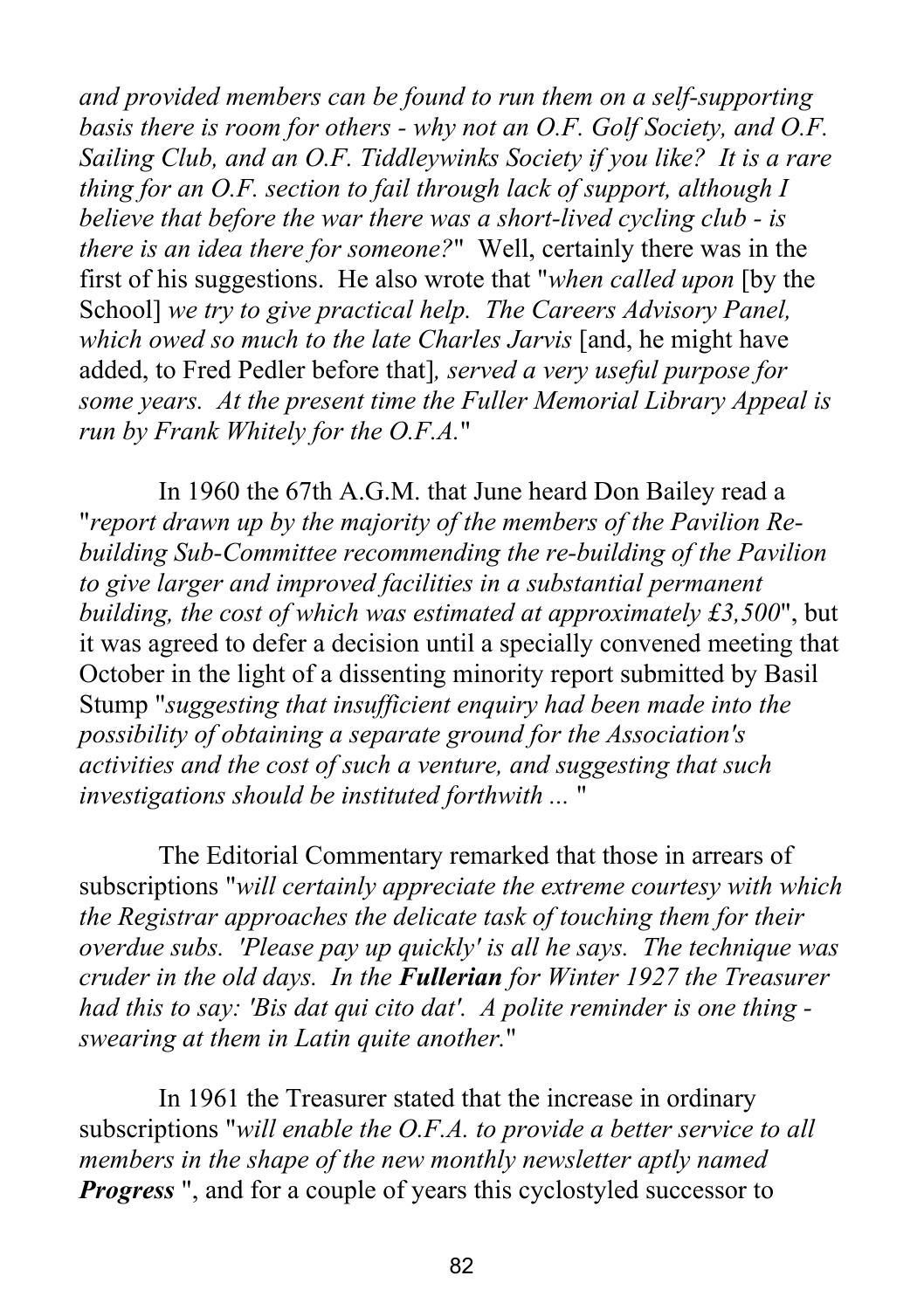**Contact** was edited by Jon Chaplin and then Peter Moller, although as soon as January 1962 the gloomy Editor was led to comment, "*I am beginning to doubt whether members read Progress*", while Stan Worley, about to resign as Secretary, devoted his notes to bemoaning **inter alia** attendances at A.G.M.s over the years, which had varied "*only within the limits 'disappointingly low' and 'downright appalling'. One is astonished, in view of the great importance of much of the business before any of these meetings, that so many are prepared to leave so much of the responsibility to so few.*" Ah well, Stan, nothing changes, but these days your successors on the General Committee persuade themselves that low attendances are not "*such a monumental exhibition of apathy*", to use your phrase, but a tacit expression of confidence on the part of the general membership in the General Committee's handling of the Association's affairs. "*Please help by your attendance at the A.G.M.*", Stan lamented, "*to prove that I am completely, hopelessly wrong in my despair.*"

In that same issue, the opening item was devoted to the Association's fifth President in mixed vein, recording "*news of our President which will make every Old Fullerian, and especially those who know Harry Rée as Headmaster and friend, at the same time proud and sad. We are sad at the news of the death of Mrs Rée on Christmas Eve, and I know that every single member of the Association will join with us in offering our heartfelt sympathy to Mr Rée and his family in their grievous loss. We are proud to hear of Mr Rée's great personal success in the announcement of his appointment as Professor of Education at the University of York. Prospects for studies in the field of education with Professor Rée and Lord James* [of Rusholme] *as Vice-Chancellor of the new University are indeed exciting.*"

At the A.G.M. on the 16th February 1962, Peter Riggs was elected Chairman, but soon had to resign some months later owing to removal from the district for business reasons. His place was taken by Richard (Dick) Hughes, his Vice-Chairman, who found himself advanced to the Chair much sooner than expected at an E.G.M. on the 5th June, Les Horwood succeeding to the Vice-Chairmanship. "*It is to be hoped*", the Editor of the Association section in the **Fullerian**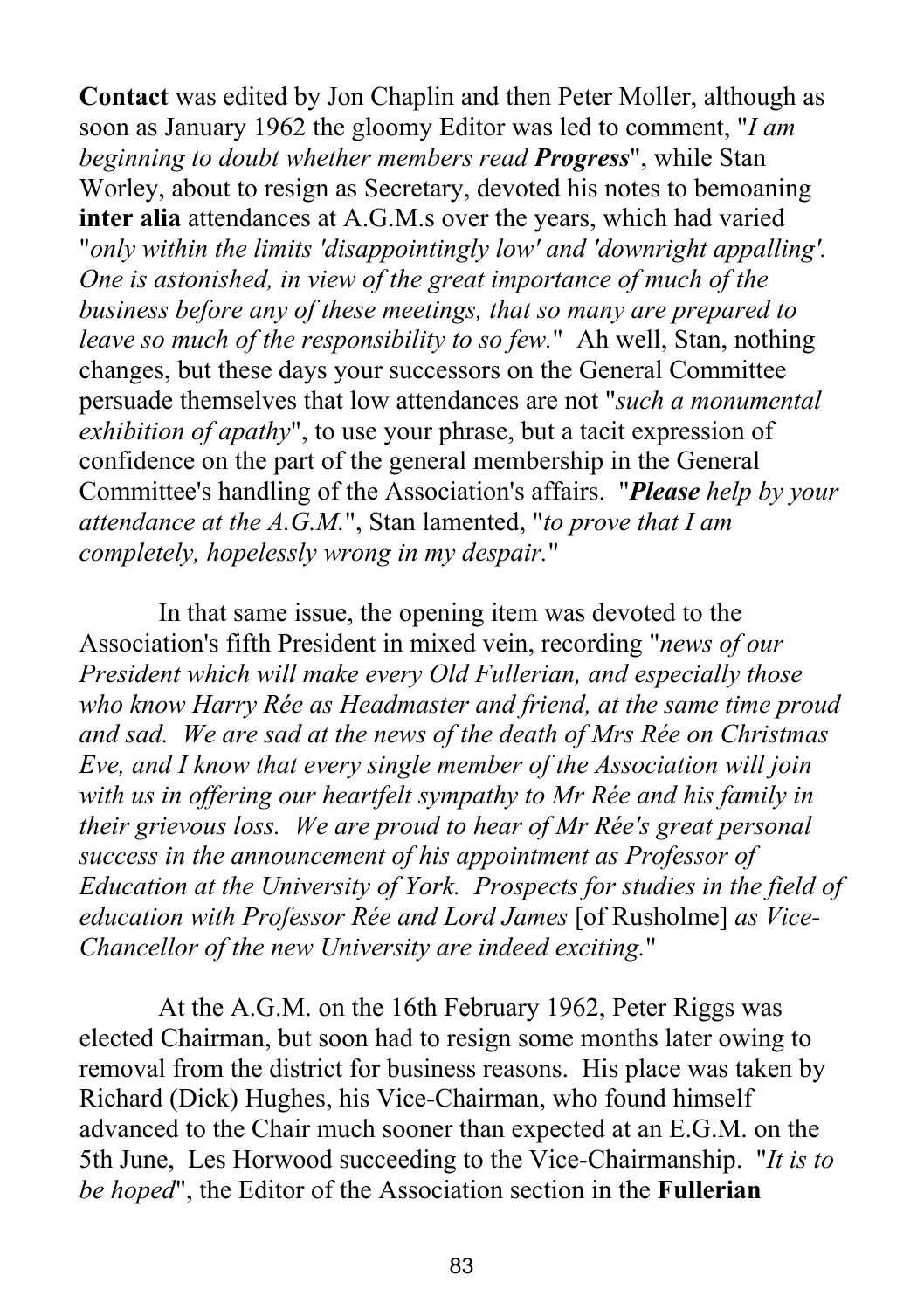remarked that winter, "*that the new Chairman's hard-hitting salvoes have made some impact on the consciences of those to whom they were directed. An association that thrives on the overtime of a willing few has little to be proud of. Its vaunted achievements are little more than window dressing unless they are secured by co-operative and representative effort.*" Dick Hughes himself wrote: "*It is almost certain that we will have to reach a decision as to whether we are to purchase our own sports ground, and on this decision will, I feel, rest the future of the Association ... I have purposely not mentioned the question of the new pavilion as this must be treated as an entirely separate project. The proposed ground* [adjacent to the New Field, and owned by the Watford Borough Council] *is so well placed as to enable us to continue to make use of our existing Pavilion, thereby giving us time seriously to consider the possibility of building a new pavilion at a later date.*"

And so matters continued into 1963, when at the 70th A.G.M. on the 15th February "*Mr L. K. Turner was given a warm welcome as the Association's new President ... an intensive Membership drive was announced, from which it was hoped to increase the Association's strength from 900 to a minimum of 1,250*", and it was reported "*that the Fuller Memorial Library has benefited by £1,000 from the Association's efforts during the five years since its foundation.*" That winter the Treasurer stated: "*Funds for the purchase of our new Sports Ground and the building of a new Pavilion are, of course, kept quite separate and now amount to some £1,800.*" The climax over the Sports Ground proposals came at an Extraordinary General Meeting held at the School on the 24th April 1964, when 81 members attended. "*At the end of a long-ranging discussion, during which a number of questions were asked, it was finally proposed that the meeting supported the recommendations of the General Committee and authorised it to proceed with the acquisition of leases on the land comprising the proposed Sports Ground. The proposal was carried by a large majority.*" At this time an appeal was launched to raise £10,000 to enable the Association to acquire the leases and build a new Club House, each member of the Association being asked to contribute £10. By the winter of 1964 it was reported that only about 170 out of 900 members had so far given anything. "*One of the main objections to the*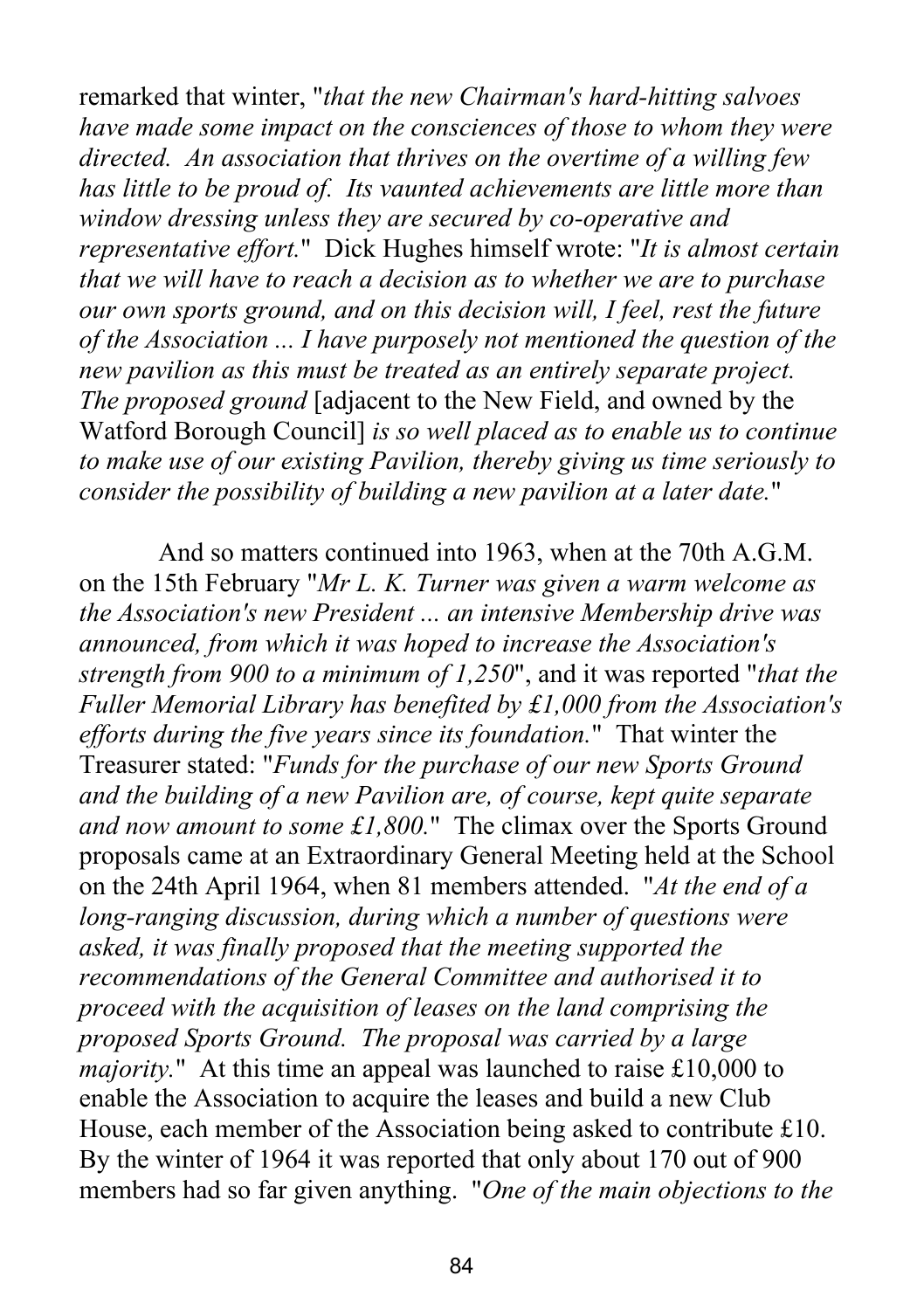*Scheme*", it was said, "*has been the argument that 'I don't belong to any of the Sporting Sections of the Association, so why should I contribute?'. This is a perfectly valid argument but these Members have overlooked the fact that the bulk of the money being raised is to be used to build our own Association Headquarters which is for the benefit of all our Members.*"

At this time **Contact** was resurrected in succession to **Progress** under the Chairmanship of Basil Stump (who, for the benefit of future historians, subsequently added an 'e' to his surname), and contributors still on the General Committee to-day included Tony Southern in the first of his three incarnations as Secretary, and Pete Ausden, who had joined the Committee in 1963 and the following year became Vice-Chairman under Basil Stump. Pete's articles full of personal news of O.F.s, such as "Flash ... " and "O.F. The Record", well displayed that personal style of his which has become so familiar to all members of the Association over the last thirty years. In the summer of 1964, **Contact** featured an article "*News of the Groves Brothers*", these being Ron, Phil, Alan, Martyn and Cliff - when did such a quintet otherwise appear in the Association's publications? The cover of the new **Contact**, it may be added, was designed by David Worley, "*one of the younger members who left school only recently*" and the son of Stan Worley, who again assumed the burdensome responsibility of the Editorship in fresh hope of success.

The June/July number of **Contact** was also remarkable for including a "*Letter from an Angry Young Man*" (very 1960s!) which engendered a good deal of acrimony and debate but which in retrospect may be seen as having served a useful purpose in requiring those concerned with the Association to re-examine its aims and achievements. The writer was George Walker, Head Boy of the School in 1960 and then up at Exeter College, Oxford. He proposed "*to examine the entire purpose and aims of the Old Fullerian* [**sic]** *Association*", complained that the Association held all its major functions during university terms, thus ignoring the increasing number of O.F.s in higher education who would otherwise willingly participate, and declared his unawareness of how the Association helped the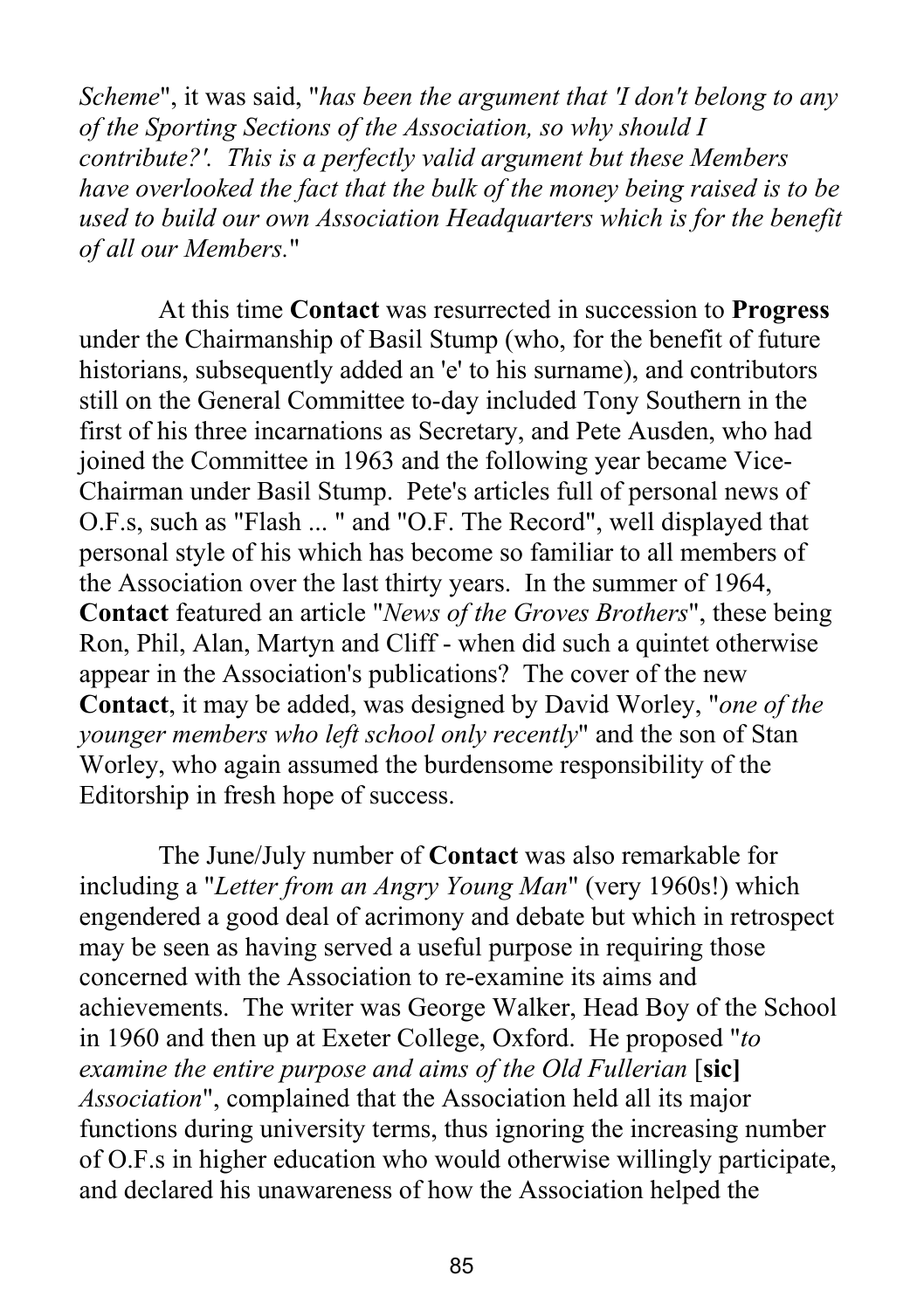School. He ended "*If ... the affiliated sports clubs are lacking support, it is because of a lack of interest due to the fact that it is precisely those people who would play sport who are leaving the district and losing contact with the Association. Nor will this interest be created by fatuous appeals to our pride, loyalty or other vague emotions. Times are changing, and the Old Fullerian Association is failing to change with them. It cannot continue and there is no justification for its continuance in its present state if it is to expect the support of anything but a minute, and ever-decreasing, fraction of its potential membership.*"

This was strong stuff for the Association Establishment to take, and sure enough the following **Contact** in October 1964 drew a furious rejoinder to Walker's "*sneering remarks*" from Dick Hughes, then Deputy Chairman (a recently created office to designate the immediate past Chairman). "*His remarks*" thundered Dick "*are contradictory, irrational and, in certain instances, downright insulting ... these should be treated with the contempt they deserve.*" Point by point he refuted the arguments critical of the Association. "*As to the future of the Association*", he concluded, "*I can assure Mr Walker that where necessary we are moving with the times as has been shown by our endeavour to obtain our own Club House and Sports Ground ... actions speak louder than words.*"

The Secretary, Tony Southern also weighed in, but prefaced his letter with an acknowledgement that George Walker had given "*a genuine expression of his considered views, and as such it deserves a reasoned reply.*" "*We do try wherever possible*" he wrote "*to arrange our events to suit the majority of our members most of the time: we cannot hope to please everybody all of the time ... over the years the Association has been hampered in its activities ... by sneers and hoots of derision from old boys who take a similar line to Mr Walker's over all our efforts to encourage greater interest and to achieve the aims we have set ourselves ... Members cannot cry out for more activity, more amenities, and refuse to help provide the money which alone can produce them.*"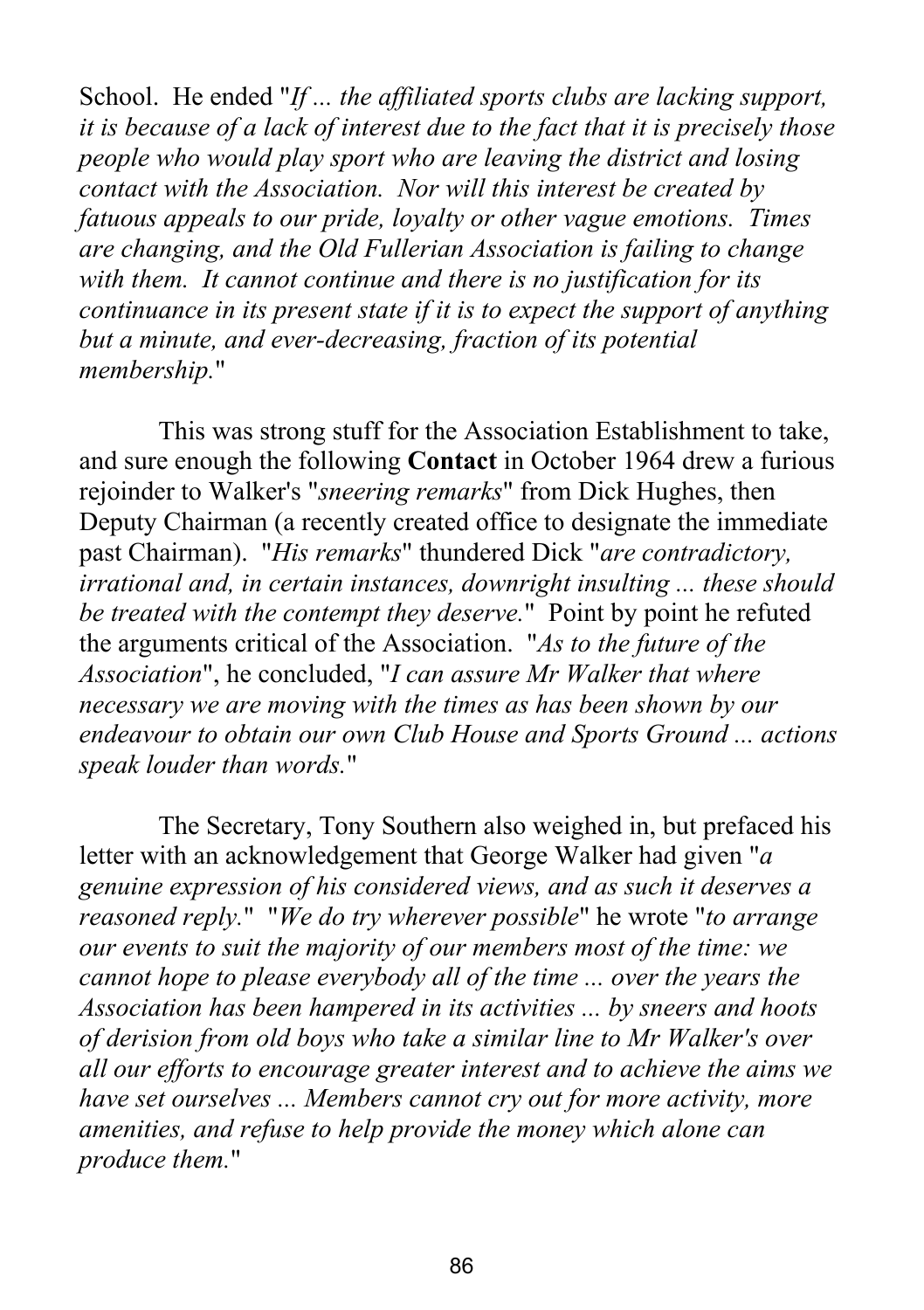But Walker's remarks drew some support in the **Contact** of February 1965. "*Personally I support Walker and Cole* [John Cole, who had already expressed agreement with his contemporary's views], *since when I left the School for Cambridge in 1940 I asked myself much the same questions as they are now raising*", wrote W. Tipler, who considered the Deputy Chairman's response "*quite disgraceful - a perfect example of how to drive young men out of the Association ... he should have prepared a careful reply to Walker's letter, which in many ways reflects the opinions of numerous school-leavers ... The Association is primarily selfish - striving to build up social and sporting facilities for a minority of members ...* ".

Trying to reduce the heat of battle, David Hopkins in the same issue reminded the Editor "*that there are two points of view, and that these are not necessarily (a) yours and (b) the wrong one ... I would agree very largely with the views of George Walker: there appears to be a tendency for the Association, viewed from afar, to become too inward-looking. It is fortunate that we have a nucleus of enthusiastic members who keep things in being, for many of us must, for reasons of distance or commitments, remain inactive. What is vital is that enthusiasm should not give way to narrow fanaticism.*"

So controversy raged, in print and committee, though the loss of the relevant minute book sadly deprives us of the chance to read how the ruffling of the General Committee's feathers was chronicled, there are still those serving at the time who well remember the heat George Walker's letter managed to produce. I have revived perhaps bitter memories thirty years on because I feel the principles involved hold good for the Association at any time, and not only were feelings on both sides expressed in complete sincerity but such criticism can be productive if it saves those under attack from any danger of complacency. One hopes that the Association, with the benefit of experience, has managed since to strike a reasonable balance in this respect to accommodate both elements of opinion; nevertheless I would not be so foolish as to presume that another George Walker will not arise one day to ginger up the Association and its Establishment again.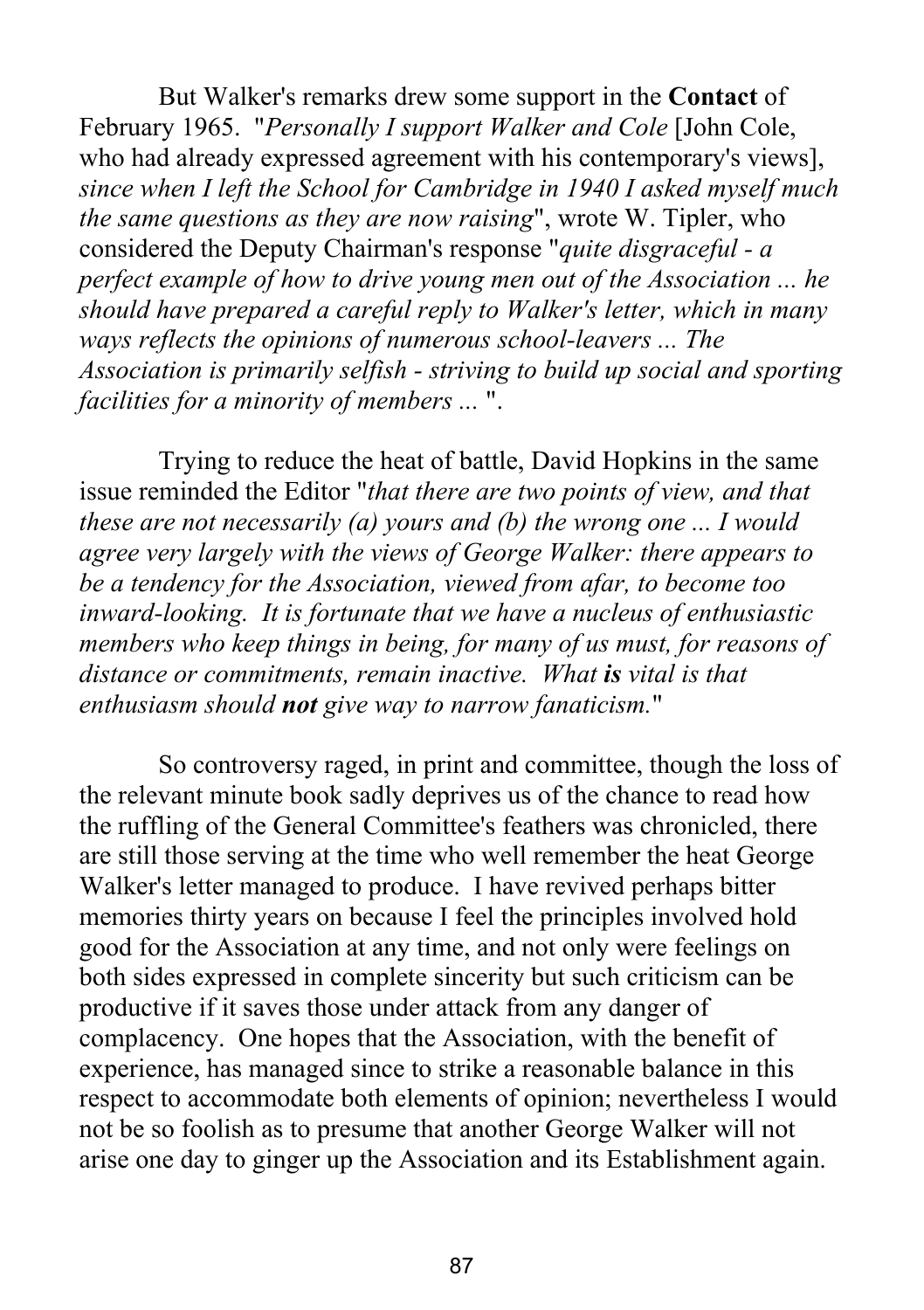George, by the way, subsequently returned to the School to teach for a short time before going on to become a respected headmaster.

On the 26th February 1965, the 72nd A.G.M. saw the election of Pete Ausden as Chairman for the first of his three terms in that office, the third of which happily coincides with the centenary of the Association which this account of its history also marks. With the "*Walker Debate*" still ringing in his ears, the Editor of **Contact** the following October wrote, "*During the last few years it has become increasingly obvious that the whole concept of our Association will have to undergo fundamental changes if it is to offer boys leaving school, and young men University, the sense of belonging to something tangible, and understand their interests. Somehow we seem to have stagnated, at least as far as they are concerned, in the 'Old School Tie' era. The O.F.A. is only as alive and interesting as its members and our general committee is giving the whole matter a good long look. I'm sure that finding a happy compromise is vital to our whole future and I'm hopeful that we can move more in concert with the present day.*" The message had got home.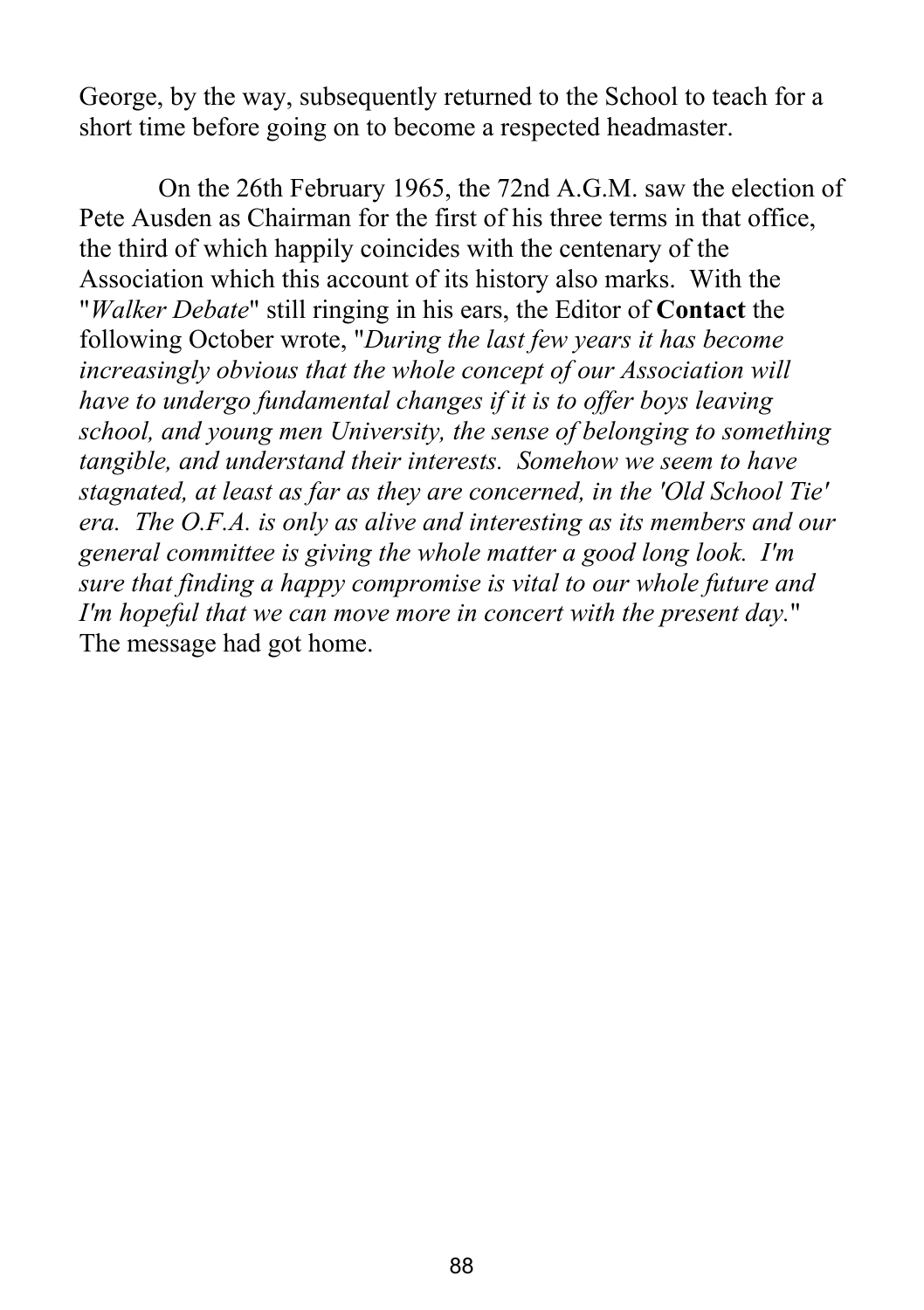## PART 8 - TO THE PRESENT DAY

During 1965 the General Committee had much else to concern itself with besides George Walker and the effects of his diatribe. Let Pete Ausden's letter in **Contact** of October 1965 speak for itself:

"*1965 has been no ordinary year for the Association. Important, and I feel very necessary, decisions have had to be taken. In April the Association withdrew from the Sports Ground Development Project, and although this was a great disappointment to us all, it would have been folly to go ahead with such an ambitious scheme when we had only received support from approximately 20 per cent of the members. The Rugby Club decided to go 'open' and take on the Borough portion of the lease. We wish them every success. As an 'open club' they are no longer an affiliated section of the Association, but the majority of their members are also keen Association members, we look forward to keeping close 'ties' with them ...*

*Following the withdrawal from the Ground Scheme came the wonderful offer to erect a pavilion on the school's New Field jointly with the school. The committee decided to go ahead with this plan, and we hope to have our own Association Headquarters in the next few years. In order to raise funds for this venture we plan to hold a Summer Fair at the school next July with the Friends of the School, who will be raising money for other improvements at the school including the heating of the swimming pool ...*

*Difficult decisions have had to be taken during 1965, and the committee have had to give up a lot of time to get matters settled ... during this trying time. The future of the Association looks good ...* "

So disappointment and hope were mingled in this significant year, and Pete's summary plays down the passions that were aroused by the Rugby Club's decision to disaffiliate from the Association by going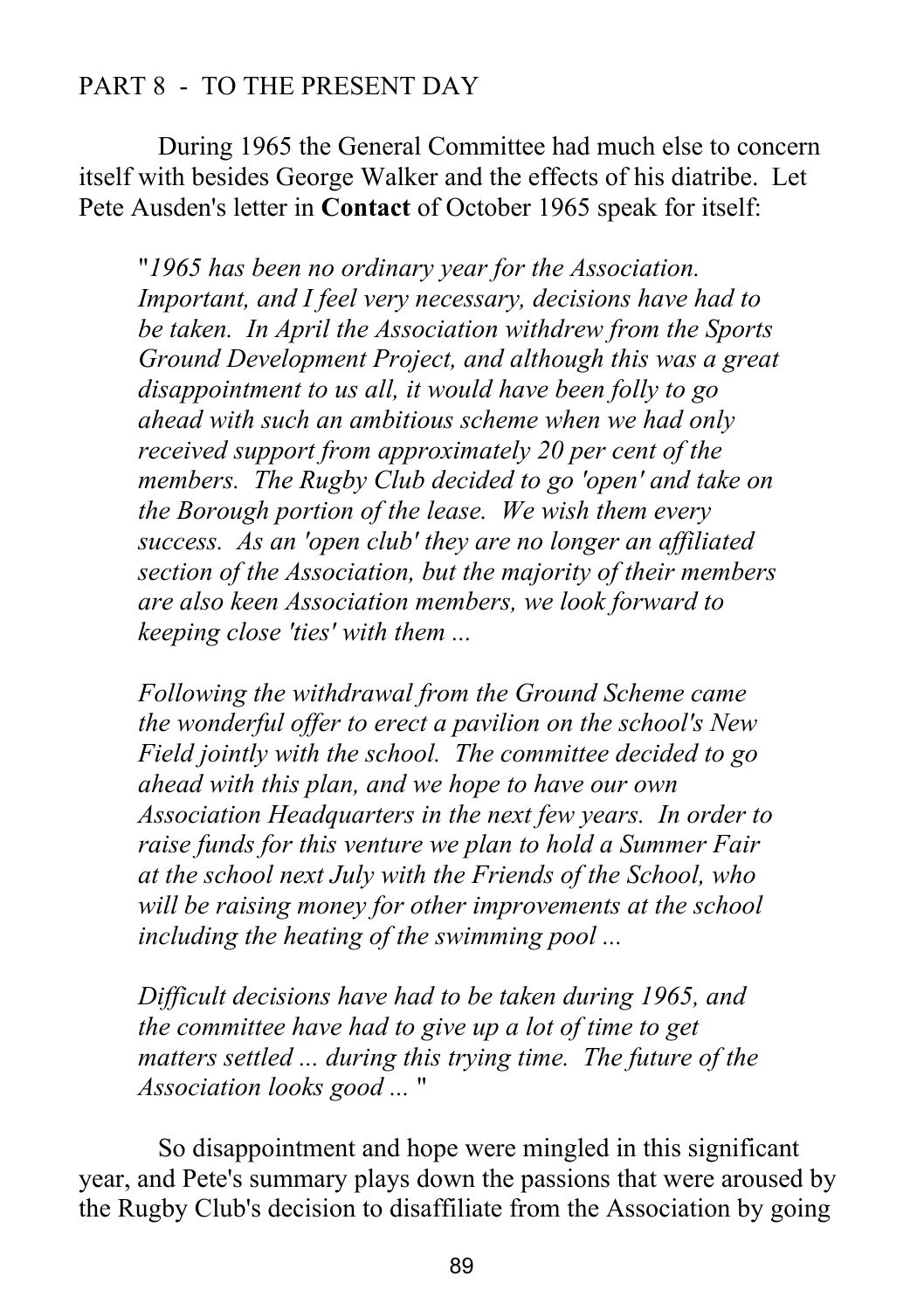open, a route as yet unfollowed by any other section, and by the Association's withdrawal from the Sports Ground Development Project, primarily on account of the sadly familiar cause: insufficient support from the general membership.

1965 was a significant year in other ways. The October **Contact** that year also carried tributes on their retirements to two stalwarts of the School staff who in their different ways had served and supported the Association for over seventy years between them, the Second Master, Herbert Lister ('Fanny' to the boys, 'Jim' to the O.F.s) and Mr W. H. J. Jones, the School Secretary, who for forty years personified the School administration single-handed and laboured in his crowded but always fascinating alcove off the main hall. What would he have said if he could have seen the space (and the number of staff) accorded the School administration since, with his successor, Arthur Pring, enjoying the grander title of Bursar to which old 'Jonesy' never aspired? As we all know, Herbert Lister did not retire from the School completely, looking after the Fuller Memorial Library for the next six years, and the Association owes him a greater debt for his regular compilation of news of old boys for publication to within a year of his death in 1992, a task undertaken since by John Cook.

That year the 139th issue of the **Fullerian** was produced as the "*first of a new-style Fullerian ... a truly joint magazine with the School ... designed to further my main aim to bring the school and the O.F.A. closer together*", as Jim Wolf (subsequently Chairman of the Association in 1967) wrote in his introduction. This was to be a termly magazine as distinct from an annual issue in the summer of a more literary nature reflecting the best of the School's considerable output of creative writing. The following year its title changed to **Fullerian News** to make the distinction clearer.

You will already have read that back in 1959 the then Chairman, Derek Gravestock, had asked in the winter **Fullerian** "*why not an O.F. Golf Society?*". Six years later **Contact** was able to record that "*The first meeting of th*e [Old Fullerians' Golfing] *Society took place on Wednesday the 2nd June at the West Herts Golf Club ... Some twenty-*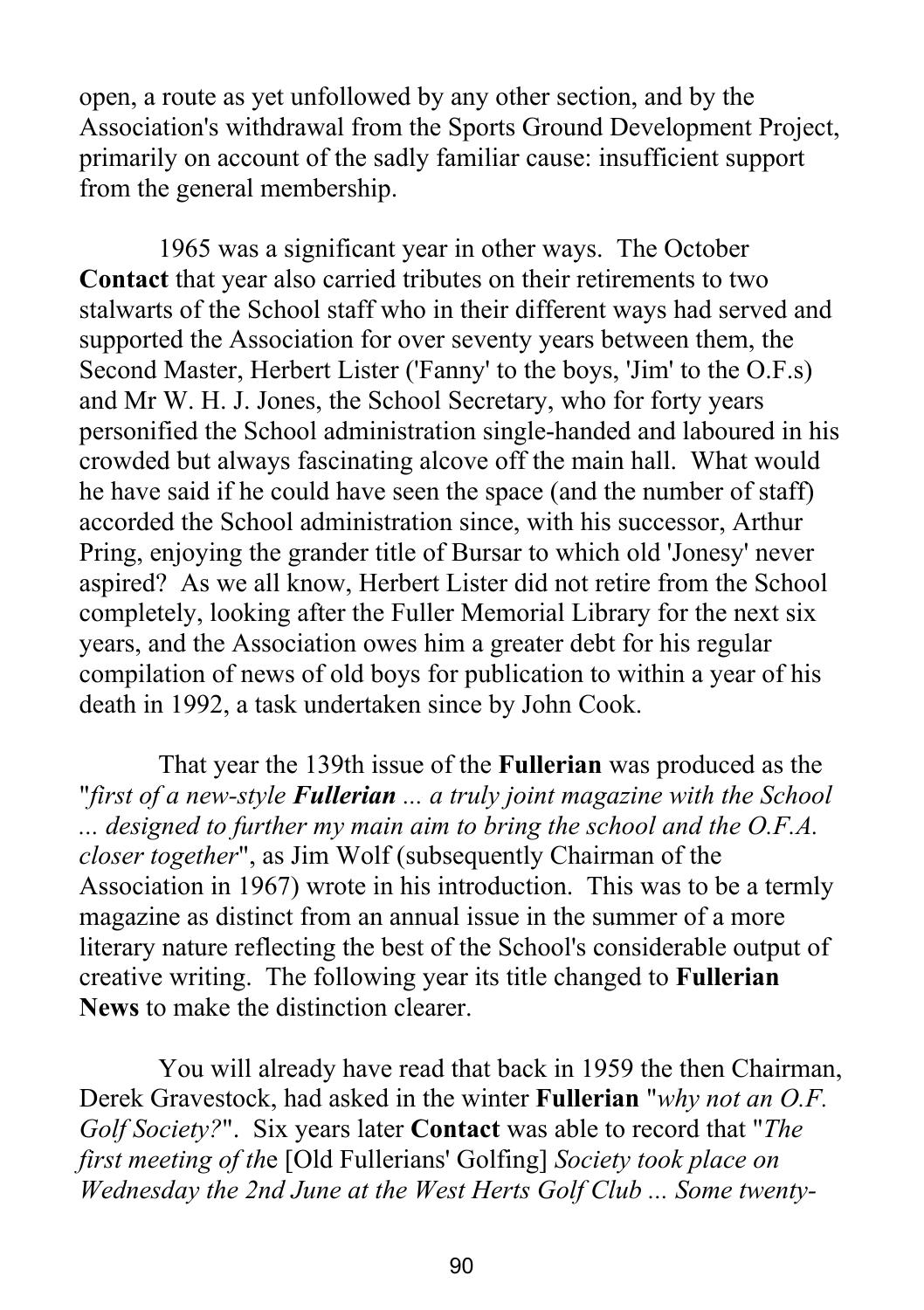*five Old Boys produced their golf clubs ... The day itself was divided into two sections, with a singles competition in the morning and a pairs competition in the afternoon. The Peter Spivey Cup for the singles competition was won by Colin Ensor ... In the afternoon Reg Smee and Jim Moncrieff returned the winning card ... The prizes were presented in the evening by Peter Ausden and members then retired to the bar to commiserate over their missed putts. It is our intention to hold two meetings a year ... I hope that everyone interested in golf will join the Society and make a success of this new venture.*" It is good to be able to record that the Golfing Society has flourished ever since and that its Spring and Autumn Meetings command regular support.

Let the last word on the momentous year of 1965 be left to 'Tommy' Thompson, the School representative on the General Committee from 1943 until his retirement in 1974. The Editor prefaced an article by 'Tommy' on "*The School and the O.F.A.*" in the **Contact** for October 1965 with the remarks: "*Tommy Thompson is the School's representative on our general committee and puts in a tremendous amount of time and energy for us*", an assessment with which nobody who knew his work for the Association over those 31 years would disagree. 'Tommy' concluded by writing, "*Unfortunately there has been a tendency to identify the Association very closely with the Sports Ground Project and to assume that failure to carry out the scheme meant failure for the Association in general. Since so much time and effort has been spent in this direction such an attitude is understandable although far from justifiable. For the Association is still able at present to cater for members in the district who enjoy outdoor activities, its social functions will continue, even extend ... the Association can also try perhaps to broaden its own outlook. As members are now much more likely to be living away from the district, there is a far greater need for news of the Association and School affairs to be regularly circulated so that there can be an effective link with all who had been associated with the School, wherever they may be, and a real channel through which Old Boys who wish to do so may help the School. The Association can, in fact, continue to fulfil what is stated to be its primary aim.*"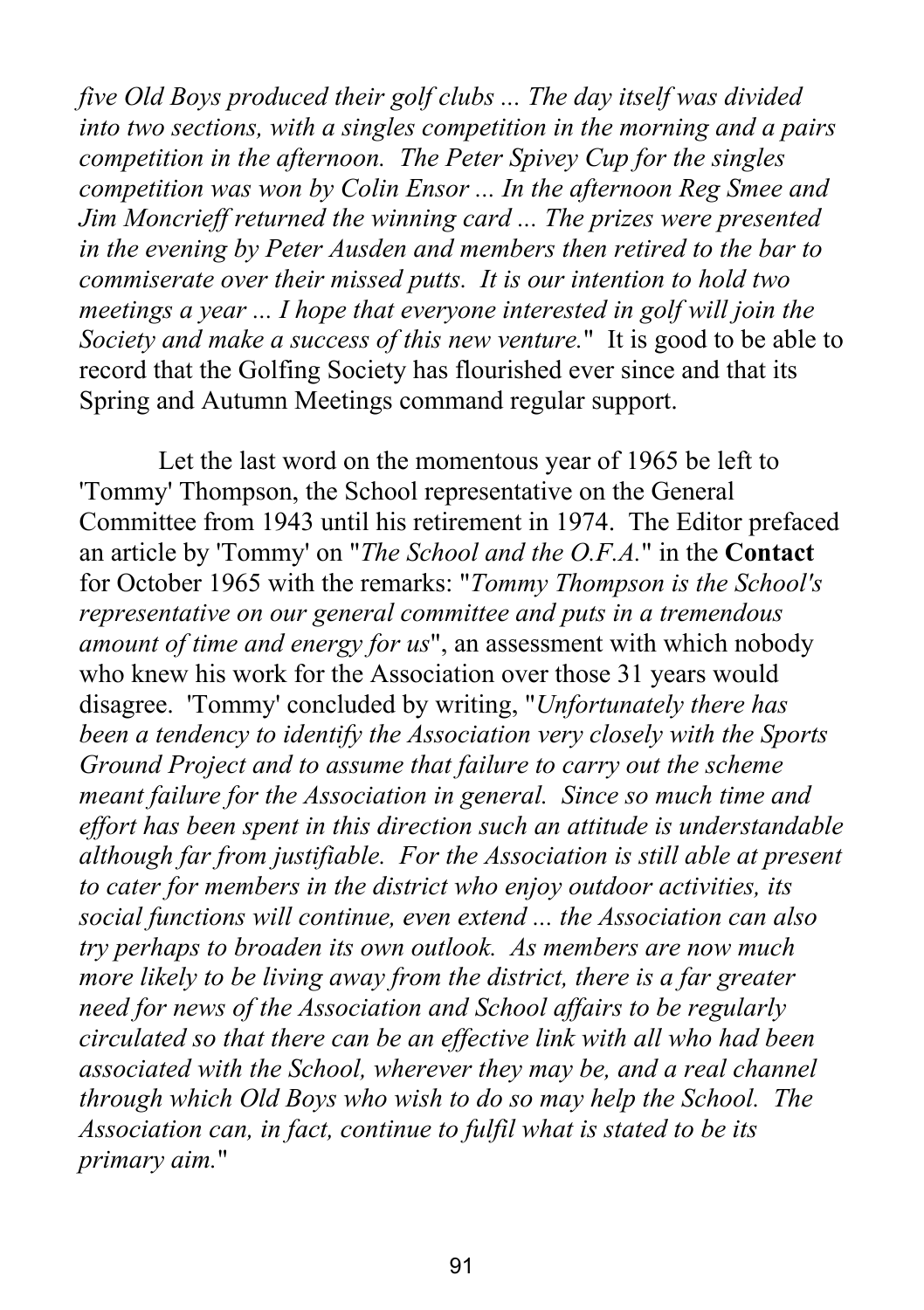In looking to the future, 'Tommy' highlighted one basic change in the membership of the Association since its foundation 71 years before which reflected the changes in society generally over the intervening decades. He pointed out that 'Billy' Carter had suggested "*that most boys at the School would expect to live, and work on leaving School, in Watford and the surrounding districts* ... *To be responsible for the training of a generation of future inhabitants of this town must be a serious and difficult thing ... my greatest ambition is to make the School a great and important institution in the town.*"

The 1960s saw a number of prominent stalwarts of the Association join (or rejoin) the General Committee and for the most part remain in unbroken service to this day. One of those whose acquaintance with the General Committee predated this decade was John Cook. In 1966 he succeeded Pete Ausden for the first of **his** three terms of office as Chairman, and in the **Fullerian News** that spring he paid tribute to his predecessor "*who, in what was in many ways a difficult year, upheld these traditions* [of service to the Association] *and may certainly look back with pride on what was generally acknowledged to be one of our most successful Annual Dinners.*" "*Mention must also be made*", John continued, "*of Tony Southern and Peter Beech for their untiring efforts on our behalf. I am very pleased that they are continuing to serve as Secretary and Treasurer again this year.*"

Naturally the proposed pavilion at the New Field was the Association's prime concern over the next few years. "*Together the School and the Old Boys*", 'Tommy' Thompson wrote in the same issue, "*could possibly provide the kind of building which would be of a great advantage to both: not, of course, a luxury pavilion, but one with sufficient well-equipped changing rooms for School and O.F. needs, tea room, O.F.A. Club room, and with possibly some accommodation for the groundsman who would be able to look after the premises. The New Field pavilion is part of an imaginative plan to give the boys at the School greatly improved facilities, a plan in which Old Fullerians can share, and which it is hoped will have everyone's goodwill and support.*" It was to raise money for this amongst other projects that the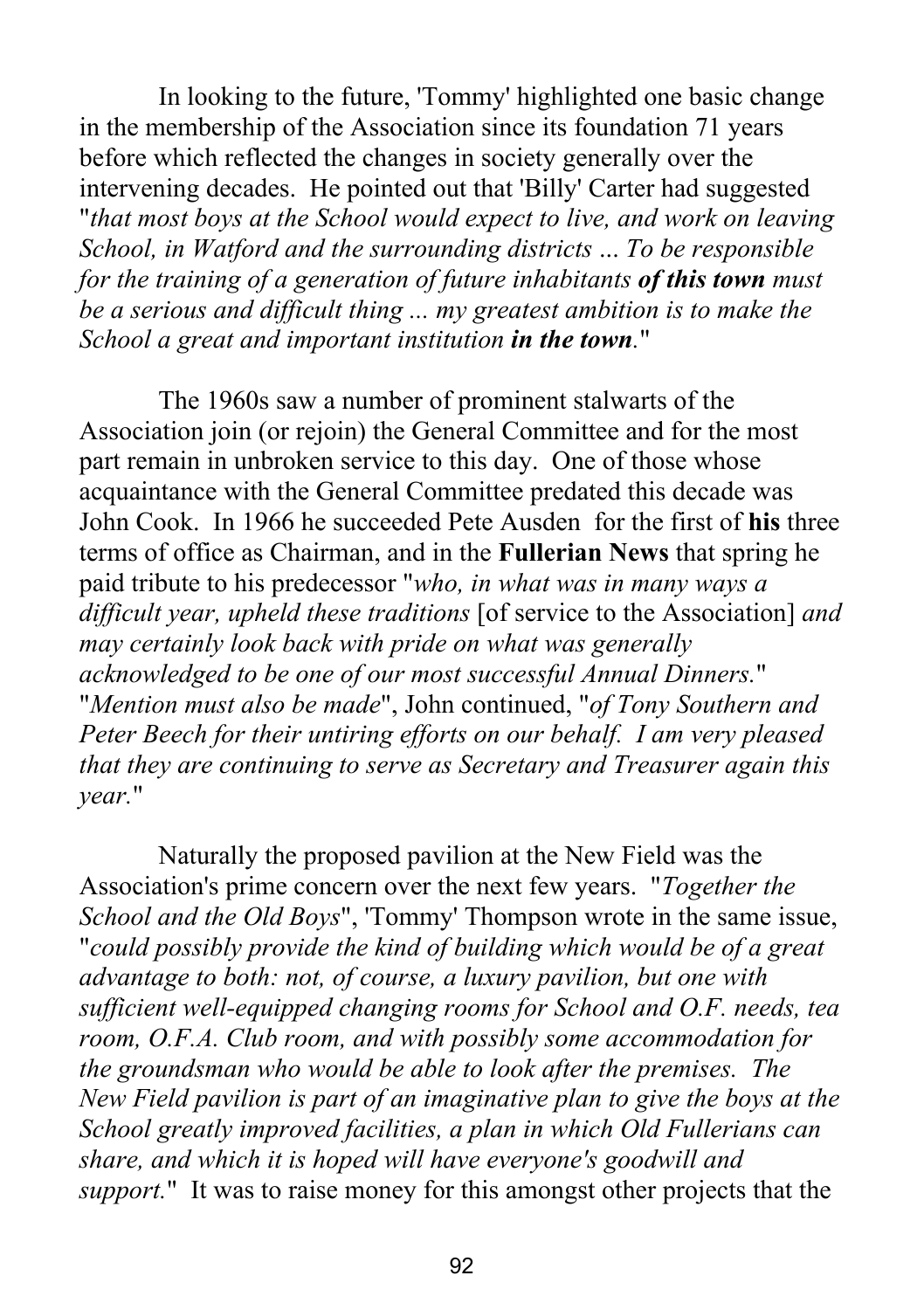Summer Fair and Open Day on the 23rd July that year was held, a venture organized by the Association in conjunction with the School and the Friends. The previous year, by arrangement with the School, Old Boys' Day had been combined with Parents' Day and the whole administered by the School.

In his Registrar's Report to the A.G.M. that year, Peter Beech (who at this point had added this post to his Treasurership, whence it had previously sprung) recalled that 1964 had been a record year for membership, when a figure of 1,003 had been attained. 1965 had seen the figure drop to 955, and it had not helped that some members of the now open Fullerians' R.F.C. had not renewed their membership of the Association. However, 19 members had elected to pay the new compound subscription of £2 to cover the first five years of membership. "*This ... is quite encouraging*", wrote Peter, "*being the first year when boys going to university or taking full-time further education for three years or more have had the opportunity of taking advantage of the reduced rate of subscription. It has been increasingly difficult over the past few years to encourage such members to join the Association and I am sure that we have succeeded in part in overcoming this difficulty by means of this concession.*" He regretted that "*Of the 154 1964 School Leavers who under the Rules enjoyed Honorary Membership during 1964 ... 103 did not renew their subscriptions. A further 80 members were struck off for non-payment of their subscriptions.*" However, there was some consolation in that "*Over 260 of our members now pay their subscriptions by Banker's Order, which is a very satisfactory feature.*" Little by little the Association was taking on its present-day features; the effects of George Walker's call for regeneration were still being felt!

In his farewell letter as Chairman, John Cook in the **Fullerian News** of the winter of 1966 commented: "*One of the most pleasing features of the past twelve months had been the spirit of co-operation and goodwill that has existed between the Friends of the School and ourselves. This was borne out at the Summer Fair in July. A most enjoyable and profitable function was attended by quite the largest gathering on the School field in recent years. The proceeds from the*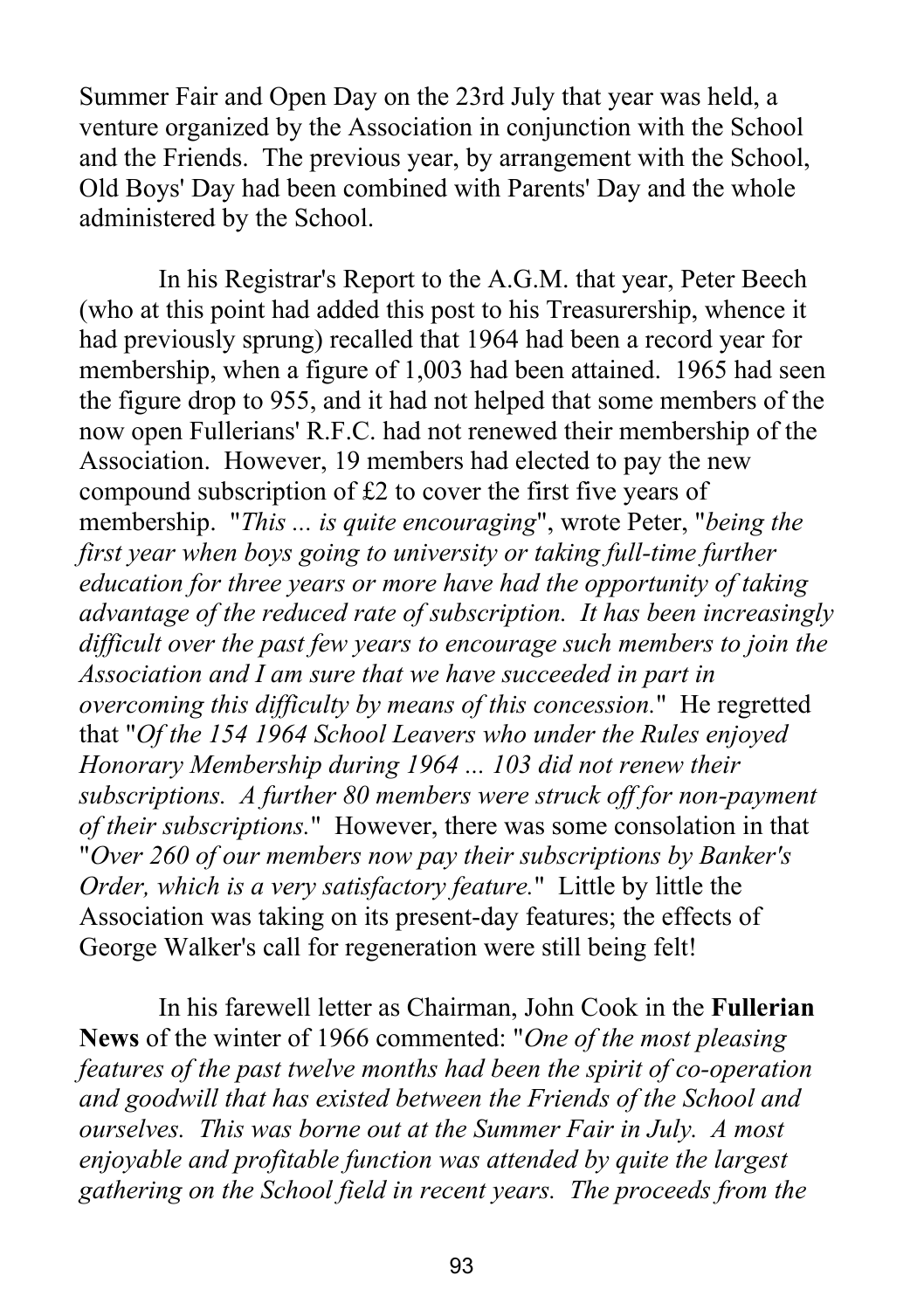*fair will be used to help finance the building of the Pavilion on the New Field ... it is hoped that work will start early in 1967.*"

Fund-raising for the pavilion continued apace under the Chairmanships of Jim Wolf (1967/8) and Peter Warby (1968/9), and the latter was able to report in the **Fullerian** at the end of 1968: "*At long last the new pavilion is a reality. The mind boggles when thinking of the vast amount of planning and fund raising effort that has gone into this project.*" The "*School Notes*" at the start of this issue likewise recorded that "*This marks not only the achievement of an old ambition, but also the inauguration of a new partnership between the School, the Friends, and the Old Fullerian* [**sic**] *Association, whose joint Development Committee has taken total responsibility for the enterprise. The Summer Fair on July 13th was ample witness to the support they enjoy.*" And the Development Committee, whose Secretary for its first 23 years was the dedicated 'Tommy' Thompson, producing admirably comprehensive yet concise minutes in his inimitable copperplate, continues this day under the chairmanship of the Headmaster, with three representatives each of the School staff, the Friends and the Association, which last is represented by its three senior officers, the Chairman, Secretary and Treasurer.

That issue also reported: "*The second Fullerian Ball was held on March 15th at the Town Hall where over four hundred dined and danced. The occasion was so successful that it will again be repeated on Friday, 21st March.*" The Fullerian Balls, now sadly no longer on account of rising costs and diminishing support, were for long a brilliant feature of the Association scene, and just the kind of function that with luck may yet be revived successfully (even if in the School rather than the Town Hall) once the economic position of this country has come right again.

1969 dawned and with it the realization of the plans for the new pavilion. This was amply recorded in the Association's **Rules and Calendar of Events** for that year, a slim but very convenient handbook issued to all members of the Association. This annual publication, initiated the previous year under the editorship of John Cook, has been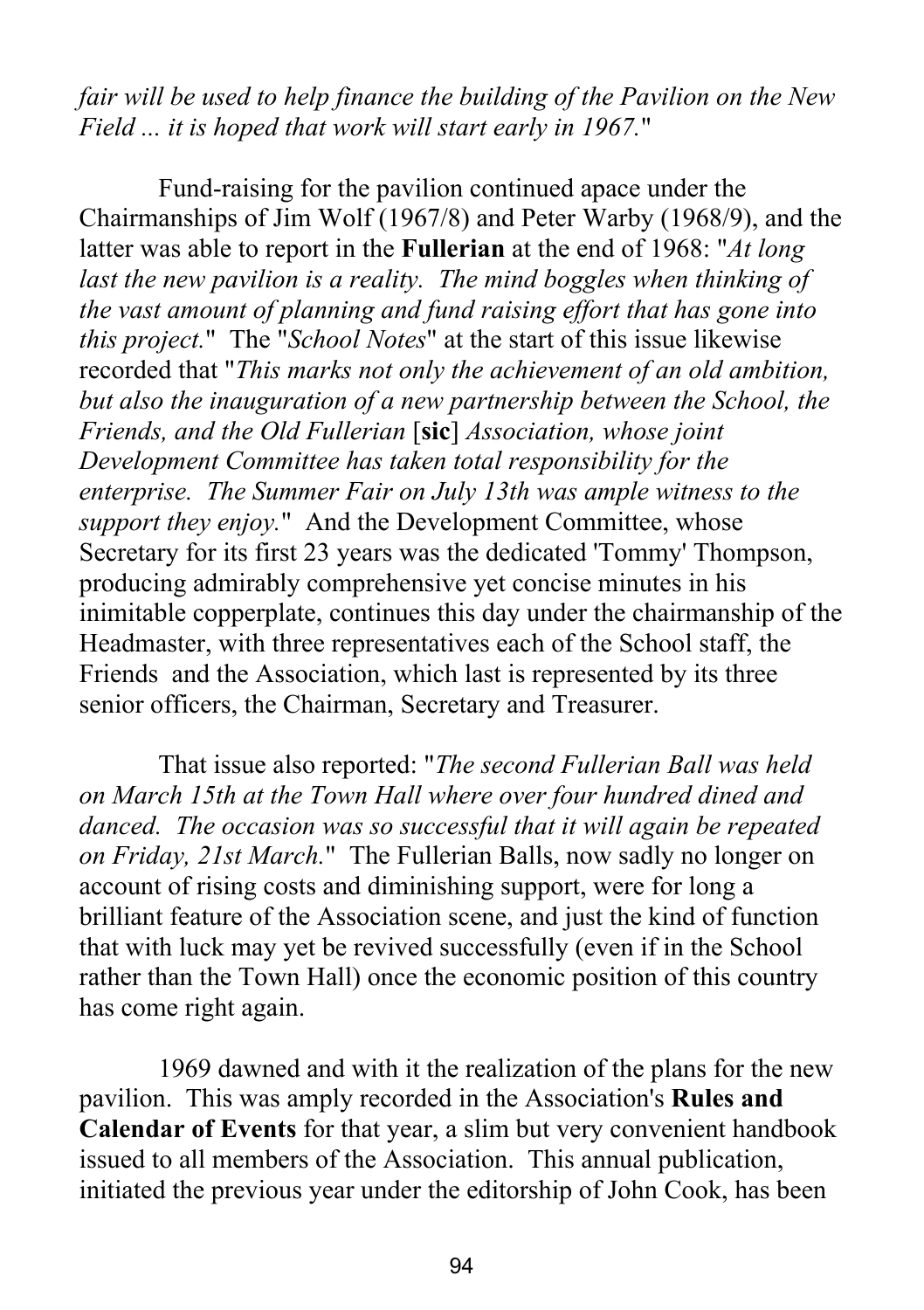seen through the press by him from the start to the present day, and all members must surely be grateful to him for this achievement alone in addition to his many others.

"*On Tuesday evening, 14th January*", we read, "*before a representative gathering of Old Fullerians, Friends of the School and Masters, the keys of the completed New Fullerian Pavilion were formally handed over to the Headmaster. It was perhaps appropriate that both the chief guest of the evening, Alec Merrifield, Mayor of Watford, and also John Wilson, a Director of Messrs Northover, the builders of the Pavilion, are Old Fullerians. On Wednesday, 15th January, the Chief Education Officer of Hertfordshire, together with Governors, representatives of the County, Old Fullerian* [**sic**] *Association, Friends and the School saw Sir Stanley Rous perform the official opening ceremony, and fix a plaque in the Social Room to commemorate the occasion.*"

"*With a magnificent social room*", wrote the new Chairman for 1969, John Ausden (Pete's twin brother, who had joined the General Committee in 1965 and still continues to serve the Association in so many ways), "*this is the opportunity that our members have been waiting for so long, a chance to meet one another socially in pleasant surroundings. The Old Fullerians' Sports Club have a wonderfully well equipped new bar and the kitchen facilities are excellent. You will find a photograph of the new pavilion on page 19 of this calendar ... I sincerely hope that the completion of our new headquarters will now encourage many more to join this year.*"

A summary of the efforts of those involved was provided by Peter Beech in his report to the A.G.M. on the 28th February that year, the first held in the new pavilion (now generally known as the Rous Pavilion and the venue for A.G.M.s for nearly twenty years until the Fuller Memorial Library was chosen instead). "*Throughout the years, the various Chairmen of the Association were concerned with all the negotiations and appeals, as were many committee members and officers of affiliated clubs. A list of those who made significant contributions ... is as follows: P. G. Ausden (Chairman 1965 - at a time*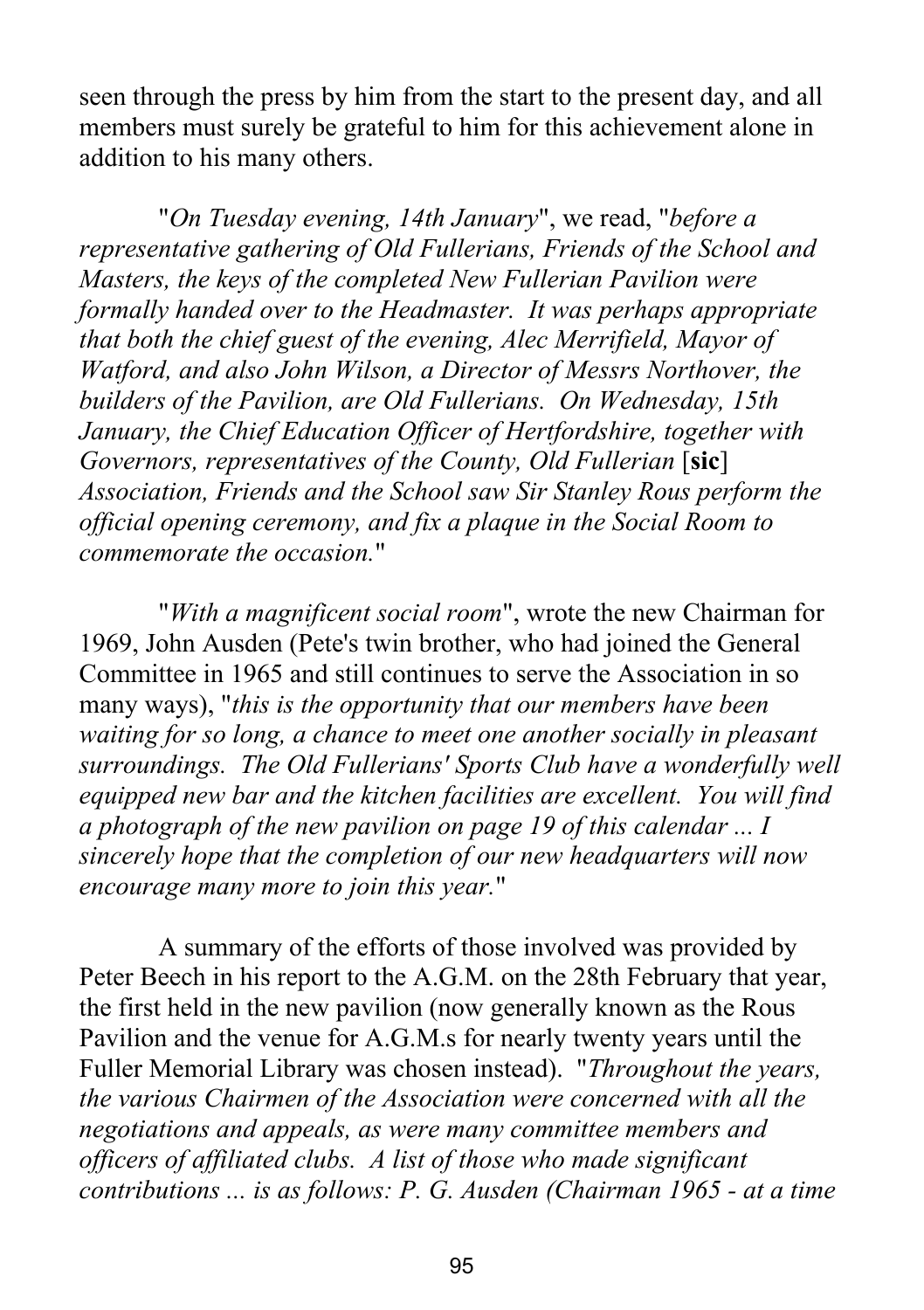*of difficult negotiations with the Rugby Club, which were satisfactorily resolved), J. S. Ausden (Summer Fair Organiser), J. W. Cook (Chairman 1966 and work on fund-raising committee), B. D. Emery (Chairman 1961), D. A. Gravestock (Chairman 1959 and Secretary of the O.F.A. for several years), L. Horniblow (Treasurer of the Sports Club), R. C. Hughes (Chairman 1962/63 and Appeal Chairman), M. James (Secretary of the Sports Club), B. Lanham (Fund Raising Committee and Secretary of the O.F.A.), G. Paddison (Summer Fair Organiser), P. Warby (Chairman 1968), J. C. G. Wolf (Chairman 1967). Tribute must also be paid to Mr Thompson for his work over the whole 15 years, for his assistance and advice and to both him and the Headmaster, Mr Turner, who have borne the major brunt of the negotiations and fund-raising of the past two or three years in the final stages of bringing the School project, with the facilities incorporated, to reality.*"

In addition Peter had previously paid tribute to the prime movers in the previous abortive venture ended by the decision of the Rugby Club to go open coupled with the lack of support from the general membership: "*The burden of this work fell on Stan Worley, secretary of the working committee, and it was he, above all, who probably did more work and produced more reports than anyone else in attempting to get this project off the ground. At the same time John Hancock was making valiant efforts as Chairman of the Fund Raising Committee.*"

The Editor of the Calendar was not prepared to let it go at that, and in a postscript reminded readers that "*Members, particularly those who have served over the years on various Committees with Peter Beech, will know that he as much as anyone else has contributed to the success of the project. His unfailing good humour and willingness to undertake countless tasks on behalf of the Association should not, I feel, go unmentioned.*"

John Cook, who at this time was also acting as Secretary of the Sports Club (the chairmanship of which was held by the Chairman of the Association **ex officio**), recorded that "*The transference of the club licence to the new pavilion has now been completed and it is proposed*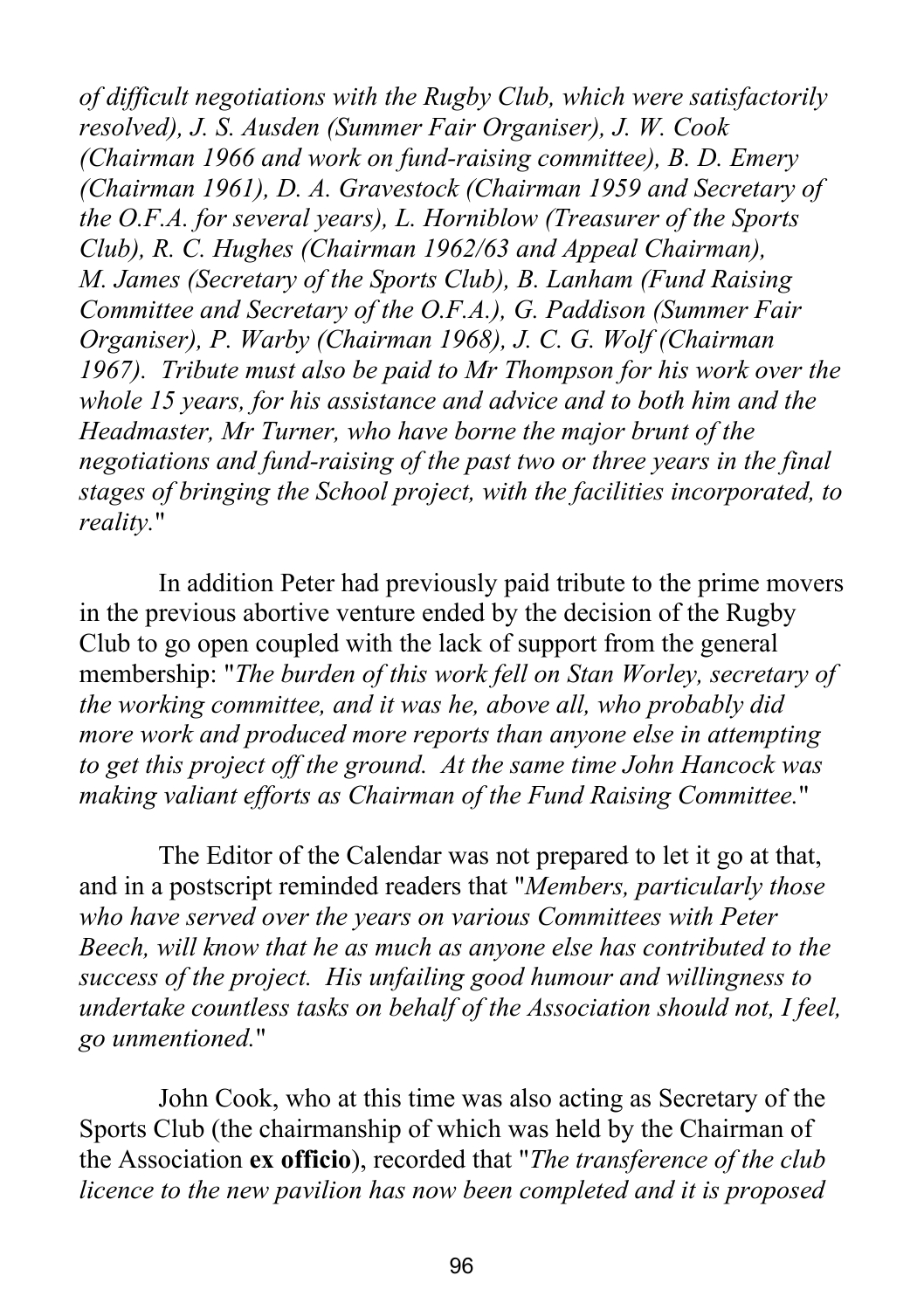*that the clubhouse will be open each Friday evening for the benefit of members from Friday, 18th April ... It is hoped that the affiliated sections will take the opportunity to use the pavilion for their various functions.*"

With the opening of the Rous Pavilion the Association can at last be said to have entered its present phase. The General Committee held its meetings there from then on, at first on the second Monday of each month and then on the first Monday as now, except for August when there was no meeting unless, as has happened once or twice in recent years, a particularly excessive amount of business required otherwise. Subsequently the Committee has met at the School from October to March inclusive on account of the cold weather, but the installation of a new alarm system in the school in 1993 has meant that the Committee has now reverted to meeting in the pavilion all the year round.

The Sports Club continued to be responsible for the affairs of the pavilion until 1979, when at the A.G.M. that year it was decided that the facilities and responsibility for the bar should be passed over to the Cricket Club subject to the approval of the licensing authorities, which was duly granted. The facilities remain available to all affiliated sections and Association members subject to conditions of use, though it may perhaps be stated with sadness that, other distractions prevailing, there are no longer regular weekday evening sessions. However, with plans for an extended and improved pavilion a quarter-of-a-century later in the air, who knows but that such regular patronage may return to the New Field?

The 1970s saw a period of consolidation for the Association, with the General Committee building on the firm foundations laid by earlier workers in its cause. One of those most responsible for keeping the Association going was the late Geof Paddison. Geof's senior school career had been passed at the Royal Masonic School in Bushey and he had in fact been a pupil at the Grammar School only from 1926 to 1928, yet nobody could have been a more loyal or dedicated O.F.A. man (it will be noticed that by way of an amusing idiosyncrasy Geof normally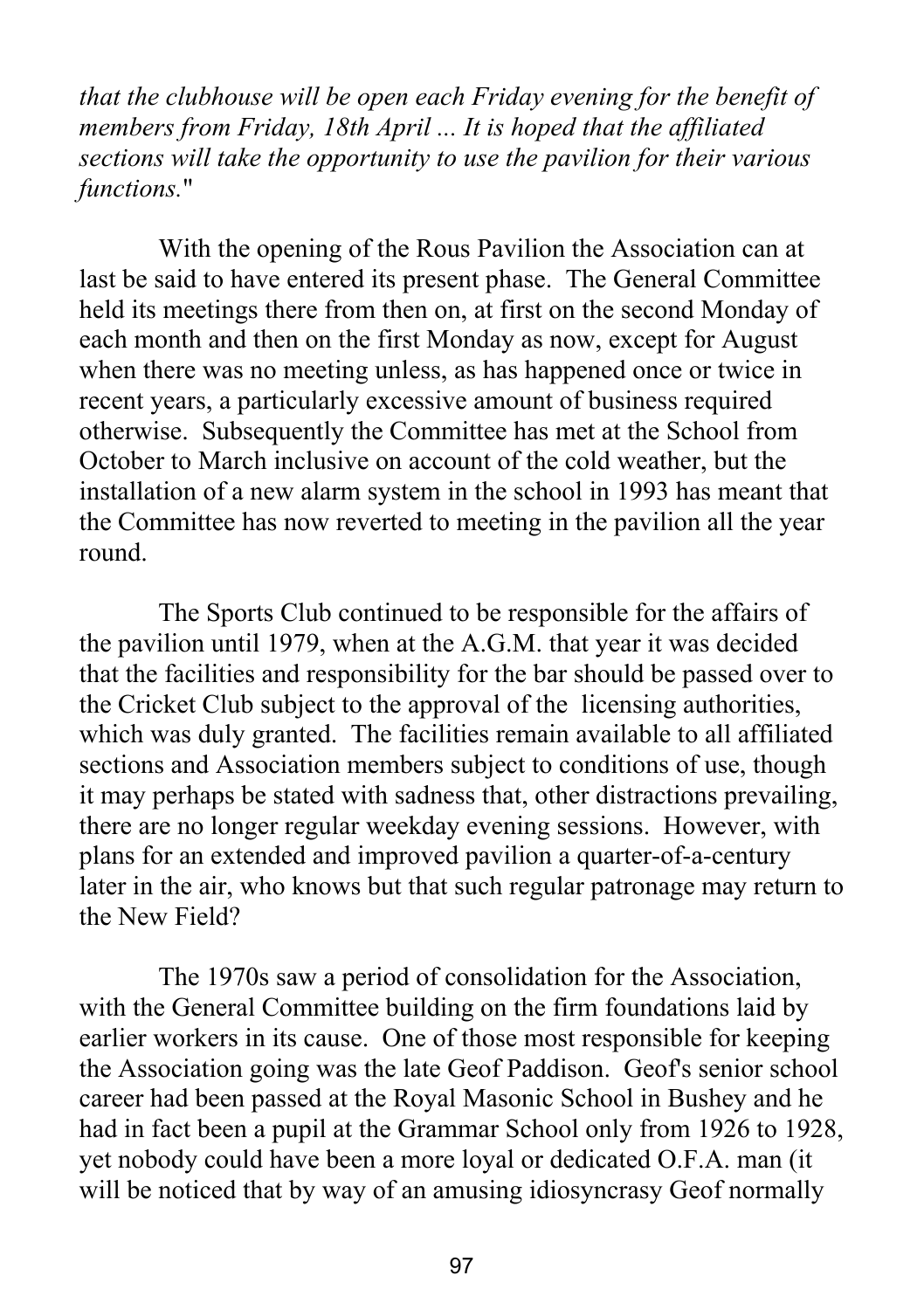spelt the abbreviated form of his Christian name with a single 'f'). He joined the General Committee in 1964 and for a number of years served as the Swimming Club representative before becoming Chairman for the first time in 1970. He then devoted ten years, from 1971 to 1981, to service as Registrar, and by his tireless and meticulous work over this period did much to keep membership figures up. One venture which he was responsible for initiating first appeared in the Association calendar for 1972: "*Association Hike: This is a new event and will take place on Sunday, May 21st. Arrangements are in the capable hands of Geof Paddison*", and for years Geof led what have become known as the Association's Spring and Autumn Rambles up hill and down dale, near and far. The only events in the Association social calendar to cost it absolutely nothing, these continue to this day even if by and large attendances have declined from Geof's heyday, when the many participating bipeds were often reported subsequently to have been accompanied by several quadrupeds, intentionally or otherwise.

Geof later served a second term as Chairman in 1983, but tragically after 25 years on the General Committee was struck down by cancer. Compelled to retire from the Committee in 1989, he was presented, by his colleagues, with an inscribed copy of **The Book of Watford** at a moving ceremony that May in the Rous Pavilion. Uncomplaining to the last, Geof died just under six months later. One of his major tasks after resigning office had been the compiling of several scrapbooks and other archival material for the writing of the Association's centenary history, and it was a real grief to all concerned that he should not live to see this project realized. It may be invidious to single out an individual member of the Committee for especial praise, but I am sure that all who knew him would not object to my doing so in Geof's case. He typified all the virtues which the Association stood for and his devotion to it was second to none, while his work was always carried out in an unassuming manner. He was a great 'behind-the-scenes' man, and the Committee parties held each autumn in the pavilion never seem the same without his organizational and culinary abilities unslackeningly deployed in advance each time to ensure their unfailing success.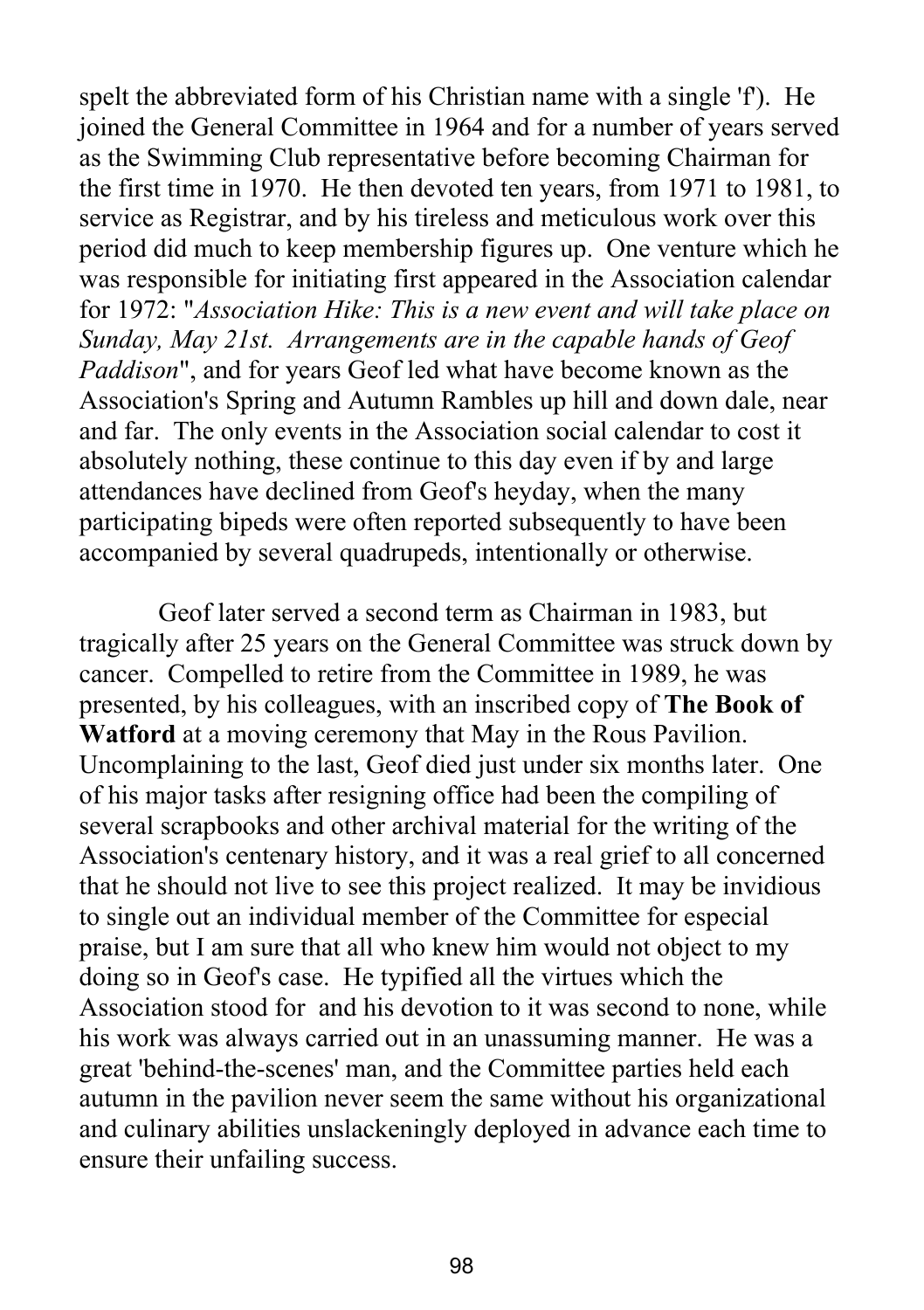In 1974 'Tommy' Thompson retired after 43 years on the School staff and 31 as the School representative on the General Committee. His place was taken by Neil Hart, who had joined the School in 1959 to teach History, and equally untiring service to the Association followed until Neil was appointed Acting Head Master 19 years later and had to step down, his place being taken by David Evans, Head of Biology and a member of the School staff since 1973. Neil has always had the best interests of the Association at heart and it was appropriate in view of his academic discipline that he should have volunteered to write this history until his new responsibilities in 1993 compelled him to relinquish this task, undoubtedly to the loss of the Association. Our thanks to Neil, as to 'Tommy' before him, have been expressed on many occasions, the role of negotiator between School and Association often requiring tact and delicacy as well as flexibility and persuasiveness, and I hope that it will not seem inadequate merely to repeat them here.

1974 also saw a member of the Association write to the then Chairman, Tony Southern, to ask why it was taking so long for a portrait of Harry Rée, who had left the School twelve years before, to appear alongside those of his predecessors. It would seem that on this letter being read out at a meeting of the Committee a troublemaker was suspected, one who could be dealt with in the time-honoured fashion of inviting him to join the Committee rather than criticize it from without. Thus the writer came to join the Committee, and in the following year, 1975, found his energies harnessed as Secretary in succession to Nigel Brewer, in which post he has remained ever since apart from passing through the Chair in 1979 and 1990. This gives me the opportunity to express my appreciation of the exceptional camaraderie I have enjoyed over twenty years so far and look forward to doing for many more years yet. Sooner or later all the present members of the Committee will look to others to take up the torch in the Association's cause, and I can unhesitatingly recommend to all those reading this who have yet to come forward, whether old or young, to do so. We all owe our great School so much, and what better way for any O.F. to repay this debt, at least in part, than through the Association?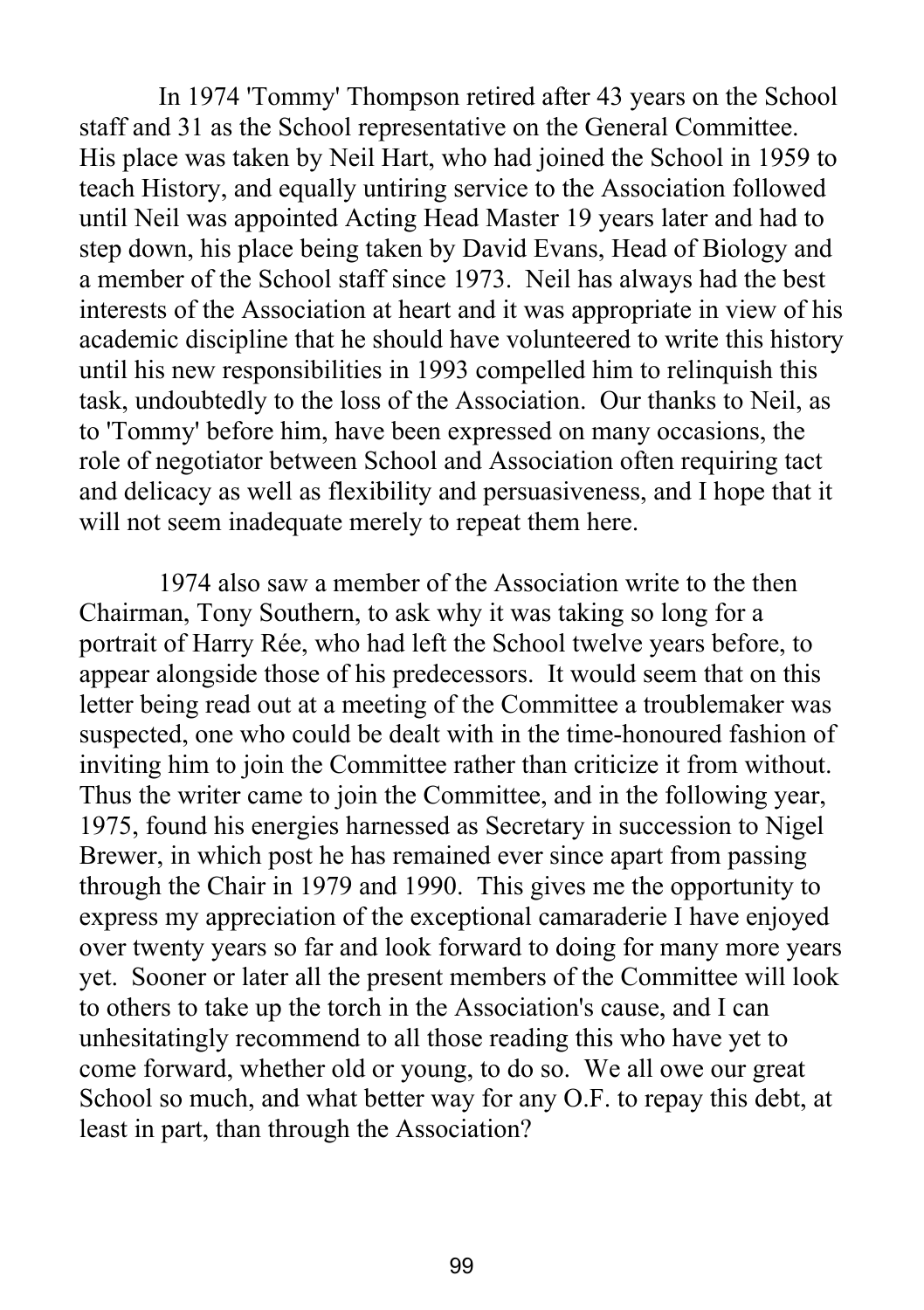A glance at the Association calendar for 1975 shows that there were no less than seven affiliated sections at the time. Not all have survived the passage of time, namely the Athletics Club, Badminton Club and Fullerian Players, while the subsequent demise of the Sports Club has already been related. All have met a demand in their time, however, and have contributed towards the vitality of a healthy and active Association, though it must be said that for years it was a standing joke that the faithful Peter Holden, who for some years now has functioned most worthily as Registrar, was the only member of the Athletics Club as its representative on the Committee before the Club's eventual formal dissolution at the 1991 A.G.M. after an existence of almost forty years.

The youngest known Chairman of the Association held office in 1975. Alan Selwood, who took office at the age of just 25, displayed a maturity of character that carried him through successfully. His energy and drive, not to mention his sense of humour, are much missed on committee.

The 1975 calendar lists the following amongst the members of the General Committee: John Ausden, Pete Ausden, John Cook, Peter Holden, Brian Lanham, David Price, Tony Southern and Peter Waters. Eight names, and what do they have in common? They are still on the Committee. Ths breadth and depth of experience is most important for any such body of volunteers, but equally so is the fact that the new blood recruited since makes for an excellent blend of corporate vitality. The Association enters its centenary year nearly twenty years later with a range of almost half-a-century in age in the members of its General Committee, which makes for lively debate and a refreshing variety of opinion, yet the camaraderie I have previously referred to ensured that in the end we always 'jell', even if en route some of us may have agreed in civilized fashion to differ.

Staying in 1975 a little longer, we look at events offered for the year. These began with the Annual Service in St Mary's Parish Church, Watford, and indeed the note says "*Attendances in recent years have been most encouraging and it is hoped that this trend will be*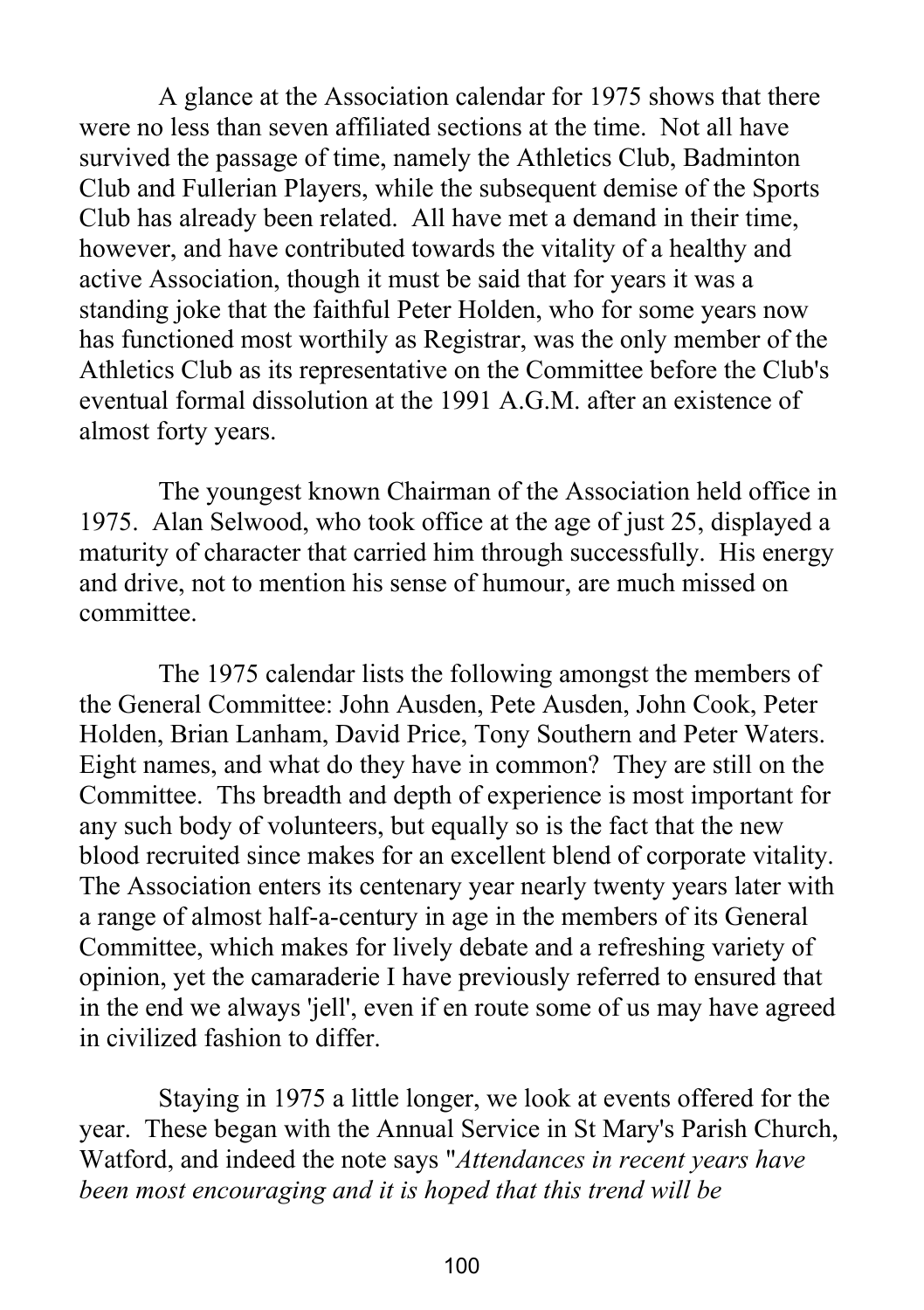*maintained.*" The Golfing Society's Spring and Autumn Meetings feature and in addition a Long Driving Competition at the New Field. The Fullerian Ball, "*one of the highlights of the Association year*", is announced for the 6th June in the Town Hall with music to be provided by the Debonaires, that well-known ensemble who for so long obliged the Association, latterly at the winter Dinner-Dance at Moor Park mansion, and who only finally ceased to do so in 1992 after having seemed 'immortal' for many years.

Innovation has always been the intent of the Association whenever possible. "*A new venture for the Association, a River Trip upstream from Windsor on Sunday June 6th*", was offered this year. "*The boat will leave Windsor at 2 p.m., returning at 7 p.m. Numbers will be limited to 100 ...* ". With a bar on board and fish and chips to devour en route, these occasions were always enjoyable, the prime mover being John Cook, and it is sad that they have not featured in recent years. Time for a revival?

The Spring and Autumn Rambles were typically enterprising in Paddisonian fashion. The former, "*a Chiltern Thames-side walk of nearly seven miles*", started at Hambledon village between Marlow and Henley-on-Thames, while the latter, starting from Naphill Common in Buckinghamshire, took in "*Sir Francis Dashwood's fantastic Church and Mausoleum at West Wycombe and the Manor House and Green at Bradenham*". It is a pity that on the whole that modern rambles are confined more closely to the Watford area, but again this is by no means **de rigueur**.

There was more to come. "*This outstandingly successful event in the Fullerian year is again in the capable hands of Nigel Brewer. The date - Friday, October 31st. The venue - Durrants, Croxley Green.*" The event? - the Hallowe'en Dinner -Dance, since metamorphosed with ever greater success in the extremely capable hands of Pete Ausden into the Winter Dinner-Dance in November at Moor Park.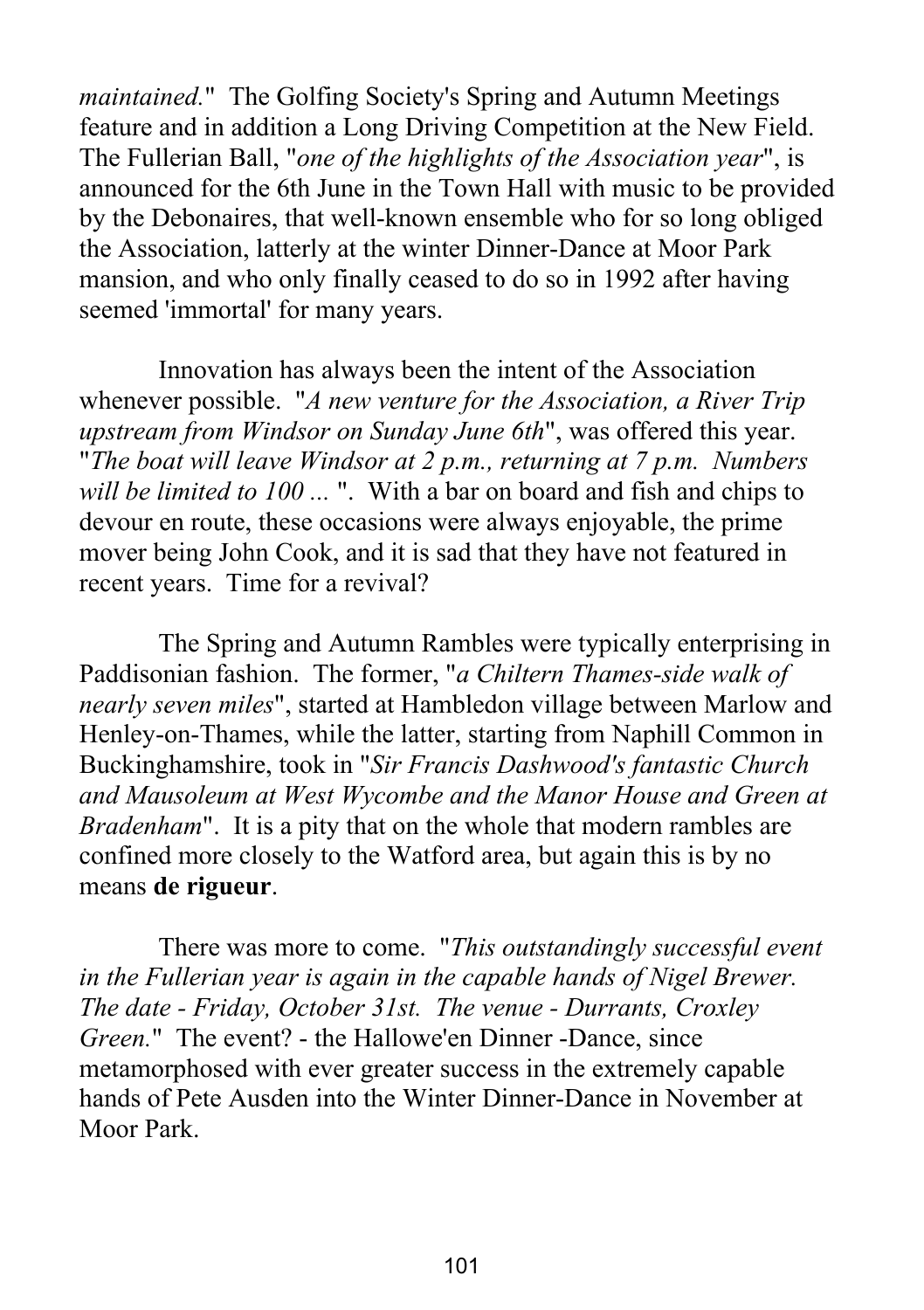And then there came the Christmas Party. "*This function was re‑introduced last year and proved to be an outstanding event. It will again be held at Durrants ...* ". Christmas Parties, while always enjoyable have come and gone with the years, and at present are in abeyance, perhaps because of the other distractions (and expenses) of Christmas, or perhaps because as usual, in spite of everything, the bulk of the support comes from the members of the General Committee and their families and friends, and there is just so often that one can expect the same pocket to be dipped into in the course of a year and no more ...

The final event advertised, "*the highlight of the Association year*", was the Annual Dinner. For nearly thirty years now this function has been organized by Pete Ausden, to whom the Association owes so much and who is fittingly its Chairman in its centenary year. It was at the proposal of the writer in 1979 that the office of Social Convener was revived under the more modern appellation of Social Secretary for bestowal on Pete in recognition of the fact that he had already long exercised its functions in all but name, and he has continued to do so ever since with unfailing success.

At the end of the 1970s it was at last recognized that inflation dictated that the life membership subscription of twenty guineas was hopelessly uneconomic and this category of membership was accordingly abolished at the 1979 A.G.M. Life members are therefore a diminishing breed, but their hold on life is tenacious: in 1978 there were 219 of them and fifteen years later there are still 175, so one can be sure that they will persist well into the next millennium! The Life Membership Reserve, however, established many years ago to provide for their associated expenditure, will continue to go towards this.

In the 1980s the present format of Association activities became established. I do not propose to trawl through these recent times in detail, partly because they are familiar to the majority of readers and partly because their records lack the fascination of remoter times past, not to mention the prime concern that I have had in charting as best I could the formative years of the Association and how it has arrived at its present state. It is of some concern to us that while the roll of boys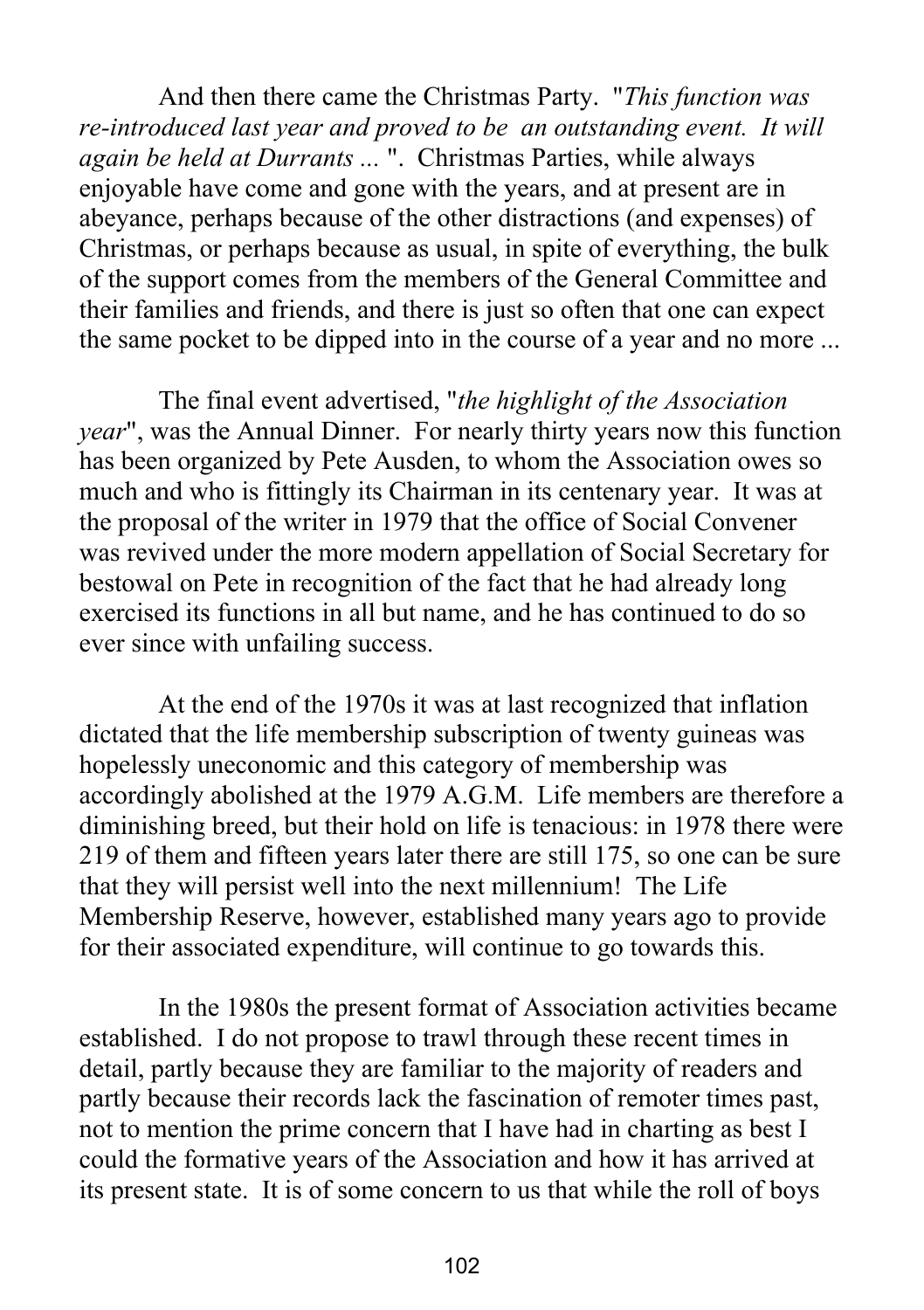at the School has risen, that of our members has not risen in similar proportion and we must constantly strive to remedy this. As always, however, if we do not obtain the requisite support from our existing members we cannot feel readily encouraged to engage in speculative ventures for the benefit of the unconverted. With the co-operation of the School authorities we now have a large notice board in the Sixth Form Common Room as well as the older pair at the western end of the ground floor corridor in the main building, and Association details as well as Cricket Club material are on display for all to see in the Rous Pavilion. In 1993 we produced a smart brochure with information about the Association and its activities which incorporates an application form and banker's order form, and any reader wishing to recruit another O.F. to the Association should obtain one from me. (**N.B.** May I take the opportunity here to mount another hobby-horse of mine and scotch the old canard, often heard down the years, that only members of the Association may be described as Old Fullerians? **All** boys educated at the School become Old Fullerians on leaving; sadly they do not all, or even mostly, elect to join the Association as substantive members, even with the lure of a special compound subscription for the ensuing three years at one year's rate. So there is no room for complacency, and we must always look to attract many more leavers than we do at present.)

The Association is rightly seen as a living part of the School community and not a largely irrelevant and external appendage to it. Our presence is well established but could be consolidated further. At the School Summer Fair the Association barbecue run by our irrepressible Social Secretary and his helpers is now an indispensable part of the scene, and a stand with details of the Association is pitched nearby to reinforce the message that we are part of the here and now. The presence of individual O.F.s, especially members of the General Committee, at various School functions also testifies to our continuing activity and interest in the School's affairs. Sadly the annual Association services in St Mary's Church have ceased for lack of support, the last one having been held in May 1985, but each year now a faithful few, mostly from the Committee, attend the Founder's Day Service at the same venue instead, and this also applies to the excellent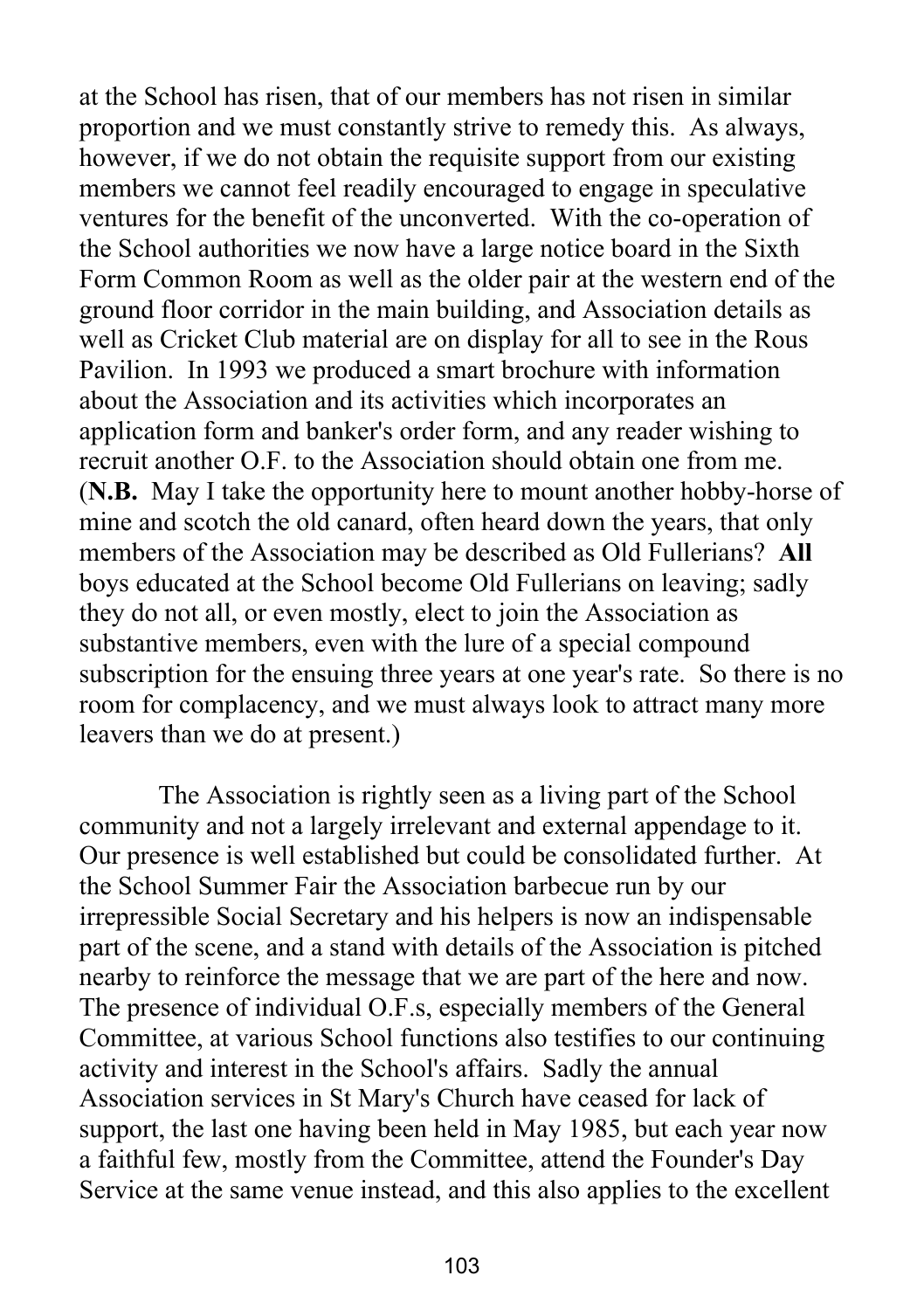Services of Nine Lessons and Carols held at St Michael's in Mildred Avenue each Christmas. But oh! the numbers of O.F.s in each case are pitifully small, and we always hope far more will attend to assist in this corporate flying of the flag.

We could not achieve anything without the help and support of the School authorities and it would be remiss of me not to mention our longest-serving President to date, Keith Turner, who finally drew in sail in August 1991 after being at the helm for 28½ years, the fifth longest tenure of any Head Master in the School's annals. Our thanks and gratitude to him were perhaps best expressed in the portrait commissioned of him and executed by Margaret Foreman, R.B.A., who had previously done the same for Harry Rée eleven years before. Another tireless worker for the Association from the School staff already mentioned in this account, Herbert ('Jim') Lister, died on New Year's Day 1992 at the age of 87, and the packed congregation of O.F.s and others at his memorial service in St Mary's was testament to the great appreciation by them of his services to the Association as well as their affection for him as man and mentor.

I have alluded before to the continuity of the present Committee, half of whom will have served on it for twenty years or more by the centenary year of 1994. In 1991 John Cook became the first O.F. to serve as Chairman for three terms; in 1992 David Price, another devoted Association man, followed him in the Chair for his hat-trick; and now in 1994 we have the third to achieve this distinction, Pete Ausden. (I suppose that the question is who will be the first to serve for a fourth term?) But as I have said before, new blood is always welcome on the Committee and indeed will be imperative as the years pass.

This account of the Association will, I hope, not have been without interest for all its imperfections. The rapid foreshortening of the last two decades of its history for the reasons given will not, I trust, delude readers into thinking that its vitality is in any way impaired. As I write, we are on the threshold of our centenary year, which promises to be full of events and a year to remember for decades yet. Ten years hence, in 2004, our great School celebrates its tercentenary, and I have